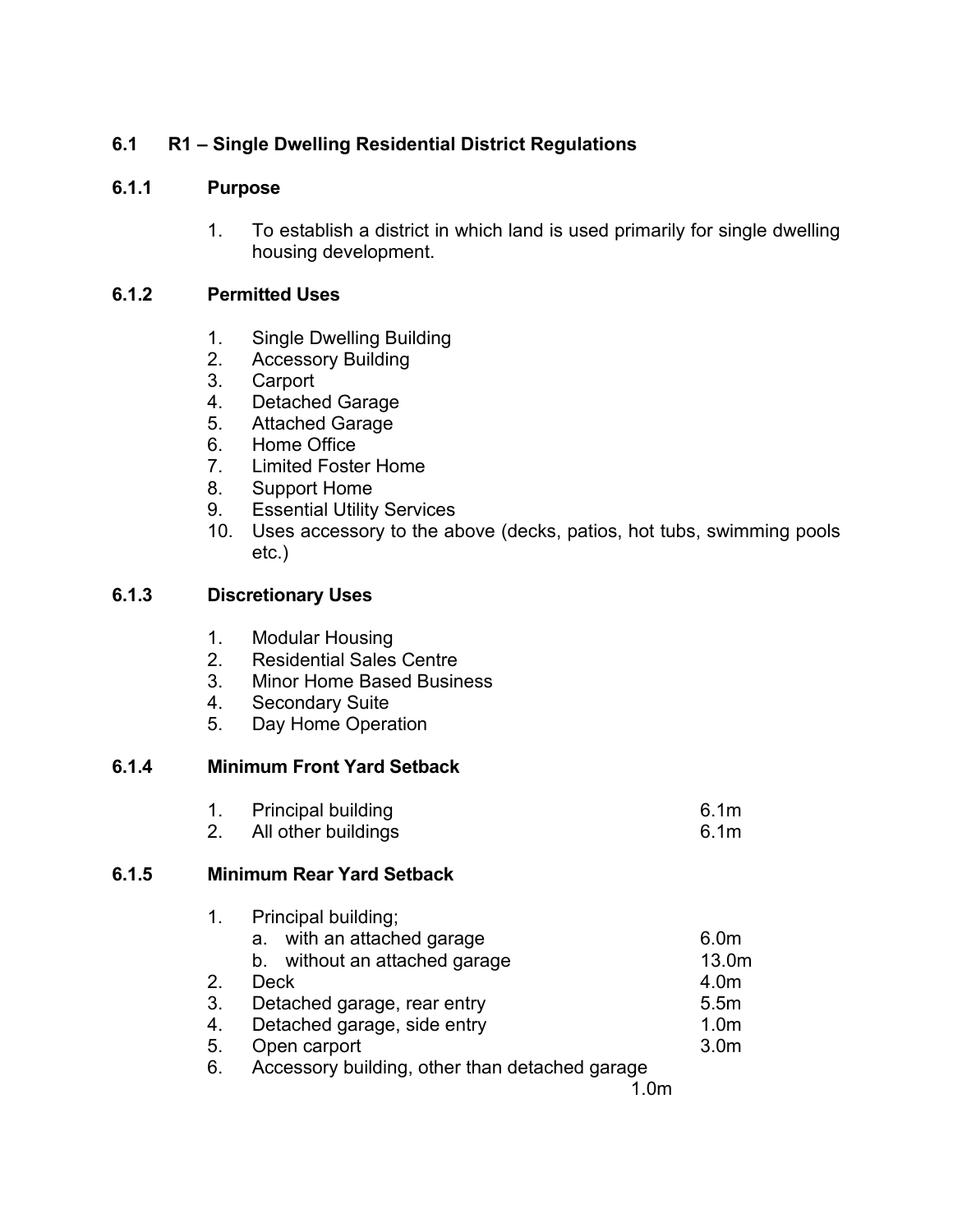| 6.1.6                              | <b>Minimum Side Yard Setback</b> |                                                                                                                                                                               |                                                                                   |
|------------------------------------|----------------------------------|-------------------------------------------------------------------------------------------------------------------------------------------------------------------------------|-----------------------------------------------------------------------------------|
|                                    | 1 <sub>1</sub>                   | Principal building;<br>a. with lane access<br>b. without lane access\ no front attached garage                                                                                | 1.5m<br>1.5m<br>one<br>side,<br>3.0 <sub>m</sub><br>on<br>other                   |
|                                    | 2.<br>3.<br>4.                   | c. without lane access \ front attached garage<br>Deck, $> 0.5$ and $< 1.0$ m above grade<br>Deck, 1.0m or > above grade<br>Detached garage, carport and accessory buildings; | 1.5m<br>0.6 <sub>m</sub><br>1.5m                                                  |
|                                    | 5.                               | a. less than 2.7m wall height<br>wall height 2.7 m or greater<br>b.<br>Attached carport                                                                                       | 1.0 <sub>m</sub><br>1.5m<br>1.5m                                                  |
| 6.1.7                              |                                  | <b>Maximum Site Coverage</b>                                                                                                                                                  |                                                                                   |
|                                    | 1.<br>2.<br>3.<br>4.             | Dwelling unit, excluding attached garage<br>Attached and detached garage total<br>Total site coverage, excluding deck<br>Total site coverage, including open deck             | 26%<br>14%<br>4 0%<br>50%                                                         |
| 6.1.8                              |                                  | <b>Maximum Building Height</b>                                                                                                                                                |                                                                                   |
|                                    | 1.<br>2.<br>3.<br>4.             | <b>Principal building</b><br>Detached garage<br><b>Accessory building</b><br>Antenna structures                                                                               | 10.0m<br>4.0m<br>3.1 <sub>m</sub><br>8.0m                                         |
| <b>Minimum floor area</b><br>6.1.9 |                                  |                                                                                                                                                                               |                                                                                   |
|                                    | 1.                               | Principal building, excluding attached garage                                                                                                                                 | 93.0sq.m                                                                          |
| 6.1.10                             |                                  | <b>Specific Use Regulations</b>                                                                                                                                               |                                                                                   |
|                                    | 1.                               | The following provide reference to specific regulations to Sections that<br>apply to specific permitted or discretionary uses of this Section:                                |                                                                                   |
|                                    |                                  | Home Office<br><b>Minor Home Based Business</b><br>Day Home Operation<br><b>Limited Foster Home</b><br><b>Support Home</b>                                                    | Section 8.7.1<br>Section 8.7.2<br>Section 8.1.1<br>Section 8.3.1<br>Section 8.3.6 |

Secondary Suite Section 8.5.1 Modular Housing Section 8.6.2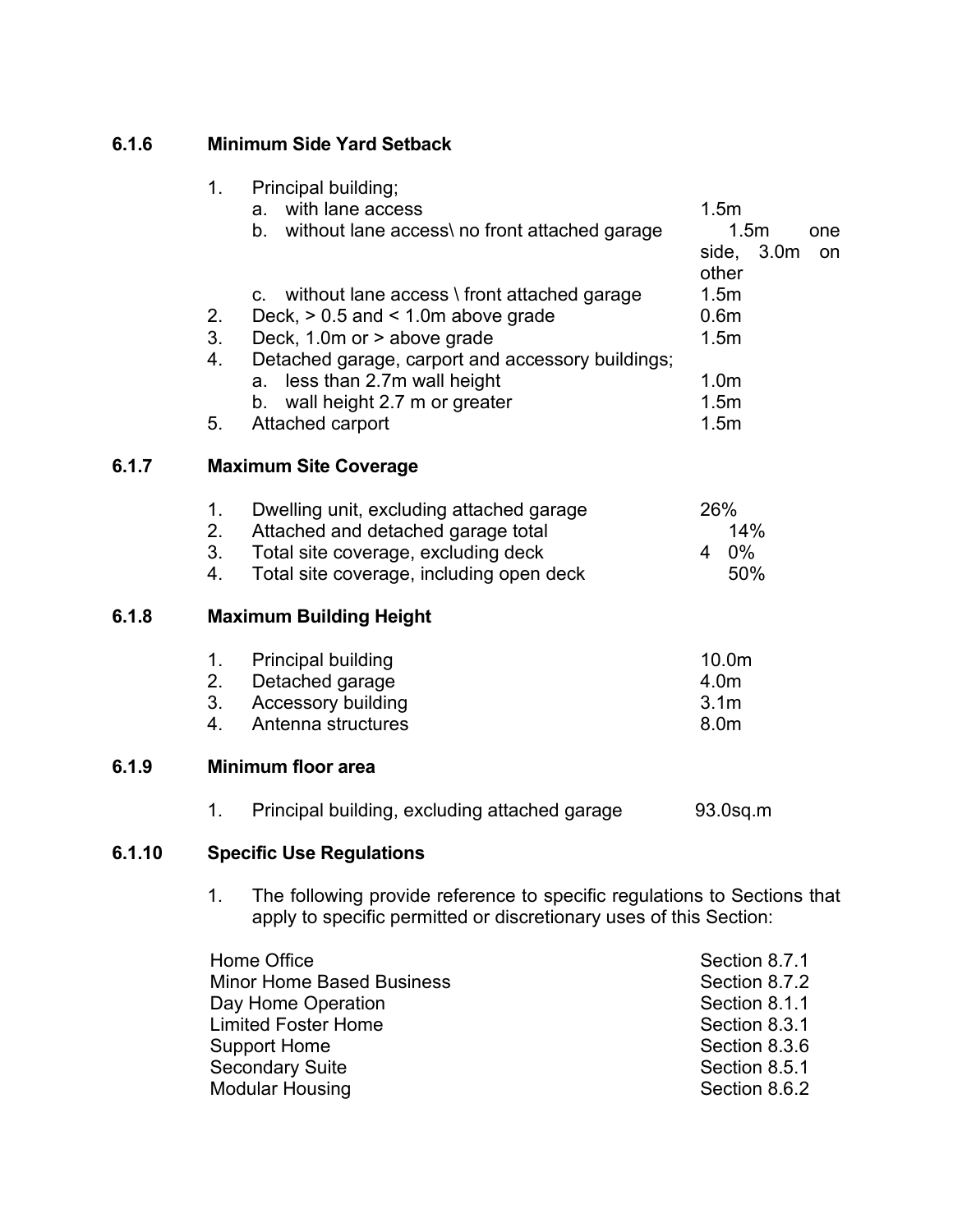| <b>Residential Sales Centre</b> |
|---------------------------------|
| <b>Private Swimming Pool</b>    |

Section 8.6.3 Section 8.6.4.1

# **6.1.11 General Regulations**

1. The following provides a reference to other Sections that apply to the development of all residential properties:

| Fences                                                 | Section 7.1  |
|--------------------------------------------------------|--------------|
| <b>Decks and Patios</b>                                | Section 7.2  |
| Detached Garages, Carports and Accessory Buildings     | Section 7.3  |
| Parking and Loading                                    | Section 7.4  |
| Sign                                                   | Section 7.6  |
| Lot Grading and Property Drainage                      | Section 7.7  |
| Landscaping and Screening                              | Section 7.8  |
| <b>Building Separation</b>                             | Section 7.9  |
| <b>Lighting of Sites</b>                               | Section 7.10 |
| Building Design, Character and Exterior Treatment      | Section 7.11 |
| <b>Excavation and Stripping of Land</b>                | Section 7.12 |
| <b>Utility Services to Land Sites</b>                  | Section 7.13 |
| <b>Sidewalk and Curb Crossings</b>                     | Section 7.14 |
| <b>Corner and Double Fronting Lots</b>                 | Section 7.15 |
| Utility Right of Way                                   | Section 7.16 |
| <b>Vehicular Access to Sites</b>                       | Section 7.17 |
| <b>Limited Access to Major Streets</b>                 | Section 7.18 |
| <b>Emergency Access to Buildings</b>                   | Section 7.19 |
| Objects /Uses Prohibited /Restricted in Res. Districts | Section 7.20 |
| <b>Relocation of Buildings</b>                         | Section 7.21 |
| <b>Construction Damage Deposits</b>                    | Section 7.22 |
| <b>Grading Compliance Deposit</b>                      | Section 7.23 |
| Payment of Off-site Levies                             | Section 7.24 |
| <b>Water Meter Installation Costs</b>                  | Section 7.25 |
| <b>Restrictive Covenants</b>                           |              |
|                                                        | Section 7.26 |
| Development Maintenance Standards                      | Section 7.27 |
| <b>Land Subdivision Considerations</b>                 | Part 9       |

# **6.2 R1A – Small Lot Single Dwelling Residential District Regulations**

### **6.2.1 Purpose**

1. To establish a district in which land is used primarily for single dwelling housing development with smaller lots to provide for affordable homes.

# **6.2.2 Permitted Uses**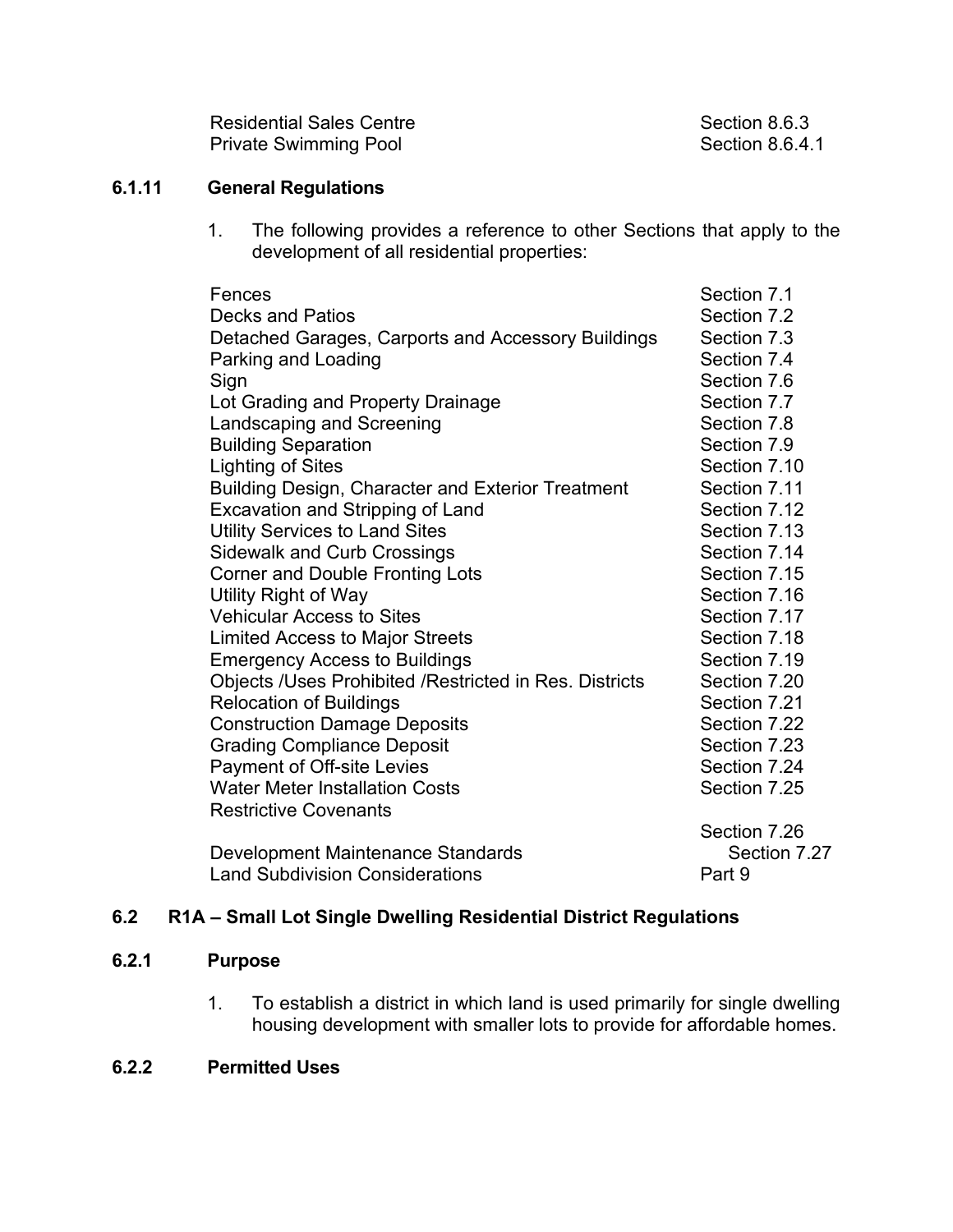- 1. Single Dwelling Building, with attached garage
- 2. Accessory Building
- 3. Carport
- 4. Home Office
- 5. Limited Foster Home
- 6. Support Home
- 7. Uses accessory to the above (decks, patios, hot tubs, swimming pools etc)

### **6.2.3 Discretionary Uses**

- 1. Modular Housing
- 2. Residential Sales Centre
- 3. Minor Home Based Business
- 4. Secondary Suite
- 5. Day Home Operation
- 6. Essential Utility Services

# **6.2.4 Minimum Front Yard Setback**

| 1. Principal building<br>2. All other buildings | 6.1 <sub>m</sub><br>6.1 <sub>m</sub> |
|-------------------------------------------------|--------------------------------------|
|                                                 |                                      |

### **6.2.5 Minimum Rear Yard Setback**

|    | Principal building, with an attached garage    | 6.0m             |
|----|------------------------------------------------|------------------|
|    | 2. Deck                                        | 4.0m             |
| 3. | Accessory building, other than detached garage | 0.9 <sub>m</sub> |

4. Eaves 0.6m

#### **6.2.6 Minimum Side Yard Setback**

|       | 1. | Principal building;<br>with or without lane access<br>a<br>without lane access and with<br>b. | 1.5 <sub>m</sub> |
|-------|----|-----------------------------------------------------------------------------------------------|------------------|
|       |    | front attached garage                                                                         | 1.5 <sub>m</sub> |
|       | 2. | Deck, $> 0.5$ m and $< 1.0$ m above grade                                                     | 0.6 <sub>m</sub> |
|       | 3. | Deck, 1.0m or > above grade                                                                   | 1.5 <sub>m</sub> |
|       | 4. | Accessory building < 2.7m wall height                                                         | $0.9m + 0.0m$    |
|       | 5. | Eaves                                                                                         | 0.6 <sub>m</sub> |
| 6.2.7 |    | <b>Maximum Site Coverage</b>                                                                  |                  |
|       | 1. | Dwelling unit, with attached garage                                                           | 40%              |
|       | 2. | Total site coverage, excluding deck                                                           | 40%              |
|       |    |                                                                                               | - - - '          |

3. Total site coverage, including open deck 50%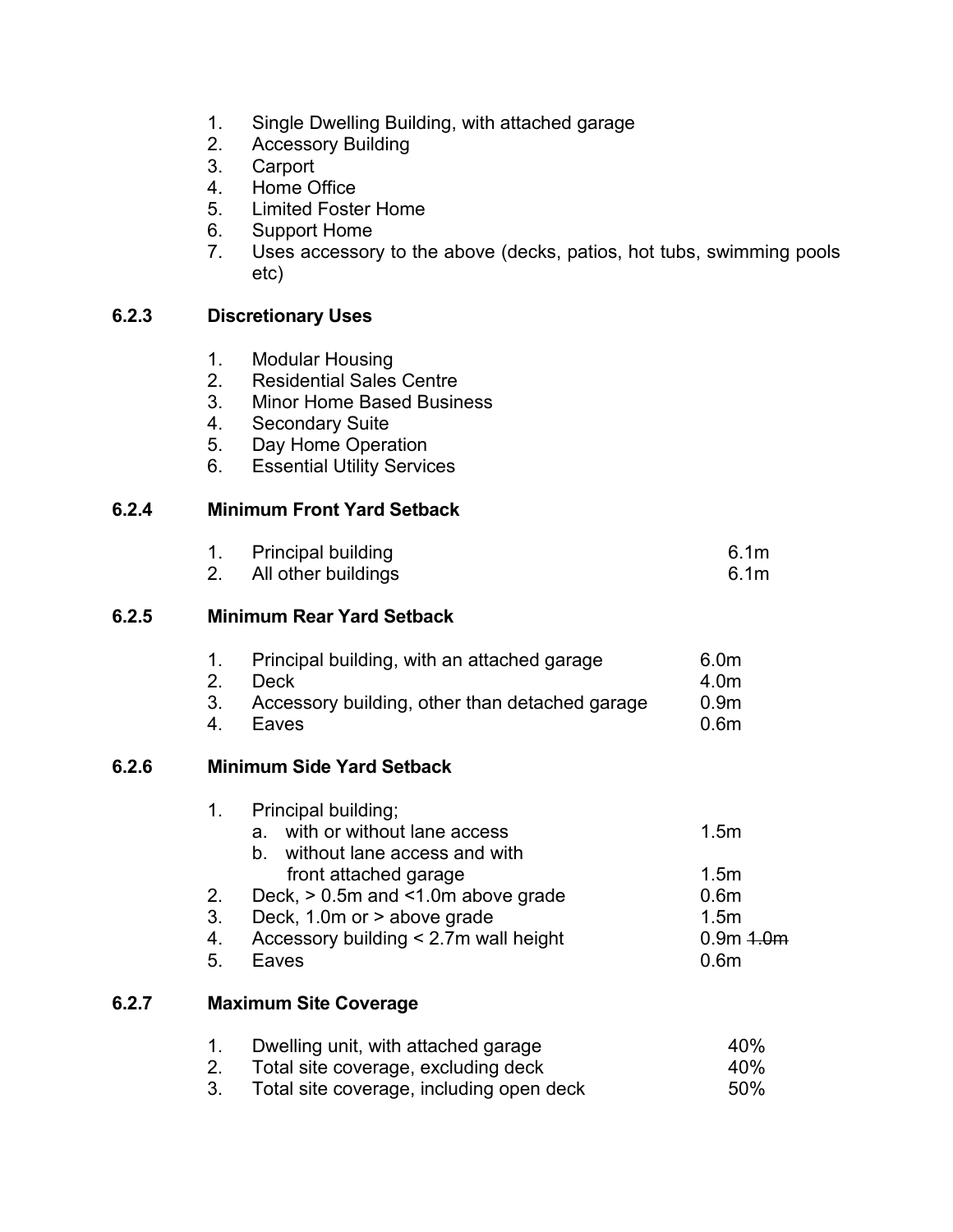# **6.2.8 Maximum Building Height**

| Principal building | 10.0 <sub>m</sub> |
|--------------------|-------------------|
| Accessory building | 3.0 <sub>m</sub>  |

3. Antenna structures and the structure of the structure of the structure of the structure of the structure of the structure of the structure of the structure of the structure of the structure of the structure of the struc

#### **6.2.9 Minimum floor area**

|  |  | Principal building, excluding attached garage | 83.0sq.m |
|--|--|-----------------------------------------------|----------|
|--|--|-----------------------------------------------|----------|

# **6.2.10 Specific Use Regulations**

1. The following provide reference to specific regulations to Sections that apply to specific permitted or discretionary uses of this Section:

| Section 8.7.1 |
|---------------|
| Section 8.7.2 |
| Section 8.1.1 |
| Section 8.3.1 |
| Section 8.3.6 |
| Section 8.6.2 |
| Section 8.6.3 |
| Section 8.5.1 |
| Section       |
|               |
|               |

### **6.2.11 General Regulations**

1. The following provides a reference to other Sections that apply to the development of all residential properties:

| Fences                                             | Section 7.1  |
|----------------------------------------------------|--------------|
| <b>Decks and Patios</b>                            | Section 7.2  |
| Detached Garages, Carports and Accessory Buildings | Section 7.3  |
| Parking and Loading                                | Section 7.4  |
| Signs                                              | Section 7.6  |
| Lot Grading and Property Drainage                  | Section 7.7  |
| Landscaping and Screening                          | Section 7.8  |
| <b>Building Separation</b>                         | Section 7.9  |
| Lighting of Sites                                  | Section 7.10 |
| Building Design, Character and Exterior Treatment  | Section 7.11 |
| Excavation and Stripping of Land                   | Section 7.12 |
| <b>Utility Services to Land Sites</b>              | Section 7.13 |
| <b>Sidewalk and Curb Crossings</b>                 | Section 7.14 |
| Corner and Double Fronting Lots                    | Section 7.15 |
|                                                    |              |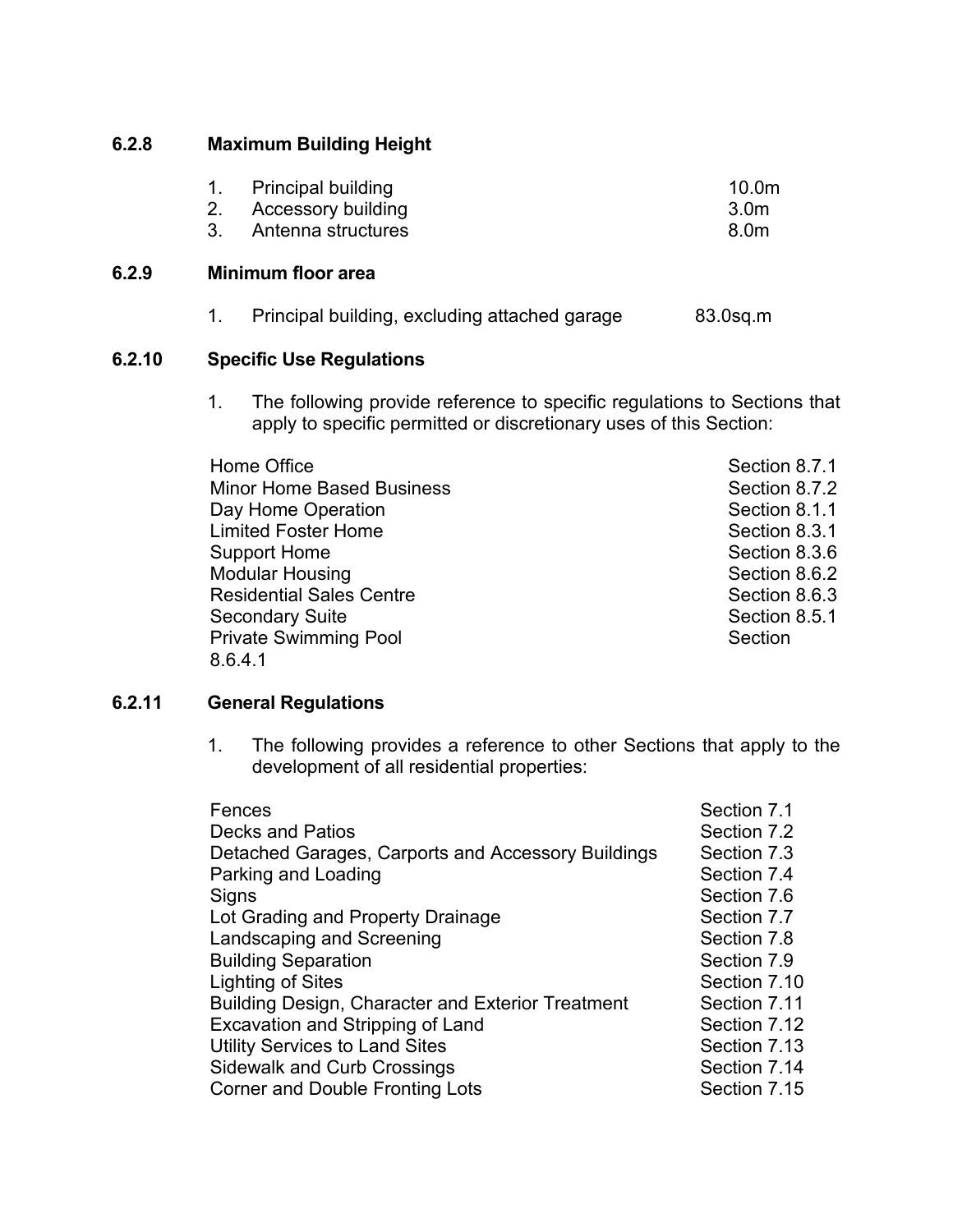| Utility Right of Way                                          | Section 7.16 |
|---------------------------------------------------------------|--------------|
| <b>Vehicular Access to Sites</b>                              | Section 7.17 |
| <b>Limited Access to Major Streets</b>                        | Section 7.18 |
| <b>Emergency Access to Buildings</b>                          | Section 7.19 |
| <b>Objects /Uses Prohibited /Restricted in Res. Districts</b> | Section 7.20 |
| <b>Relocation of Buildings</b>                                | Section 7.21 |
| <b>Construction Damage Deposits</b>                           | Section 7.22 |
| <b>Grading Compliance Deposit</b>                             | Section 7.23 |
| <b>Payment of Off-site Levies</b>                             | Section 7.24 |
| <b>Water Meter Installation Costs</b>                         | Section 7.25 |
| <b>Restrictive Covenants</b>                                  |              |
|                                                               | Section 7.26 |
| Development Maintenance Standards                             | Section 7.27 |
| <b>Land Subdivision Considerations</b>                        | Part 9       |
|                                                               |              |

# **6.3 R1N - Narrow Lot Single Family Residential District Regulations**

#### **6.3.1 Purpose**

1. To provide land that will be used for narrow lots for single dwelling buildings in new neighbourhoods. All lots in these districts will require lanes for rear garage access. Front drive garages are not permitted.

### **6.3.2 Permitted Uses**

- 1. Single Dwelling Building, without attached garage
- 2. Accessory Building, not exceeding 9.0sq.m
- 3. Detached Garage, not exceeding 54.0sq.m
- 4. Home Office
- 5. Limited Foster Home
- 6. Support Home<br>7. Essential Utility
- **Essential Utility Services**
- 8. Uses accessory to the above (decks, patios, hot tubs, swimming pools etc)

# **6.3.3 Discretionary Uses**

- 1. Modular Housing
- 2. Residential Sales Centre<br>3. Minor Home Based Busin
- **Minor Home Based Business**
- 4. Day Home Operation

### **6.3.4 Minimum Front Yard Setback**

1. Principal building 1. Solution 1. Solution 1. Solution 1. Solution 1. Solution 1. Solution 1. Solution 1. Solution 1. Solution 1. Solution 1. Solution 1. Solution 1. Solution 1. Solution 1. Solution 1. Solution 1. Solut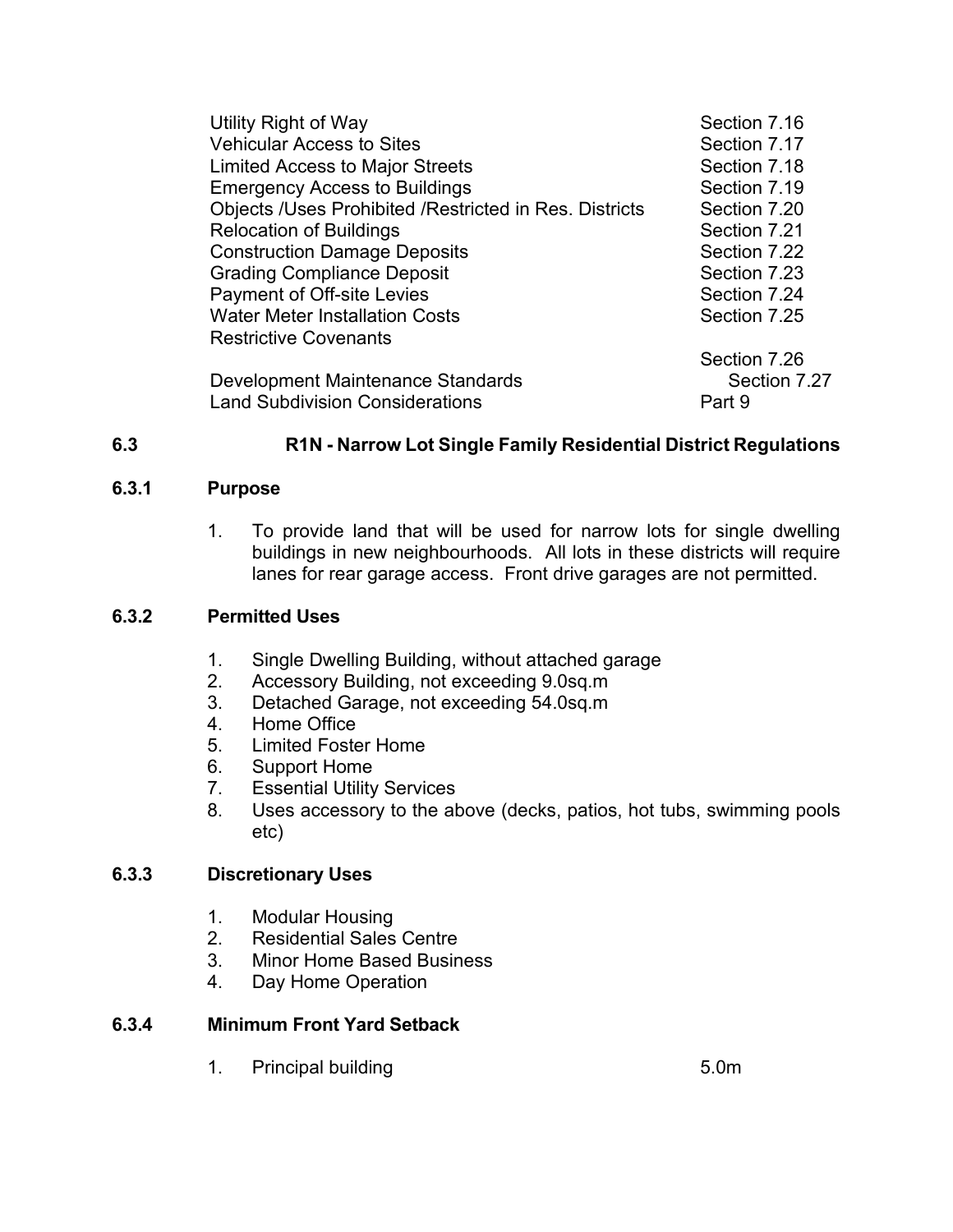# **6.3.5 Minimum Rear Yard Setback**

|    | 1. Principal building | 15.0 <sub>m</sub> |
|----|-----------------------|-------------------|
| 2. | Deck                  | 13.0 <sub>m</sub> |
|    | 3. Detached garage    | 5.5 <sub>m</sub>  |
|    | 4. Accessory building | 0.9 <sub>m</sub>  |
| 5. | Eaves                 | 0.6 <sub>m</sub>  |

### **6.3.6 Minimum Side Yard Setback**

|       | 1.             | Principal building;                              |                  |
|-------|----------------|--------------------------------------------------|------------------|
|       |                | internal lot<br>a.                               | 1.5 <sub>m</sub> |
|       |                | corner lot where abutting a street or lane<br>b. | 2.4 <sub>m</sub> |
|       | 2.             | Detached garage, less than 2.7m wall height      | 1.0 <sub>m</sub> |
|       | 3 <sub>1</sub> | Detached garage, greater than 2.7m wall height   | 1.5 <sub>m</sub> |
|       | 4.             | Detached garage, where abutting a street         | 2.4 <sub>m</sub> |
|       | 5.             | Detached garage, where abutting a lane           | 1.5 <sub>m</sub> |
|       | 6.             | Decks $> 0.5$ and $< 1.0$ m above grade          | 0.6 <sub>m</sub> |
|       | 7.             | Decks 1.0m or > above grade                      | 1.5 <sub>m</sub> |
|       | 8.             | <b>Accessory building</b>                        | 0.9 <sub>m</sub> |
|       | 9.             | Eaves                                            | 0.6 <sub>m</sub> |
| 6.3.7 |                | <b>Maximum Site Coverage</b>                     |                  |
|       | 1.             | Dwelling unit                                    | 31%              |
|       | 2.             | Detached garage and accessory building total     | 14%              |
|       | 3.             | Total site coverage, excluding decks             | 45%              |
|       | 4.             | Total site coverage, including open decks        | 55%              |
| 6.3.8 |                | <b>Maximum Building Height</b>                   |                  |
|       |                |                                                  |                  |

| 1. Principal building | 10.0 <sub>m</sub> |
|-----------------------|-------------------|
| 2. Detached garage    | 4.0m              |
| 3. Accessory building | 3.0m              |
| 4. Antenna structures | 8.0m              |

# **6.3.9 Minimum floor area**

1. Principal building, excluding attached garage 83.0sq.m

# **6.3.10 Specific Use Regulations**

1. The following provide reference to specific regulations to Sections that apply to specific permitted or discretionary uses of this Section:

Home Office Section 8.7.1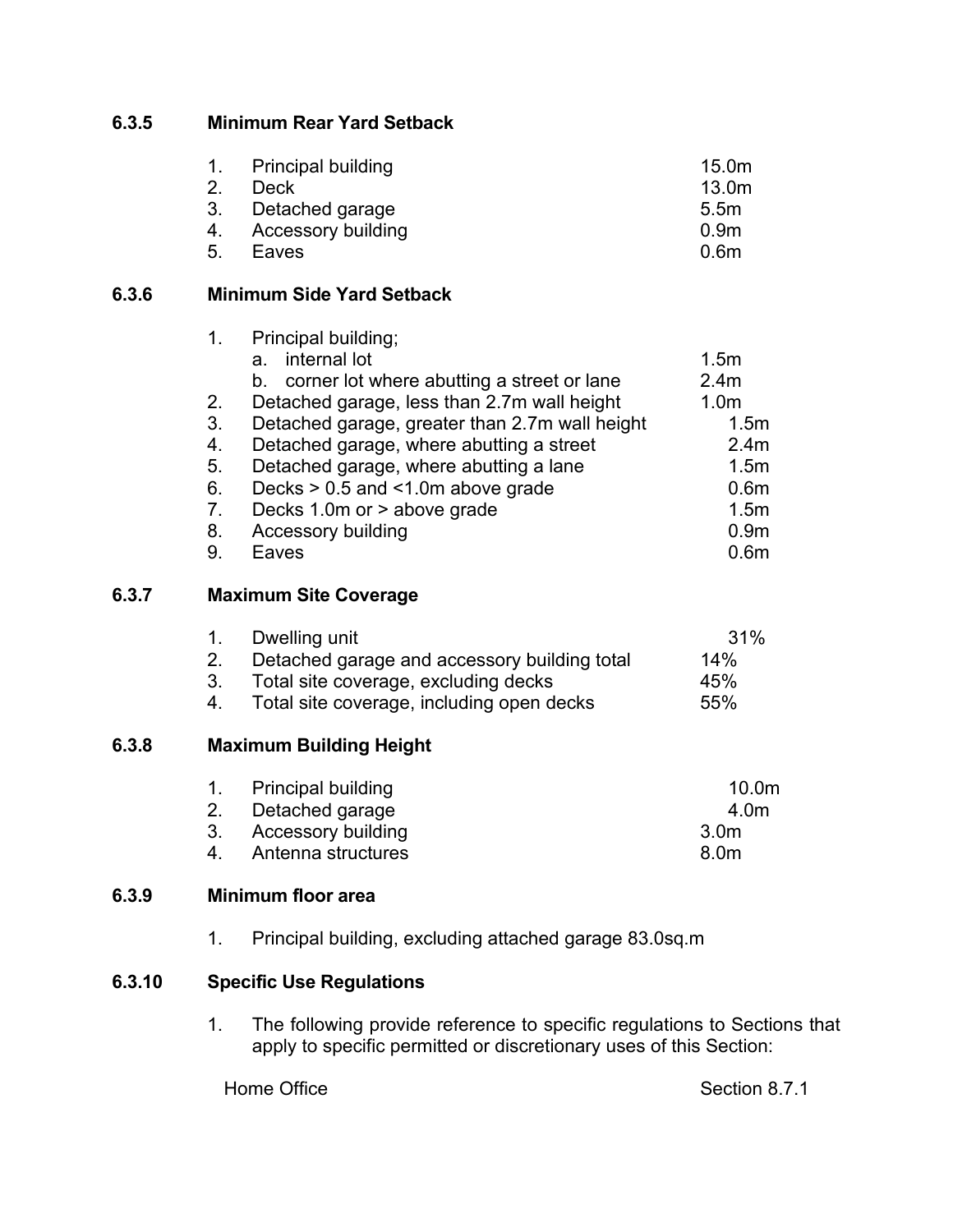Minor Home Based Business Section 8.7.2 Day Home Operation **Section 8.1.1** Section 8.1.1 Limited Foster Home **Section 8.3.1** Support Home Support Home Support Home Section 8.3.6 Modular Housing Residential Sales Centre<br>
Private Swimming Pool Section 8.6.4.1 Private Swimming Pool

# **6.3.11 General Regulations**

1. The following provides a reference to other Sections that apply to the development of all residential properties:

| Fences                                                 | Section 7.1  |
|--------------------------------------------------------|--------------|
| <b>Decks and Patios</b>                                | Section 7.2  |
| Detached Garages, Carports and Accessory Buildings     | Section 7.3  |
| Parking and Loading                                    | Section 7.4  |
| Signs                                                  | Section 7.6  |
| Lot Grading and Property Drainage                      | Section 7.7  |
| Landscaping and Screening                              | Section 7.8  |
| <b>Building Separation</b>                             | Section 7.9  |
| <b>Lighting of Sites</b>                               | Section 7.10 |
| Building Design, Character and Exterior Treatment      | Section 7.11 |
| Excavation and Stripping of Land                       | Section 7.12 |
| <b>Utility Services to Land Sites</b>                  | Section 7.13 |
| <b>Sidewalk and Curb Crossings</b>                     | Section 7.14 |
| <b>Corner and Double Fronting Lots</b>                 | Section 7.15 |
| Utility Right of Way                                   | Section 7.16 |
| <b>Vehicular Access to Sites</b>                       | Section 7.17 |
| <b>Limited Access to Major Streets</b>                 | Section 7.18 |
| <b>Emergency Access to Buildings</b>                   | Section 7.19 |
| Objects /Uses Prohibited /Restricted in Res. Districts | Section 7.20 |
| <b>Relocation of Buildings</b>                         | Section 7.21 |
| <b>Construction Damage Deposits</b>                    | Section 7.22 |
| <b>Grading Compliance Deposit</b>                      | Section 7.23 |
| <b>Payment of Off-site Levies</b>                      | Section 7.24 |
| <b>Water Meter Installation Costs</b>                  | Section 7.25 |
| <b>Restrictive Covenants</b>                           |              |
|                                                        | Section 7.26 |
| Development Maintenance Standards                      | Section 7.27 |
| <b>Land Subdivision Considerations</b>                 | Part 9       |

# **6.4 R1R – Country Residential District Regulations**

**6.4.1 Purpose**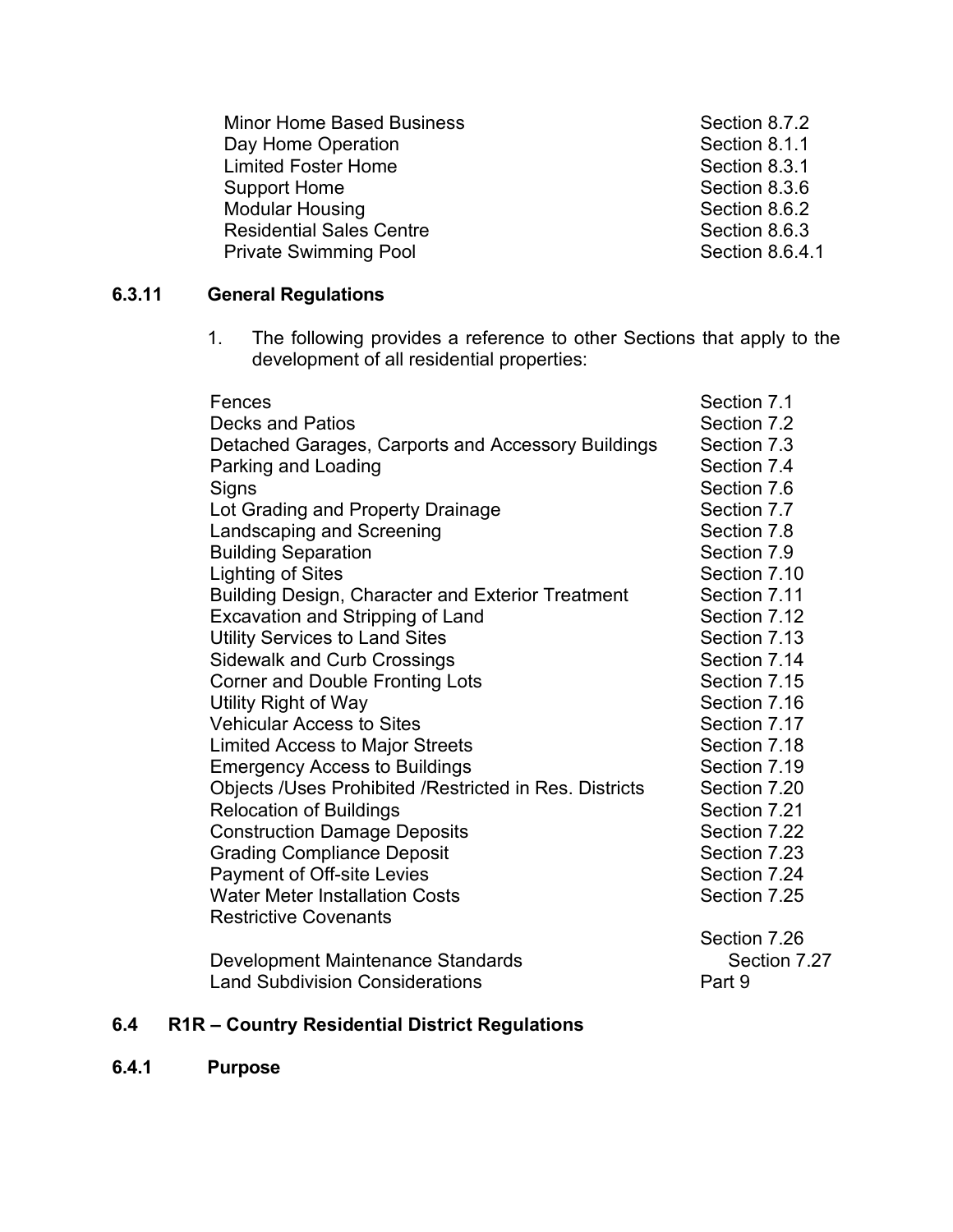1. To establish a district in which land is used primarily for single family detached housing development with large, semi-serviced lots in an urban setting with large back yards.

# **6.4.2 Permitted Uses**

- 1. Single Dwelling Building
- 2. Detached Garage, Accessory Building, and Workshops (two (2) per lot maximum)
- 3. Tent Structure (maximum 60 sq.m in area)
- 4. Swimming Pool
- 5. Limited Foster Home
- 6. Day Home Operation
- 7. Support Home
- 8. Home Office
- 9. Minor Home Based Business
- 10. Underground Sewage Holding Tank
- 11. Essential Utility Services
- 12. Uses accessory to the above (decks, patios, hot tubs, swimming pools, etc)

# **6.4.3 Discretionary Uses**

- 1. Modular Housing
- 2. Secondary Suite
- 3. Foster Homes
- 4. Oversize Detached Garage
- 5. Residential Sales Centre
- 6. Major Home Based Business
- 7. Private Sewage Systems

# **6.4.4 Minimum Front Yard Setback**

|       | 2. | <b>Principal building</b><br>All other buildings<br>depth                                                                           | 12.2m<br>50%     | of | – lot |
|-------|----|-------------------------------------------------------------------------------------------------------------------------------------|------------------|----|-------|
| 6.4.5 |    | <b>Minimum Rear Yard Setback</b>                                                                                                    |                  |    |       |
|       | 1. | <b>Principal building</b><br>depth                                                                                                  | 50%              | οt | lot.  |
|       | 2. | Detached garage, workshops and accessory buildings<br>up to 3.0m wall height and,                                                   |                  |    |       |
|       | 3. | with a building area of less than 75sq.m<br>Detached garage, workshops and accessory buildings<br>greater than 3.0m wall height, or | 1.5 <sub>m</sub> |    |       |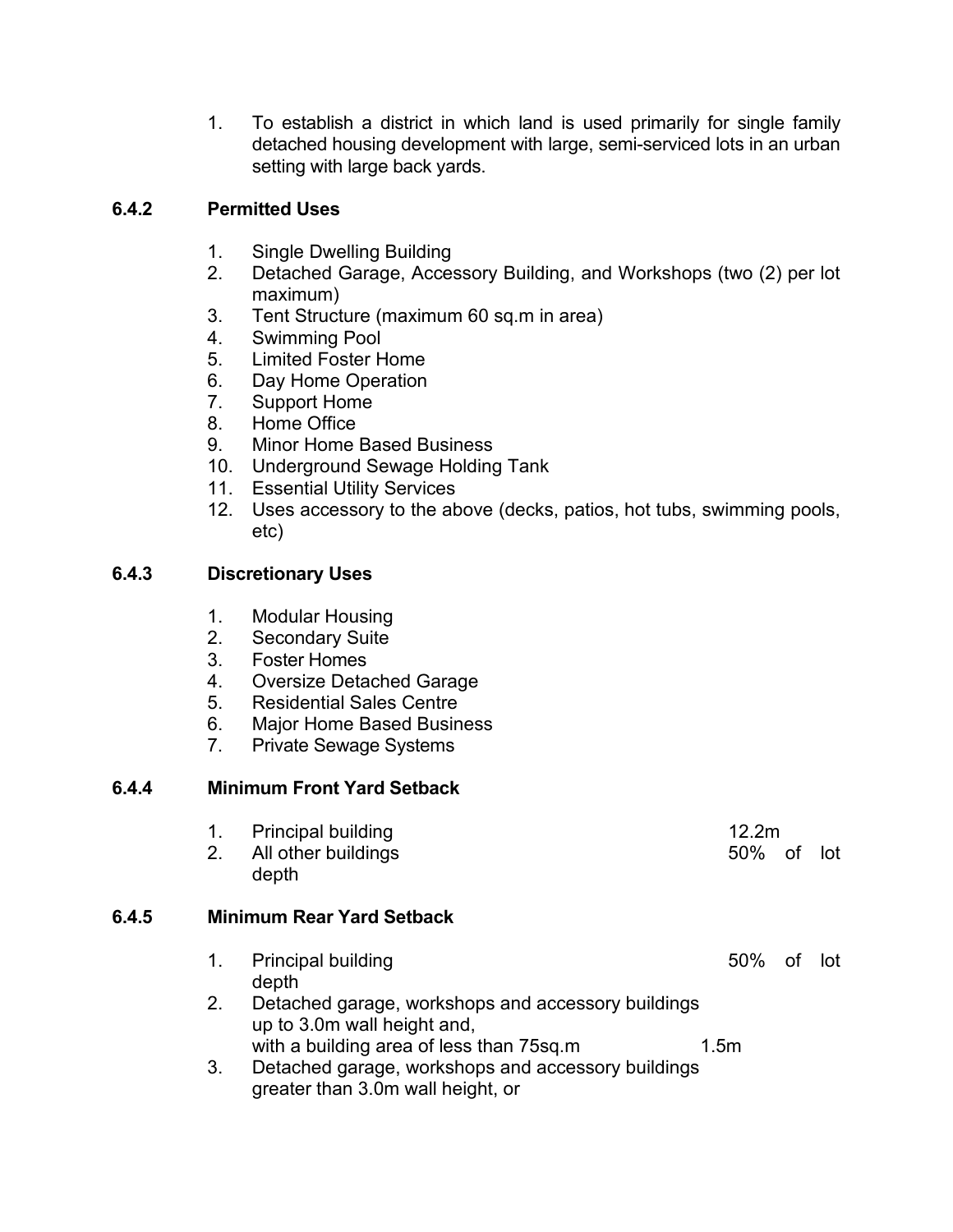|        | with a building area of 75sq m or greater<br>4.<br>Eaves                                                                                                                                | 2.5m<br>0.9 <sub>m</sub>                     |
|--------|-----------------------------------------------------------------------------------------------------------------------------------------------------------------------------------------|----------------------------------------------|
| 6.4.6  | <b>Minimum Side Yard Setback</b>                                                                                                                                                        |                                              |
|        | 1.<br>Principal building, internal lot;<br>single storey building<br>a.<br>b. two storey building<br>c. with no front drive garage,                                                     | 1.5m<br>2.1 <sub>m</sub>                     |
|        | increase one sideyard to<br>Principal building, corner lot where abutting<br>1.<br>a street or lane                                                                                     | 3.5 <sub>m</sub><br>3.0 <sub>m</sub>         |
|        | Detached garage, workshops and accessory buildings<br>2.<br>up to 3.0m wall height and,<br>with a building area of less than 75sq.m<br>Detached garage, corner lot where abutting<br>3. | 1.5m                                         |
|        | a street<br>4.<br>Detached garage, workshops and accessory buildings<br>greater than 3.0m wall height, or                                                                               | 3.0 <sub>m</sub>                             |
|        | with a building area of 75sq.m or greater<br>5.<br><b>Deck</b><br>6.<br>Eaves                                                                                                           | 2.5 <sub>m</sub><br>1.5m<br>0.9 <sub>m</sub> |
| 6.4.7  | <b>Maximum Site Coverage</b>                                                                                                                                                            |                                              |
|        | <b>Principal building</b><br>1.<br>2.<br>Detached garage, workshops and accessory buildings;<br>individual building<br>а.<br>combination of all secondary buildings<br>b.               | 25%<br>180sq.m<br>$200$ sq.m                 |
| 6.4.8  | <b>Minimum Building Separation</b>                                                                                                                                                      |                                              |
|        | Distance between any two buildings<br>1.                                                                                                                                                | 3.0 <sub>m</sub>                             |
| 6.4.9  | <b>Maximum Building Height</b>                                                                                                                                                          |                                              |
|        | <b>Principal building</b><br>1.<br>2.<br>Detached garage, workshops, accessory buildings;                                                                                               | 12.0m                                        |
|        | building height<br>a.<br>wall height<br>b.<br>3.<br>Antenna structures                                                                                                                  | 5.0 <sub>m</sub><br>4.0m<br>8.0m             |
| 6.4.10 | <b>Minimum floor area</b>                                                                                                                                                               |                                              |
|        | 1.<br>One storey, with attached garage;<br>dwelling unit only<br>a.                                                                                                                     | $110$ sq.m                                   |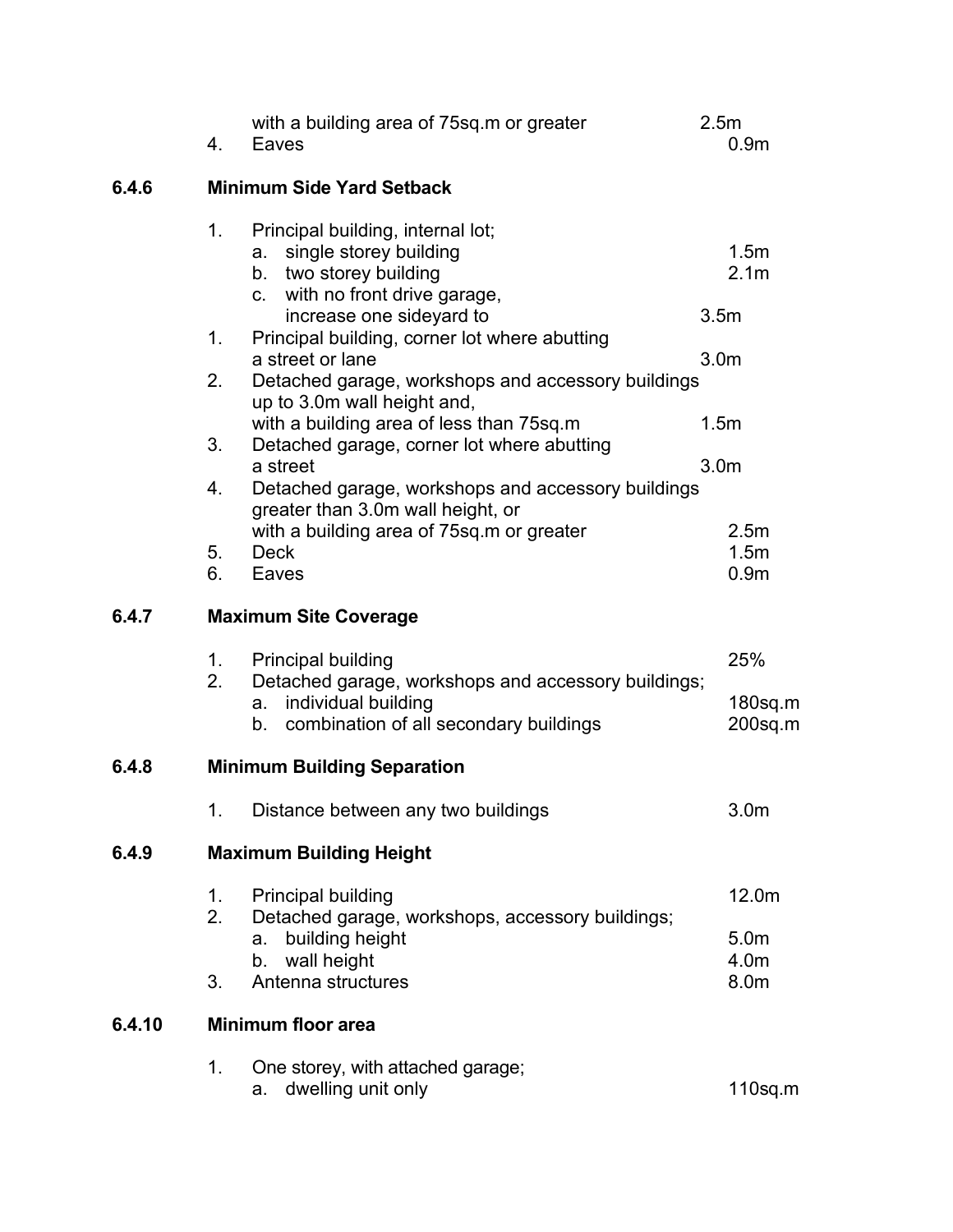|    | b. building area total              | $158$ sq.m |
|----|-------------------------------------|------------|
|    | One storey, with no attached garage | $138$ sq.m |
| 3. | Two storey, with attached garage;   |            |
|    | a. dwelling unit only               | $138$ sq.m |
|    | b. building area total              | $185$ sq.m |
|    | Two storey, with no attached garage | $167$ sq.m |

# **6.4.11 Private Sewage Systems**

- 1. Where lots are not serviced with municipal sanitary sewers, they must use approved sanitary sewer pump-out holding tanks or have private sewage systems that have been designed and installed in full conformance with the appropriate provincial regulations.
	- a. The type and design of the private sewage system must be provided in full detail at the time of application for the principal building along with a copy of the permit to install a private sewage system.
- 2. Where lots are serviced with pressurized municipal sanitary sewers, they must connect to the municipal system with the approved system type.

# **6.4.12 Specific Use Regulations**

1. The following provide reference to specific regulations to Sections that apply to specific permitted or discretionary uses of this Section:

| Home Office<br><b>Minor Home Based Business</b><br><b>Major Home Based Business</b><br><b>Secondary Suite</b><br><b>Tent Structure</b> | Section 8.7.1<br>Section 8.7.2<br>Section 8.7.3<br>Section 8.5.1<br>Section |
|----------------------------------------------------------------------------------------------------------------------------------------|-----------------------------------------------------------------------------|
| 8.27.3<br>Day Home Operation<br><b>Limited Foster Home</b><br><b>Foster Home</b><br>8.3.21                                             | Section 8.1.1<br>Section 8.3.1<br>Section                                   |
| <b>Support Home</b><br><b>Modular Housing</b><br><b>Residential Sales Centre</b><br><b>Private Swimming Pool</b><br>8.6.4.1            | Section 8.3.6<br>Section 8.6.2<br>Section 8.6.3<br>Section                  |

# **6.4.13 General Regulations**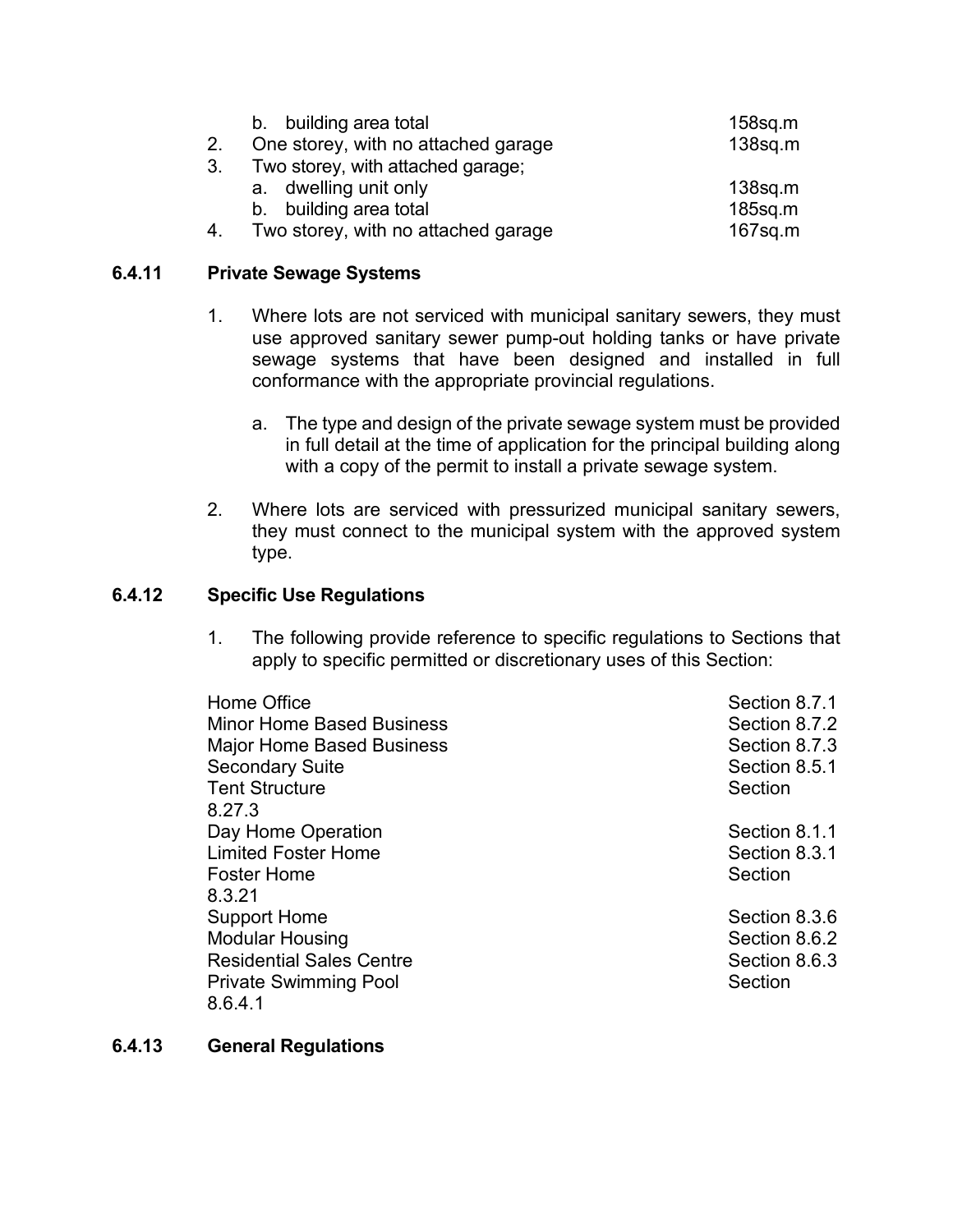1. The following provides a reference to other Sections that apply to the development of all residential properties:

| Fences                                                 | Section 7.1  |
|--------------------------------------------------------|--------------|
| <b>Decks and Patios</b>                                | Section 7.2  |
| Detached Garages, Carports and Accessory Buildings     | Section 7.3  |
| Parking and Loading                                    | Section 7.4  |
| Signs                                                  | Section 7.6  |
| Lot Grading and Property Drainage                      | Section 7.7  |
| <b>Landscaping and Screening</b>                       | Section 7.8  |
| <b>Building Separation</b>                             | Section 7.9  |
| <b>Lighting of Sites</b>                               | Section 7.10 |
| Building Design, Character and Exterior Treatment      | Section 7.11 |
| Excavation and Stripping of Land                       | Section 7.12 |
| <b>Utility Services to Land Sites</b>                  | Section 7.13 |
| <b>Sidewalk and Curb Crossings</b>                     | Section 7.14 |
| <b>Corner and Double Fronting Lots</b>                 | Section 7.15 |
| Utility Right of Way                                   | Section 7.16 |
| <b>Vehicular Access to Sites</b>                       | Section 7.17 |
| <b>Limited Access to Major Streets</b>                 | Section 7.18 |
| <b>Emergency Access to Buildings</b>                   | Section 7.19 |
| Objects /Uses Prohibited /Restricted in Res. Districts | Section 7.20 |
| <b>Relocation of Buildings</b>                         | Section 7.21 |
| <b>Construction Damage Deposits</b>                    | Section 7.22 |
| <b>Grading Compliance Deposit</b>                      | Section 7.23 |
| Payment of Off-site Levies                             | Section 7.24 |
| <b>Water Meter Installation Costs</b>                  | Section 7.25 |
| <b>Restrictive Covenants</b>                           |              |
|                                                        | Section 7.26 |
| Development Maintenance Standards                      | Section 7.27 |

Land Subdivision Considerations **Part 9** Part 9

### **6.5 SECTION NUMBER RESERVED FOR POTENTIAL FUTURE USE**

### **6.6 RE - Residential Estate District Regulations**

### **6.6.1 Purpose**

1. To establish a district in which land is used for single dwelling residential development on a large tract of land in an urban setting.

# **6.6.2 Permitted Uses**

- 1. Single Dwelling Building
- 2. Accessory Building
- 3. Detached Garage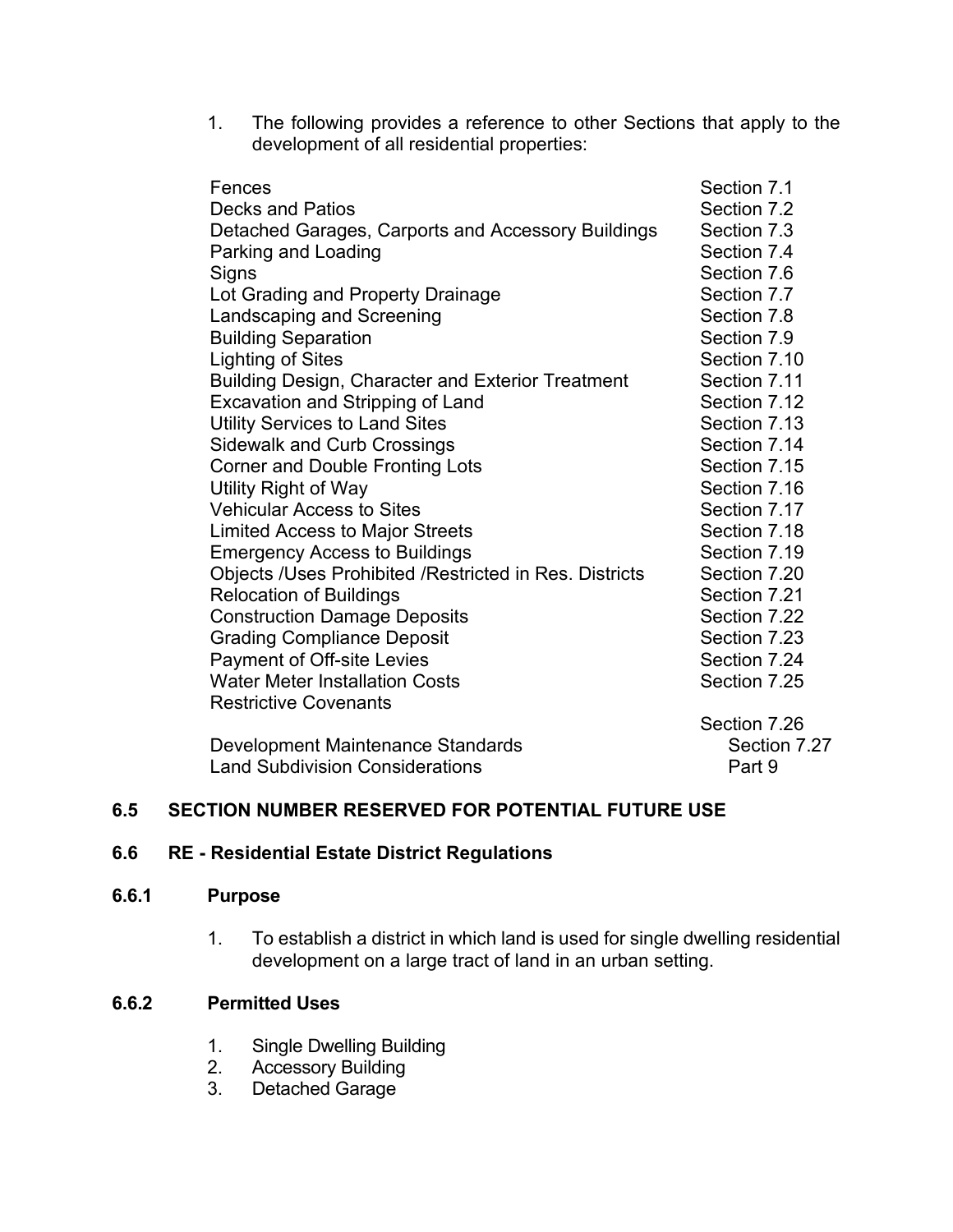- 4. Attached Garage
- 5. Home Office
- 6. Limited Foster Home
- 7. Support Home
- 8. Essential Utility Services
- 9. Uses accessory to the above (decks, patios, hot tubs, swimming pools etc)

# **6.6.3 Discretionary Uses**

- 1. Minor Home Based Business
- 2. Major Home Based Business
- 3. Secondary Suite<br>4. Day Home Opera
- Day Home Operation
- 5. Foster Home
- 6. Residential Sales Centre

#### **6.6.4 Minimum Front Yard Setback**

1. Principal building 12.2m 2. All other buildings and the state of state of lot state of lot state of lot state of lot state of lot state of lot state of lot state of lot state of lot state of lot state of lot state of lot state of lot state of lot depth

### **6.6.5 Minimum Rear Yard Setback**

| 1. | <b>Principal building</b>                           | 20m              |
|----|-----------------------------------------------------|------------------|
| 2. | Detached garage, workshops and accessory buildings; |                  |
|    | a. up to 3.0m wall height and,                      |                  |
|    | with a building area of less than 75sq.m            | 1.5 <sub>m</sub> |
|    | b. greater than 3.0m wall height, or                |                  |
|    | with a building area of 75sq.m or greater           | 2.5 <sub>m</sub> |
|    | Faves                                               |                  |

#### **6.6.6 Minimum Side Yard Setback**

| 1. | Principal building, internal lot;                   |                  |
|----|-----------------------------------------------------|------------------|
|    | a. single storey building                           | 1.5 <sub>m</sub> |
|    | b. two storey building                              | 2.1 <sub>m</sub> |
|    | c. with no front drive garage,                      |                  |
|    | increase one sideyard                               | 3.5 <sub>m</sub> |
| 2. | Principal building, corner lot where abutting       |                  |
|    | a street or lane                                    | 3.0 <sub>m</sub> |
| 3. | Detached garage, workshops and accessory buildings; |                  |
|    | a. up to 2.5m wall height.                          | 1.2 <sub>m</sub> |
|    | wall height greater than 2.5 m<br>b.                | 1.8 <sub>m</sub> |
|    | c. corner lot, where abutting a street or lane      | 5.5 <sub>m</sub> |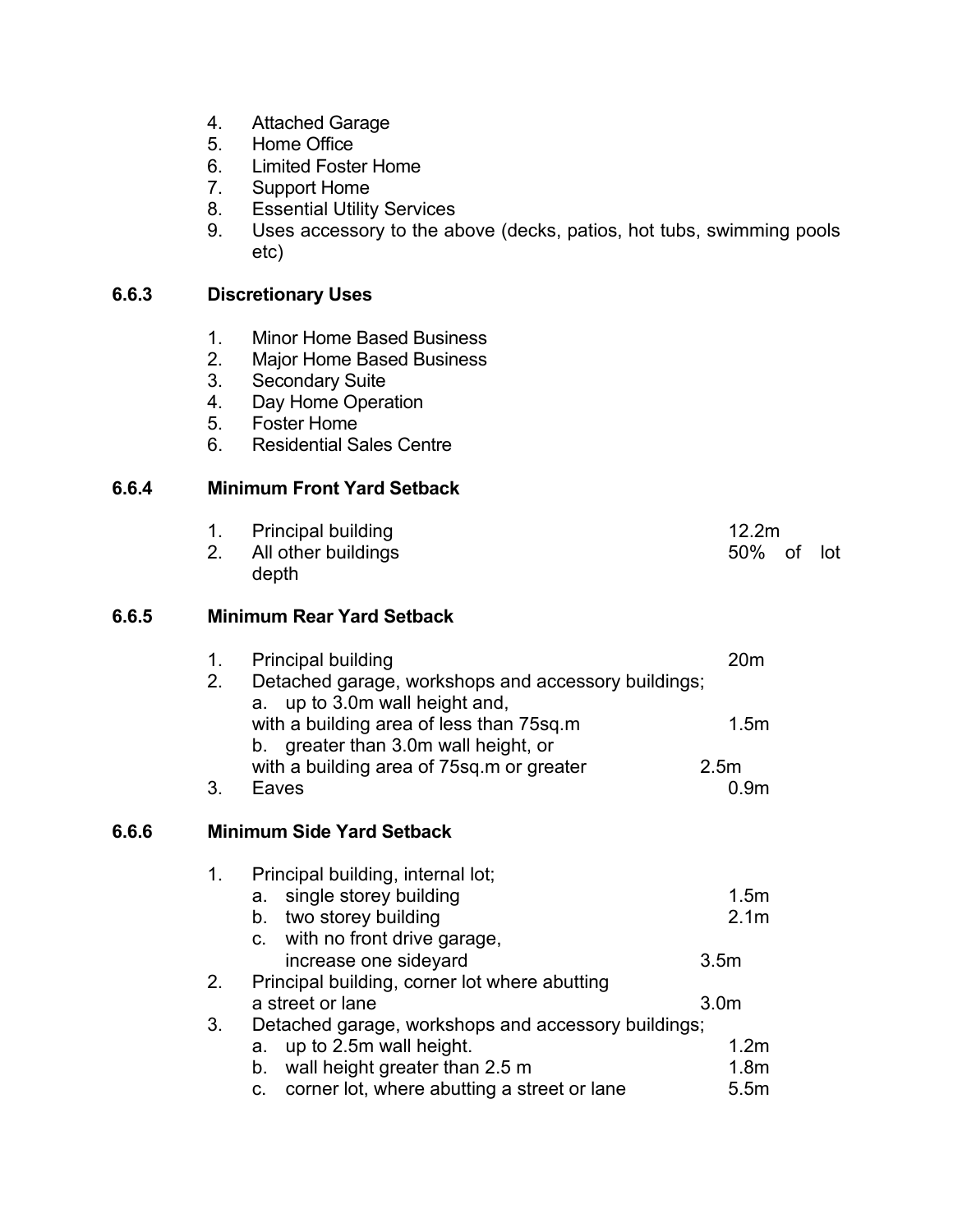|        | 4.<br>5.                   | <b>Deck</b><br>Eaves                                                                                                                                                                                                                                                                                                              | 1.5 <sub>m</sub><br>0.9 <sub>m</sub>                                                           |
|--------|----------------------------|-----------------------------------------------------------------------------------------------------------------------------------------------------------------------------------------------------------------------------------------------------------------------------------------------------------------------------------|------------------------------------------------------------------------------------------------|
| 6.6.7  |                            | <b>Maximum Site Coverage</b>                                                                                                                                                                                                                                                                                                      |                                                                                                |
|        | 1.<br>2.                   | <b>Principal Building</b><br>Detached garage, workshops and accessory buildings;<br>individual building<br>a.<br>combination of all secondary buildings<br>b.                                                                                                                                                                     | 25%<br>90sq.m<br>$130$ sq.m                                                                    |
| 6.6.8  |                            | <b>Minimum Building Separation</b>                                                                                                                                                                                                                                                                                                |                                                                                                |
|        | 1.                         | Distance between any two (2) buildings                                                                                                                                                                                                                                                                                            | 3.0 <sub>m</sub>                                                                               |
| 6.6.9  |                            | <b>Maximum Building Height</b>                                                                                                                                                                                                                                                                                                    |                                                                                                |
|        | 1.<br>2.                   | <b>Principal building</b><br>Detached garage, workshops and accessory buildings:<br>building height<br>a.                                                                                                                                                                                                                         | 12.0m                                                                                          |
|        | 3.                         | 5.0m<br>b. wall height<br>Antenna structures                                                                                                                                                                                                                                                                                      | 4.0m<br>8.0m                                                                                   |
| 6.6.10 |                            | <b>Minimum floor area</b>                                                                                                                                                                                                                                                                                                         |                                                                                                |
|        | 1.<br>2.<br>3.<br>4.<br>5. | One (1) storey, with attached garage;<br>dwelling unit only<br>а.<br>building area total<br>b.<br>One (1) storey, with no attached garage<br>Two (2) storey, with attached garage;<br>dwelling unit only<br>a.<br>building area total<br>b.<br>One (1) storey, with no attached garage<br>Two (2) storey, with no attached garage | $110$ sq.m<br>$158$ sq.m<br>$138$ sq.m<br>$138$ sq.m<br>$185$ sq.m<br>$138$ sq.m<br>$167$ sq.m |
| 6.6.11 |                            | <b>Specific Use Regulations</b>                                                                                                                                                                                                                                                                                                   |                                                                                                |
|        |                            |                                                                                                                                                                                                                                                                                                                                   |                                                                                                |

1. The following provide reference to specific regulations to Sections that apply to specific permitted or discretionary uses of this Section:

| Home Office                      | Section 8.7.1 |
|----------------------------------|---------------|
| <b>Minor Home Based Business</b> | Section 8.7.2 |
| <b>Major Home Based Business</b> | Section 8.7.3 |
| <b>Secondary Suite</b>           | Section 8.5.1 |
| Day Home Operation               | Section 8.1.1 |
| <b>Limited Foster Home</b>       | Section 8.3.1 |
|                                  |               |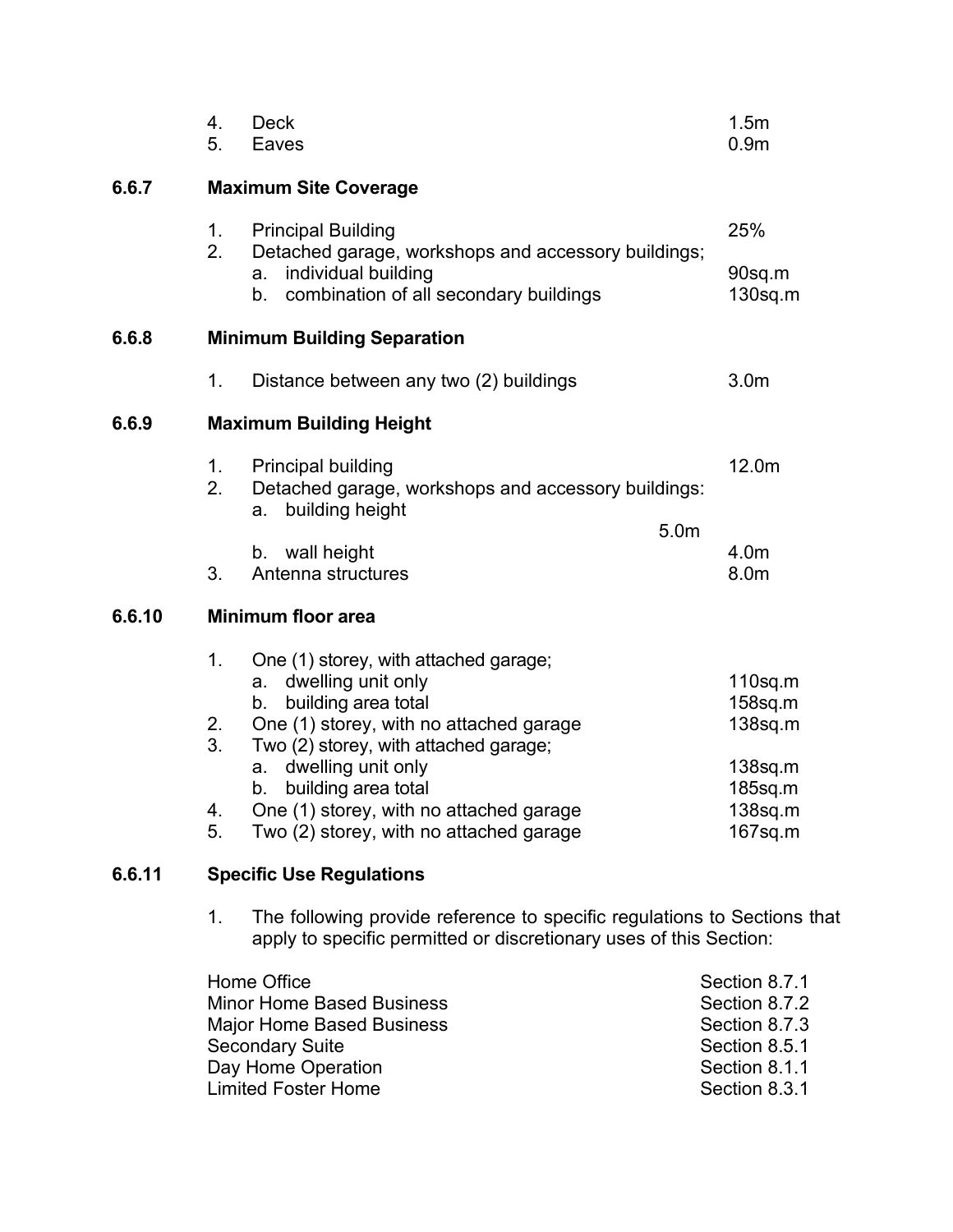Foster Home<br>
Support Home<br>
Support Home<br>
Section 8.3.6 Support Home<br>
Modular Housing<br>
Modular Housing<br>
Section 8.6.2 Modular Housing Section 8.6.2 Residential Sales Centre Section 8.6.3 Private Swimming Pool **Section 8.6.4.1** Section 8.6.4.1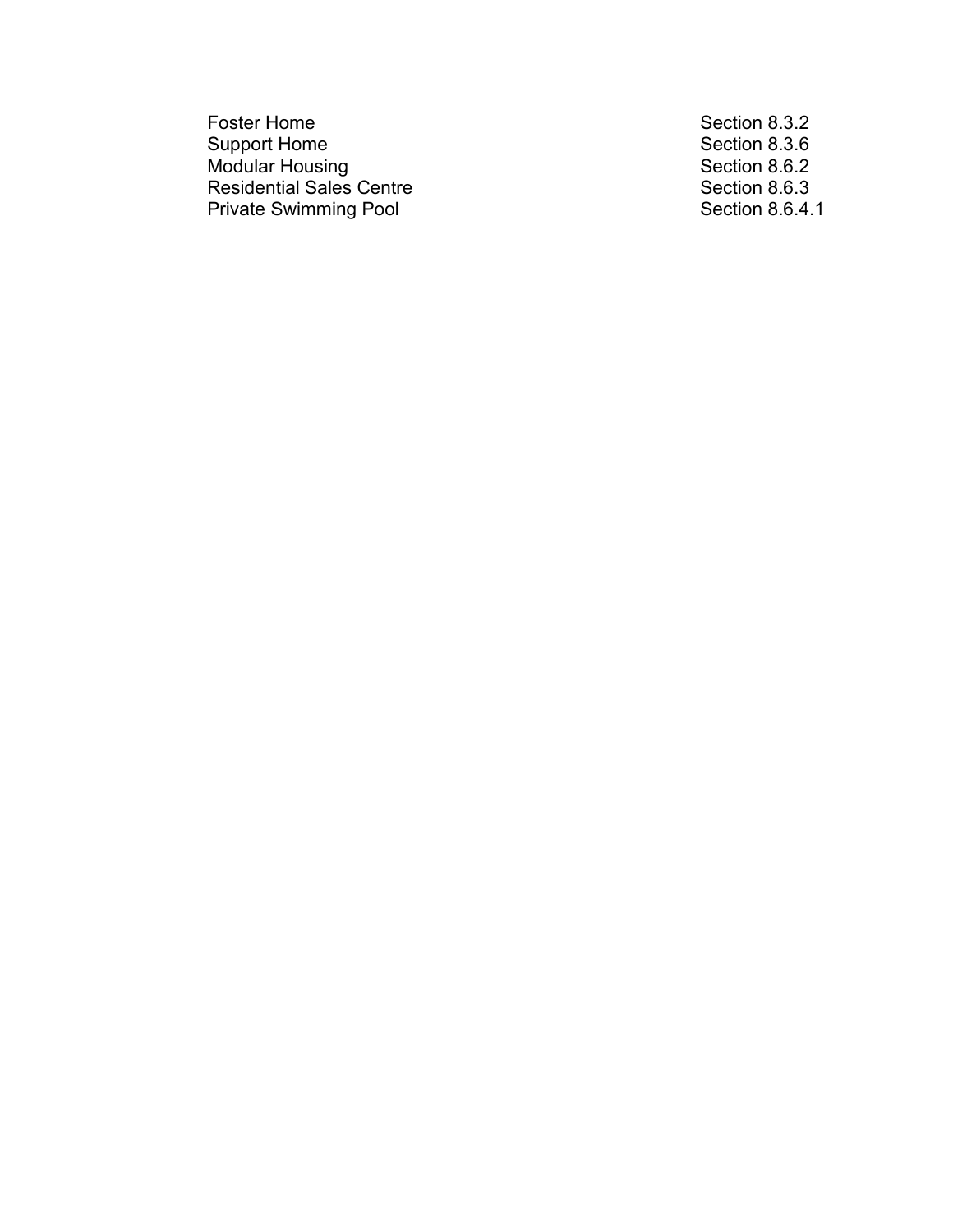# **6.6.11 General Regulations**

1. The following provides a reference to other Sections that apply to the development of all residential properties:

| Section 7.1  |
|--------------|
| Section 7.2  |
| Section 7.3  |
| Section 7.4  |
| Section 7.6  |
| Section 7.7  |
| Section 7.8  |
| Section 7.9  |
| Section 7.10 |
| Section 7.11 |
| Section 7.12 |
| Section 7.13 |
| Section 7.14 |
| Section 7.15 |
| Section 7.16 |
| Section 7.17 |
| Section 7.18 |
| Section 7.19 |
| Section 7.20 |
| Section 7.21 |
| Section 7.22 |
| Section 7.23 |
| Section 7.24 |
| Section 7.25 |
|              |
|              |
| Section 7.27 |
| Part 9       |
|              |

# **6.7 RMX - Residential Mixed Use District Regulations**

### **6.7.1 Purpose**

1. To establish a district in which land is used for large lot, single family development, generally without the provision of the full range of urban utility services where associated light industrial uses which do not jeopardize the nature and enjoyment of the residential area may utilize the additional land area for workshops and storage of vehicles and equipment.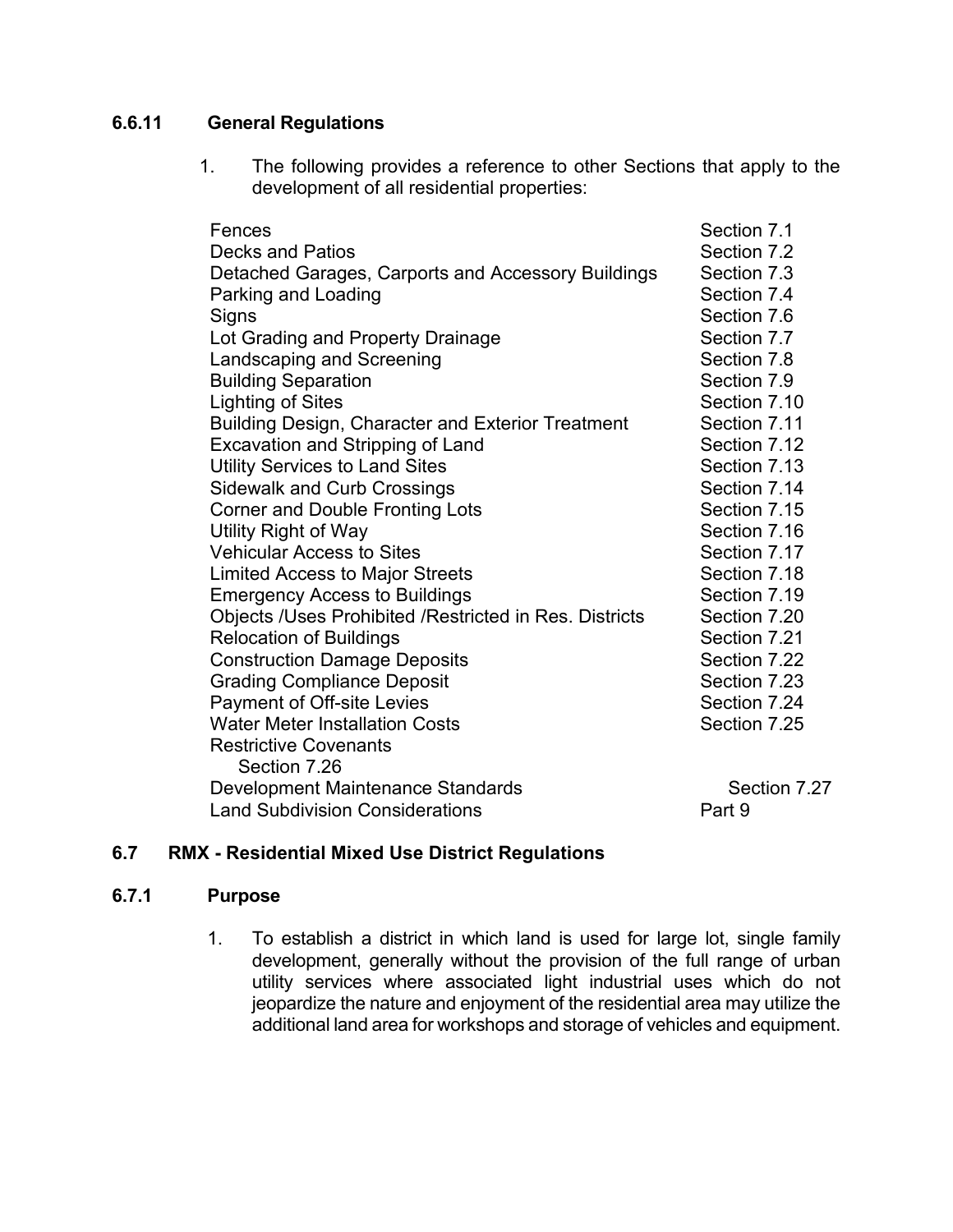# **6.7.2 Permitted Uses**

- 1. Single Dwelling Building
- 2. Accessory Building
- 3. Carport
- 4. Detached Garage
- 5. Attached Garage
- 6. Tent Structure (maximum 60 sq.m in area)
- 7. Home Office
- 8. Limited Foster Home
- 9. Support Home
- 10. Essential Utility Services
- 11. Uses accessory to the above (decks, patios, hot tubs, swimming pools, etc)

# **6.7.3 Discretionary Uses**

- 1. Residential Sales Centre
- 2. Minor Home Based Business
- 3. Major Home Based Business
- Secondary Suite
- 5. Oversize Detached Garage
- 6. Day Home Operation
- 7. Limited Group Home
- 8. Foster Home
- 9. Associated uses described in 6.7.11

# **6.7.4 Minimum Front Yard Setback**

- 1. Principal building and the contract of the Taurus of T.5m
- 2. All other buildings 10.0m

### **6.7.5 Minimum Rear Yard Setback**

| $1_{\cdot}$ | <b>Principal building</b>                                                             | 7.5m             |
|-------------|---------------------------------------------------------------------------------------|------------------|
| 2.          | Detached garage, workshops and accessory buildings;<br>a. up to 3.0m wall height and, |                  |
|             |                                                                                       |                  |
|             | with a building area of less than 75sq.m                                              | 1.5m             |
|             | b. greater than 3.0m wall height, or                                                  |                  |
|             | with a building area of 75sq.m or greater                                             | 2.5 <sub>m</sub> |
|             | Faves                                                                                 |                  |

### **6.7.6 Minimum Side Yard Setback**

- 1. Principal building;
	- a. internal lot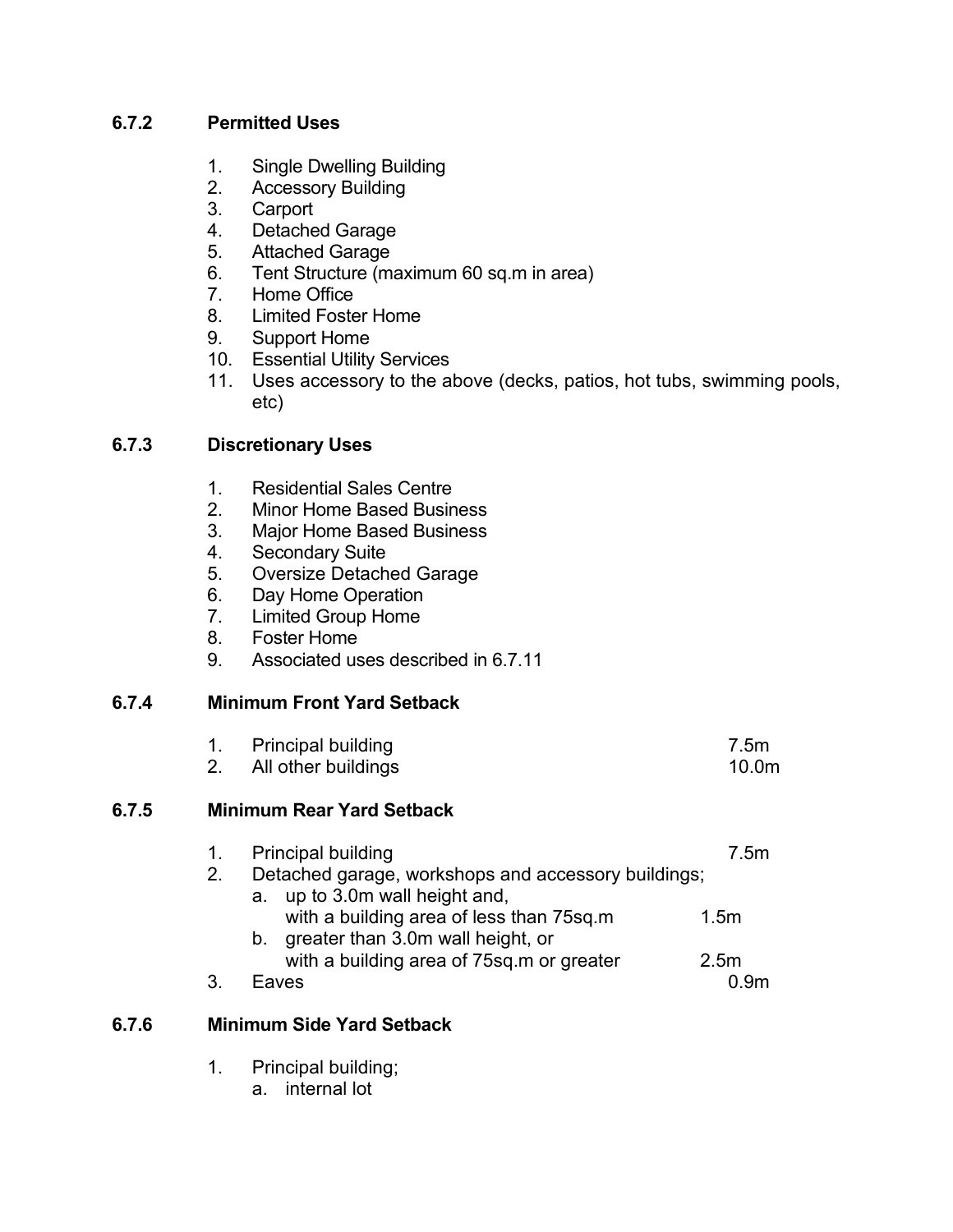|                                                                                                                                                                           | 0.9 <sub>m</sub>                     |  |  |  |  |  |
|---------------------------------------------------------------------------------------------------------------------------------------------------------------------------|--------------------------------------|--|--|--|--|--|
| 6.7.7                                                                                                                                                                     | <b>Maximum Site Coverage</b>         |  |  |  |  |  |
| <b>Principal building</b><br>1.<br>2.<br>Detached garage, workshops and accessory buildings;<br>individual building<br>a.<br>combination of all secondary buildings<br>b. | 30%<br>$90$ sq.m<br>$130$ sq.m       |  |  |  |  |  |
| <b>Minimum Building Separation</b><br>6.7.8                                                                                                                               |                                      |  |  |  |  |  |
| Distance between any two (2) buildings<br>1.                                                                                                                              | 3.0 <sub>m</sub>                     |  |  |  |  |  |
| 6.7.9<br><b>Maximum Building Height</b>                                                                                                                                   |                                      |  |  |  |  |  |
| <b>Principal building</b><br>$1_{-}$<br>2.<br>Detached garage, workshops and accessory buildings:<br>building height<br>a.<br>b. wall height<br>3.<br>Antenna structures  | 12.0m<br>5.0m<br>4.0m<br>8.0m        |  |  |  |  |  |
| <b>Minimum floor area</b><br>6.7.10                                                                                                                                       |                                      |  |  |  |  |  |
| One (1) storey with attached garage;<br>1.<br>dwelling unit only<br>a.<br>building area total<br>b.<br>one (1) storey, with no attached garage<br>C.                      | 95sq.m<br>$130$ sq.m<br>95sq.m       |  |  |  |  |  |
| 2.<br>Two (2) storey with attached garage;<br>dwelling unit only<br>a.<br>building area total<br>b.                                                                       | $138$ sq.m<br>185 sq.m<br>$138$ sq.m |  |  |  |  |  |
| two (2) storey, with no attached garage<br>C.                                                                                                                             |                                      |  |  |  |  |  |

1. Associated light industrial uses shall, in the opinion of the Development Authority, comply with the following general regulations: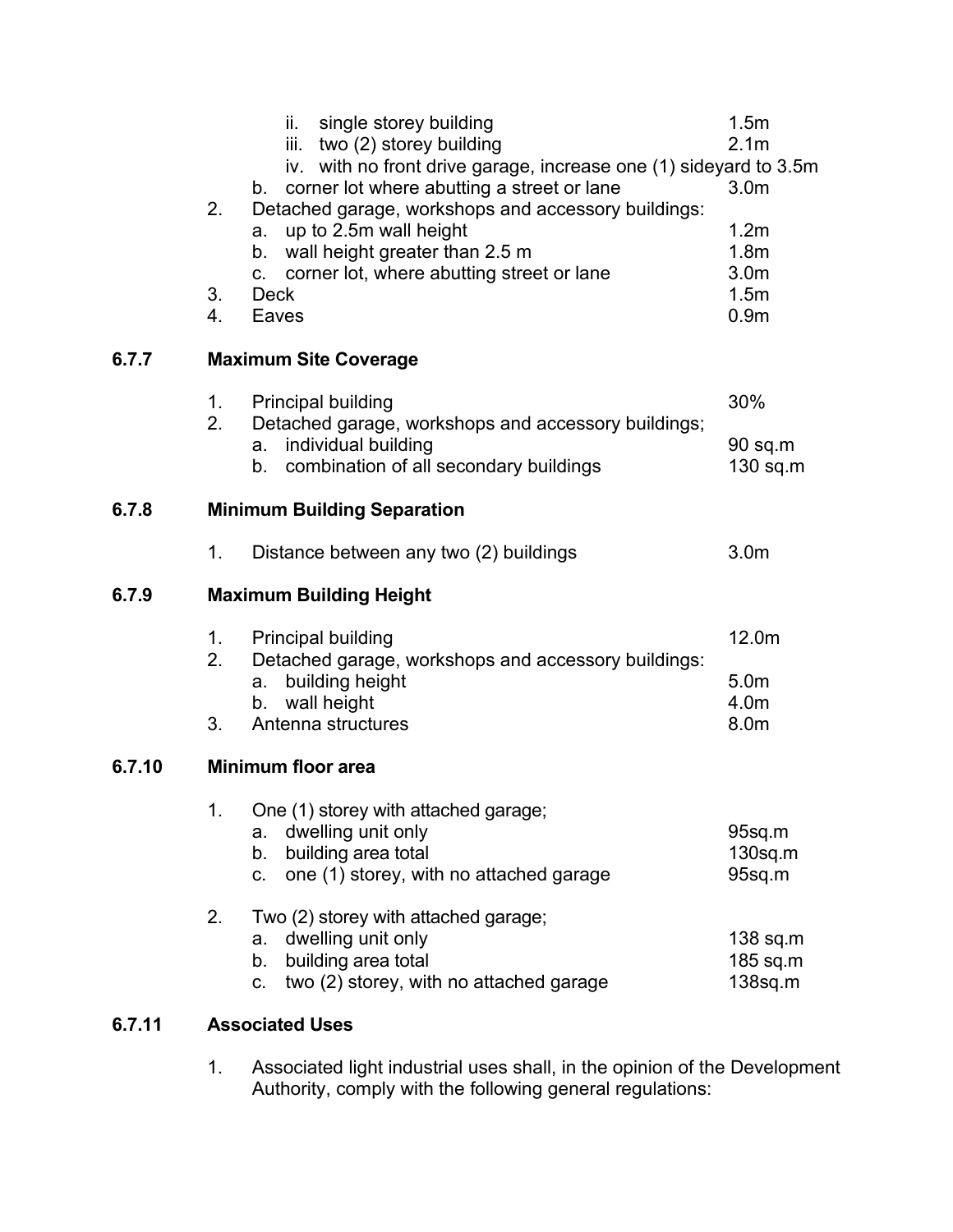- a. no associated light industrial use shall involve the sale or display of any goods on the site;
- b. the associated light industrial use shall not generate pedestrian and/or vehicular traffic or parking in excess of what is characteristic of the neighbourhood within which it is located. At no time shall the associated industrial use generate excessive traffic within the neighbourhood;
- c. no offensive noise, vibration, smoke, dust, odors, heat, glare, electrical or radio disturbance shall be produced by the industrial use; and
- d. at all times, the privacy and enjoyment of adjacent dwellings shall be preserved and the industrial use shall not adversely affect the residential amenities of the neighbourhood.
- 2. All industrial uses shall be in strict compliance with the provisions of this bylaw and the conditions imposed. The permit may be revoked at any time if, in the opinion of the Development Authority, the operator of the industrial use has violated any conditions of this bylaw or the permit issued.
- 3. For the guidance of the reader, the following are examples of uses, which may, depending on the scale of operation, be considered suitable within this district:
	- a. delivery service
	- b. furniture moving service
	- c. tree moving service
	- d. bricklayer
	- e. building contractor
	- f. carpet installer
	- g. carpenter
	- h. electrician
	- i. engineer
	- j. landscape contractor
	- k. plumber
	- l. security control installation service
	- m. sign making
	- n. vehicle storage for truckers, bus drivers
- 4. Exterior storage and operation of the industrial use may be permitted if, in the opinion of the Development Authority, the exterior storage and operation area is adequately screened and is sited behind the principal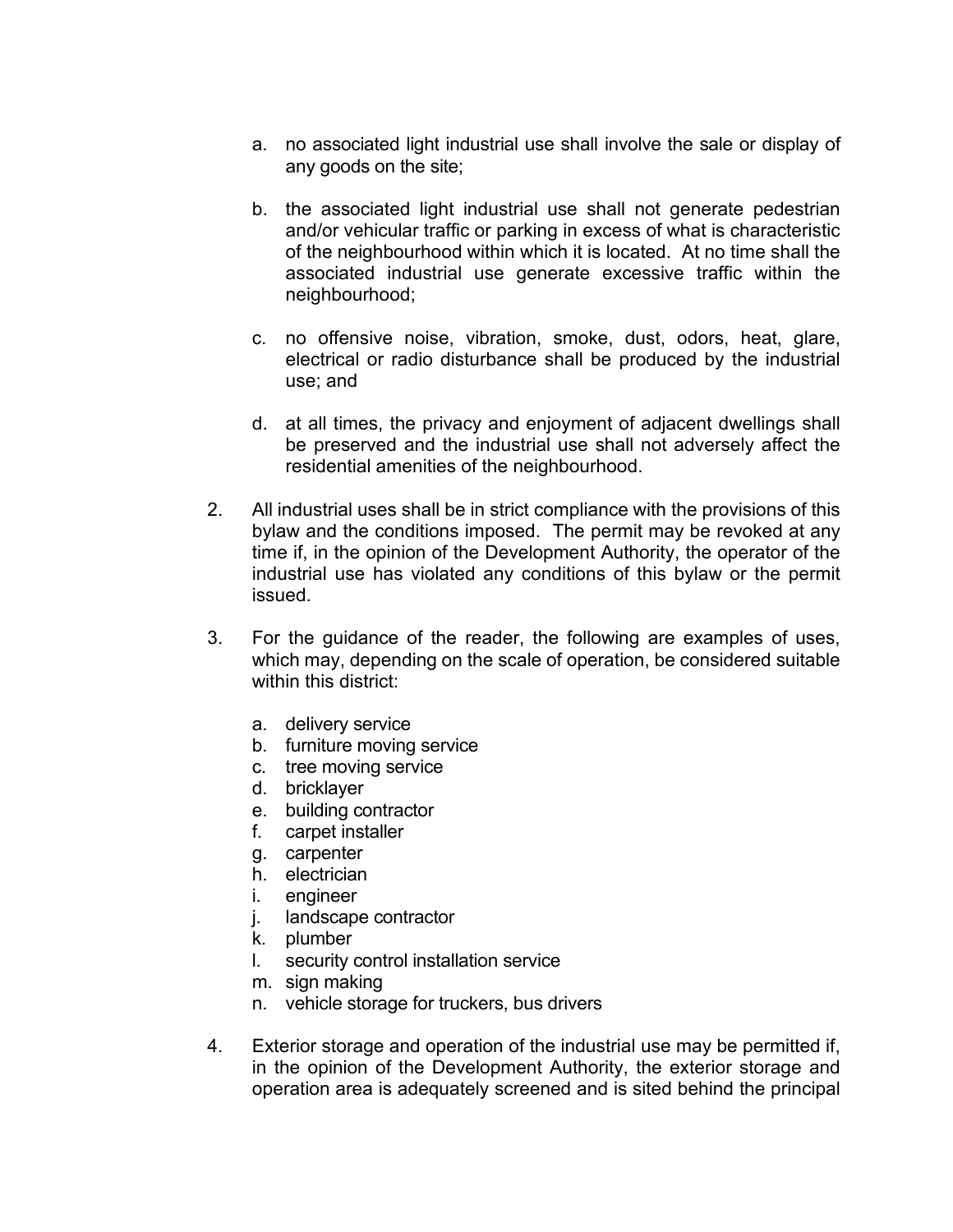building at a minimum distance of 30.0m from the front property line (existing of proposed).

- 5. No more than two (2) unlicensed vehicles will be allowed onsite.
- 6. The maximum number of non-resident employees onsite, in addition to the residents of the site, shall be as determined by the Development Authority, but shall at no time exceed four (4).

# **6.7.12 Specific Use Regulations**

1. The following provide reference to specific regulations to Sections that apply to specific permitted or discretionary uses of this Section:

| Home Office                      | Section 8.7.1   |
|----------------------------------|-----------------|
| <b>Minor Home Based Business</b> | Section 8.7.2   |
| Major Home Based Business        | Section 8.7.3   |
| Secondary Suite                  | Section 8.5.1   |
| Day Home Operation               | Section 8.1.1   |
| <b>Tent Structure</b>            | Section 8.27.3  |
| <b>Limited Foster Home</b>       | Section 8.3.1   |
| Foster Home                      | Section 8.3.2   |
| <b>Limited Group Home</b>        | Section 8.3.3   |
| <b>Support Home</b>              | Section 8.3.6   |
| Modular Housing                  | Section 8.6.2   |
| <b>Residential Sales Centre</b>  | Section 8.6.3   |
| <b>Private Swimming Pool</b>     | Section 8.6.4.1 |
|                                  |                 |

#### **6.7.13 General Regulations**

1. The following provides a reference to other Sections that apply to the development of all residential properties:

| Fences                                             | Section 7.1  |
|----------------------------------------------------|--------------|
| <b>Decks and Patios</b>                            | Section 7.2  |
| Detached Garages, Carports and Accessory Buildings | Section 7.3  |
| Parking and Loading                                | Section 7.4  |
| Signs                                              | Section 7.6  |
| Lot Grading and Property Drainage                  | Section 7.7  |
| Landscaping and Screening                          | Section 7.8  |
| <b>Building Separation</b>                         | Section 7.9  |
| Lighting of Sites                                  | Section 7.10 |
| Building Design, Character and Exterior Treatment  | Section 7.11 |
| Excavation and Stripping of Land                   | Section 7.12 |
| <b>Utility Services to Land Sites</b>              | Section 7.13 |
| <b>Sidewalk and Curb Crossings</b>                 | Section 7.14 |
|                                                    |              |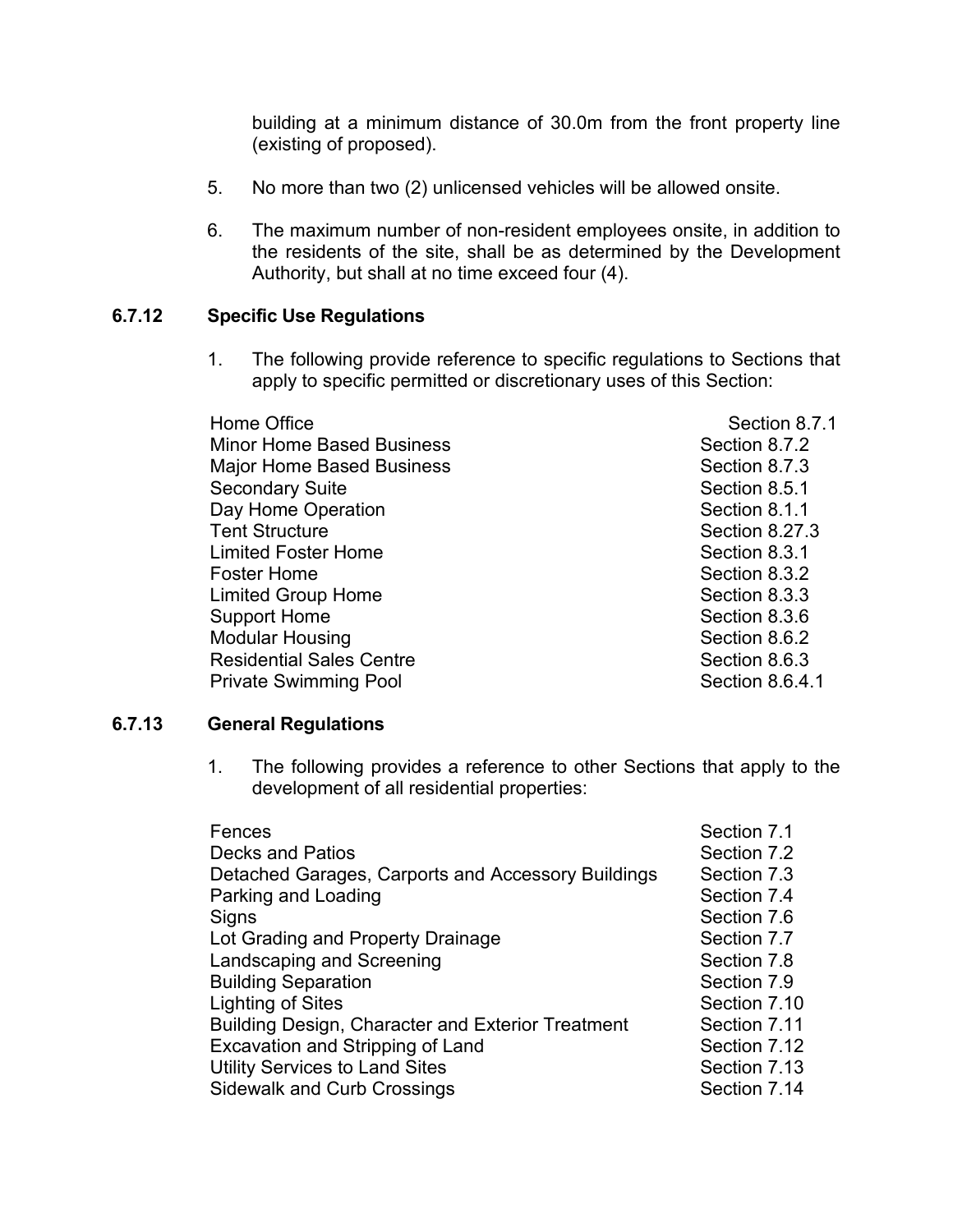| Corner and Double Fronting Lots                               | Section 7.15 |
|---------------------------------------------------------------|--------------|
| Utility Right of Way                                          | Section 7.16 |
| <b>Vehicular Access to Sites</b>                              | Section 7.17 |
| <b>Limited Access to Major Streets</b>                        | Section 7.18 |
| <b>Emergency Access to Buildings</b>                          | Section 7.19 |
| <b>Objects /Uses Prohibited /Restricted in Res. Districts</b> | Section 7.20 |
| <b>Relocation of Buildings</b>                                | Section 7.21 |
| <b>Construction Damage Deposits</b>                           | Section 7.22 |
| <b>Grading Compliance Deposit</b>                             | Section 7.23 |
| Payment of Off-site Levies                                    | Section 7.24 |
| <b>Water Meter Installation Costs</b>                         | Section 7.25 |
| <b>Restrictive Covenants</b>                                  |              |
|                                                               | Section 7.26 |
| Development Maintenance Standards                             | Section 7.27 |
| <b>Land Subdivision Considerations</b>                        | Part 9       |
|                                                               |              |

# **6.8 RMH - Manufactured Home District Regulations**

# **6.8.1 Purpose**

1. To establish a district which land is used for low-density residential development wherein, manufactured home sites are provided on a rental basis for the placement of manufactured homes.

### **6.8.2 Permitted Uses**

- 1. Manufactured Home Community<br>2. Manufactured Home Site
- Manufactured Home Site
- 3. Manufactured Home
- 4. Addition
- 5. Accessory Building
- 6. Home Office
- 7. Limited Foster Home
- 8. Support Home
- 9. Essential Utility Services

### **6.8.3 Discretionary Uses**

- 1. Carport<br>2. Detache
- Detached Garage
- 3. Residential Sales Centre
- 4. Minor Home Based Business
- 5. Day Home Operation

# **6.8.4 Minimum Lot Area**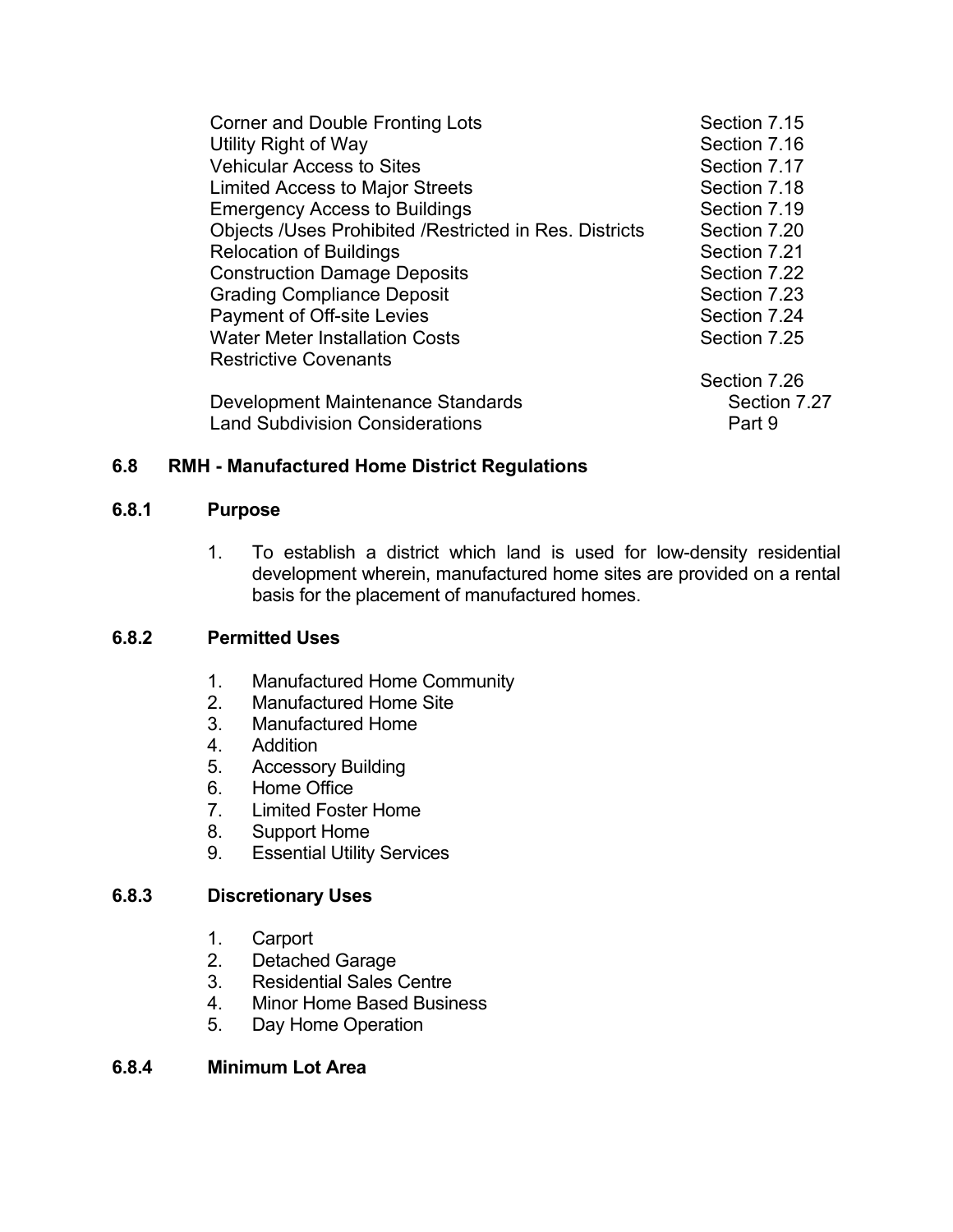|                                                                   | 1.<br>2.<br>3.                                          | Manufactured home community<br>Manufactured home site,<br>within a manufactured home community<br>All other uses, to the satisfaction of the Development Authority | 2.0 <sub>ha</sub><br>488sq.m                                                                     |  |  |
|-------------------------------------------------------------------|---------------------------------------------------------|--------------------------------------------------------------------------------------------------------------------------------------------------------------------|--------------------------------------------------------------------------------------------------|--|--|
| 6.8.5                                                             |                                                         | <b>Minimum Manufactured Home Site Width</b>                                                                                                                        |                                                                                                  |  |  |
|                                                                   | 1.<br>2.                                                | Single wide<br>Double wide                                                                                                                                         | 12.2m<br>15.0m                                                                                   |  |  |
| 6.8.6                                                             |                                                         | <b>Minimum Manufactured Home Site Depth</b>                                                                                                                        |                                                                                                  |  |  |
|                                                                   | 1.<br>2.                                                | Single wide<br>Double wide                                                                                                                                         | 40 <sub>m</sub><br>35m                                                                           |  |  |
| 6.8.7                                                             | <b>Maximum Manufactured Home Site Coverage</b>          |                                                                                                                                                                    |                                                                                                  |  |  |
|                                                                   | 1 <sub>1</sub><br>2.                                    | Manufactured home, additions, enclosed porches<br>Garage and accessory buildings combined area                                                                     | 30%<br>14%                                                                                       |  |  |
| 6.8.8<br>Minimum Front Yard Setback (from approved site boundary) |                                                         |                                                                                                                                                                    |                                                                                                  |  |  |
|                                                                   | 1.<br>2.                                                | Manufactured home, additions, enclosed porches<br>Garage and accessory building                                                                                    | 6.1 <sub>m</sub><br>12.2m                                                                        |  |  |
| 6.8.9                                                             |                                                         | Minimum Side Yard Setback (from approved site boundary)                                                                                                            |                                                                                                  |  |  |
|                                                                   | 1 <sub>1</sub><br>2.<br>3.<br>4.                        | Manufactured home<br>Addition and/or porch<br>Detached garage and accessory buildings<br>a. where abutting a street<br>Attached garage                             | 1.5 <sub>m</sub><br>3.0 <sub>m</sub><br>1.0 <sub>m</sub><br>3.0 <sub>m</sub><br>2.0 <sub>m</sub> |  |  |
| 6.8.10                                                            | Minimum Rear Yard Setback (from approved site boundary) |                                                                                                                                                                    |                                                                                                  |  |  |
|                                                                   | 1.<br>2.<br>3.                                          | Manufactured home<br>Addition and/or porch<br>Detached garage and accessory buildings                                                                              | 4.5m<br>4.5m<br>1.0 <sub>m</sub>                                                                 |  |  |
| 6.8.11                                                            | <b>Maximum Building Height</b>                          |                                                                                                                                                                    |                                                                                                  |  |  |
|                                                                   | 1.<br>2.<br>3.                                          | Manufactured home, additions, enclosed porches<br>Detached garage and accessory buildings<br>Side walls                                                            | 4.8m<br>4.0m<br>2.5m                                                                             |  |  |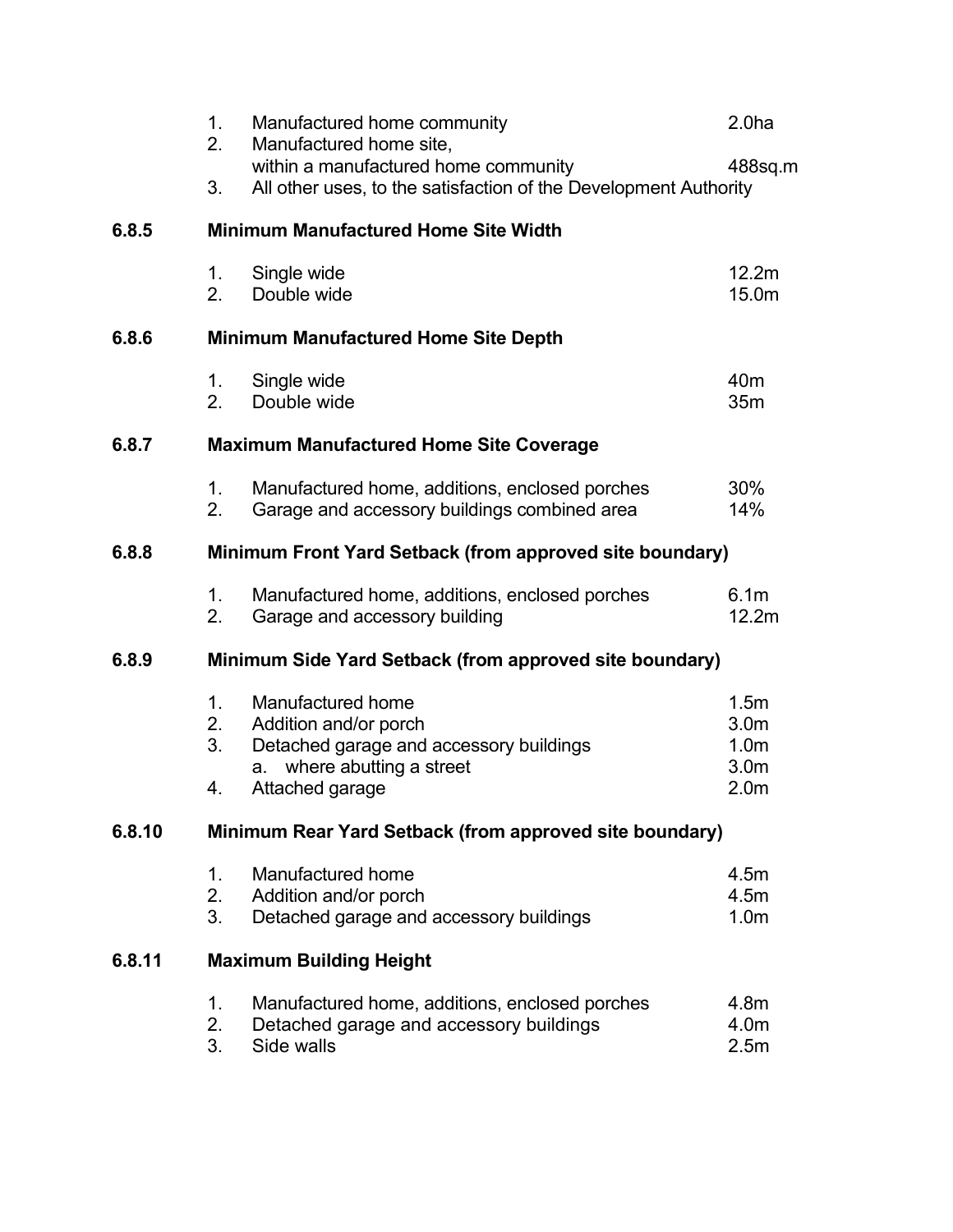### **6.8.12 Manufactured Home Community Regulations**

- 1. Each manufactured home site in a manufactured home community shall be clearly marked off by permanent markers at each lot corner to the satisfaction of the Development Authority.
- 2. At least 10% of the gross site area of the manufactured home community shall be devoted to an outdoor communal amenity area and recreational uses and shall be provided in a convenient and accessible location.
- 3. In a manufactured home community, adequate common storage areas, separate from the manufactured home site, shall be provided for the storage of seasonal recreational equipment and other equipment not capable of storage on the manufactured home site. Such storage areas shall be enclosed or screened by trees, landscape features or fences.
- 4. The undercarriage of each manufactured home shall be completely enclosed from view by the foundation or other means that is a manufactured or similar type to harmonize with the unit. This skirting shall permit the circulation of air beneath the unit and be fastened to the unit and base in a manner satisfactory to the Development Authority.
- 5. Each manufactured home community lot shall provide a hard-surfaced, durable base on which the manufactured home shall be placed.
- 6. All front streets in a manufactured home community shall be a minimum of 11.0m in width, be hard-surfaced, well drained and maintained. The manufactured homes and all community facilities in a manufactured home community shall be connected by a safe, convenient, hardsurfaced pedestrian walkway, which shall be at least 1.0m in width.
- 7. All manufactured homes sites created after the effective date of this bylaw shall have access to a 7.0m wide rear lane constructed to the design standards
- 8. All manufactured home communities shall have a servicing plan, storm water management plan and site-grading plan, approved by the Development Officer.
- 9. All accessory structures such as steps, patios, porches, additions, skirting and storage facilities shall be factory prefabricated units, or of equivalent quality, so that design and construction will complement the manufactured home. Additions to a manufactured home shall have a foundation and skirting equivalent to that of the manufactured home.
- 10. All detached garages shall: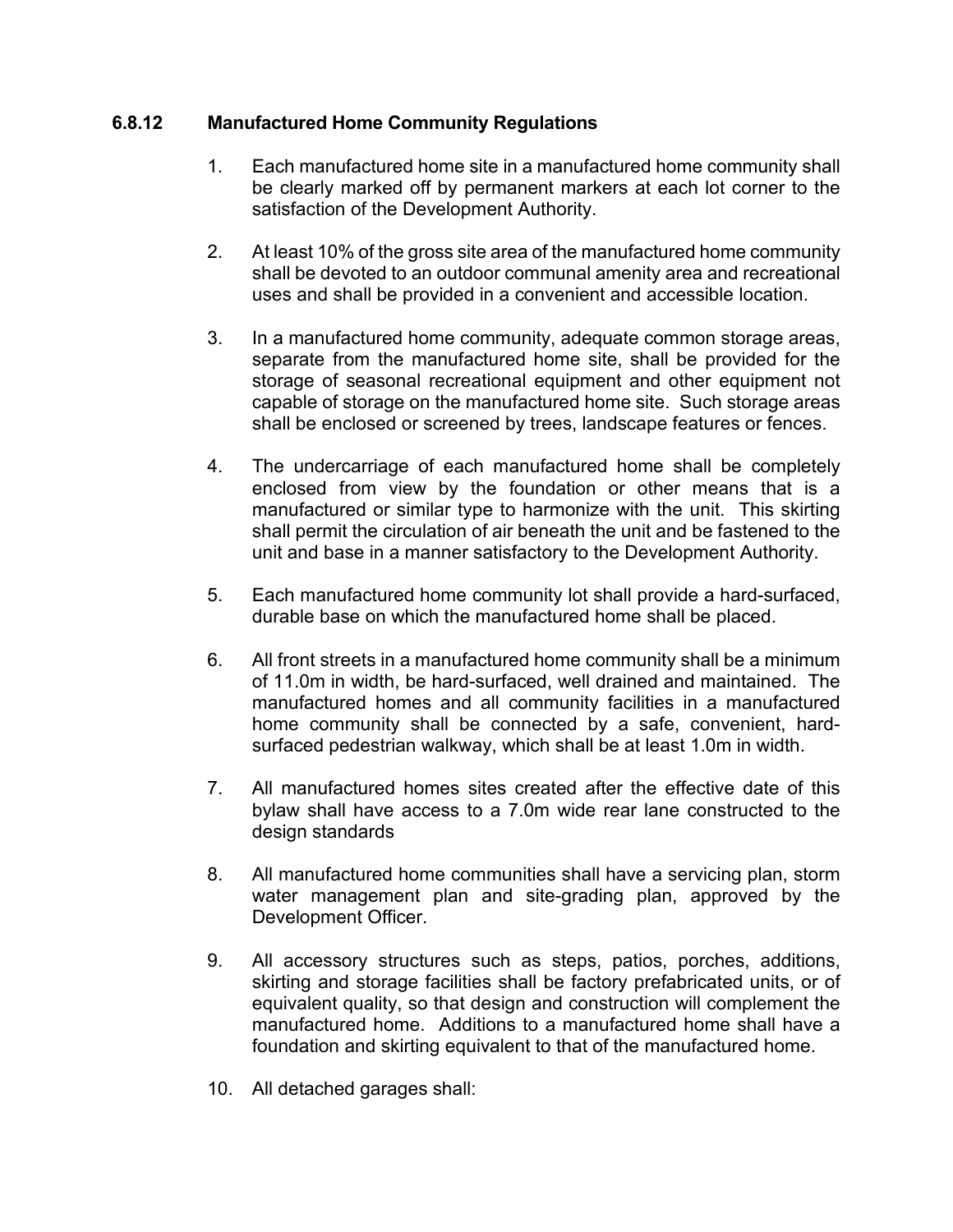- a. be bolted to permanent concrete slab foundations; and
- b. have an exterior finish of siding or stucco.
- 11. All front parking stalls shall be paved and at least be of 7.5m in depth from the back of the sidewalk.

#### **6.8.13 Specific Use Regulations**

| Home Office                      | Section 8.7.1 |
|----------------------------------|---------------|
| <b>Minor Home Based Business</b> | Section 8.7.2 |
| Day Home Operation               | Section 8.1.1 |
| <b>Limited Foster Home</b>       | Section 8.3.1 |
| <b>Support Home</b>              | Section 8.3.6 |
| <b>Residential Sales Centre</b>  | Section 8.6.3 |

# **6.8.14 General Regulations**

1. The following provides a reference to other Sections that apply to the development of all residential properties:

| Fences                                                   | Section 7.1  |
|----------------------------------------------------------|--------------|
| Decks and Patios                                         | Section 7.2  |
| Detached Garages, Carports and Accessory Buildings       | Section 7.3  |
| Parking and Loading                                      | Section 7.4  |
| Signs                                                    | Section 7.6  |
| Lot Grading and Property Drainage                        | Section 7.7  |
| Landscaping and Screening                                | Section 7.8  |
| <b>Building Separation</b>                               | Section 7.9  |
| Lighting of Sites                                        | Section 7.10 |
| <b>Building Design, Character and Exterior Treatment</b> | Section 7.11 |
| <b>Excavation and Stripping of Land</b>                  | Section 7.12 |
| <b>Utility Services to Land Sites</b>                    | Section 7.13 |
| <b>Sidewalk and Curb Crossings</b>                       | Section 7.14 |
| <b>Corner and Double Fronting Lots</b>                   | Section 7.15 |
| Utility Right of Way                                     | Section 7.16 |
| <b>Vehicular Access to Sites</b>                         | Section 7.17 |
| <b>Limited Access to Major Streets</b>                   | Section 7.18 |
| <b>Emergency Access to Buildings</b>                     | Section 7.19 |
| Objects /Uses Prohibited /Restricted in Res. Districts   | Section 7.20 |
| <b>Relocation of Buildings</b>                           | Section 7.21 |
| <b>Construction Damage Deposits</b>                      | Section 7.22 |
| <b>Grading Compliance Deposit</b>                        | Section 7.23 |
| Payment of Off-site Levies                               | Section 7.24 |
| <b>Water Meter Installation Costs</b>                    | Section 7.25 |
|                                                          |              |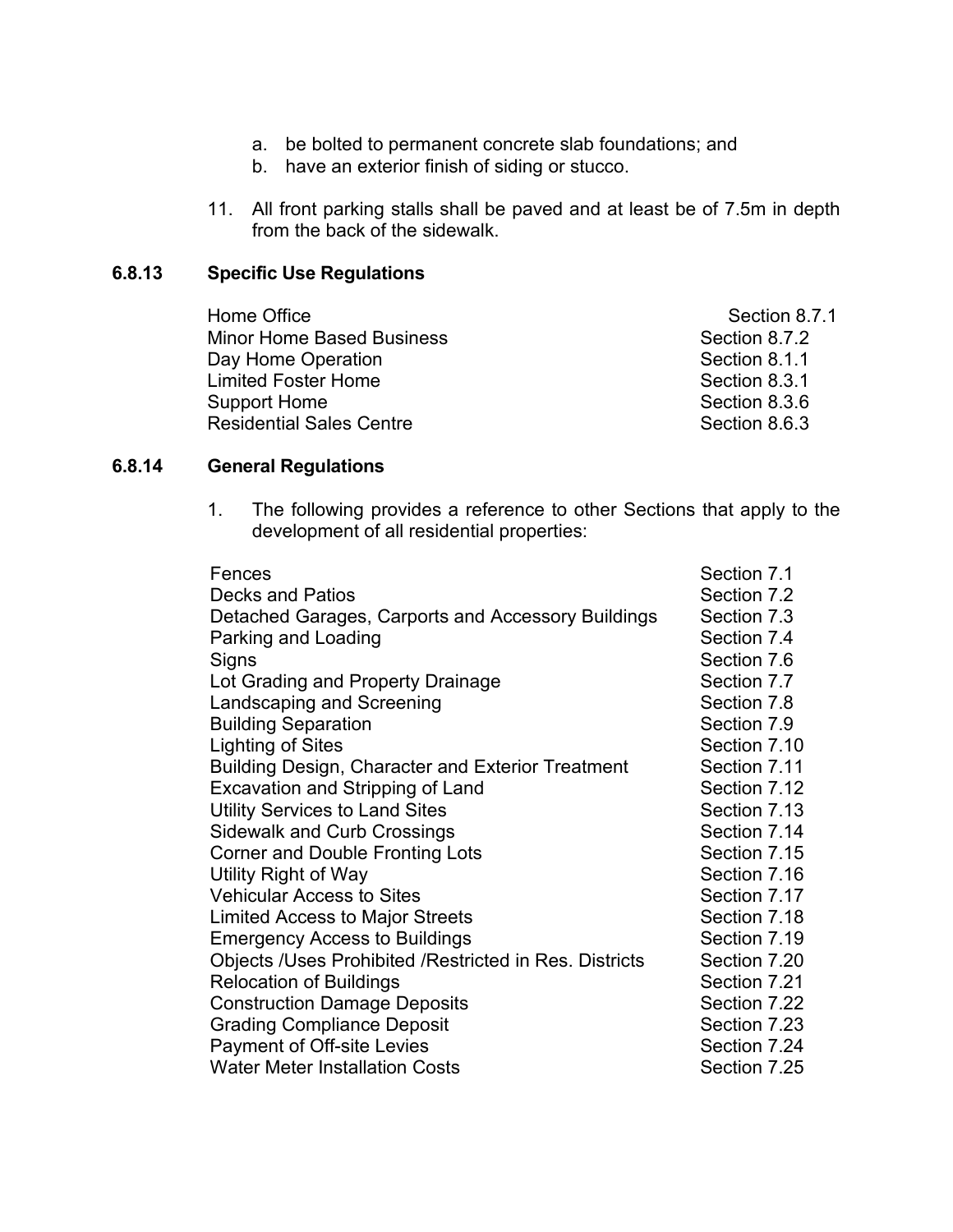Restrictive Covenants

Development Maintenance Standards Section 7.27 Land Subdivision Considerations **Part 9** Part 9

Section 7.26

# **6.9 SECTION NUMBER RESERVED FOR POTENTIAL FUTURE USE**

# **6.10 R2 – Low Density Residential District Regulations**

# **6.10.1 Purpose**

1. To establish a district which is used primarily for low-density residential development.

# **6.10.2 Permitted Uses**

- 1. Single Dwelling Building
- 2. Duplex Housing, on one (1) title
- 3. Semi-detached Housing, on separate titles
- 4. Accessory Building
- 5. Carport
- 6. Detached Garage
- 7. Attached Garage
- 8. Tent Structure (maximum 60 sq.m in area)
- 9. Home Office
- 10. Limited Foster Home
- 11. Foster Home
- 12. Support Home
- 13. Essential Utility Services
- 14. Uses accessory to the above (decks, patios, hot tubs, swimming pools, etc)

### **6.10.3 Discretionary Uses**

- 1. Secondary Suite, in single dwelling buildings only
- 2. Modular Housing
- 3. Residential Sales Centre
- 4. Minor Home Based Business
- 5. Major Home Based Business
- 6. Day Home Operation

### **6.10.4 Maximum Site Coverage**

- 1. Residential building without an attached garage  $26\%$ <br>2. Residential building with an attached garage  $38\%$
- Residential building with an attached garage 38%<br>Attached and detached garage total 34%
- 3. Attached and detached garage total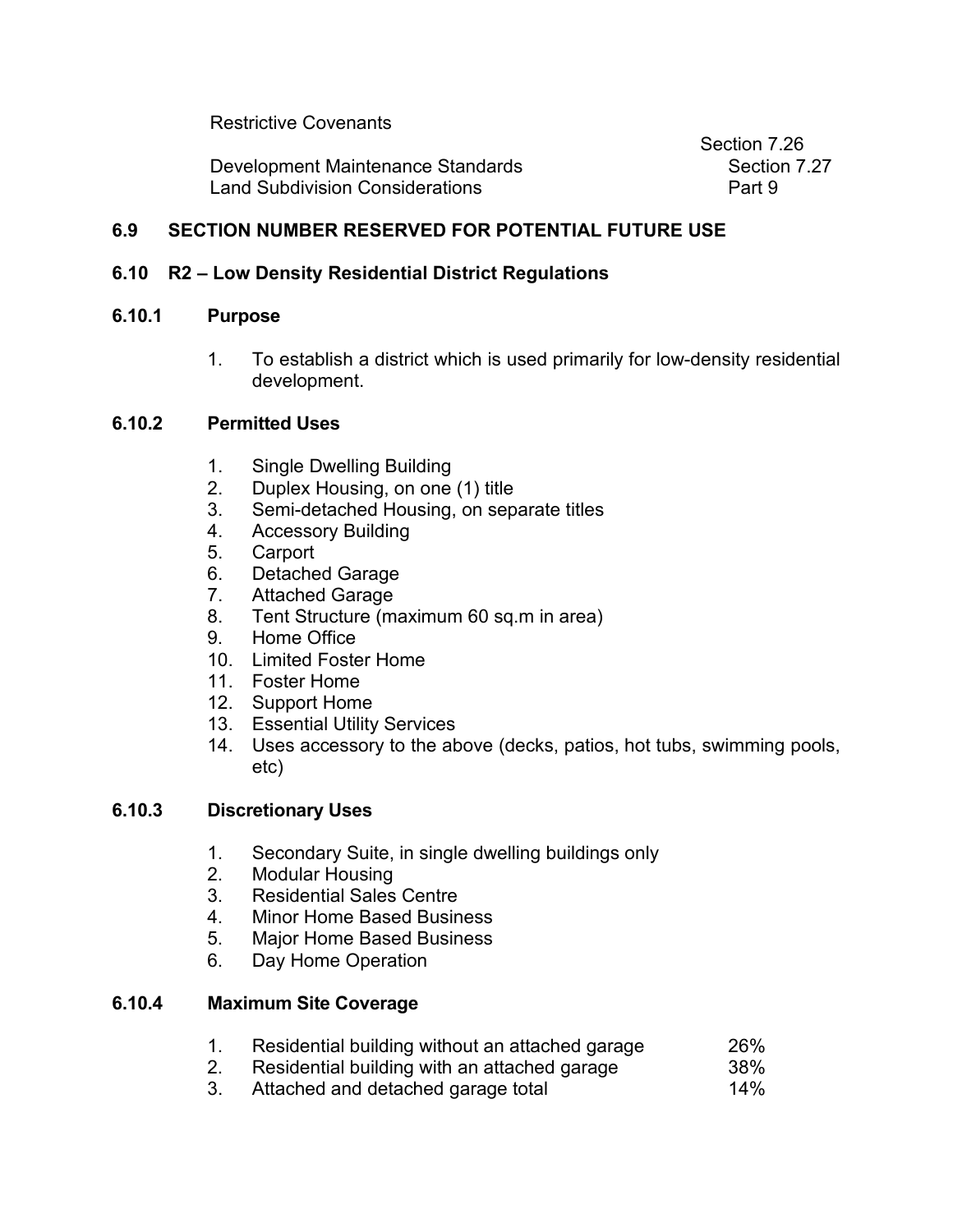|        | 4.<br>5.                         | Total site coverage, excluding deck<br>Total site coverage, including open deck                                                                                                                                                       | 40%<br>50%                                                                                            |    |      |
|--------|----------------------------------|---------------------------------------------------------------------------------------------------------------------------------------------------------------------------------------------------------------------------------------|-------------------------------------------------------------------------------------------------------|----|------|
| 6.10.5 |                                  | <b>Minimum Front Yard Setback</b>                                                                                                                                                                                                     |                                                                                                       |    |      |
|        | 1.<br>2.<br>3.                   | <b>Principal building</b><br>Detached garage<br><b>Deck</b>                                                                                                                                                                           | 6.1 <sub>m</sub><br>20 <sub>m</sub><br>5m                                                             |    |      |
| 6.10.6 |                                  | <b>Minimum Rear Yard Setback</b>                                                                                                                                                                                                      |                                                                                                       |    |      |
|        | 1.<br>2.<br>3.<br>4.<br>5.<br>6. | Residential building;<br>with a front attached garage<br>a.<br>without an attached garage<br>b.<br><b>Deck</b><br>Garage, rear entry<br>Detached garage, side entry<br>Open carport<br>Accessory building, other than detached garage | 6.0 <sub>m</sub><br>13.0m<br>4.0m<br>5.5m<br>1.0 <sub>m</sub><br>3.0 <sub>m</sub><br>1.0 <sub>m</sub> |    |      |
| 6.10.7 |                                  | <b>Minimum Side Yard Setback</b>                                                                                                                                                                                                      |                                                                                                       |    |      |
|        | 1 <sub>1</sub>                   | Single dwelling building;<br>with lane access<br>a.<br>without lane access or front attached garage,<br>b.                                                                                                                            | 1.5m<br>1.5m one side,<br>3.0m on other                                                               |    |      |
|        | 2.                               | Semi-detached building;<br>with lane access,<br>a.<br>1.5m one side, party wall on other<br>b. without lane access, or a front attached garage,<br>3.0m one side, party wall on the other                                             |                                                                                                       |    |      |
|        | 3.                               | Duplex building;<br>with lane access<br>a.<br>$b_{\cdot}$<br>without lane access or front attached garages                                                                                                                            | 1.5m<br>3.0 <sub>m</sub><br>side                                                                      | on | each |
|        | 4.                               | without lane access, with front attached garages<br>C.<br>Detached garage, carports and accessory buildings;<br>less than 2.7m wall height<br>a.                                                                                      | 1.5m<br>1.0 <sub>m</sub>                                                                              |    |      |
|        | 5.<br>6.<br>7.                   | wall height 2.7m or greater<br>b.<br>Deck $> 0.5$ and $< 1.0$ m above grade<br>Deck 1.0m or > above grade<br>Eaves                                                                                                                    | 1.5m<br>0.6 <sub>m</sub><br>1.5m<br>0.9 <sub>m</sub>                                                  |    |      |

# **6.10.8 Maximum Building Height**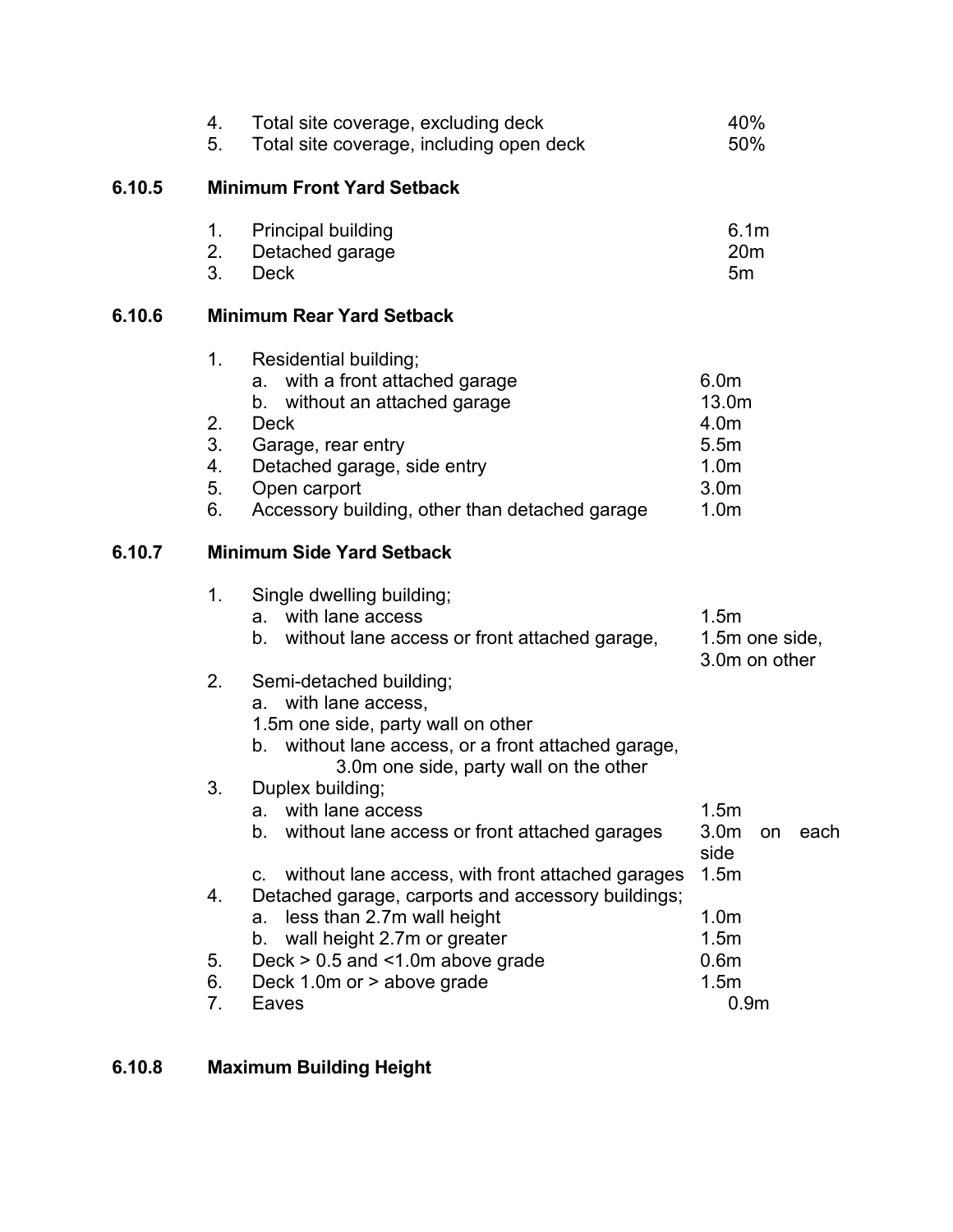| 1. Principal building        | 10.0 <sub>m</sub> |
|------------------------------|-------------------|
| 2. Detached garage, carports | 4.0m              |
| 3. Accessory Building        | 3.0m              |
| 4. Antenna structures        | 8.0m              |

# **6.10.9 Minimum floor area**

|  | Single dwelling building, excluding attached garage |  |  |  |  |  | 75sq.m |
|--|-----------------------------------------------------|--|--|--|--|--|--------|
|--|-----------------------------------------------------|--|--|--|--|--|--------|

2. Duplex unit, or semi-detached unit T5sq.m

# **6.10.10 Specific Use Regulations**

1. The following provide reference to specific regulations to Sections that apply to specific permitted or discretionary uses of this Section:

| Home Office                      | Section 8.7.1 |
|----------------------------------|---------------|
| <b>Minor Home Based Business</b> | Section 8.7.2 |
| <b>Major Home Based Business</b> | Section 8.7.3 |
| Day Home Operation               | Section 8.1.1 |
| <b>Tent Structures</b>           | Section       |
| 8.27.3                           |               |
| <b>Limited Foster Home</b>       | Section 8.3.1 |
| <b>Foster Home</b>               | Section 8.3.2 |
| <b>Support Home</b>              | Section 8.3.6 |
| <b>Secondary Suite</b>           | Section 8.5.1 |
| <b>Modular Housing</b>           | Section 8.6.2 |
| <b>Residential Sales Centre</b>  | Section 8.6.3 |
| <b>Private Swimming Pool</b>     | Section       |
| 8.6.4.1                          |               |

# **6.10.11 General Regulations**

1. The following provides a reference to other Sections that apply to the development of all residential properties:

| Fences                                                   | Section 7.1  |
|----------------------------------------------------------|--------------|
| <b>Decks and Patios</b>                                  | Section 7.2  |
| Detached Garages, Carports and Accessory Buildings       | Section 7.3  |
| Parking and Loading                                      | Section 7.4  |
| Signs                                                    | Section 7.6  |
| Lot Grading and Property Drainage                        | Section 7.7  |
| Landscaping and Screening                                | Section 7.8  |
| <b>Building Separation</b>                               | Section 7.9  |
| <b>Lighting of Sites</b>                                 | Section 7.10 |
| <b>Building Design, Character and Exterior Treatment</b> | Section 7.11 |
| Excavation and Stripping of Land                         | Section 7.12 |
|                                                          |              |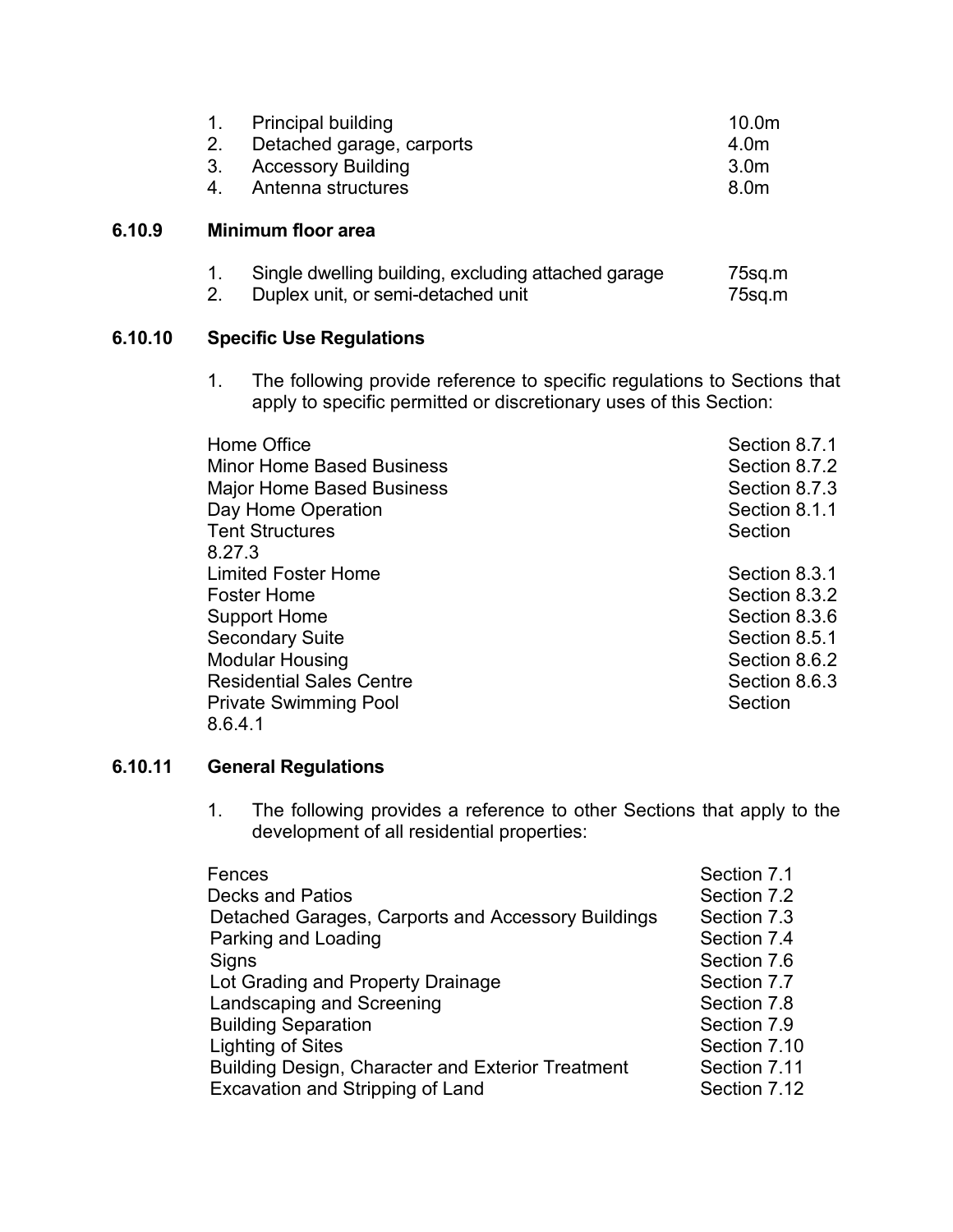| <b>Utility Services to Land Sites</b>                         | Section 7.13 |
|---------------------------------------------------------------|--------------|
| <b>Sidewalk and Curb Crossings</b>                            | Section 7.14 |
| <b>Corner and Double Fronting Lots</b>                        | Section 7.15 |
| Utility Right of Way                                          | Section 7.16 |
| <b>Vehicular Access to Sites</b>                              | Section 7.17 |
| <b>Limited Access to Major Streets</b>                        | Section 7.18 |
| <b>Emergency Access to Buildings</b>                          | Section 7.19 |
| <b>Objects /Uses Prohibited /Restricted in Res. Districts</b> | Section 7.20 |
| <b>Relocation of Buildings</b>                                | Section 7.21 |
| <b>Construction Damage Deposits</b>                           | Section 7.22 |
| <b>Grading Compliance Deposit</b>                             | Section 7.23 |
| <b>Payment of Off-site Levies</b>                             | Section 7.24 |
| <b>Water Meter Installation Costs</b>                         | Section 7.25 |
| <b>Restrictive Covenants</b>                                  |              |
|                                                               | Section 7.26 |
| Development Maintenance Standards                             | Section 7.27 |
| <b>Land Subdivision Considerations</b>                        | Part 9       |

# **6.11 R3 - Medium Density Residential District Regulations**

### **6.11.1 Purpose**

1. To establish a district which land is used primarily for medium density residential development.

# **6.11.2 Permitted Uses**

- 1. Townhome
- 2. Duplex Housing, on one (1) title
- 3. Semi-detached Housing, on separate titles
- 4. Apartment Building
- 5. Triplex Housing
- 6. Fourplex Housing
- 7. Accessory Building
- 8. Carport
- 9. Detached Garage
- 10. Attached Garage
- 11. Tent Structure (maximum 60sq.m in area)
- 12. Secondary Suite, within an approved single dwelling building
- 13. Home Office
- 14. Limited Foster Home
- 15. Foster Home
- 16. Support Home
- 17. Essential Utility Services
- 18. Uses accessory to the above (decks, patios, hot tubs, swimming pools etc)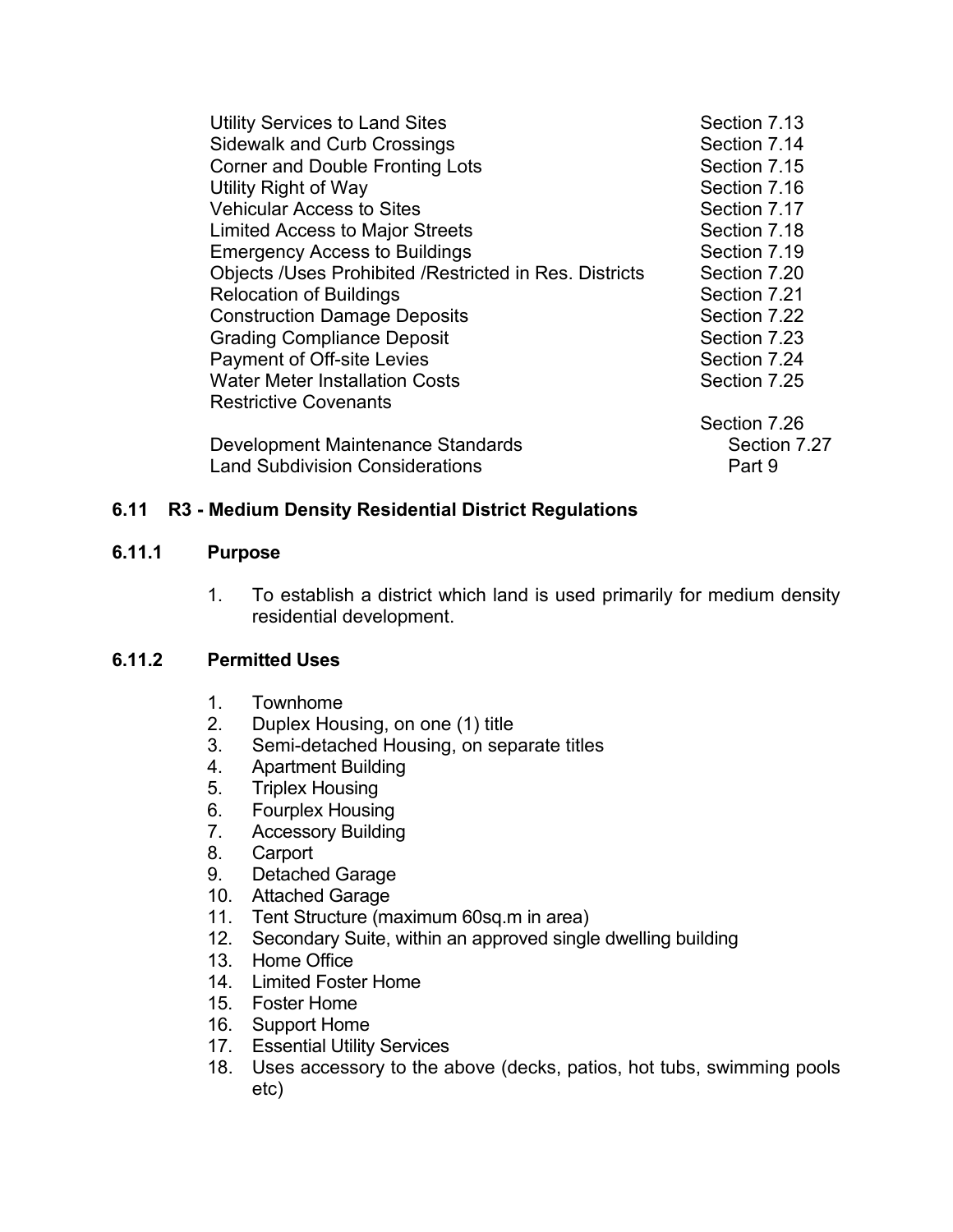19. Seniors and Supportive Housing Facility

# **6.11.3 Discretionary Uses**

- 1. Single Dwelling Building
- 2. Modular Housing
- 3. Boarding and Lodging House
- 4. Residential Sales Centre
- 5. Minor Home Based Business, within an approved single dwelling building
- 6. Major Home Based Business, within an approved single dwelling building
- 7. Bed and Breakfast Facility, within an approved single dwelling building
- 8. Limited Group Home
- 9. Group Home
- 10. Day Home Operation

# **6.11.4 Maximum Site Coverage**

| 1 <sub>1</sub><br>2.                   | Residential building, without attached parking<br>Residential building, combined with parking lot area                                                                                     | 35%<br>70%                                                                                                                                                                                                         |
|----------------------------------------|--------------------------------------------------------------------------------------------------------------------------------------------------------------------------------------------|--------------------------------------------------------------------------------------------------------------------------------------------------------------------------------------------------------------------|
| 4.                                     | and/or attached garages<br>Detached garage, or carport parking total                                                                                                                       | 50%<br>20%                                                                                                                                                                                                         |
|                                        |                                                                                                                                                                                            |                                                                                                                                                                                                                    |
| 1.<br>2.<br>3 <sub>1</sub>             | Apartments<br>Fourplex, triplex<br>Townhomes                                                                                                                                               | 95 units/ hectare<br>95 units/ hectare<br>45 units/ hectare                                                                                                                                                        |
|                                        |                                                                                                                                                                                            |                                                                                                                                                                                                                    |
| 1.<br>2.                               | <b>Principal building</b><br>Detached garage, accessory building                                                                                                                           | 6.1 <sub>m</sub><br>20 <sub>m</sub>                                                                                                                                                                                |
|                                        |                                                                                                                                                                                            |                                                                                                                                                                                                                    |
| 1 <sub>1</sub><br>2.<br>3.<br>4.<br>5. | Residential building;<br>with a front attached garage<br>а.<br>b. without an attached garage<br><b>Deck</b><br>Detached garage, rear entry<br>Detached garage, side entry<br>Open carports | 6.0 <sub>m</sub><br>13.0m<br>4.0m<br>5.5m<br>1.0 <sub>m</sub><br>3.0 <sub>m</sub><br>1.0 <sub>m</sub>                                                                                                              |
|                                        | 3.<br>6.                                                                                                                                                                                   | Residential building, with all underground parking<br><b>Maximum Site Density Ratio</b><br><b>Minimum Front Yard Setback</b><br><b>Minimum Rear Yard Setback</b><br>Accessory building, other than detached garage |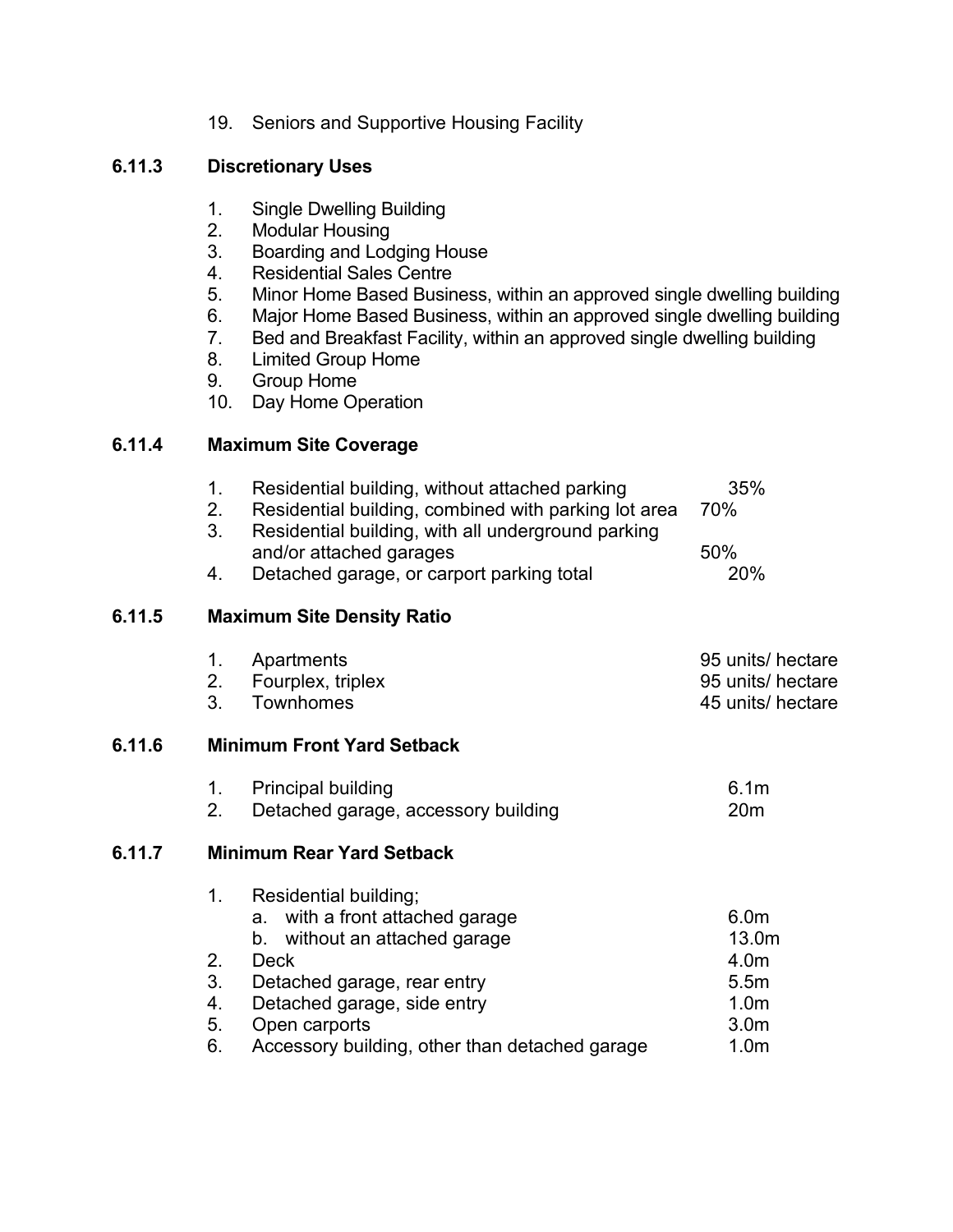# **6.11.8 Minimum Side Yard Setback**

|         | 1.                   | Single dwelling building;<br>with lane access<br>a.<br>b. without lane access or front attached garage                                                                                                                                                                      | 1.5 <sub>m</sub><br>1.5m one side,<br>3.0m on other              |
|---------|----------------------|-----------------------------------------------------------------------------------------------------------------------------------------------------------------------------------------------------------------------------------------------------------------------------|------------------------------------------------------------------|
|         | 2.                   | Semi-detached building;<br>a. with lane access,<br>1.5m one side, party wall on other<br>b. without lane access, or a front attached garage,<br>3.0m one side, party wall on the other                                                                                      |                                                                  |
|         | 3.                   | Duplex Building;<br>with lane access<br>a.<br>b. without lane access, or front attached garages 3.0m on each side<br>without lane access, with front attached garages<br>C.                                                                                                 | 1.5m<br>1.5 <sub>m</sub>                                         |
|         | 4.                   | Townhomes;<br>internal units joined by party wall or fire wall at property line<br>a.<br>end units \ end wall<br>b.<br>minimum of 2.1m                                                                                                                                      | 10% of total site width, with a                                  |
|         |                      | c. end units $\sqrt{ }$ corner lots                                                                                                                                                                                                                                         | 3.0 <sub>m</sub>                                                 |
|         | 5.                   | Apartments, triplexes, fourplexes<br>10% of Site width with a minimum of<br>a.<br>Decks $> 0.5$ and $< 1.0$ m above grade<br>b.<br>Decks 1.0m or > above grade<br>$\mathbf{C}$ .<br><b>Balconies</b><br>d.<br>Detached garages, carports and accessory buildings 1.5m<br>е. | 3.0 <sub>m</sub><br>0.6 <sub>m</sub><br>1.5m<br>2.4 <sub>m</sub> |
| 6.11.9  |                      | <b>Maximum Building Height</b>                                                                                                                                                                                                                                              |                                                                  |
|         | 1.<br>2.<br>3.<br>4. | <b>Principal building</b><br>Detached garage, carport<br>Accessory building<br>Antenna structures                                                                                                                                                                           | 10.0m<br>4.0m<br>3.0 <sub>m</sub><br>8.0m                        |
| 6.11.10 |                      | <b>Minimum floor area</b>                                                                                                                                                                                                                                                   |                                                                  |
|         | 1.<br>2.<br>3.<br>4. | Single dwelling building, excluding attached garage<br>Duplex unit, or semi-detached unit<br>Apartment units<br>All other building styles                                                                                                                                   | 75sq.m<br>75sq.m<br>45sq.m<br>60sq.m                             |

# **6.11.11 Specific Use Regulations**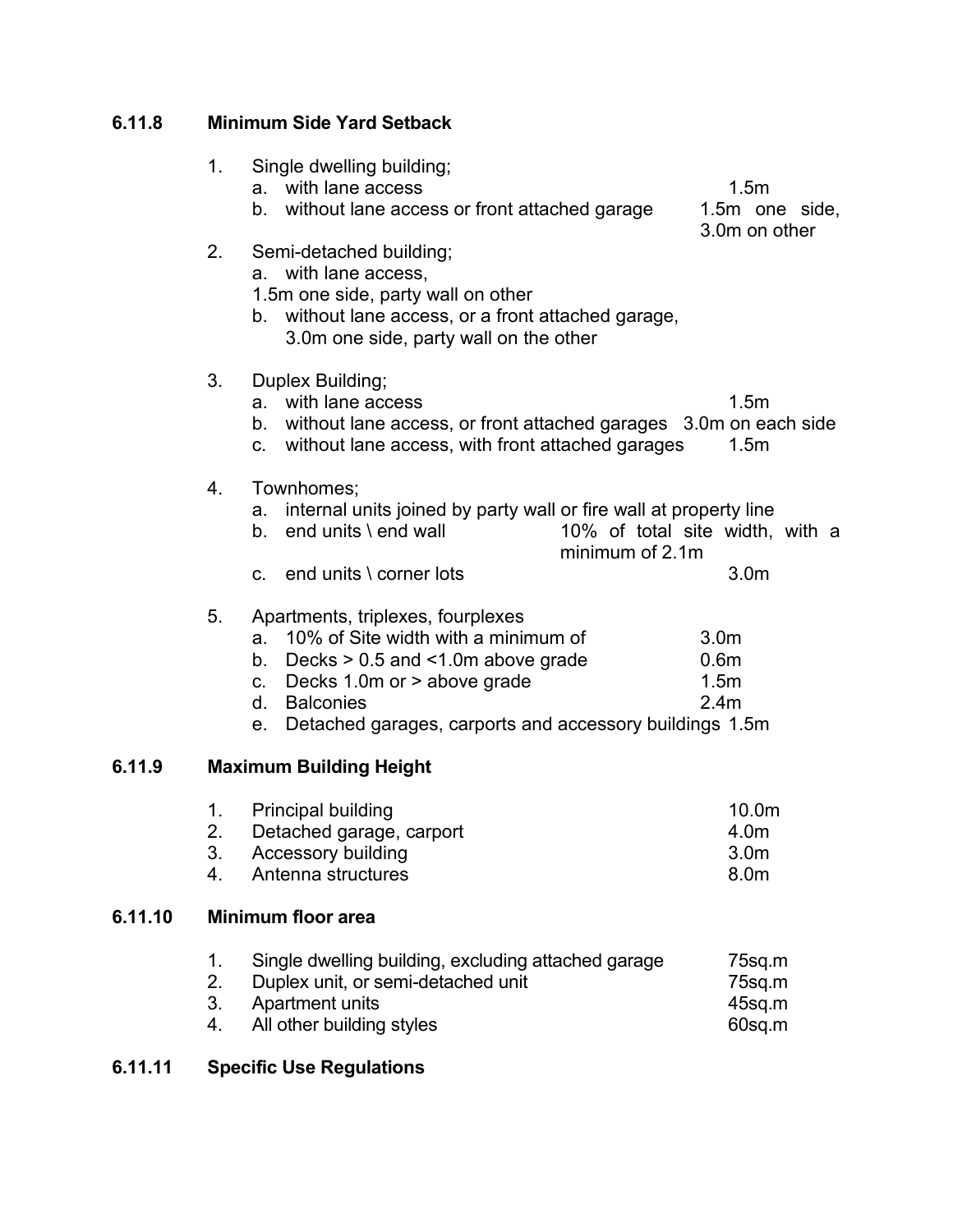1. The following provide reference to specific regulations to Sections that apply to specific permitted or discretionary uses of this Section:

Home Office Section 8.7.1 Minor Home Based Business<br>
Maior Home Based Business<br>
Section 8.7.3 Major Home Based Business Bed and Breakfast Facility Section 8.7.4 Day Home Operation **Section 8.1.1** Section 8.1.1 Tent Structure Section 8.27.3 Boarding and Lodging House Section 8.2 Limited Foster Home **Section 8.3.1** Section 8.3.1 Foster Home **Section 8.3.2** Group Home Section 8.3.4 Support Home Support Home Section 8.3.6 Secondary Suite Section 8.5.1 Modular Housing Section 8.6.2 **Residential Sales Centre** Apartment Building **Section 8.5.4** Section 8.5.4 Private Swimming Pool Section 8.6.4.1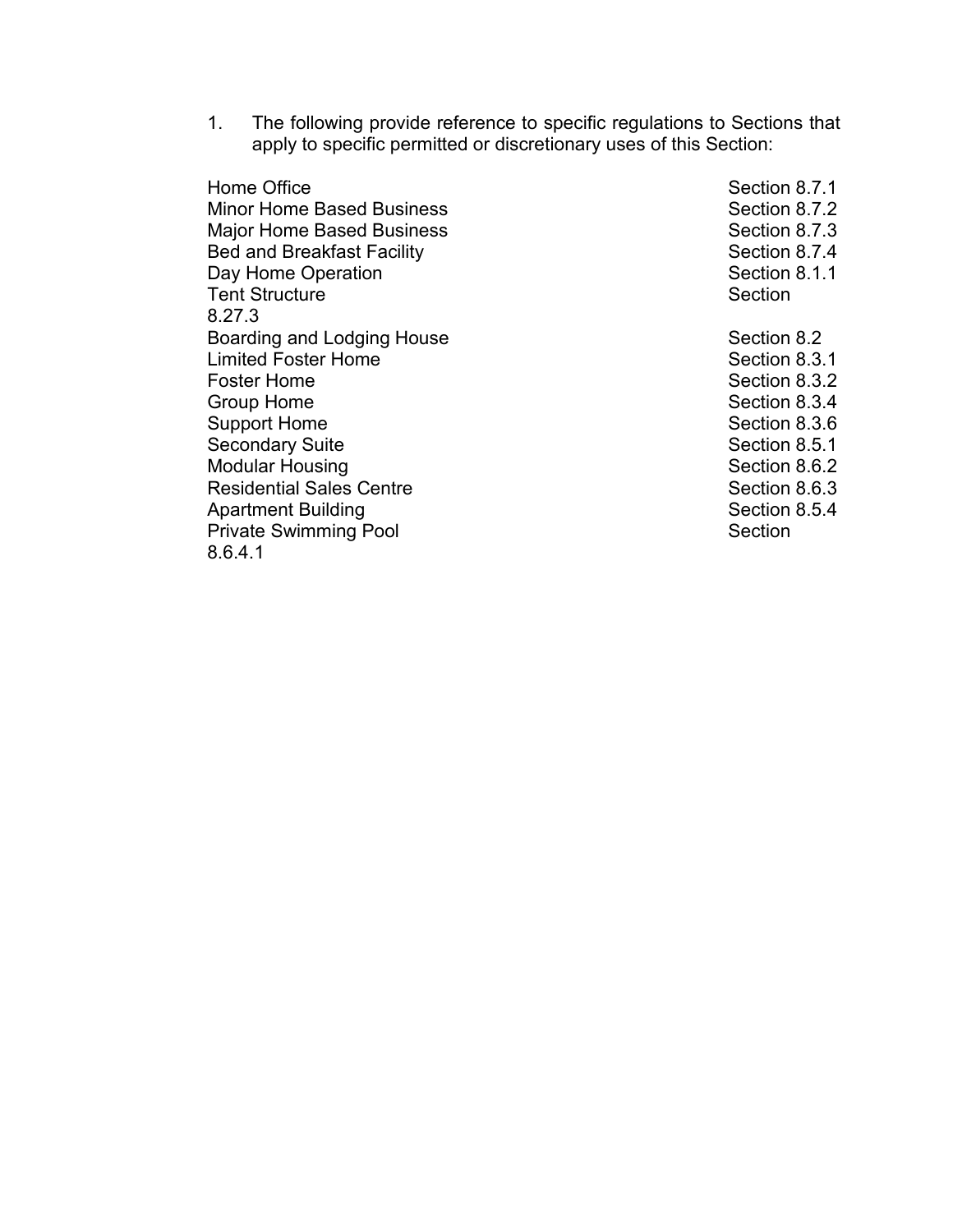# **6.11.12 General Regulations**

1. The following provides a reference to other Sections that apply to the development of all residential properties:

| Fences                                                   | Section 7.1  |
|----------------------------------------------------------|--------------|
| <b>Decks and Patios</b>                                  | Section 7.2  |
| Detached Garages, Carports and Accessory Buildings       | Section 7.3  |
| Parking and Loading                                      | Section 7.4  |
| Signs                                                    | Section 7.6  |
| Lot Grading and Property Drainage                        | Section 7.7  |
| Landscaping and Screening                                | Section 7.8  |
| <b>Building Separation</b>                               | Section 7.9  |
| <b>Lighting of Sites</b>                                 | Section 7.10 |
| <b>Building Design, Character and Exterior Treatment</b> | Section 7.11 |
| Excavation and Stripping of Land                         | Section 7.12 |
| <b>Utility Services to Land Sites</b>                    | Section 7.13 |
| <b>Sidewalk and Curb Crossings</b>                       | Section 7.14 |
| <b>Corner and Double Fronting Lots</b>                   | Section 7.15 |
| Utility Right of Way                                     | Section 7.16 |
| <b>Vehicular Access to Sites</b>                         | Section 7.17 |
| <b>Limited Access to Major Streets</b>                   | Section 7.18 |
| <b>Emergency Access to Buildings</b>                     | Section 7.19 |
| Objects /Uses Prohibited /Restricted in Res. Districts   | Section 7.20 |
| <b>Relocation of Buildings</b>                           | Section 7.21 |
| <b>Construction Damage Deposits</b>                      | Section 7.22 |
| <b>Grading Compliance Deposit</b>                        | Section 7.23 |
| <b>Payment of Off-site Levies</b>                        | Section 7.24 |
| <b>Water Meter Installation Costs</b>                    | Section 7.25 |
| <b>Restrictive Covenants</b>                             |              |
|                                                          | Section 7.26 |
| Development Maintenance Standards                        | Section 7.27 |
| <b>Land Subdivision Considerations</b>                   | Part 9       |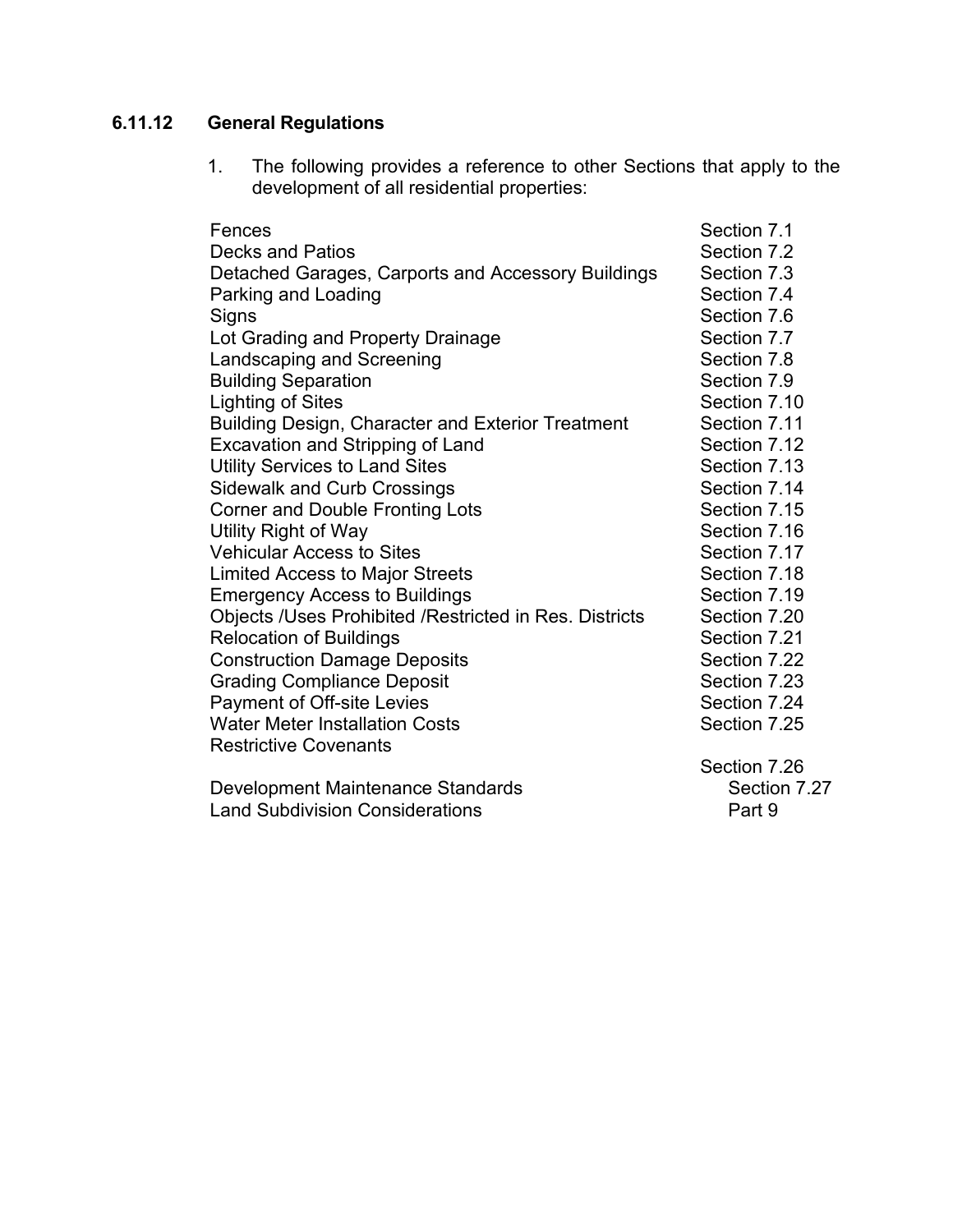# **6.12 R4 - High Density Residential District Regulations**

# **6.12.1 Purpose**

1. To establish a district in which land is used primarily for maximum density residential development.

# **6.12.2 Permitted Uses**

- 1. Townhomes
- 2. Apartment Building
- 3. Fourplex Housing
- 4. Accessory building
- 5. Carport
- 6. Detached Garage
- 7. Tent Structure (maximum 60 sq.m in area)
- 8. Limited Foster home
- 9. Foster Home
- 10. Support Home
- 11. Home Office
- 12. Seniors and Supportive Housing Facility

# **6.12.3 Discretionary Uses**

- 1. Duplex Housing
- 2. Semi-detached Housing
- 3. Triplex Housing
- 4. Boarding and Lodging House
- 5. Semi-Detached Garage
- 6. Residential Sales Centre
- 7. Minor Home Based Business, within an approved single dwelling building
- 8. Major Home Based Business, within an approved single dwelling building
- 9. Limited Group Home
- 10. Group Home
- 11. Institutional Group Home
- 12. Essential Utility Services

### **6.12.4 Maximum Site Coverage**

- 1. Residential building, without in building parking 50% 2. Residential building, combined with exterior parking 70%
- 3. Residential building, with in building parking 60%
- 4. Detached garage or carport parking total 20%
- 5. Accessory building and the state of the 40sq.m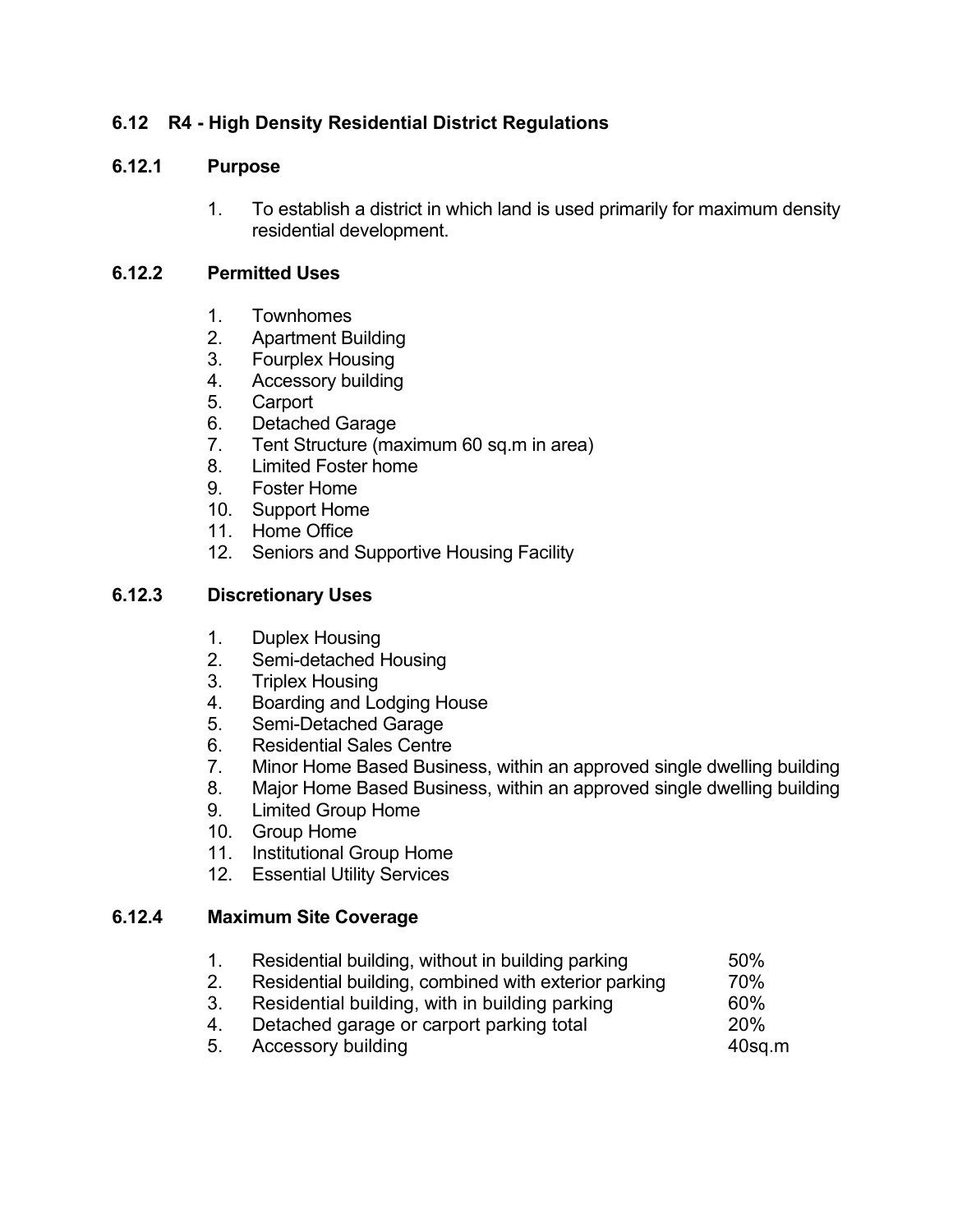# **6.12.5 Minimum Front Yard Setback**

| 1. Principal building                            | 5.0 <sub>m</sub> |
|--------------------------------------------------|------------------|
| 2. Door access to in building parking            | 6.1m             |
| 3. Decks and/or balconies                        | 3.5m             |
| Detached garage, carport and accessory buildings | 20 <sub>m</sub>  |

# **6.12.6 Minimum Rear Yard Setback**

|    | Residential building;                          |                  |
|----|------------------------------------------------|------------------|
|    | with a front attached garage<br>a.             | 6.0 <sub>m</sub> |
|    | b. without an attached garage                  | 13.0m            |
| 2. | Deck, with balcony                             | 5.0 <sub>m</sub> |
| 3. | Garage, rear entry                             | 5.5m             |
| 4. | Open carport                                   | 3.0 <sub>m</sub> |
| 5. | Accessory building, other than detached garage | 1.5 <sub>m</sub> |

# **6.12.7 Minimum Side Yard Setback**

| 1. | Semi-detached building; |  |
|----|-------------------------|--|
|----|-------------------------|--|

- a. with lane access,
- 1.5m one side, party wall on other
- b. without lane access, or a front attached garage,

3.0m one side, party wall on the other

# 2. Duplex Building;

- a. with lane access 1.5m
	-
- b. without lane access, or front attached garages 3.0m on each side
- c. without lane access, with front attached garages 1.5m

# 3. Townhomes;

- a. internal unitsjoined by party wall or fire wall at property line
- b. end units \ end wall10% of total site width minimum of 2.1m
- 4. Apartments, triplexes, fourplexes 10% of Site width with a minimum of 3.0m

| 5. | Decks $> 0.5$ and $\leq 1.0$ m above grade | 0.6m |
|----|--------------------------------------------|------|
|----|--------------------------------------------|------|

- 6. Decks 1.0m or > above grade 1.5m
- 7. Balconies 2.4m
- 8. Detached garages, carports and accessory buildings 1.5m

# **6.12.8 Maximum Building Height**

1. Apartments, group care facilities 20.0m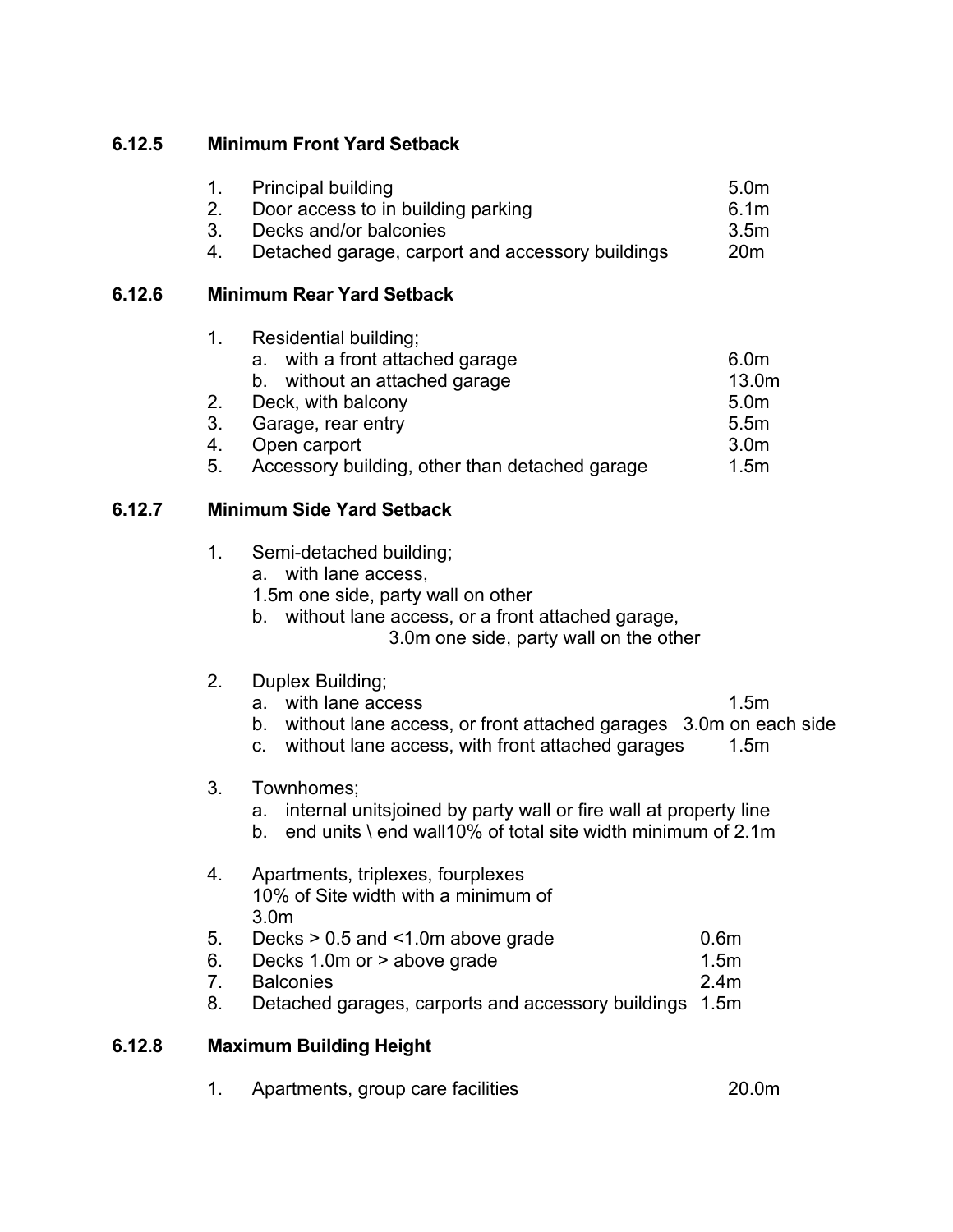|        | All other residential building styles<br>2.<br>Garage, accessory building, carport<br>3.                            | 13.5m<br>4.0m              |  |  |
|--------|---------------------------------------------------------------------------------------------------------------------|----------------------------|--|--|
| 6.12.9 | Minimum floor area                                                                                                  |                            |  |  |
|        | Duplex unit, or semi-detached unit<br>1.<br><b>Apartment Unit</b><br>2.<br>Units in all other building styles<br>3. | 75sq.m<br>40sq.m<br>60sq.m |  |  |

# **6.12.10 Specific Use Regulations**

1. The following provide reference to specific regulations to Sections that apply to specific permitted or discretionary uses of this Section:

| Home Office                       | Section 8.7.1  |
|-----------------------------------|----------------|
| <b>Minor Home Based Business</b>  | Section 8.7.2  |
| <b>Major Home Based Business</b>  | Section 8.7.3  |
| <b>Bed And Breakfast Facility</b> | Section 8.7.4  |
| Day Home Operation                | Section 8.1.1  |
| <b>Tent Structure</b>             | Section 8.27.3 |
| <b>Limited Foster Home</b>        | Section 8.3.1  |
| <b>Support Home</b>               | Section 8.3.6  |
| <b>Modular Housing</b>            | Section 8.6.2  |
| Apartment Building                | Section 8.5.4  |

# **6.12.11 General Regulations**

1. The following provides a reference to other Sections that apply to the development of all residential properties:

| Fences                                             | Section 7.1  |
|----------------------------------------------------|--------------|
| <b>Decks and Patios</b>                            | Section 7.2  |
| Detached Garages, Carports and Accessory Buildings | Section 7.3  |
| Parking and Loading                                | Section 7.4  |
| Signs                                              | Section 7.6  |
| Lot Grading and Property Drainage                  | Section 7.7  |
| Landscaping and Screening                          | Section 7.8  |
| <b>Building Separation</b>                         | Section 7.9  |
| Lighting of Sites                                  | Section 7.10 |
| Building Design, Character and Exterior Treatment  | Section 7.11 |
| Excavation and Stripping of Land                   | Section 7.12 |
| <b>Utility Services to Land Sites</b>              | Section 7.13 |
| <b>Sidewalk and Curb Crossings</b>                 | Section 7.14 |
| <b>Corner and Double Fronting Lots</b>             | Section 7.15 |
| Utility Right of Way                               | Section 7.16 |
| <b>Vehicular Access to Sites</b>                   | Section 7.17 |
| <b>Limited Access to Major Streets</b>             | Section 7.18 |
|                                                    |              |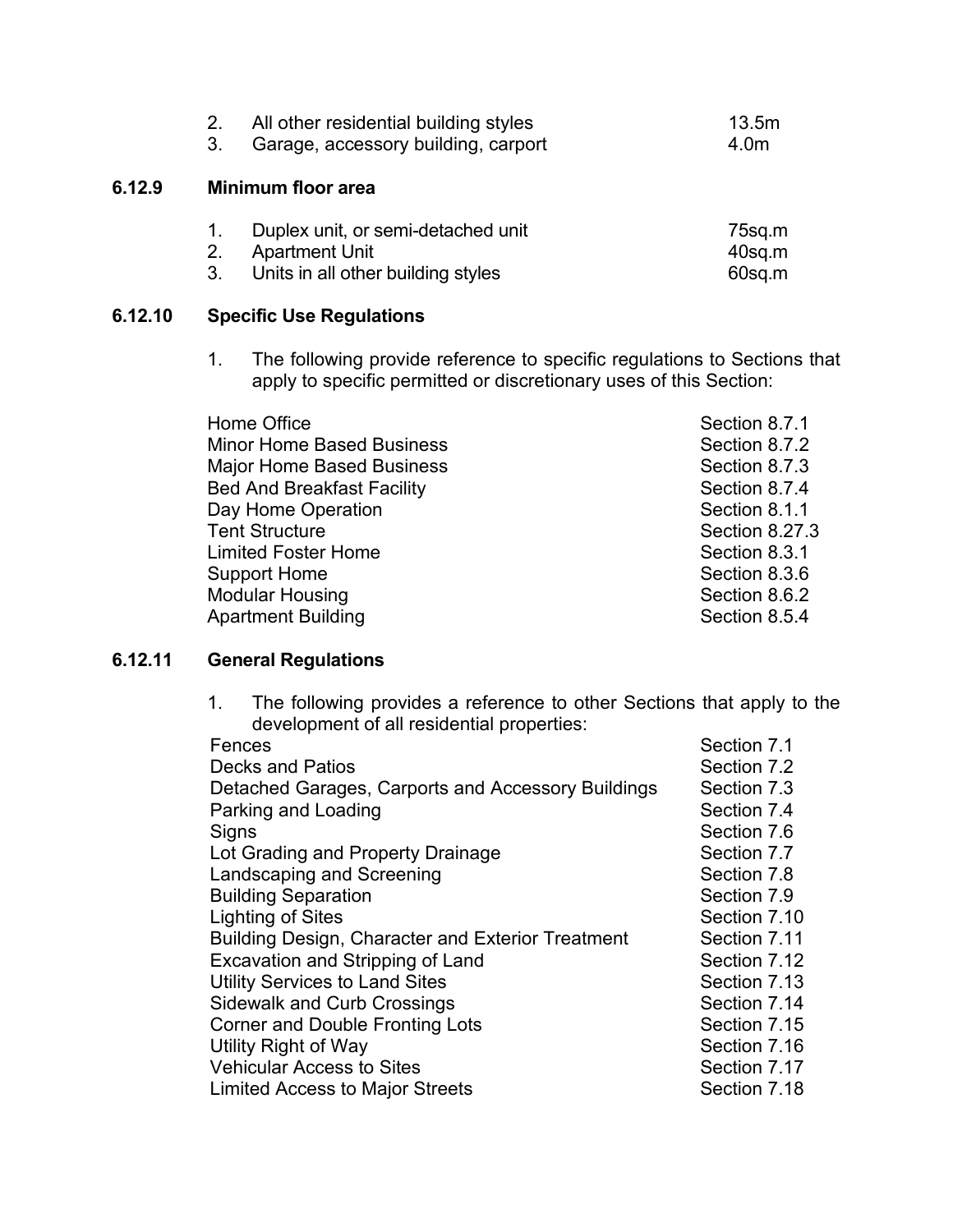| <b>Emergency Access to Buildings</b>                   | Section 7.19 |
|--------------------------------------------------------|--------------|
| Objects /Uses Prohibited /Restricted in Res. Districts | Section 7.20 |
| <b>Relocation of Buildings</b>                         | Section 7.21 |
| <b>Construction Damage Deposits</b>                    | Section 7.22 |
| <b>Grading Compliance Deposit</b>                      | Section 7.23 |
| Payment of Off-site Levies                             | Section 7.24 |
| <b>Water Meter Installation Costs</b>                  | Section 7.25 |
| <b>Restrictive Covenants</b>                           |              |
|                                                        | Section 7.26 |
| Development Maintenance Standards                      | Section 7.27 |
| <b>Land Subdivision Considerations</b>                 | Part 9       |

# **6.13 R5 – Condominium Residential District Regulations**

#### **6.13.1 Purpose**

1. To establish a district in which a large parcel of land is the location of numerous different housing complexes. The entire project shall be planned in advance prior to the issuance of any permits being issued using standard planning practices, and be approved by the City's Development Authority prior to the issuance of any permits.

### **6.13.2 Permitted Uses**

- 1. Single Dwelling Building
- 2. Duplex Housing
- 3. Triplex Housing
- 4. Fourplex Housing
- 5. Accessory Building
- 6. Carport
- 7. Attached Garage
- 8. Home Office
- 9. Internal Roadway Systems
- 10. Essential Utility Services
- 11. Uses accessory to the above (decks, patios, hot tubs, swimming pools etc)
- 12. Decks

### **6.13.3 Discretionary Uses**

- 1. Townhome
- 2. Apartment Building
- 3. Community Recreation Service
- 4. Detached Garage
- 5. Residential Sales Centre
- 6. Minor Home Based Business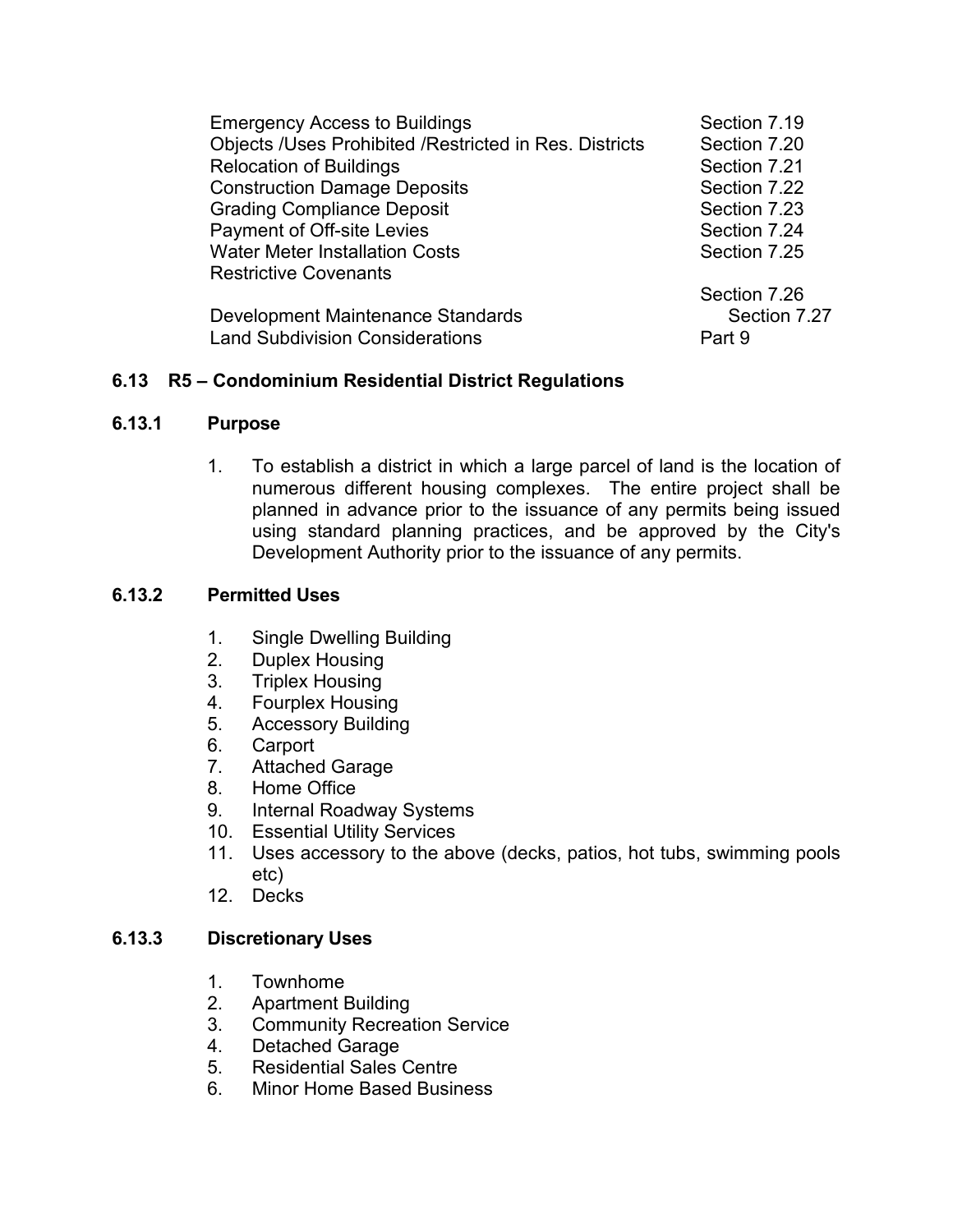- 7. Major Home Based Business
- 8. Oversize Detached Garage
- 9. Storage Compounds
- 10. Storm Water Retention Facilities

#### **6.13.4 Maximum Site Coverage**

| 1. Residential building     | 40%       |
|-----------------------------|-----------|
| 2. Community building       | 10%       |
| 3. Detached garage, carport | 10%       |
| 4. Accessory building       | $40$ sq.m |

## **6.13.5 Minimum Building Setback**

- 1. No building shall be placed within 6.0m of any parcel boundary.
- 2. No building shall be placed within 6.0m of any internal roadways, which serve more than seven (7) dwelling units measured perpendicular from the backside of sidewalks where sidewalks exit or the backside of curbs where sidewalks do not exist.
- 3. No residential building shall be placed within 3.1m of any other building or greater if required by the Alberta Building Code.

## **6.13.6 Maximum Building Height**

| 1.             | <b>Residential building</b> | 13.5m            |
|----------------|-----------------------------|------------------|
| 2.             | Detached garage, carport    | 4.0m             |
| 3.             | <b>Community building</b>   | 6.0m             |
| 4.             | <b>Accessory building</b>   | 3.7 <sub>m</sub> |
| 5 <sub>1</sub> | Antenna structures          | 8.0m             |
|                | Minimum floor area          |                  |
|                | Apartment units             | $45$ sq.m        |
| 2.             | All other dwelling units    | 75sq.m           |

#### **6.13.8 Specific Use Regulations**

**6.13.7** 

1. The following provide reference to specific regulations to Sections that apply to specific permitted or discretionary uses of this Section:

| Home Office                      | Section 8.7.1 |
|----------------------------------|---------------|
| <b>Minor Home Based Business</b> | Section 8.7.2 |
| Major Home Based Business        | Section 8.7.3 |
| <b>Modular Housing</b>           | Section 8.6.2 |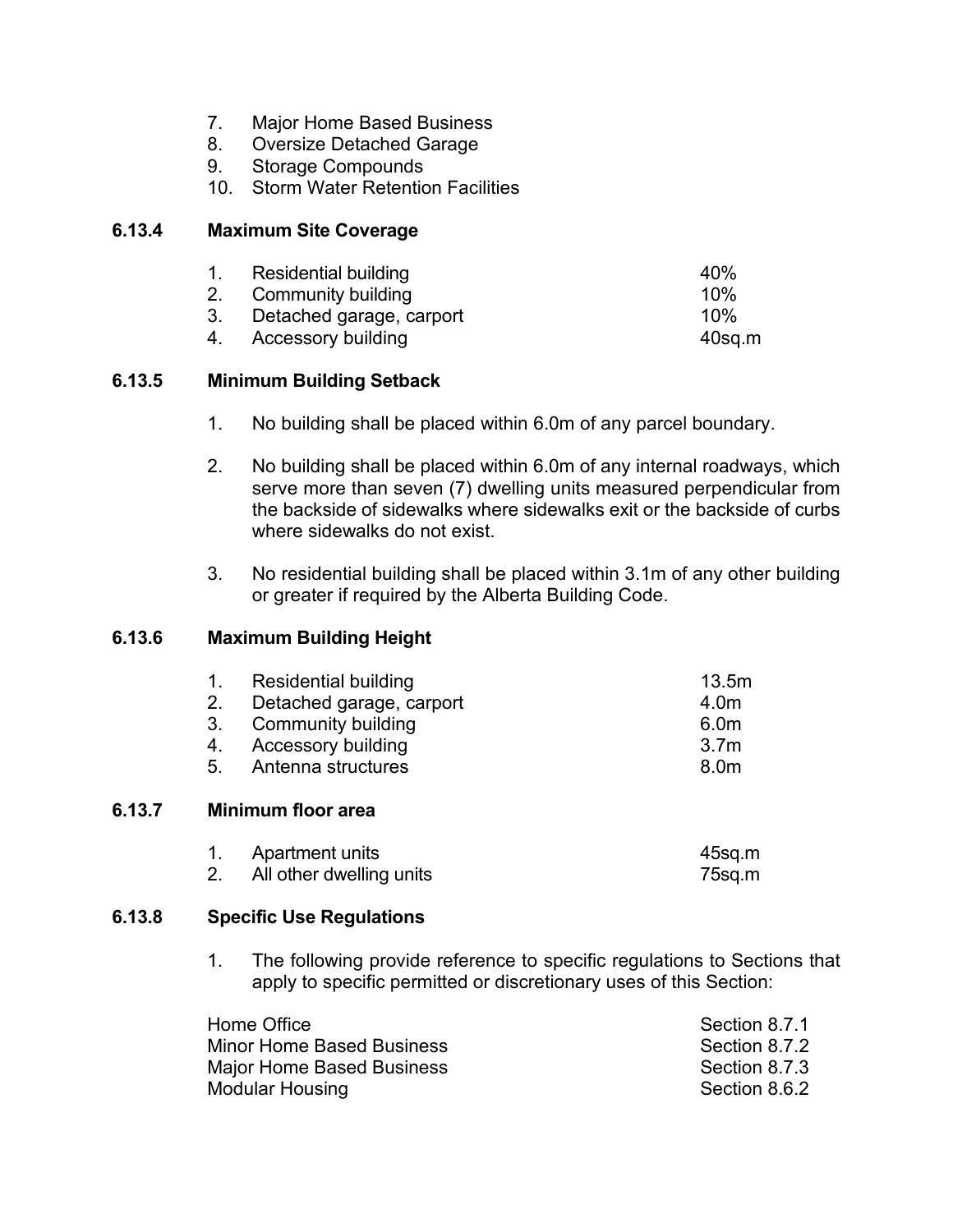| <b>Residential Sales Centre</b> |
|---------------------------------|
| <b>Apartment Building</b>       |
| <b>Private Swimming Pool</b>    |

Section 8.6.3 Section 8.5.4 Section 8.6.4.1

## **6.13.9 General Regulations**

1. The following provides a reference to other Sections that apply to the development of all residential properties:

| Fences                                                 | Section 7.1  |
|--------------------------------------------------------|--------------|
| <b>Decks and Patios</b>                                | Section 7.2  |
| Detached Garages, Carports and Accessory Buildings     | Section 7.3  |
| Parking and Loading                                    | Section 7.4  |
| Signs                                                  | Section 7.6  |
| Lot Grading and Property Drainage                      | Section 7.7  |
| <b>Landscaping and Screening</b>                       | Section 7.8  |
| <b>Building Separation</b>                             | Section 7.9  |
| <b>Lighting of Sites</b>                               | Section 7.10 |
| Building Design, Character and Exterior Treatment      | Section 7.11 |
| Excavation and Stripping of Land                       | Section 7.12 |
| <b>Utility Services to Land Sites</b>                  | Section 7.13 |
| <b>Sidewalk and Curb Crossings</b>                     | Section 7.14 |
| <b>Corner and Double Fronting Lots</b>                 | Section 7.15 |
| Utility Right of Way                                   | Section 7.16 |
| <b>Vehicular Access to Sites</b>                       | Section 7.17 |
| <b>Limited Access to Major Streets</b>                 | Section 7.18 |
| <b>Emergency Access to Buildings</b>                   | Section 7.19 |
| Objects /Uses Prohibited /Restricted in Res. Districts | Section 7.20 |
| <b>Relocation of Buildings</b>                         | Section 7.21 |
| <b>Construction Damage Deposits</b>                    | Section 7.22 |
| <b>Grading Compliance Deposit</b>                      | Section 7.23 |
| Payment of Off-site Levies                             | Section 7.24 |
| <b>Water Meter Installation Costs</b>                  | Section 7.25 |
| <b>Restrictive Covenants</b>                           |              |
|                                                        | Section 7.26 |
| Development Maintenance Standards                      | Section 7.27 |
| <b>Land Subdivision Considerations</b>                 | Part 9       |

## **6.14 PUD - PLANNED UNIT DEVELOPMENT DIRECT CONTROL DISTRICT REGULATION**

## **6.14.1 Purpose**

1. To establish a District wherein the Council of the City of Wetaskiwin may regulate and exercise particular control over the use and development of land and buildings within a designated area. More specifically, the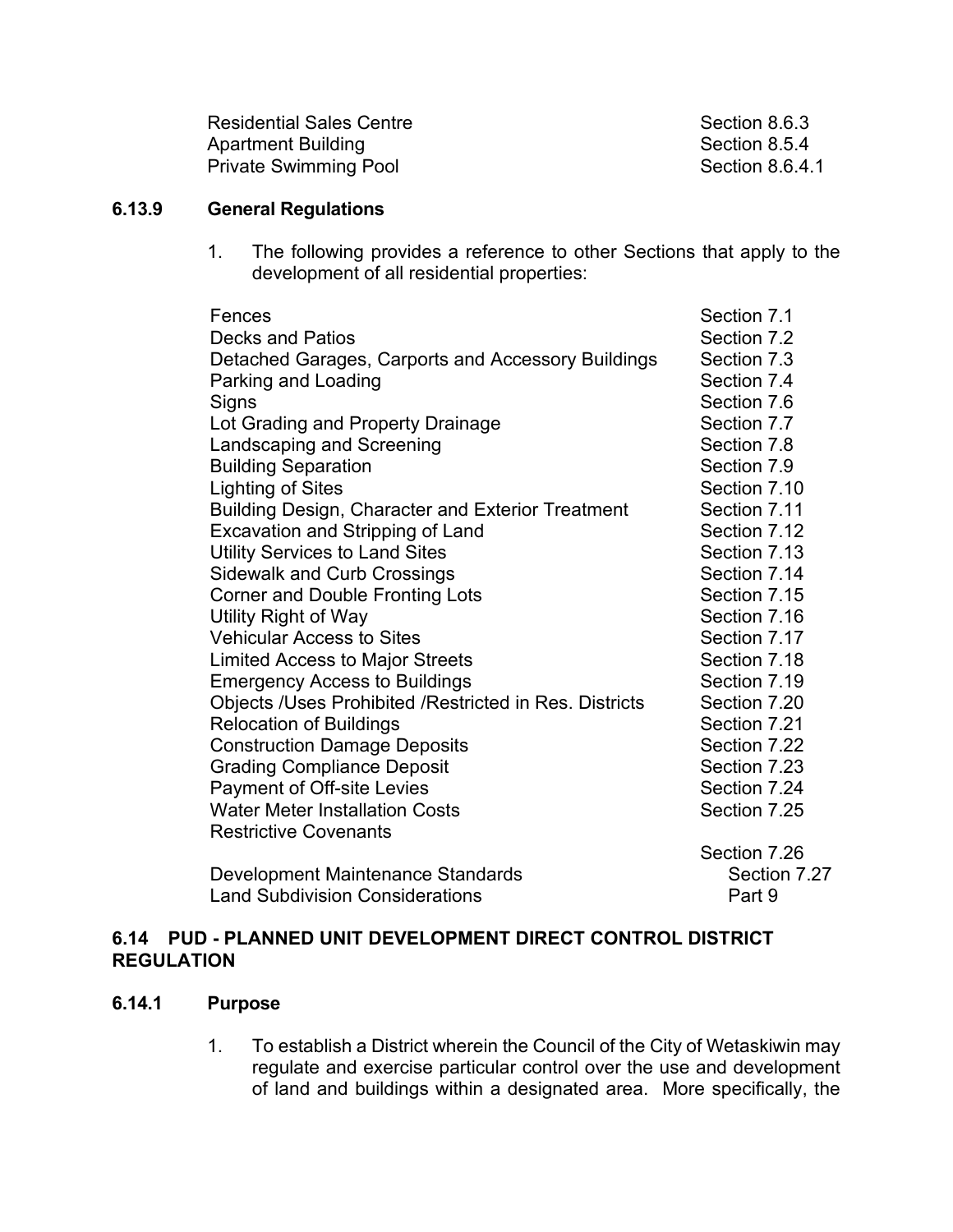intent of this District is to provide an area for comprehensively planned and designed development creating a unique, integrated and high quality urban environment, which is compatible with surrounding development but which could not be accommodated under any other Land Use District in this Bylaw.

## **6.14.2 Application**

- 1. This District shall only be applied to a site, which is one (1) acre or more in extent, and which is owned, leased or controlled by a single person, agent or corporation at the time the initial development proposal and application for redistricting is submitted.
- 2. This district will only be designated after a detailed site design has been submitted which:
	- a. adheres to the purpose of the District;
	- b. could not be enabled through any other Land Use District;
	- c. complies with any approved Statutory Plan; and
	- d. complies with the uses and development criteria specified in this District.
- 3. Where this District is applied, Council shall regulate and control the use and development of land or buildings through a development agreement between the applicant and the City. The development agreement for the entire site must be executed prior to the issuance of any development permit, and it shall detail all regulations and conditions imposed by Council upon the development and use of land at the time of redistricting.
- 4. If the development proposal upon which the designation of this District is based involves subdivision, a proposed plan of sub-division shall be included in the development agreement as the basis for future subdivision. The Planning Commission shall not generally approve any subdivision under this District, which does not generally conform to the provisions of the agreement, except for the purpose of effecting the staging or financing of the development proposal and provided that its form and integrity are not affected.
- 5. If development permits are not issued within the time periods specified in the development agreement or if the permits issued within the specified periods subsequently lapse because a building permit is not issued, is cancelled or construction activity is not maintained, the agreement between the applicant and the City shall be null and void for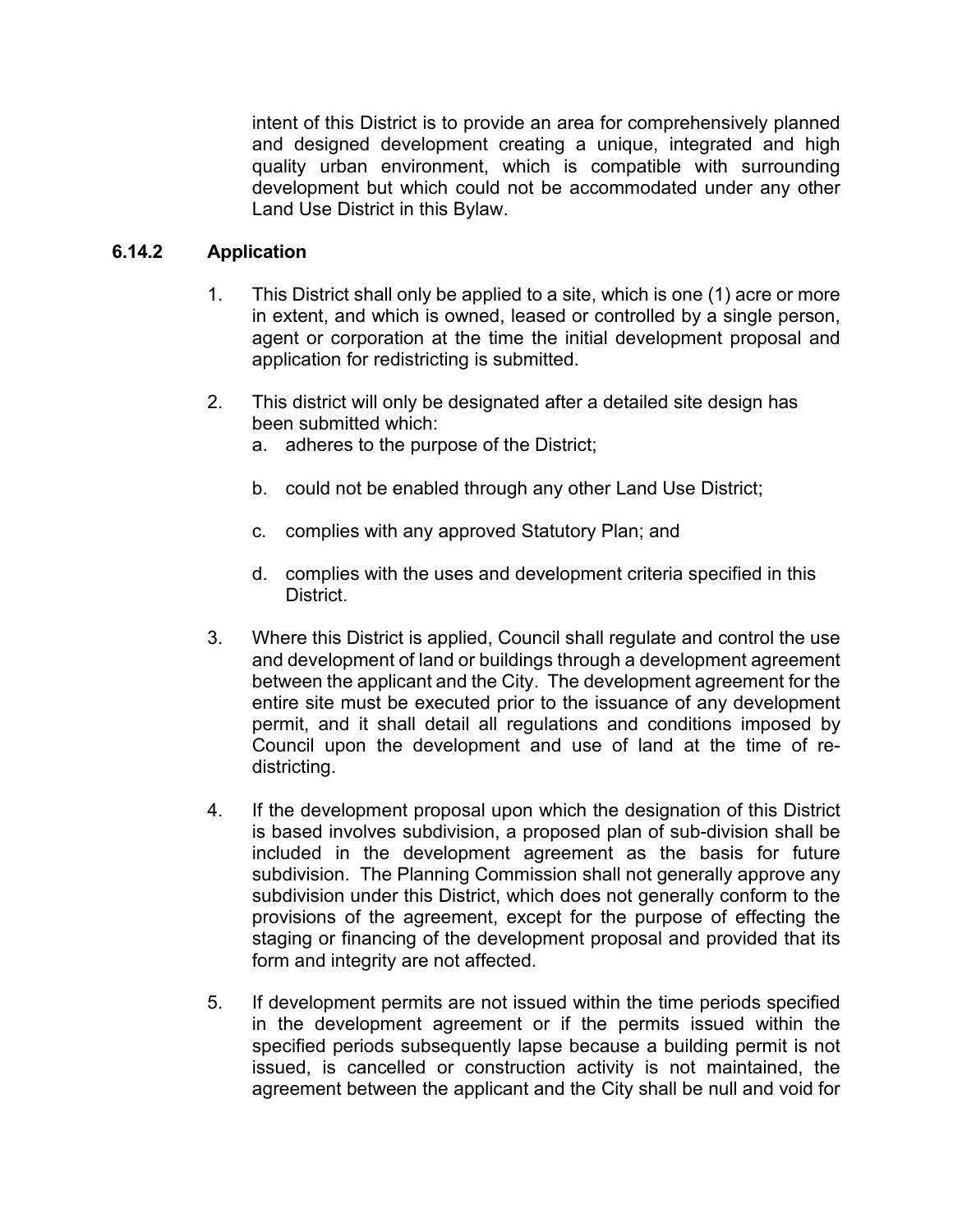that portion of the site without a valid development permit and the land use designation for that portion shall automatically revert to the land use designation in place prior to the application of this District unless Council, by Bylaw, extends the application of this District for that part of the site for a specified further period.

## **6.14.3 Development Criteria**

- 1. Council may, through the development agreement required in this District, specify any development regulation, criteria, or condition necessary to ensure development conforms to the development proposal upon which this designation is based.
- 2. In determining the acceptability of a development proposal under this District, Council may consider, among other matters, the following:
	- a. its relationship and compliance with the General Municipal Plan and other applicable Statutory Plans;
	- b. its compliance with or conformity to the regulations of surrounding Land Use Districts and the General Regulations and Special Land Use Provisions of this Bylaw;
	- c. its compatibility with surrounding existing land uses, scale of development, and potential effect on stability, retention and rehabilitation of desirable existing uses and/or buildings in the area;
	- d. its traffic impact;
	- e. the location, function and design of roadways, parking facilities, pedestrian circulation and transit systems serving the whole proposed development, or each phase of the proposed development;
	- f. its impact on services such as water and sewage systems and other utilities;
	- g. its impact on community services including student generation and school capacities;
	- h. its relationship to municipal land, right-of-way or easement requirements;
	- i. its impact on natural drainage patterns, vegetative cover, energy conservation and efficiency;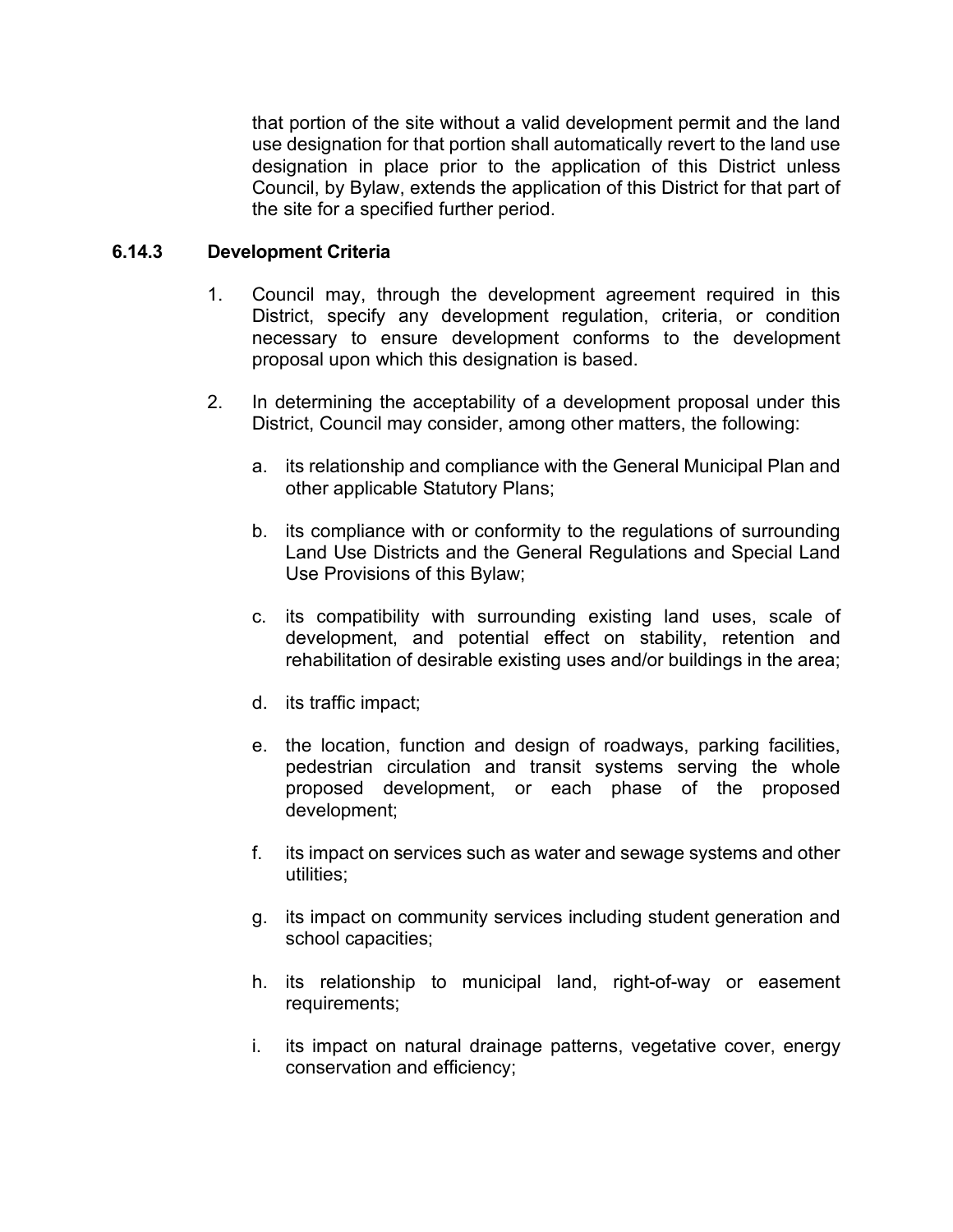- j. the provision and quality of landscaped open space and recreational amenities, including children's play space or other communal recreation space;
- k. its responsiveness to the documented concerns and opinions of area residents and owners;
- l. the arrangements for the ongoing maintenance of communal open spaces, recreational facilities and land which is not to be conveyed to the City; and
- m. the need for restrictive covenants or development agreement provisions to maintain the design integrity of the project and control any future additions, accessory buildings or renovations.

#### **6.14.4 Information Requirements**

- 1. The applicant may be requested to supply information related to potential impacts of development including regard to the following impact criteria:
	- a. compatibility with surrounding development in terms of scale and density of development;
	- b. traffic impacts;
	- c. relationship to, or impacts on, services such as water and sewage systems and other utilities, and
	- d. public services such as recreational and school facilities.

## **6.14.5 Parking and Loading**

1. As regulated under Section 7.4 of this Bylaw.

#### **6.14.6 Signs**

1. As regulated under Section 7.6 of this Bylaw.

#### . **6.14.7 Landscaping and Screening**

1. To the satisfaction of the Development Authority.

#### **6.14.8 Specific Use Regulations**

1. Regulations pertaining to specific uses are as follows: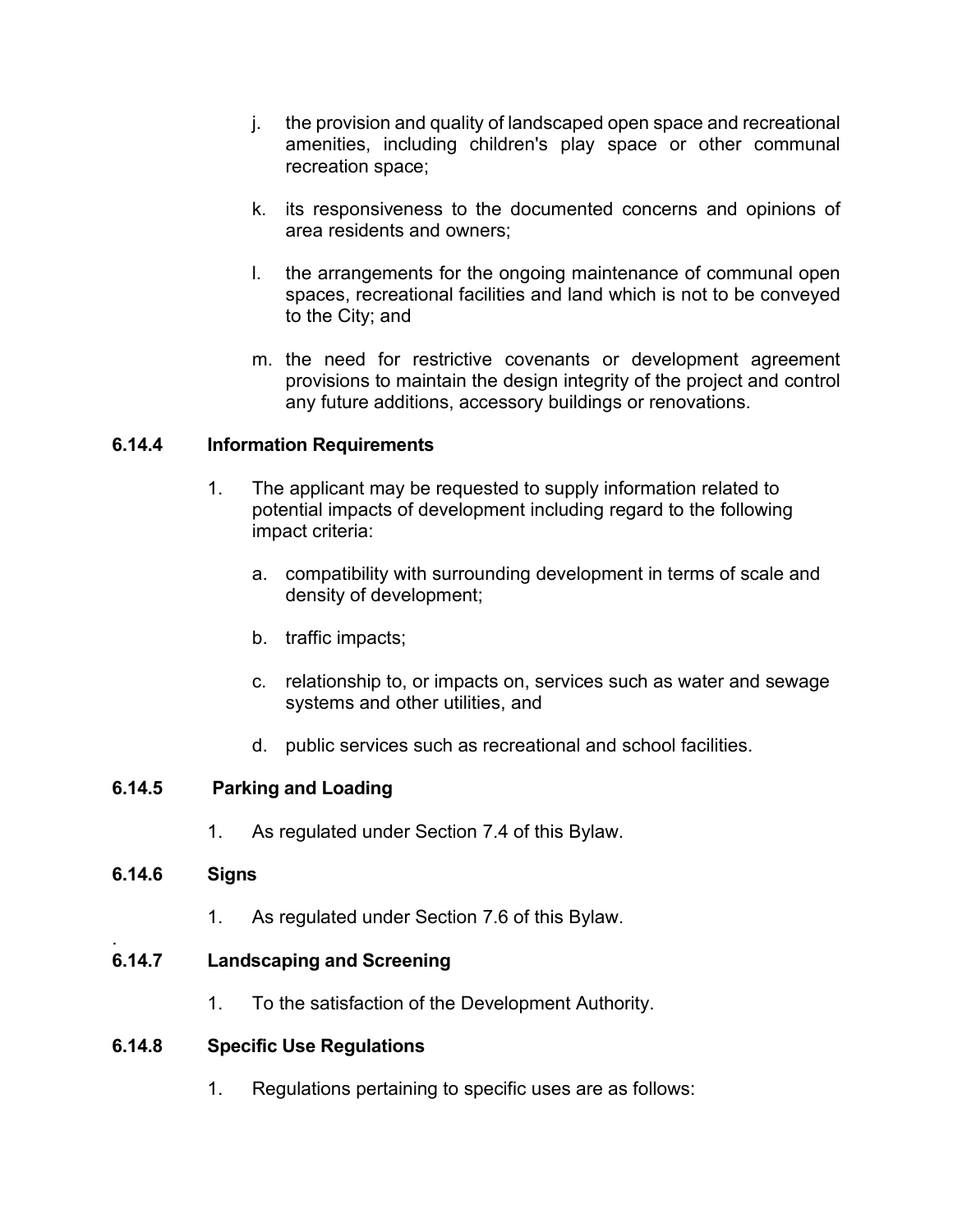| Home Office                                                              | Section 8.7.1   |
|--------------------------------------------------------------------------|-----------------|
| <b>Minor Home Based Business</b>                                         | Section 8.7.2   |
| <b>Major Home Based Business</b>                                         | Section 8.7.3   |
| <b>Private Swimming Pool</b>                                             | Section 8.6.4.1 |
| Utility installations - to the satisfaction of the Development Authority |                 |
| regarding aspects of safety and building aesthetics                      |                 |

# **6.14.9 General Regulations**

1. The following provides a reference to other Sections that apply to the development of all residential properties:

| Fences                                                 | Section 7.1  |
|--------------------------------------------------------|--------------|
| <b>Decks and Patios</b>                                | Section 7.2  |
| Detached Garages, Carports and Accessory Buildings     | Section 7.3  |
| Parking and Loading                                    | Section 7.4  |
| Signs                                                  | Section 7.6  |
| Lot Grading and Property Drainage                      | Section 7.7  |
| Landscaping and Screening                              | Section 7.8  |
| <b>Building Separation</b>                             | Section 7.9  |
| <b>Lighting of Sites</b>                               | Section 7.10 |
| Building Design, Character and Exterior Treatment      | Section 7.11 |
| <b>Excavation and Stripping of Land</b>                | Section 7.12 |
| <b>Utility Services to Land Sites</b>                  | Section 7.13 |
| <b>Sidewalk and Curb Crossings</b>                     | Section 7.14 |
| <b>Corner and Double Fronting Lots</b>                 | Section 7.15 |
| Utility Right of Way                                   | Section 7.16 |
| <b>Vehicular Access to Sites</b>                       | Section 7.17 |
| <b>Limited Access to Major Streets</b>                 | Section 7.18 |
| <b>Emergency Access to Buildings</b>                   | Section 7.19 |
| Objects /Uses Prohibited /Restricted in Res. Districts | Section 7.20 |
| <b>Relocation of Buildings</b>                         | Section 7.21 |
| <b>Construction Damage Deposits</b>                    | Section 7.22 |
| <b>Grading Compliance Deposit</b>                      | Section 7.23 |
| <b>Payment of Off-site Levies</b>                      | Section 7.24 |
| <b>Water Meter Installation Costs</b>                  | Section 7.25 |
| <b>Restrictive Covenants</b>                           |              |
|                                                        | Section 7.26 |
| Development Maintenance Standards                      | Section 7.2  |
| <b>Land Subdivision Considerations</b>                 | Part 9       |

## **6.15 C1 - Downtown Commercial District Regulations**

**6.15.1 Purpose**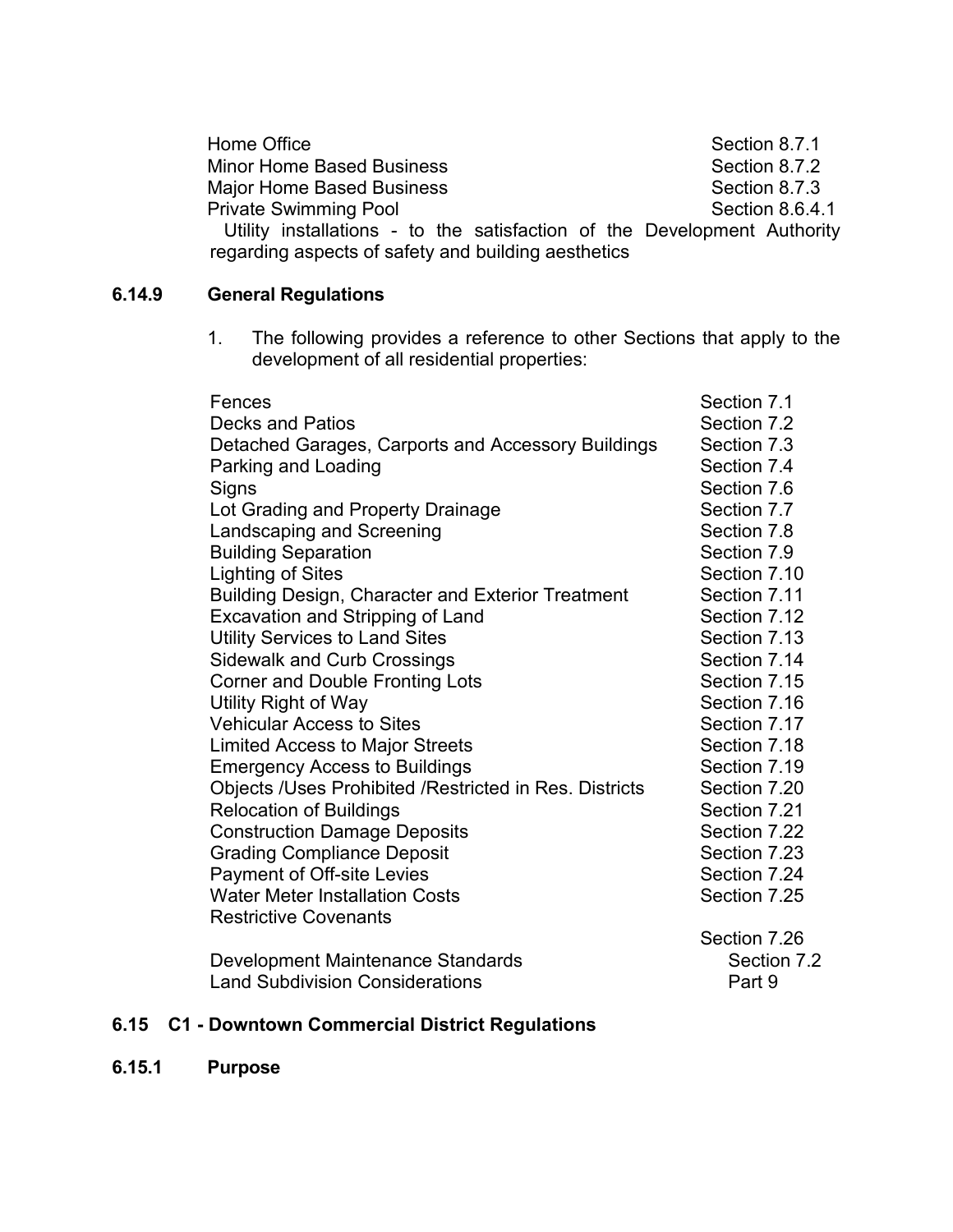1. To establish a central business district in which land is used for commercial service, entertainment services and retail development which does not require large tracts of land for efficient operation. In addition, this district will accommodate traditional civic development which functions as a central focus of the downtown and also downtown living with mixed uses.

## **6.15.2 Permitted Uses**

- 1. Multi-tenant Commercial Building
- 2. Single Tenant Commercial Building
- 3. Office Building
- 4. General Retail Store
- 5. Licensed Restaurant
- 6. Restaurant
- 7. Outdoor Restaurant Patio
- 8. Antique Store
- 9. Personal Service Business
- 10. Professional, Financial and Office Support Service
- 11. Business Support Service
- 12. Government Service
- 13. Health Service
- 14. Public Education Service
- 15. Public Library and Cultural Exhibit
- 16. Commercial School
- 17. Child Care Service
- 18. Spectator Entertainment Establishment
- 19. Minor Amusement Establishment
- 20. Convenience Vehicle Rental
- 21. Broadcasting and Motion Picture Studio
- 22. Cannabis Retail

#### **6.15.3 Discretionary Uses**

- 1. Booth Market
- 2. Funeral and Cremation Service
- 3. Secondhand Store
- 4. Convenience Retail Store
- 5. Pubs and Lounges
- 6. Nightclubs and Bars
- 7. Licensed Outdoor Patio
- 8. Limited Contractor Service
- 9. Household Repair Service
- 10. Major Amusement Establishment
- 11. Carnival
- 12. Mobile Catering Food Service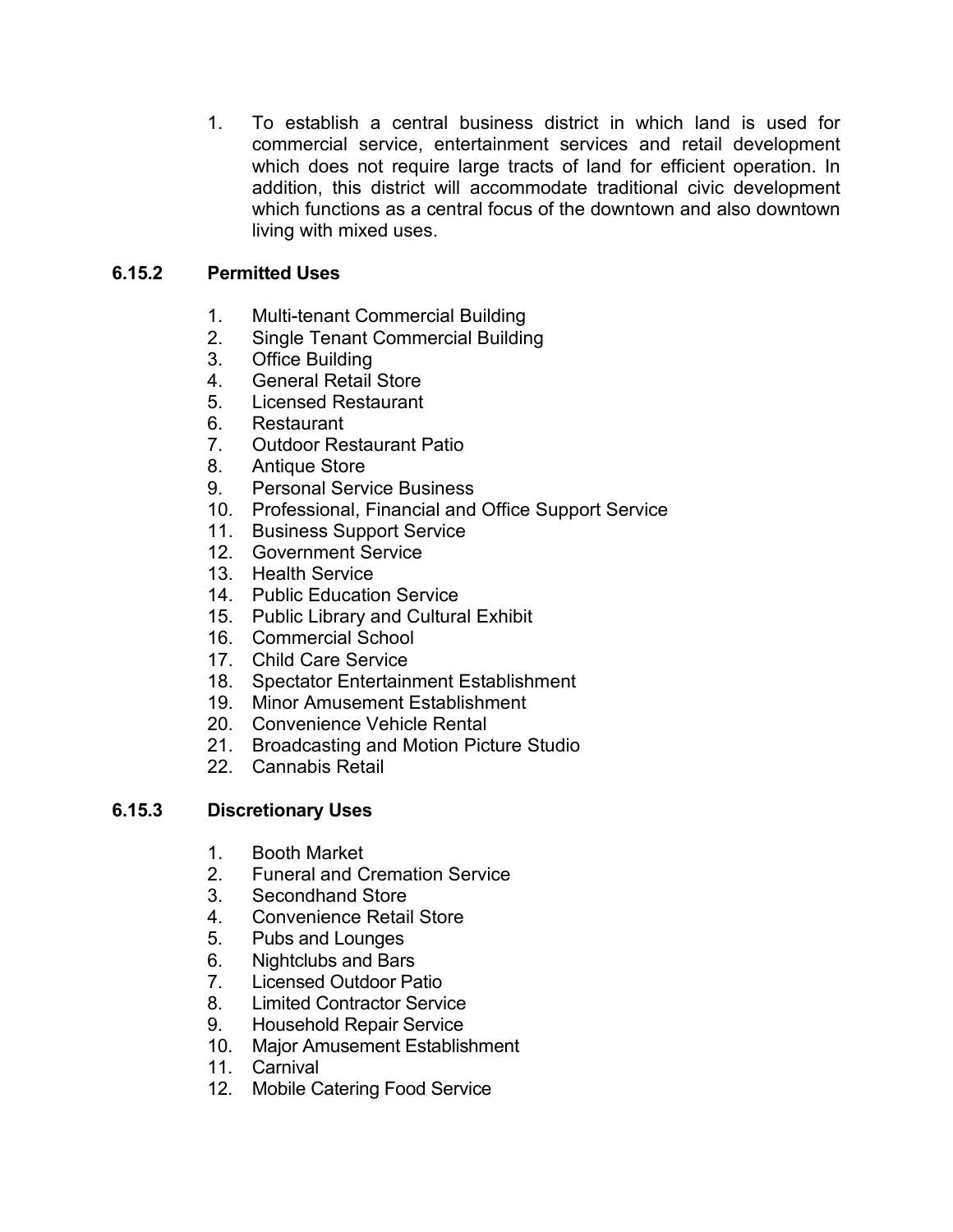- 13. Veterinary Service
- 14. Religious Assembly
- 15. Equipment Rentals
- 16. Fleet Service
- 17. Indoor Participant Facility
- 18. Limited Group Home
- 19. Support Home
- 20. Foster Home
- 21. Mixed Use Residential Suites
- 23. Hotel
- 24. Motel
- 22. Warehouse Sales
- 23. Apartment Building
- 24. Essential Utility Services
- 25. Accessory Building

#### **6.15.4 District Overlays**

1. District Overlays may apply to portions of this zoning classification that will add additional regulation to some of the properties within this classification. Refer to Part 11 of this bylaw for further information.

#### **6.15.5 Maximum Lot Coverage**

|        | 1.                                | Principal Building and accessory buildings                                               | 90%                                       |  |
|--------|-----------------------------------|------------------------------------------------------------------------------------------|-------------------------------------------|--|
| 6.15.6 | <b>Minimum Front Yard Setback</b> |                                                                                          |                                           |  |
|        | 1.<br>2.<br>3.                    | <b>Principal Building</b><br><b>Accessory Building</b><br>Hotel, Motel, and/or Apartment | 0 <sub>m</sub><br>25m<br>3.0 <sub>m</sub> |  |
| 6.15.7 | <b>Minimum Side Yard Setback</b>  |                                                                                          |                                           |  |
|        | 1.                                | Determined by Alberta Building Code requirements based on construction<br>type.          |                                           |  |
| 6.15.8 |                                   | <b>Minimum Rear Yard Setback</b>                                                         |                                           |  |
|        | 1.<br>2.                          | <b>Principal Building</b><br><b>Accessory Building</b>                                   | 6.0m<br>1.0 <sub>m</sub>                  |  |
| 6.15.9 |                                   | <b>Maximum Building Height</b>                                                           |                                           |  |
|        | 1.<br>2.                          | <b>Principal Building</b><br><b>Accessory Building</b>                                   | 20.0m<br>4.0m                             |  |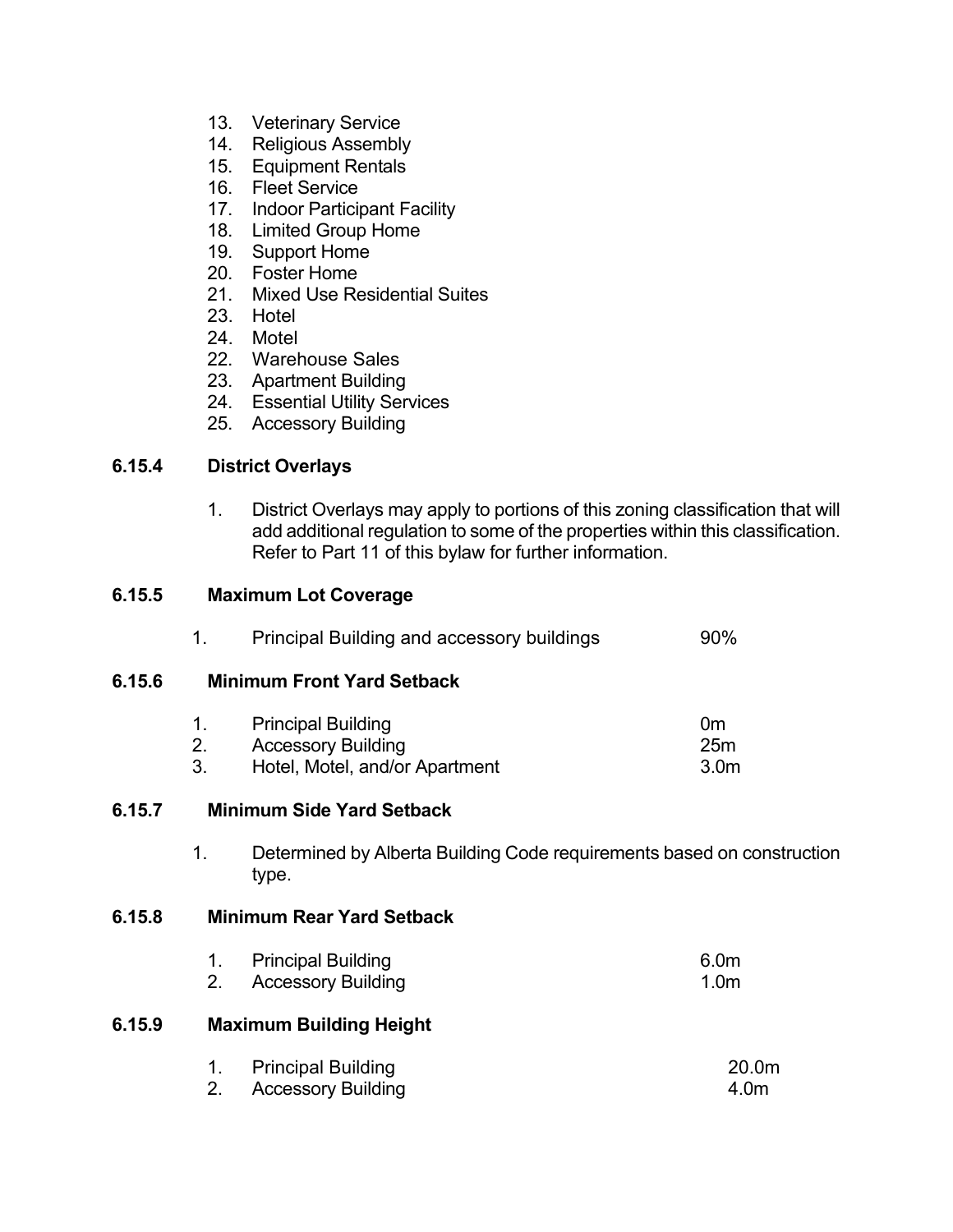## **6.15.10 Specific Use Regulations**

1. The following provide reference to specific regulations to Sections that apply to specific permitted or discretionary uses of this Section:

| <b>Outdoor Restaurant Patio</b><br><b>Child Care Service</b><br><b>Booth Market</b><br><b>Secondhand Store</b><br><b>Nightclubs and Bars</b><br>8.14.2 | Section 8.15<br>Section 8.1.2<br>Section 8.17<br>Section 8.11<br>Section |
|--------------------------------------------------------------------------------------------------------------------------------------------------------|--------------------------------------------------------------------------|
| <b>Licensed Outdoor Patio</b>                                                                                                                          | Section 8.16                                                             |
| <b>Liquor Store</b>                                                                                                                                    | Section 8.10                                                             |
| Carnival                                                                                                                                               | Section 8.20                                                             |
| <b>Adult Entertainment Facility</b>                                                                                                                    | Section 8.13                                                             |
| <b>Foster Home</b>                                                                                                                                     | Section 8.3.2                                                            |
| <b>Limited Group Home</b>                                                                                                                              | Section 8.3.3                                                            |
| <b>Group Home</b>                                                                                                                                      | Section 8.3.4                                                            |
| <b>Support Home</b>                                                                                                                                    | Section 8.3.6                                                            |
| <b>Mixed Use Residential Suites</b>                                                                                                                    | Section 8.5.3                                                            |
| <b>Cannabis Retail</b>                                                                                                                                 | Section 8.33                                                             |

## **6.15.11 General Regulations**

1. The following provides a reference to other Sections that apply to the development of all properties:

| Fences                                             | Section 7.1  |
|----------------------------------------------------|--------------|
| <b>Decks and Patios</b>                            | Section 7.2  |
| Detached Garages, Carports and Accessory Buildings | Section 7.3  |
| Parking and Loading                                | Section 7.4  |
| Signs                                              | Section 7.6  |
| Lot Grading and Property Drainage                  | Section 7.7  |
| Landscaping and Screening                          | Section 7.8  |
| <b>Building Separation</b>                         | Section 7.9  |
| <b>Lighting of Sites</b>                           | Section 7.10 |
| Building Design, Character and Exterior Treatment  | Section 7.11 |
| Excavation and Stripping of Land                   | Section 7.12 |
| <b>Utility Services to Land Sites</b>              | Section 7.13 |
| <b>Sidewalk and Curb Crossings</b>                 | Section 7.14 |
| <b>Corner and Double Fronting Lots</b>             | Section 7.15 |
| Utility Right of Way                               | Section 7.16 |
| <b>Vehicular Access to Sites</b>                   | Section 7.17 |
| <b>Limited Access to Major Streets</b>             | Section 7.18 |
| <b>Emergency Access to Buildings</b>               | Section 7.19 |
|                                                    |              |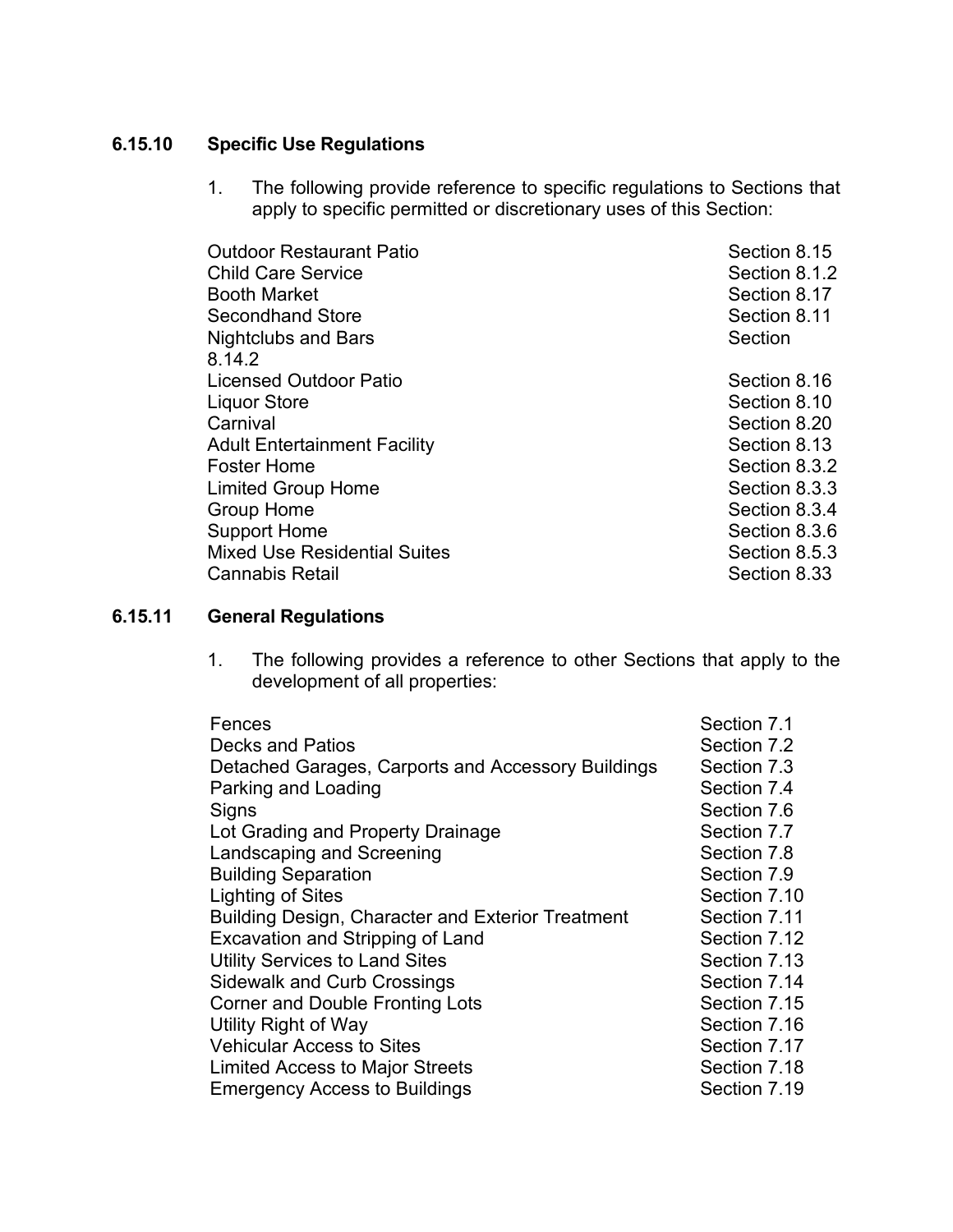| Objects /Uses Prohibited /Restricted in Res. Districts | Section 7.20 |
|--------------------------------------------------------|--------------|
| <b>Relocation of Buildings</b>                         | Section 7.21 |
| <b>Construction Damage Deposits</b>                    | Section 7.22 |
| <b>Grading Compliance Deposit</b>                      | Section 7.23 |
| Payment of Off-site Levies                             | Section 7.24 |
| <b>Water Meter Installation Costs</b>                  | Section 7.25 |
| <b>Restrictive Covenants</b>                           |              |
|                                                        | Section 7.26 |
| Development Maintenance Standards                      | Section 7.27 |
| <b>Land Subdivision Considerations</b>                 | Part 9       |

## **6.16 C2 - General Commercial District Regulations**

#### **6.16.1 Purpose**

1. To establish a district in which land is used for retail development which requires larger than normal tracts of land for efficient operation.

#### **6.16.2 Permitted Uses**

- 1. Multi-tenant Commercial Building
- 2. Single Tenant Commercial Building
- 3. General Retail Store
- 4. General Contractor Service
- 5. Household Repair Service
- 6. Limited Contractor Service<br>7. Automotive and Light Recre
- Automotive and Light Recreation Vehicle Sales/Rentals
- 8. Convenience Vehicle Rentals
- 9. Equipment Rentals
- 10. Fleet Services
- 11. Business Support Service
- 12. Commercial School
- 13. Personal Service Business
- 14. Antique Store
- 15. Public Library and Cultural Exhibit
- 16. Public Education Service
- 17. Indoor Participant Recreation Service
- 18. Child Care Service
- 19. Government Service
- 20. Warehouse Sales
- 21. Minor Amusement Establishment
- 22. Spectator Entertainment Establishment
- 23. Mobile Catering Food Service
- 24. Broadcasting and Motion Picture Studio
- 25. Greenhouse and Plant Nursery
- 26. Cannabis Retail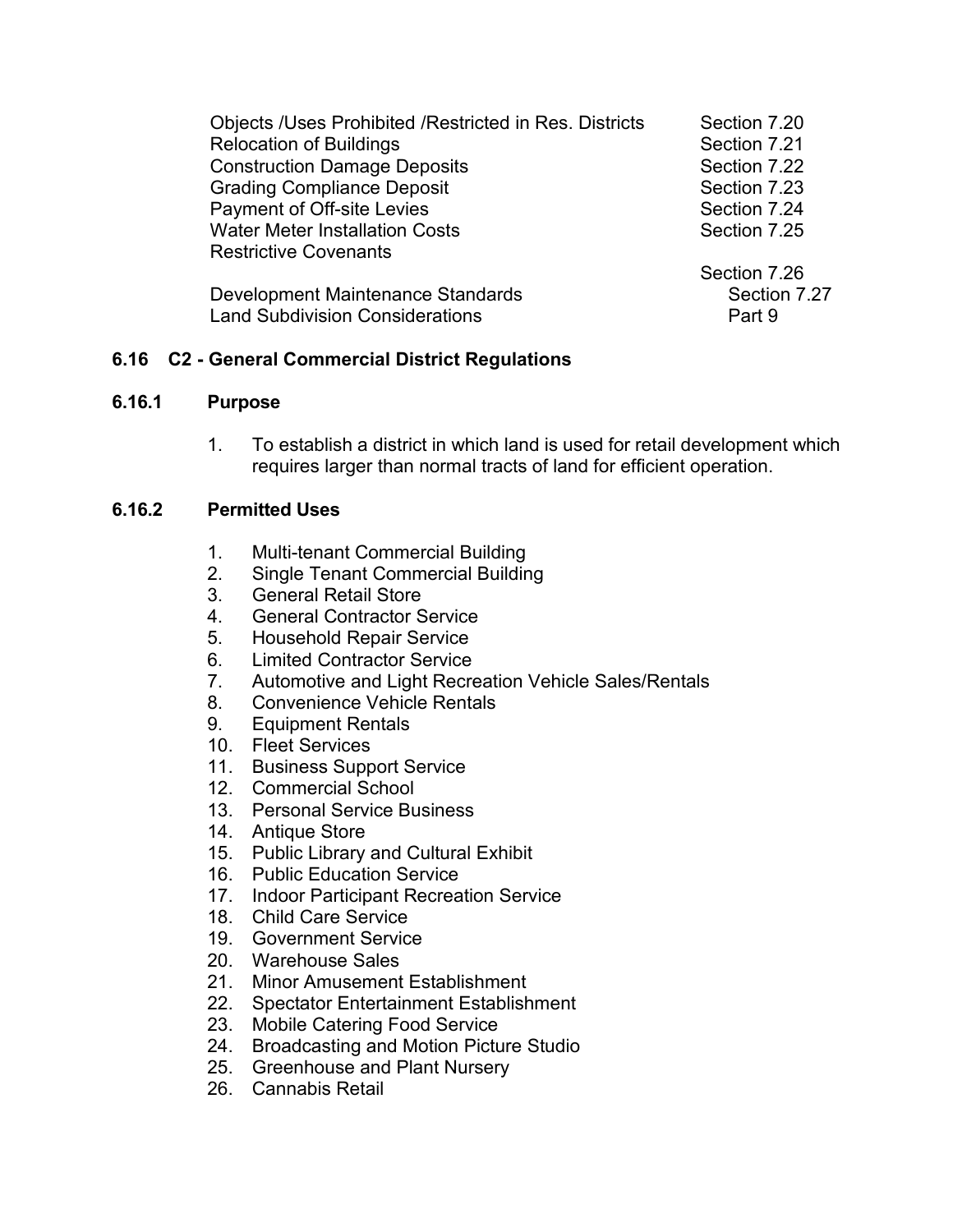## **6.16.3 Discretionary Uses**

- 1. Automotive and Equipment Repair Shops
- 2. Truck and Factory Built Home Sales
- 3. Convenience Retail Store
- 4. Vehicle Oriented Uses
- 5. Service Station
- 6. Automotive and Equipment Repair Shop
- 7. Secondhand Store
- 8. Motel
- 9. Hotel
- 10. Restaurant
- 11. Licensed Outdoor Patio
- 12. Pubs and Lounges
- 13. Casino and Other Gaming Establishment
- 14. Liquor Store
- 15. Health Service
- 16. Booth Market
- 17. Religious Assembly
- 18. Funeral and Cremation Services
- 19. Auctioneering Establishment
- 20. Outdoor Amusement Establishment
- 21. Recycling Depot
- 22. Veterinary Service
- 23. Major Amusement Establishment
- 24. Mixed Use Residential Suites
- 25. Limited Group Home
- 26. Outdoor Storage Yard
- 27. Essential Utility Services
- 28. Accessory Building
- 29. Intermodal Container Storage

## **6.16.4 District Overlays**

1. District Overlays may apply to portions of this zoning classification that will add additional regulation to some of the properties within this classification. Refer to Part 11 of this bylaw for further information.

## **6.16.5 Maximum Lot Coverage**

1. Principal building and accessory buildings 70%

## **6.16.6 Minimum Front Yard Setback**

1. Vehicle oriented uses 12m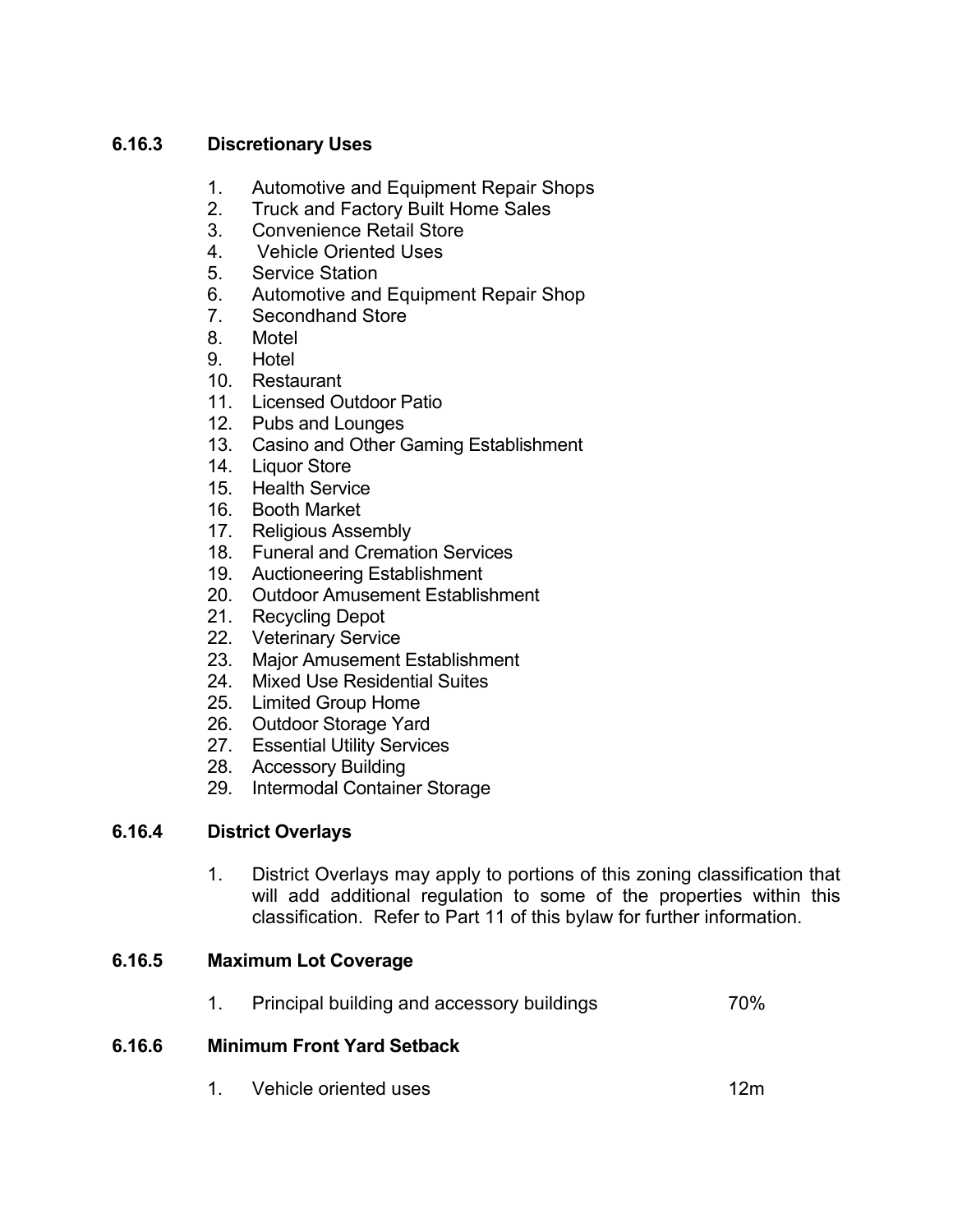|        | 2.<br>3.<br>4. | All other uses \ principal building<br><b>Accessory building</b><br>Hotel, Motel | 0m<br>25m<br>3.0 <sub>m</sub>        |
|--------|----------------|----------------------------------------------------------------------------------|--------------------------------------|
| 6.16.7 |                | <b>Minimum Side Yard Setback</b>                                                 |                                      |
|        | 1.             | Determined by Alberta Building Code requirements based<br>construction type.     | on                                   |
| 6.16.8 |                | <b>Minimum Rear Yard Setback</b>                                                 |                                      |
|        | 1.<br>2.       | <b>Principal Building</b><br><b>Accessory Building</b>                           | 6.0 <sub>m</sub><br>1.0 <sub>m</sub> |
| 6.16.9 |                | <b>Maximum Building Height</b>                                                   |                                      |
|        | 1.<br>2.       | <b>Principal Building</b><br><b>Accessory Building</b>                           | 13.5m<br>4.0m                        |

#### **6.16.10 Specific Use Regulations**

1. The following provide reference to specific regulations to Sections that apply to specific permitted or discretionary uses of this Section:

| <b>Child Care Service</b>              | Section 8.1.2  |
|----------------------------------------|----------------|
| Greenhouse and Plant Nursery           | Section 8.21   |
| Automotive and Equipment Repair Shop   | Section 8.24   |
| <b>Service Station</b>                 | Section 8.26   |
| <b>Secondhand Store</b>                | Section 8.11   |
| <b>Outdoor Restaurant Patio</b>        | Section 8.15   |
| <b>Liquor Store</b>                    | Section 8.10   |
| <b>Booth Market</b>                    | Section 8.17   |
| <b>Auctioneering Establishment</b>     | Section 8.29   |
| <b>Outdoor Amusement Establishment</b> | Section 8.19   |
| <b>Mixed Use Residential Suites</b>    | Section 8.5.3  |
| <b>Limited Group Home</b>              | Section 8.3.3  |
| Intermodal Container Storage           | Section 8.27.4 |
| <b>Cannabis Retail</b>                 | Section 8.33   |

## **6.16.11 General Regulations**

1. The following provides a reference to other Sections that apply to the development of all properties:

| Fences           | Section 7.1 |
|------------------|-------------|
| Decks and Patios | Section 7.2 |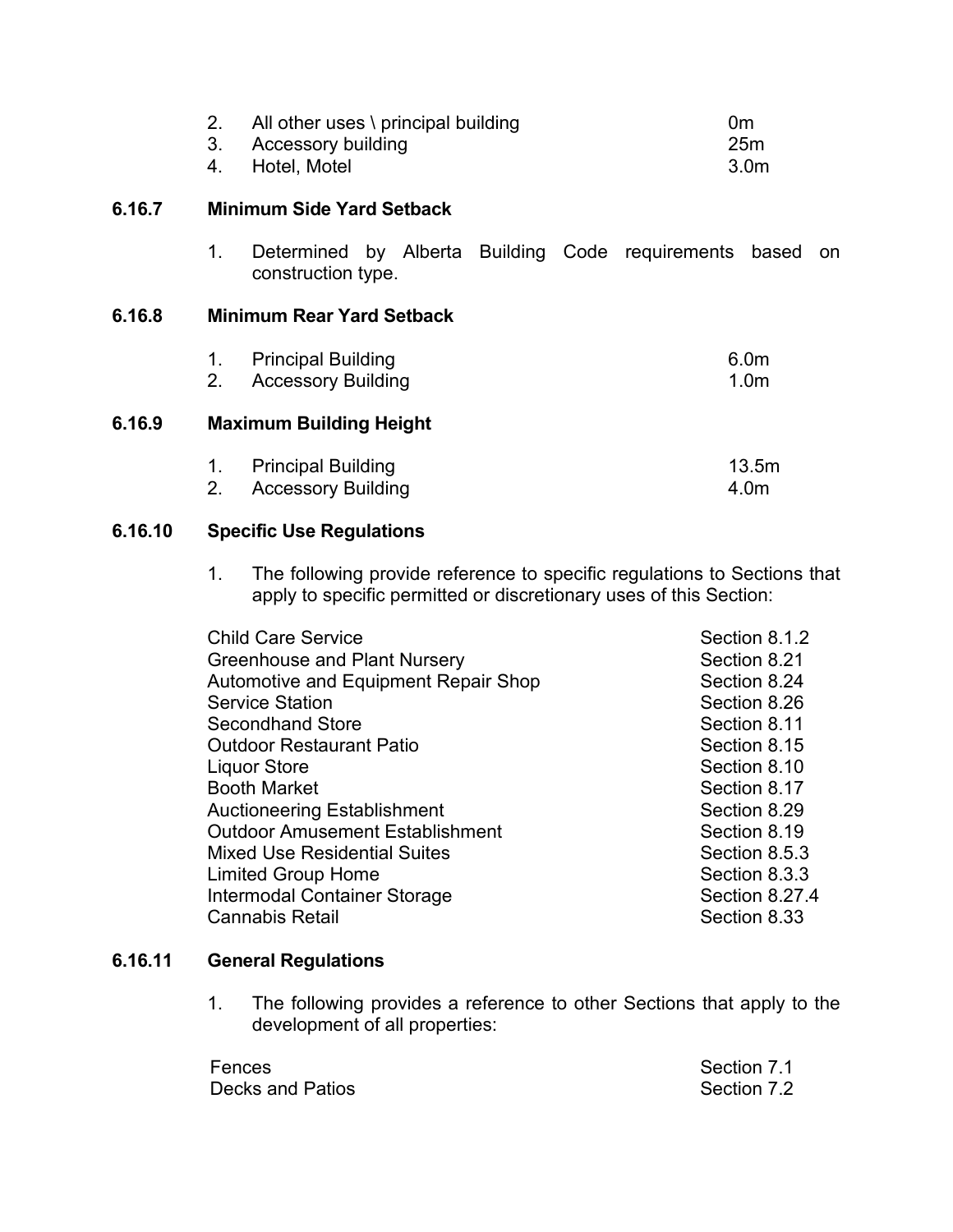| Detached Garages, Carports and Accessory Buildings     | Section 7.3  |
|--------------------------------------------------------|--------------|
| Parking and Loading                                    | Section 7.4  |
| Signs                                                  | Section 7.6  |
| Lot Grading and Property Drainage                      | Section 7.7  |
| Landscaping and Screening                              | Section 7.8  |
| <b>Building Separation</b>                             | Section 7.9  |
| <b>Lighting of Sites</b>                               | Section 7.10 |
| Building Design, Character and Exterior Treatment      | Section 7.11 |
| Excavation and Stripping of Land                       | Section 7.12 |
| <b>Utility Services to Land Sites</b>                  | Section 7.13 |
| <b>Sidewalk and Curb Crossings</b>                     | Section 7.14 |
| <b>Corner and Double Fronting Lots</b>                 | Section 7.15 |
| Utility Right of Way                                   | Section 7.16 |
| <b>Vehicular Access to Sites</b>                       | Section 7.17 |
| <b>Limited Access to Major Streets</b>                 | Section 7.18 |
| <b>Emergency Access to Buildings</b>                   | Section 7.19 |
| Objects /Uses Prohibited /Restricted in Res. Districts | Section 7.20 |
| <b>Relocation of Buildings</b>                         | Section 7.21 |
| <b>Construction Damage Deposits</b>                    | Section 7.22 |
| <b>Grading Compliance Deposit</b>                      | Section 7.23 |
| Payment of Off-site Levies                             | Section 7.24 |
| <b>Water Meter Installation Costs</b>                  | Section 7.25 |
| <b>Restrictive Covenants</b>                           |              |
|                                                        | Section 7.26 |
| Development Maintenance Standards                      | Section 7.27 |
| <b>Land Subdivision Considerations</b>                 | Part 9       |

#### **6.17 C3 - Highway Commercial District Regulations**

#### **6.17.1 Purpose**

1. To establish a district that encourages high quality business establishments along the primary high traffic corridor through the community. The types of businesses in the classification should provide services to motoring public, visitors to the community, and to local and regional business clients.

#### **6.17.2 Permitted Uses**

- 1. Multi-tenant Commercial Building
- 2. Single Tenant Commercial Building
- 3. Office Building
- 4. Hotel
- 5. Motel
- 6. Automotive and Equipment Repair Shop
- 7. Automotive and Light Recreation Vehicle Sales/Rentals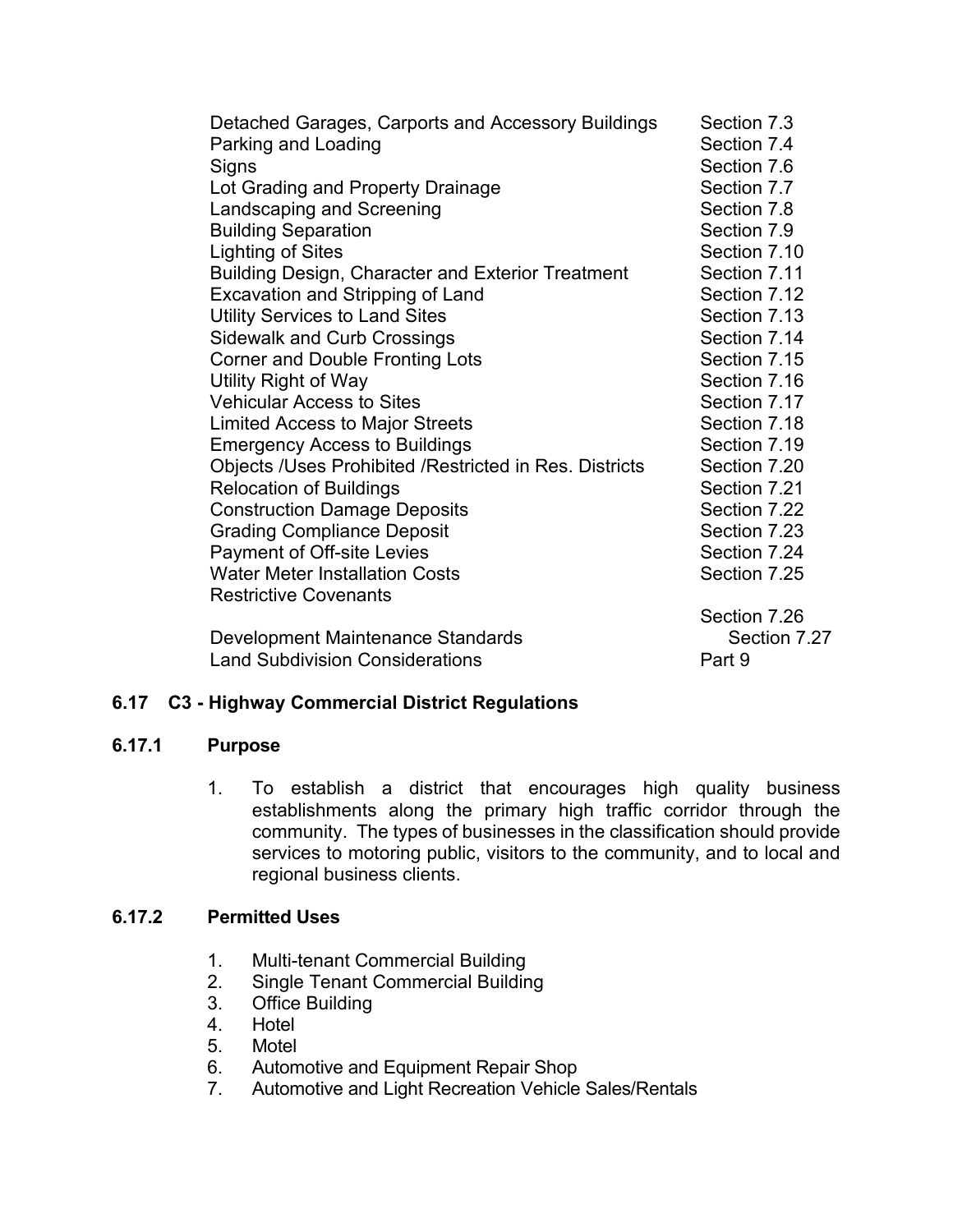- 8. Rapid Drive-through Vehicle Service
- 9. Service Station
- 10. Vehicle Oriented Uses
- 11. Convenience Retail Store
- 12. Convenience Vehicle Rentals
- 13. Drive-in Food Service
- 14. Restaurant
- 15. Licensed Restaurant
- 16. Outdoor Restaurant Patio
- 17. Licensed Outdoor Patio
- 18. Spectator Entertainment Establishment
- 19. Indoor Participant Recreation Service
- 20. Public Library and Cultural Exhibit
- 21. Fleet Service
- 22. Warehouse Sales
- 23. General Retail Store
- 24. Antique Store
- 25. Business Support Service
- 26. Professional, Financial and Office Support Service
- 27. Personal Service Business
- 28. Cannabis Retail

#### **6.17.3 Discretionary Uses**

- 1. Major Amusement Establishment
- 2. Outdoor Amusement Establishment
- 3. Booth Market
- 4. Liquor Store
- 5. Pubs and Lounges
- 6. Nightclubs and Bars
- 7. Adult Entertainment Facility
- 8. Carnival
- 9. Government Services
- 10. Mixed Use Residential Suites
- 11. Truck and Factory Built Home Sales
- 12. Essential Utility Services
- 13. Intermodal Container Storage

#### **6.17.4 District Overlays**

1. District Overlays may apply to portions of this zoning classification that will add additional regulation to some of the properties within this classification. Refer to Part 11 of this bylaw for further information.

#### **6.17.5 Maximum Lot Coverage**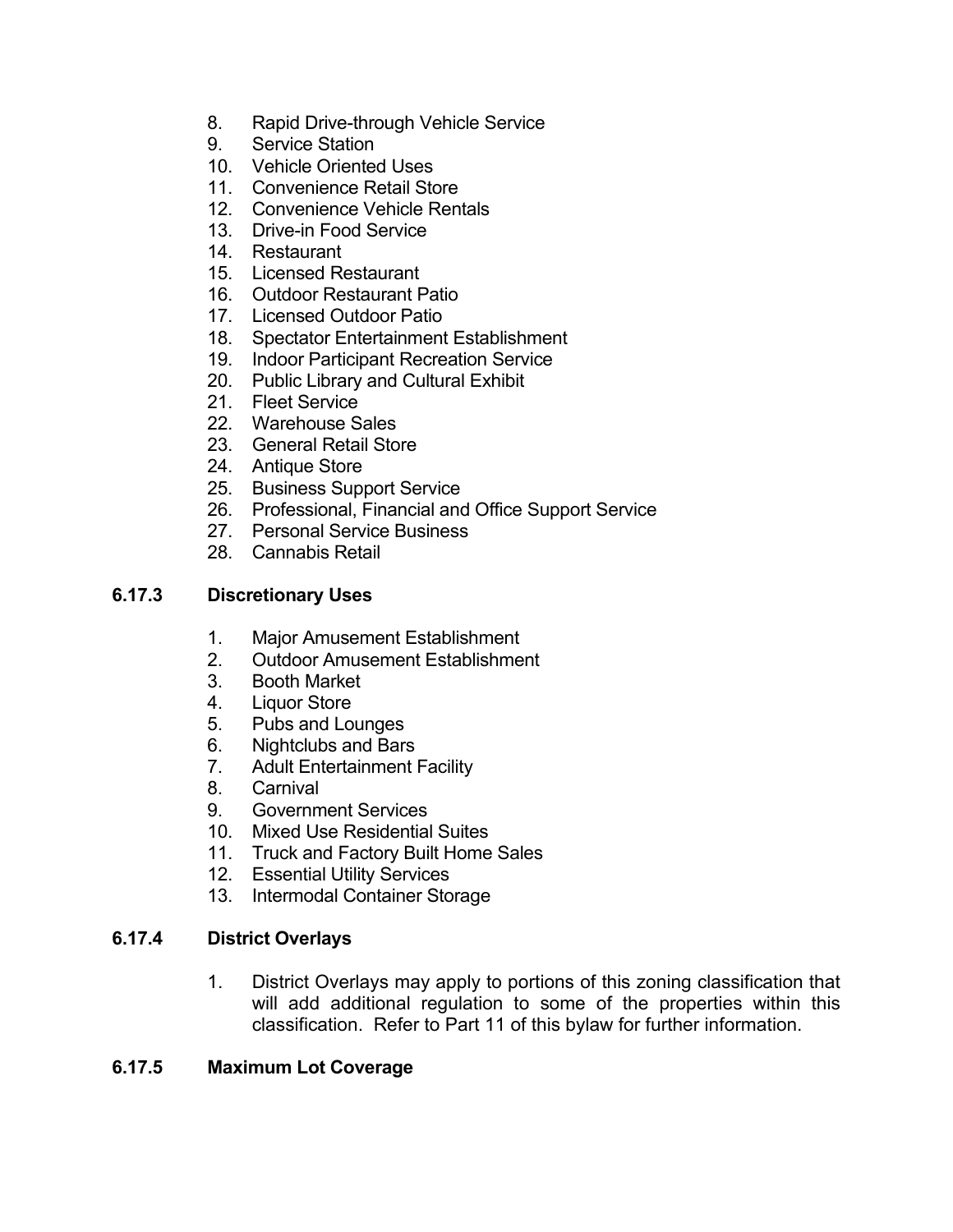|                                            | 1.<br>2.                         | <b>Principal Building</b><br>All buildings and paved areas combined                                                                                                                                                                                                                                                                                                                                                                                                                                                                                                                                                                           | 60%<br>90%                                                                                                                                                                                                                                        |
|--------------------------------------------|----------------------------------|-----------------------------------------------------------------------------------------------------------------------------------------------------------------------------------------------------------------------------------------------------------------------------------------------------------------------------------------------------------------------------------------------------------------------------------------------------------------------------------------------------------------------------------------------------------------------------------------------------------------------------------------------|---------------------------------------------------------------------------------------------------------------------------------------------------------------------------------------------------------------------------------------------------|
| 6.17.6                                     |                                  | <b>Minimum Front Yard Setback</b>                                                                                                                                                                                                                                                                                                                                                                                                                                                                                                                                                                                                             |                                                                                                                                                                                                                                                   |
|                                            | 1.<br>2 <sup>1</sup>             | Service Stations \ Vehicle oriented uses<br>All other uses                                                                                                                                                                                                                                                                                                                                                                                                                                                                                                                                                                                    | 12.0m<br>10.0m                                                                                                                                                                                                                                    |
| 6.17.7                                     |                                  | <b>Minimum Side Yard Setback</b>                                                                                                                                                                                                                                                                                                                                                                                                                                                                                                                                                                                                              |                                                                                                                                                                                                                                                   |
|                                            | 1.<br>2.<br>3 <sub>1</sub>       | Internal lot<br>Corner lot<br>Internal and corner lots must also meet building code limiting distance                                                                                                                                                                                                                                                                                                                                                                                                                                                                                                                                         | 3.0 <sub>m</sub><br>6.0m                                                                                                                                                                                                                          |
| 6.17.8                                     | <b>Minimum Rear Yard Setback</b> |                                                                                                                                                                                                                                                                                                                                                                                                                                                                                                                                                                                                                                               |                                                                                                                                                                                                                                                   |
|                                            | 1 <sub>1</sub>                   | All lots                                                                                                                                                                                                                                                                                                                                                                                                                                                                                                                                                                                                                                      | 3.0 <sub>m</sub>                                                                                                                                                                                                                                  |
| 6.17.9                                     | <b>Maximum Building Height</b>   |                                                                                                                                                                                                                                                                                                                                                                                                                                                                                                                                                                                                                                               |                                                                                                                                                                                                                                                   |
|                                            | 1.<br>2.                         | Hotel \ Motel<br>All other buildings                                                                                                                                                                                                                                                                                                                                                                                                                                                                                                                                                                                                          | 20 <sub>m</sub><br>13.5m                                                                                                                                                                                                                          |
| 6.17.10<br><b>Specific Use Regulations</b> |                                  |                                                                                                                                                                                                                                                                                                                                                                                                                                                                                                                                                                                                                                               |                                                                                                                                                                                                                                                   |
|                                            | 1.                               | The following provide reference to specific regulations to Sections that<br>apply to specific permitted or discretionary uses of this Section:<br>Automotive and Equipment Repair Shop<br>Rapid Drive-through Vehicle Service<br><b>Drive-in Food Service</b><br><b>Service Station</b><br><b>Outdoor Restaurant Patio</b><br><b>Licensed Outdoor Patio</b><br><b>Booth Market</b><br><b>Outdoor Amusement Establishment</b><br>Carnival<br><b>Liquor Stores</b><br><b>Adult Entertainment Facility</b><br><b>Nightclubs and Bars</b><br><b>Mixed Use Residential Suites</b><br><b>Intermodal Container Storage</b><br><b>Cannabis Retail</b> | Section 8.24<br>Section 8.26<br>Section 8.26<br>Section 8.26<br>Section 8.15<br>Section 8.16<br>Section 8.17<br>Section 8.19<br>Section 8.20<br>Section 8.10<br>Section 8.13<br>Section 8.14.2<br>Section 8.5.3<br>Section 8.27.4<br>Section 8.33 |

# **6.17.11 General Regulations**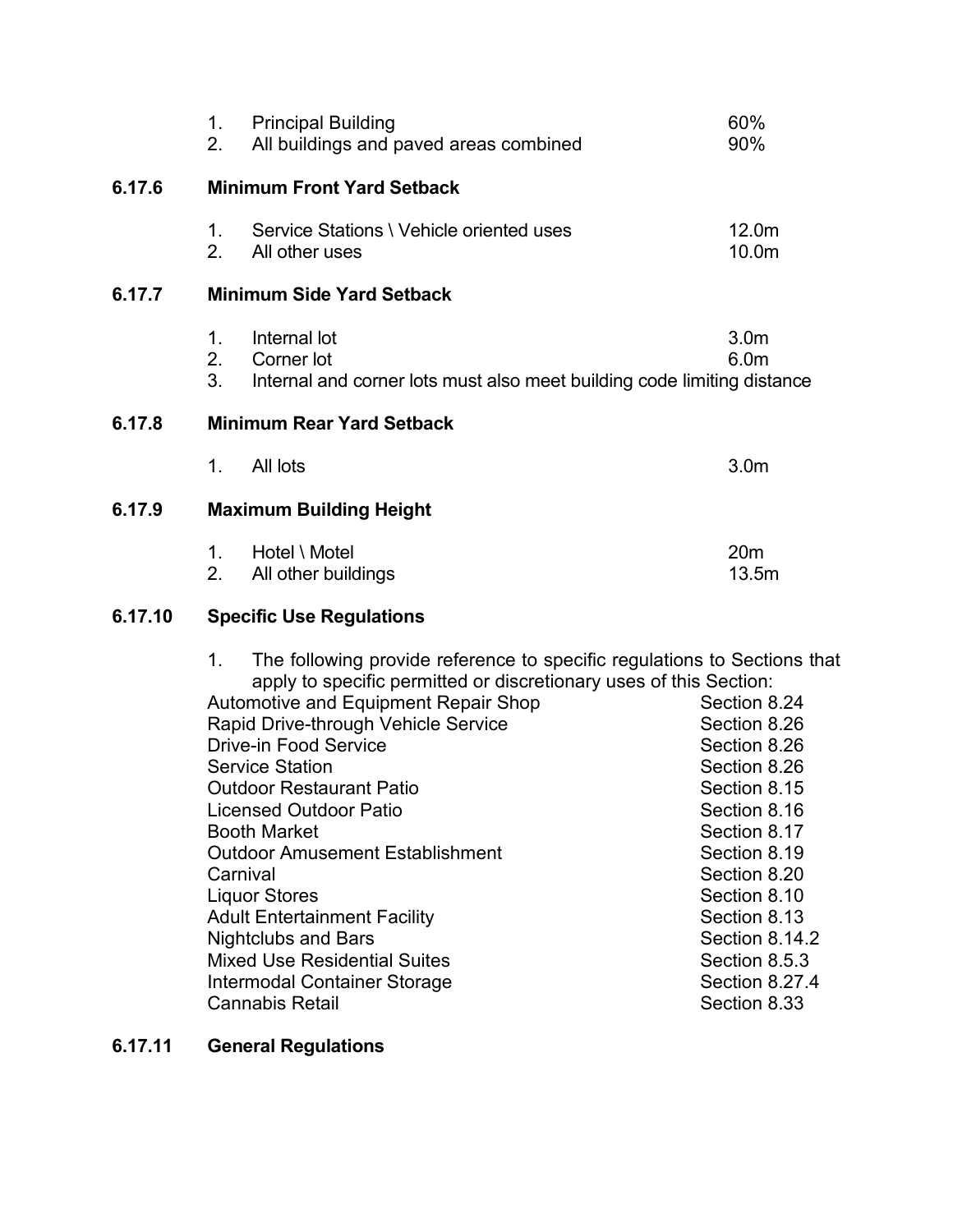1. The following provides a reference to other Sections that apply to the development of all properties:

| Fences                                                   | Section 7.1  |
|----------------------------------------------------------|--------------|
| <b>Decks and Patios</b>                                  | Section 7.2  |
| Detached Garages, Carports and Accessory Buildings       | Section 7.3  |
| Parking and Loading                                      | Section 7.4  |
| Signs                                                    | Section 7.6  |
| Lot Grading and Property Drainage                        | Section 7.7  |
| Landscaping and Screening                                | Section 7.8  |
| <b>Building Separation</b>                               | Section 7.9  |
| <b>Lighting of Sites</b>                                 | Section 7.10 |
| <b>Building Design, Character and Exterior Treatment</b> | Section 7.11 |
| Excavation and Stripping of Land                         | Section 7.12 |
| <b>Utility Services to Land Sites</b>                    | Section 7.13 |
| <b>Sidewalk and Curb Crossings</b>                       | Section 7.14 |
| <b>Corner and Double Fronting Lots</b>                   | Section 7.15 |
| Utility Right of Way                                     | Section 7.16 |
| <b>Vehicular Access to Sites</b>                         | Section 7.17 |
| <b>Limited Access to Major Streets</b>                   | Section 7.18 |
| <b>Emergency Access to Buildings</b>                     | Section 7.19 |
| Objects /Uses Prohibited /Restricted in Res. Districts   | Section 7.20 |
| <b>Relocation of Buildings</b>                           | Section 7.21 |
| <b>Construction Damage Deposits</b>                      | Section 7.22 |
| <b>Grading Compliance Deposit</b>                        | Section 7.23 |
| Payment of Off-site Levies                               | Section 7.24 |
| <b>Water Meter Installation Costs</b>                    | Section 7.25 |
| <b>Restrictive Covenants</b>                             |              |
|                                                          | Section 7.26 |
| Development Maintenance Standards                        | Section 7.27 |
| <b>Land Subdivision Considerations</b>                   | Part 9       |

#### **6.18 SECTION NUMBER RESERVED FOR POTENTIAL FUTURE USE**

#### **6.19 C4 - Neighbourhood Commercial District Regulations**

#### **6.19.1 Purpose**

1. To establish a district in which land is used for local retail and service outlet development, which provide for the sale of convenience goods and services in close proximity to residential areas.

#### **6.19.2 Permitted Uses**

- 1. Multi-tenant Commercial Building
- 2. Single Tenant Commercial Building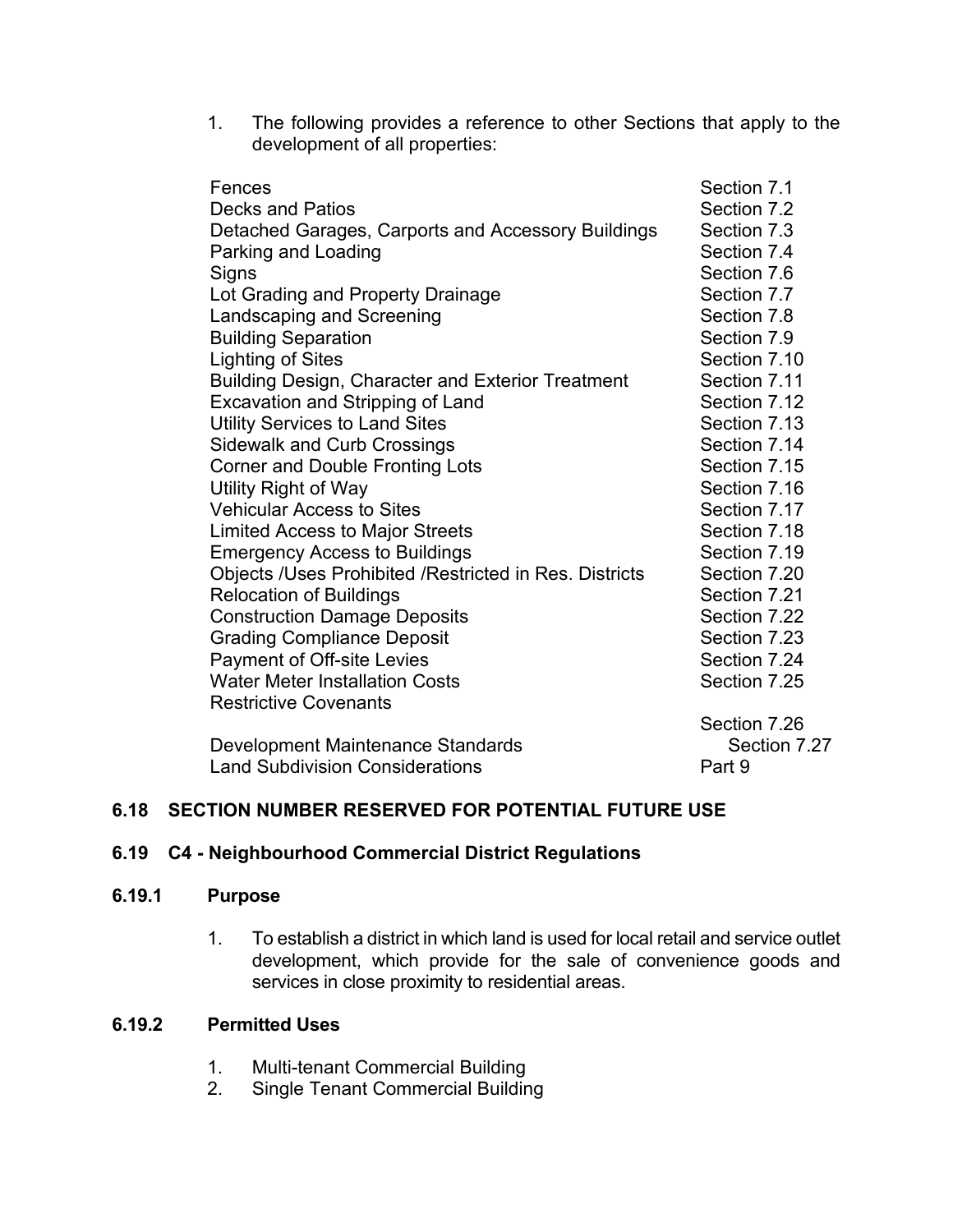- 3. Child Care Service
- 4. Convenience Retail Store
- 5. Mixed Use Residential Suites
- 6. Essential Utility Services

## **6.19.3 Discretionary Uses**

- 1. Office Building<br>2. Restaurant
- **Restaurant**
- 3. Professional, Financial and Office Support Service
- 4. Health Service
- 5. Personal Service Business
- 6. Pubs and Lounges
- 7. Licensed Restaurant
- 8. Small Animal Hospital

## **6.19.4 Maximum Lot Coverage**

| 6.19.5<br><b>Minimum Front Yard Setback</b><br>All buildings<br>1.<br>6.19.6<br><b>Minimum Side Yard Setback</b><br>One (1) storey building<br>1.<br>2. Two (2) storey building<br>3 <sub>1</sub><br>Three (3) storey building or greater<br>6.19.7<br><b>Minimum Rear Yard Setback</b><br>One (1) storey building<br>1.<br>2.<br>Two (2) storey building<br>3 <sub>1</sub><br>Three (3) storey building or greater<br>Greater than three (3) storeys<br>4.<br>6.19.8<br><b>Maximum Building Height</b> | 50%<br>45%<br>35%                                                             |
|---------------------------------------------------------------------------------------------------------------------------------------------------------------------------------------------------------------------------------------------------------------------------------------------------------------------------------------------------------------------------------------------------------------------------------------------------------------------------------------------------------|-------------------------------------------------------------------------------|
|                                                                                                                                                                                                                                                                                                                                                                                                                                                                                                         |                                                                               |
|                                                                                                                                                                                                                                                                                                                                                                                                                                                                                                         | 12 <sub>m</sub>                                                               |
|                                                                                                                                                                                                                                                                                                                                                                                                                                                                                                         |                                                                               |
|                                                                                                                                                                                                                                                                                                                                                                                                                                                                                                         | 3.0 <sub>m</sub><br>4.0m<br>6.0 <sub>m</sub>                                  |
|                                                                                                                                                                                                                                                                                                                                                                                                                                                                                                         |                                                                               |
|                                                                                                                                                                                                                                                                                                                                                                                                                                                                                                         | 6.0 <sub>m</sub><br>6.0 <sub>m</sub><br>8.0 <sub>m</sub><br>10.0 <sub>m</sub> |
|                                                                                                                                                                                                                                                                                                                                                                                                                                                                                                         |                                                                               |
| To roof peak<br>1.                                                                                                                                                                                                                                                                                                                                                                                                                                                                                      | 13.5m                                                                         |

## **6.19.9 Appearance and Siting Requirements**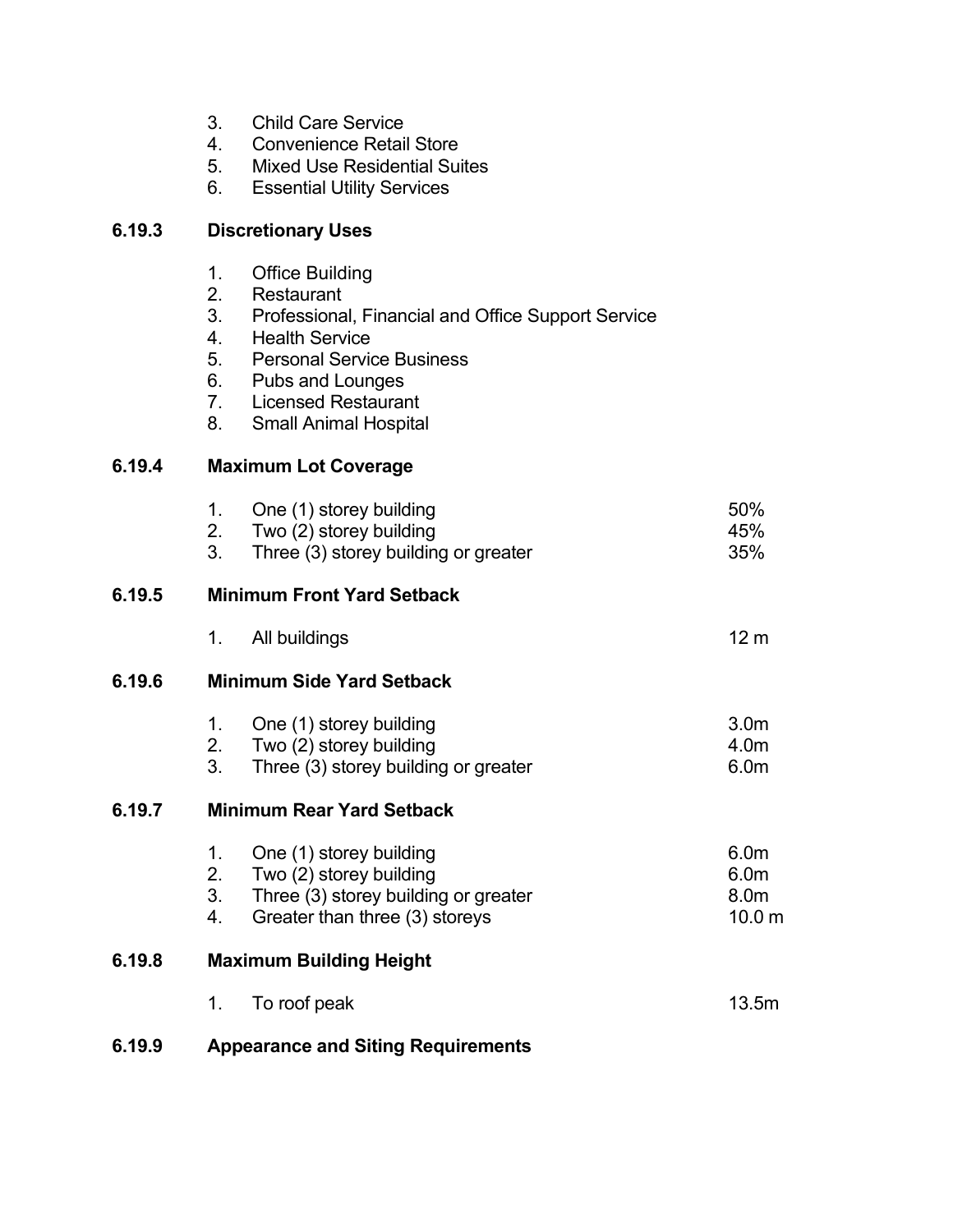- 1. Sites to be designated, as C4 Neighbourhood Commercial, shall be located on at least one (1) arterial roadway.
- 2. The siting and appearance of all buildings or improvements and the landscaping of the lot shall be cohesive with residential properties in order that there shall be general conformity with adjacent buildings and that there may be adequate protection afforded to the amenities of the adjacent buildings.

#### **6.19.10 Specific Use Regulations**

1. The following provide reference to specific regulations to Sections that apply to specific permitted or discretionary uses of this Section:

Child Care Services **Section 8.1.2** Section 8.1.2 Mixed Use Residential Suites **Section 8.5.3** Section 8.5.3 Pubs and Lounges **Section 8.14.1** 

#### **6.19.11 General Regulations**

1. The following provides a reference to other Sections that apply to the development of all properties:

| Fences                                                 | Section 7.1  |
|--------------------------------------------------------|--------------|
| <b>Decks and Patios</b>                                | Section 7.2  |
| Detached Garages, Carports and Accessory Buildings     | Section 7.3  |
| Parking and Loading                                    | Section 7.4  |
| Signs                                                  | Section 7.6  |
| Lot Grading and Property Drainage                      | Section 7.7  |
| Landscaping and Screening                              | Section 7.8  |
| <b>Building Separation</b>                             | Section 7.9  |
| Lighting of Sites                                      | Section 7.10 |
| Building Design, Character and Exterior Treatment      | Section 7.11 |
| <b>Excavation and Stripping of Land</b>                | Section 7.12 |
| <b>Utility Services to Land Sites</b>                  | Section 7.13 |
| <b>Sidewalk and Curb Crossings</b>                     | Section 7.14 |
| <b>Corner and Double Fronting Lots</b>                 | Section 7.15 |
| Utility Right of Way                                   | Section 7.16 |
| <b>Vehicular Access to Sites</b>                       | Section 7.17 |
| Limited Access to Major Streets                        | Section 7.18 |
| <b>Emergency Access to Buildings</b>                   | Section 7.19 |
| Objects /Uses Prohibited /Restricted in Res. Districts | Section 7.20 |
| <b>Relocation of Buildings</b>                         | Section 7.21 |
| <b>Construction Damage Deposits</b>                    | Section 7.22 |
| <b>Grading Compliance Deposit</b>                      | Section 7.23 |
| Payment of Off-site Levies                             | Section 7.24 |
|                                                        |              |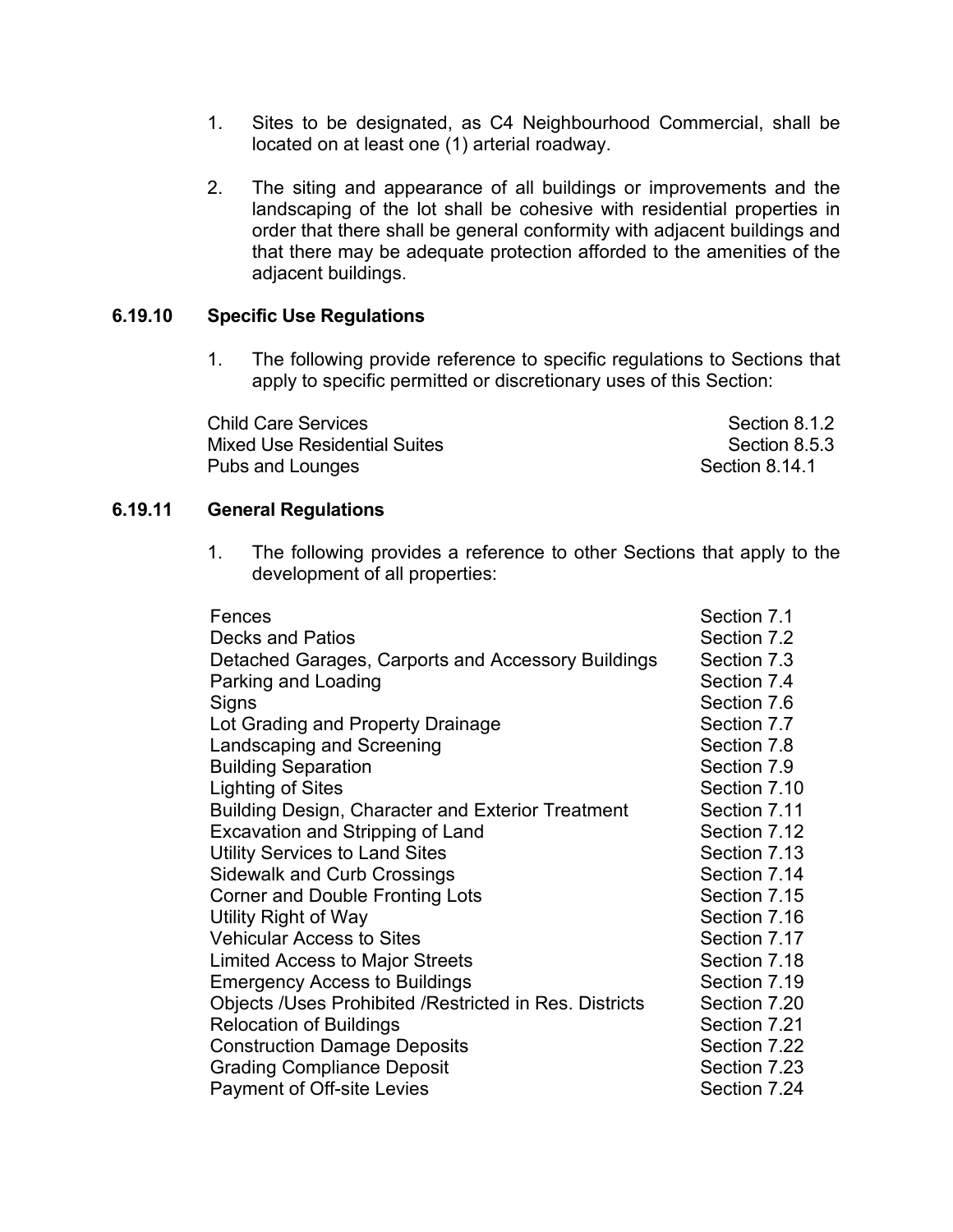| Water Meter Installation Costs<br><b>Restrictive Covenants</b>              | Section 7.25                           |
|-----------------------------------------------------------------------------|----------------------------------------|
| Development Maintenance Standards<br><b>Land Subdivision Considerations</b> | Section 7.26<br>Section 7.27<br>Part 9 |

#### **6.20 C5 - Shopping Centre Commercial District Regulations**

#### **6.20.1 Purpose**

1. To establish a district in which land is used for shopping centre development which is intended to serve the community, regional trade area and visitors to the community.

#### **6.20.2 Permitted Uses**

- 1. Multi-tenant Commercial Building
- 2. Single Tenant Commercial Building
- 3. Office Building
- 4. General Retail Store
- 5. Warehouse Sales
- 6. Antique Store
- 7. Personal Service Business
- 8. Restaurant
- 9. Outdoor Restaurant Patio
- 10. Licensed Restaurant
- 11. Licensed Outdoor Patio
- 12. Drive-in Food Service
- 13. Professional, Financial and Office Support Service
- 14. Business Support Service
- 15. Vehicle Oriented Uses
- 16. Convenience Vehicle Rentals
- 17. Convenience Retail Store
- 18. Booth Market
- 19. Hotel
- 20. Motel
- 21. Broadcasting and Motion Picture Studio
- 22. Commercial School
- 23. Public Education Service
- 24. Government Service
- 25. Child Care Service
- 26. Public Library and Cultural Exhibit
- 27. Health Service
- 28. Indoor Participant Recreation Service
- 29. Minor Amusement Establishment
- 30. Spectator Entertainment Establishment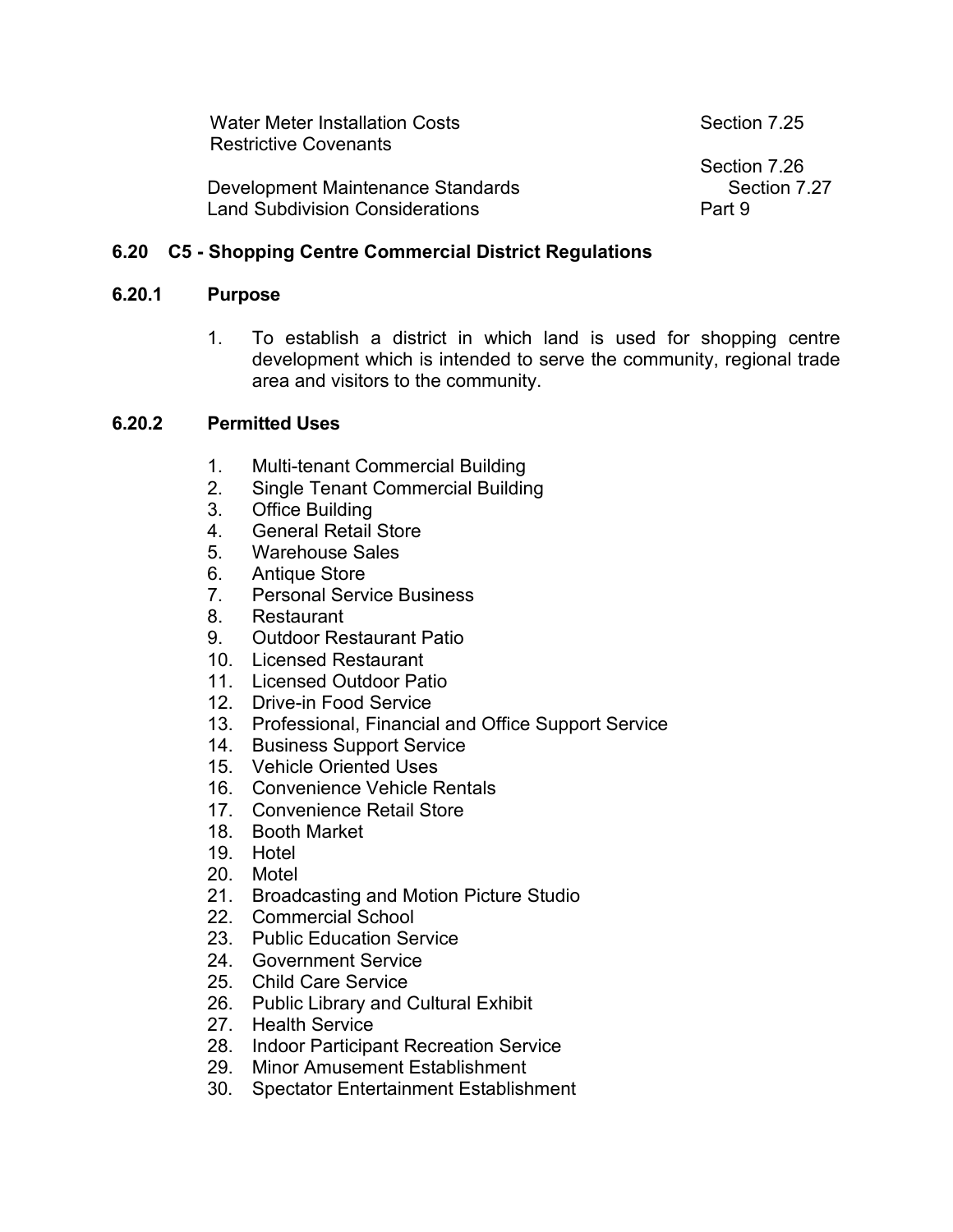- 31. Liquor Stores
- 32. Cannabis Retail

#### **6.20.3 Discretionary Uses**

- 1. Outdoor Amusement Establishment
- 2. Major Amusement Establishment
- 3. Casino and Other Gaming Establishment
- 4. Carnival
- 5. Pubs and Lounges
- 6. Funeral and Cremation Service
- 7. Fleet Services
- 8. Automotive and Equipment Repair Shop
- 9. Household Repair Service
- 10. Mixed Use Residential Suites
- 11. Essential Utility Services
- 12. Small Animal Hospital
- 13. Intermodal Container Storage

#### **6.20.4 District Overlays**

1. District Overlays may apply to portions of this zoning classification that will add additional regulation to some of the properties within this classification. Refer to Part 11 of this bylaw for further information.

#### **6.20.5 Restrictive Covenants**

1. Some properties within the zoning classification have Restrictive Covenants and Caveats registered on the title of the property that restrict particular uses and are more restrictive than these regulations. The City does not monitor or regulate these restrictive covenants or caveats. This right and responsibility is regulated and monitored by the documents registered on the title and the rights within the registered documents. Applicants are hereby advised to be aware of these registered documents.

#### **6.20.6 Maximum Lot Coverage**

|        | 1.                                | <b>Commercial Building</b><br>2. All Buildings and parking lots | 40%<br>95%    |
|--------|-----------------------------------|-----------------------------------------------------------------|---------------|
| 6.20.7 | <b>Minimum Front Yard Setback</b> |                                                                 |               |
|        | 2.                                | Service stations \ vehicle oriented uses<br>All other buildings | 12.0m<br>4.0m |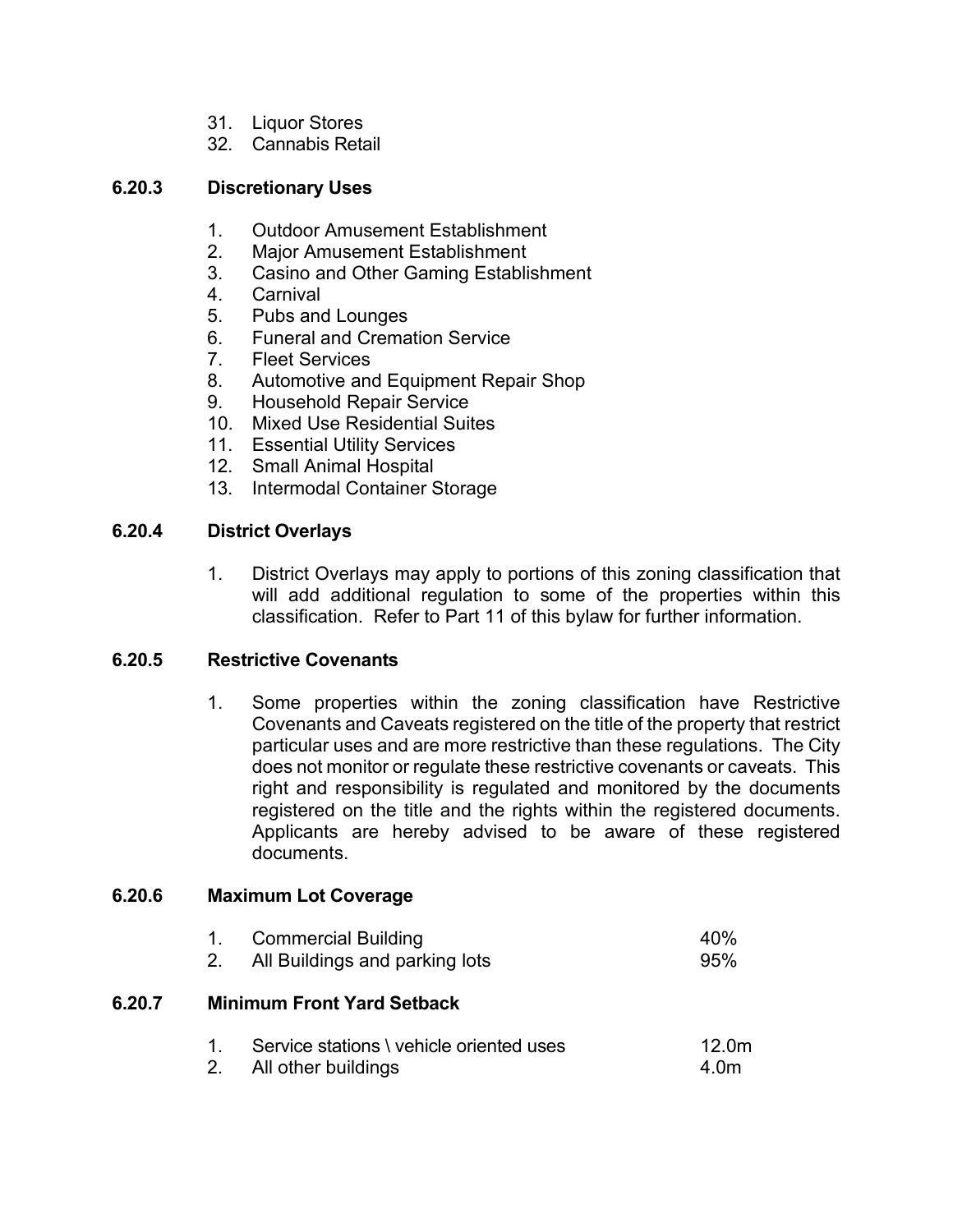#### **6.20.8 Minimum Side Yard Setback**

|         | 1.       | Internal property boundaries                                | 4.0m                     |
|---------|----------|-------------------------------------------------------------|--------------------------|
| 6.20.9  |          | <b>Minimum Rear Yard Setback</b>                            |                          |
|         | 1.<br>2. | Internal property boundaries<br>Adjacent to public property | 4.0m<br>6.0 <sub>m</sub> |
| 6.20.10 |          | <b>Maximum Building Height</b>                              |                          |
|         |          | Hotel \ Motel                                               |                          |

2. All other buildings and the control of the 13.5m

#### **6.20.11 Specific Use Regulations**

1. The following provide reference to specific regulations to Sections that apply to specific permitted or discretionary uses of this Section:

| <b>Outdoor Restaurant Patio</b>              | Section 8.15   |
|----------------------------------------------|----------------|
| <b>Licensed Outdoor Patio</b>                | Section 8.16   |
| <b>Booth Market</b>                          | Section 8.17   |
| <b>Drive-in Food Service</b>                 | Section 8.26   |
| <b>Child Care Service</b>                    | Section 8.1.2  |
| <b>Outdoor Amusement Establishment</b>       | Section 8.19   |
| Carnival                                     | Section 8.20   |
| <b>Liquor Store</b>                          | Section 8.10   |
| <b>Automotive and Equipment Repair Shops</b> | Section 8.24   |
| <b>Mixed Use Residential Suites</b>          | Section 8.5.3  |
| Intermodal Container Storage                 | Section 8.27.4 |
| <b>Cannabis Retail</b>                       | Section 8.33   |
|                                              |                |

#### **6.20.12 General Regulations**

1. The following provides a reference to other Sections that apply to the development of all residential properties:

| Fences                                             | Section 7.1 |
|----------------------------------------------------|-------------|
| <b>Decks and Patios</b>                            | Section 7.2 |
| Detached Garages, Carports and Accessory Buildings | Section 7.3 |
| Parking and Loading                                | Section 7.4 |
| Signs                                              | Section 7.6 |
| Lot Grading and Property Drainage                  | Section 7.7 |
| Landscaping and Screening                          | Section 7.8 |
| <b>Building Separation</b>                         | Section 7.9 |
|                                                    |             |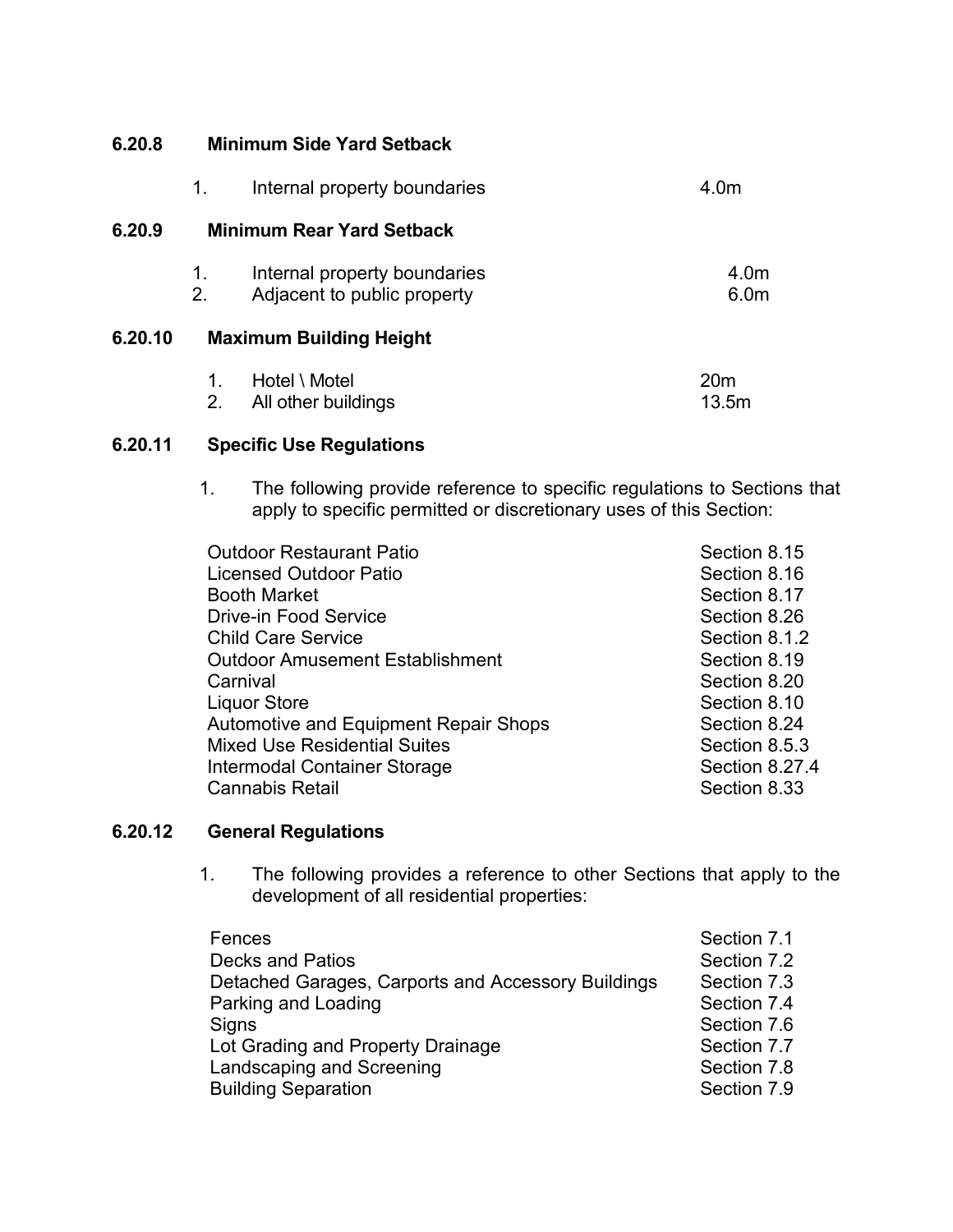| Lighting of Sites                                        | Section 7.10 |
|----------------------------------------------------------|--------------|
| <b>Building Design, Character and Exterior Treatment</b> | Section 7.11 |
| Excavation and Stripping of Land                         | Section 7.12 |
| <b>Utility Services to Land Sites</b>                    | Section 7.13 |
| <b>Sidewalk and Curb Crossings</b>                       | Section 7.14 |
| <b>Corner and Double Fronting Lots</b>                   | Section 7.15 |
| Utility Right of Way                                     | Section 7.16 |
| <b>Vehicular Access to Sites</b>                         | Section 7.17 |
| <b>Limited Access to Major Streets</b>                   | Section 7.18 |
| <b>Emergency Access to Buildings</b>                     | Section 7.19 |
| Objects /Uses Prohibited /Restricted in Res. Districts   | Section 7.20 |
| <b>Relocation of Buildings</b>                           | Section 7.21 |
| <b>Construction Damage Deposits</b>                      | Section 7.22 |
| <b>Grading Compliance Deposit</b>                        | Section 7.23 |
| <b>Payment of Off-site Levies</b>                        | Section 7.24 |
| <b>Water Meter Installation Costs</b>                    | Section 7.25 |
| <b>Restrictive Covenants</b>                             |              |
|                                                          | Section 7.26 |
| Development Maintenance Standards                        | Section 7.27 |
| <b>Land Subdivision Considerations</b>                   | Part 9       |

#### **6.21 DOWNTOWN DISTRICT OVERLAY**

#### **6.21.1 Purpose**

1. To provide specific district regulations for the downtown core to cultivate a dynamic environment for business and residents while creating a gathering place for the community. This district will take advantage of the historical character of the downtown core while encouraging development that does not require large tracts of land.

## **6.21.2 Permitted Uses**

- 1. Multi-tenant Commercial Building
- 2. Single Tenant Commercial Building
- 3. Office Building
- 4. General Retail Store
- 5. Licensed Restaurant
- 6. Restaurant
- 7. Outdoor Restaurant Patio
- 8. Antique Shop
- 9. Personal Service Business
- 10. Professional, Financial and Office Support Service
- 11. Business Support Service
- 12. Government Service
- 13. Health Service
- 14. Public Education Service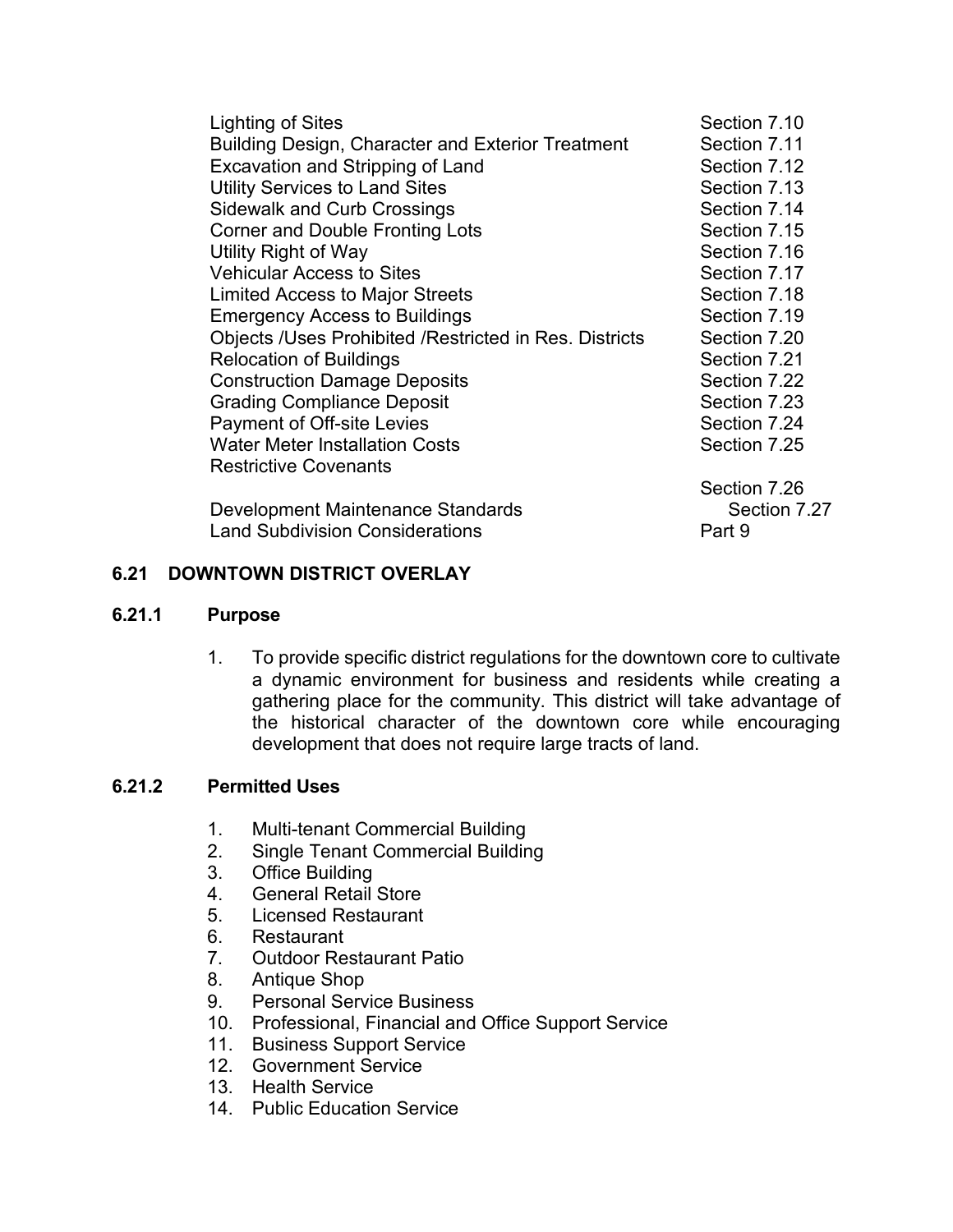- 15. Public Library and Cultural Exhibit
- 16. Spectator Entertainment Establishment
- 17. Minor Amusement Establishment
- 18. Religious Assembly
- 19. Cannabis Retail

#### **6.21.3 Discretionary Uses**

- 1. Booth Market
- 2. Commercial School
- 3. Secondhand Store
- 4. Convenience Retail Store
- 5. Pubs and Lounges
- 6. Nightclubs and Bars
- 7. Licensed Outdoor Patio
- 8. Household Repair Service
- 9. Carnival
- 10. Mobile Catering Food Service
- 11. Broadcasting and Motion Picture Studio
- 12. **I**ndoor Participant Recreation Service
- 13. Limited Group Home
- 14. Support Home
- 15. Foster Home
- 16. Mixed Use Residential Suites
- 17. Hotel
- 18. Essential Utility Service
- 19. Liquor Store

#### **6.21.5 Maximum Lot Coverage**

1. Principal Building

#### **6.21.6 Minimum Front Yard Setback**

1. Principal Building **1. Community 1. Community** 1. Community 1. Community 1. Community 1. Community 1. Community 1. Om 2. Hotel 3.0m

#### **6.21.7 Minimum Side Yard Setback**

1. Determined by Alberta Building Code requirements based on construction type.

#### **6.21.8 Minimum Rear Yard Setback**

1. Principal Building 6.0m

90%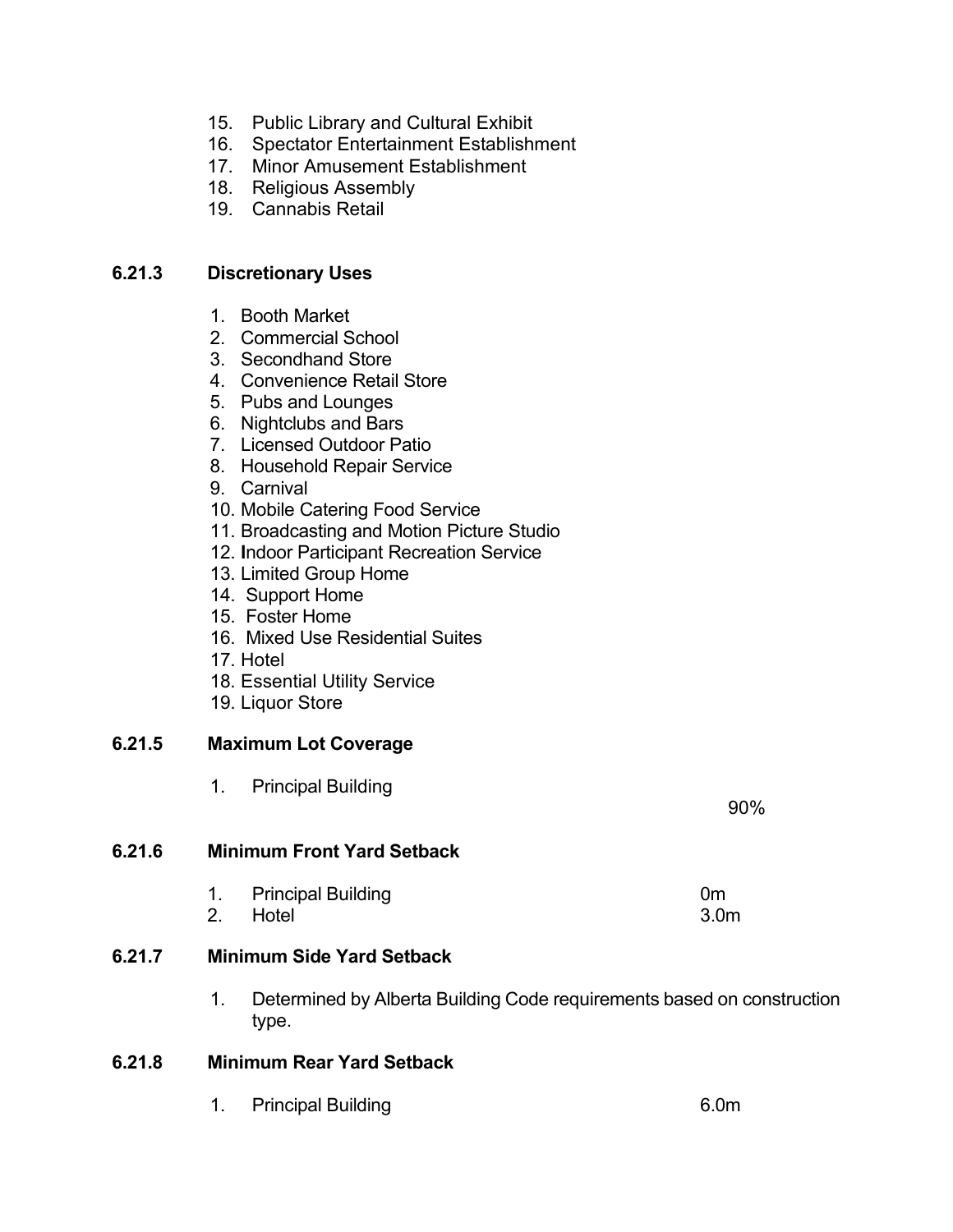## **6.21.9 Maximum Building Height**

1. Accessory Building **4.0m** 

#### **6.21.10 Specific Use Regulations**

1. The following provide reference to specific regulations to Sections that apply to specific permitted or discretionary uses of this Section:

| <b>Outdoor Restaurant Patio</b>     | Section 8.15   |
|-------------------------------------|----------------|
| <b>Child Care Service</b>           | Section 8.1.2  |
| Booth Market                        | Section 8.17   |
| Secondhand Store                    | Section 8.11   |
| <b>Nightclubs and Bars</b>          | Section 8.14.2 |
| Licensed Outdoor Patio              | Section 8.16   |
| Carnival                            | Section 8.20   |
| Foster Home                         | Section 8.3.2  |
| <b>Limited Group Home</b>           | Section 8.3.3  |
| <b>Group Home</b>                   | Section 8.3.4  |
| <b>Support Home</b>                 | Section 8.3.6  |
| <b>Mixed Use Residential Suites</b> | Section 8.5.3  |
| Cannabis Retail                     | Section 8.33   |
|                                     |                |

- 2. That the specific use regulations regarding Liquor Stores only for the Downtown District Overlay Area are as follows:
	- i. A liquor store shall be located outside of a 76m radius from:
		- 1. the nearest residential district
		- 2. any existing religious assembly
		- 3. any existing private and public school
		- 4. any existing day are facility
		- 5. any existing community hall, or
		- 6. any existing park
- 3. That any residential uses only be considered as secondary to the primary use and be above the first storey including:
	- i. Foster Home
	- ii. Limited Group Home
	- iii. Group Home
	- iv. Support Home
	- v. Mixed Use Residential Suites

#### **6.21.11 General Regulations**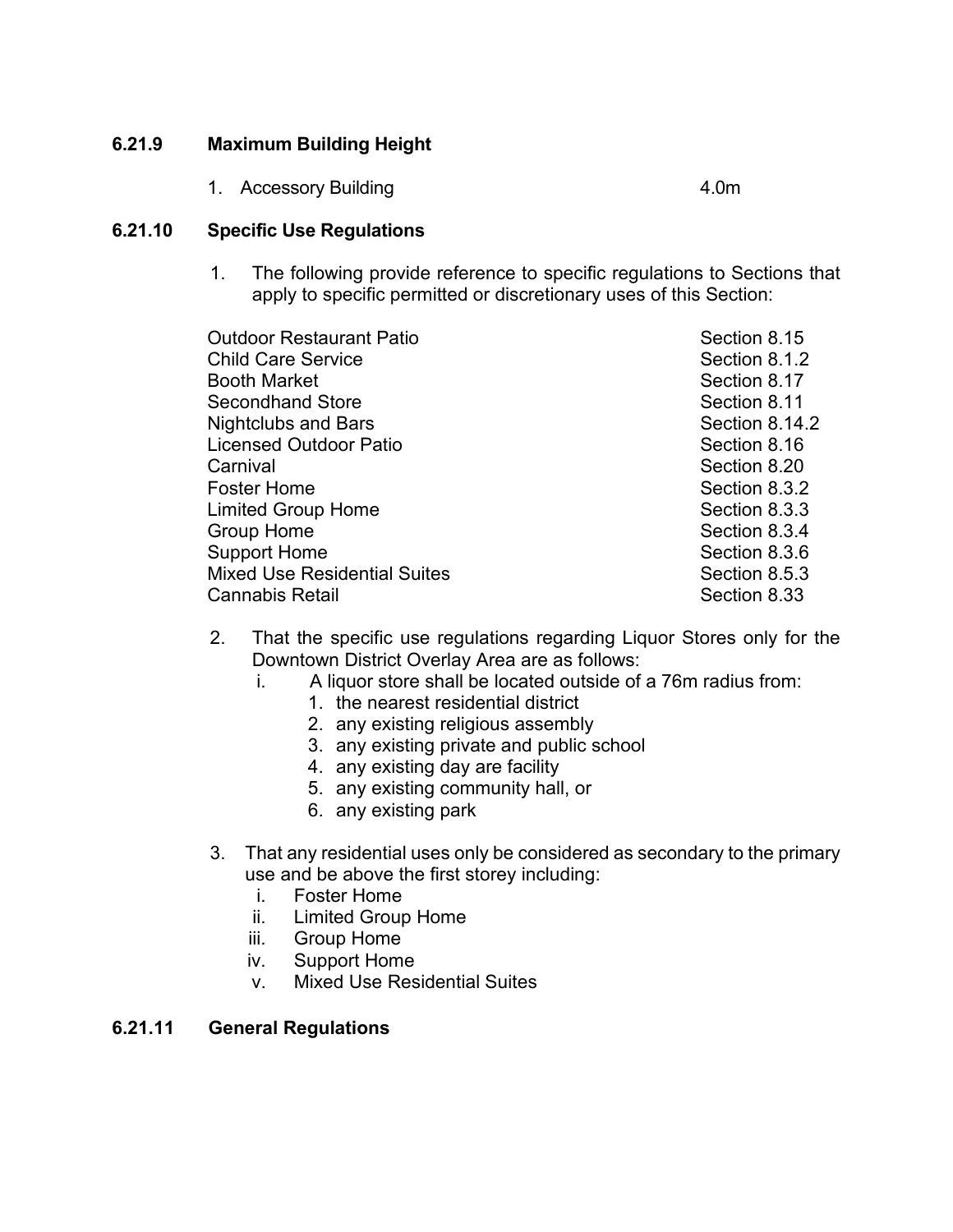1. The following provides a reference to other Sections that apply to the development of all properties:

| Fences                                                 | Section 7.1  |
|--------------------------------------------------------|--------------|
| <b>Decks and Patios</b>                                | Section 7.2  |
| Detached Garages, Carports and Accessory Buildings     | Section 7.3  |
| Parking and Loading                                    | Section 7.4  |
| Signs                                                  | Section 7.6  |
| Lot Grading and Property Drainage                      | Section 7.7  |
| Landscaping and Screening                              | Section 7.8  |
| <b>Building Separation</b>                             | Section 7.9  |
| <b>Lighting of Sites</b>                               | Section 7.10 |
| Building Design, Character and Exterior Treatment      | Section 7.11 |
| <b>Excavation and Stripping of Land</b>                | Section 7.12 |
| <b>Utility Services to Land Sites</b>                  | Section 7.13 |
| <b>Sidewalk and Curb Crossings</b>                     | Section 7.14 |
| <b>Corner and Double Fronting Lots</b>                 | Section 7.15 |
| Utility Right of Way                                   | Section 7.16 |
| <b>Vehicular Access to Sites</b>                       | Section 7.17 |
| Limited Access to Major Streets                        | Section 7.18 |
| <b>Emergency Access to Buildings</b>                   | Section 7.19 |
| Objects /Uses Prohibited /Restricted in Res. Districts | Section 7.20 |
| <b>Relocation of Buildings</b>                         | Section 7.21 |
| <b>Construction Damage Deposits</b>                    | Section 7.22 |
| <b>Grading Compliance Deposit</b>                      | Section 7.23 |
| Payment of Off-site Levies                             | Section 7.24 |
| <b>Water Meter Installation Costs</b>                  | Section 7.25 |
| <b>Restrictive Covenants</b>                           | Section 7.26 |
| Development Maintenance Standards                      | Section 7.27 |
| <b>Land Subdivision Considerations</b>                 | Part 9       |
|                                                        |              |

## **6.21.12 Overlay Area**

1. Only properties abutting  $50<sup>th</sup>$  Avenue from  $53<sup>rd</sup>$  Street to 48<sup>th</sup> Street shall be included in the Downtown District Overlay Area as shown on the following map.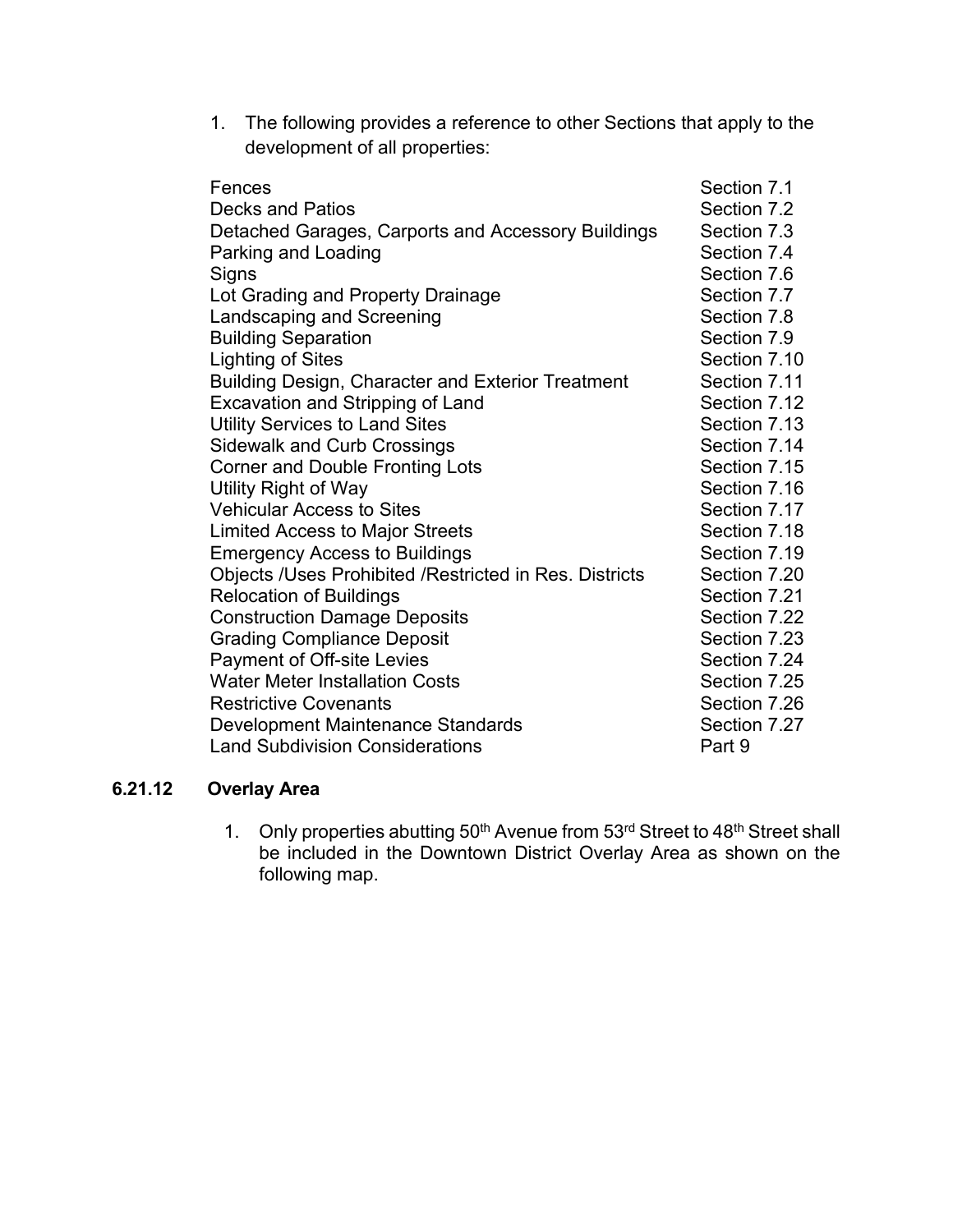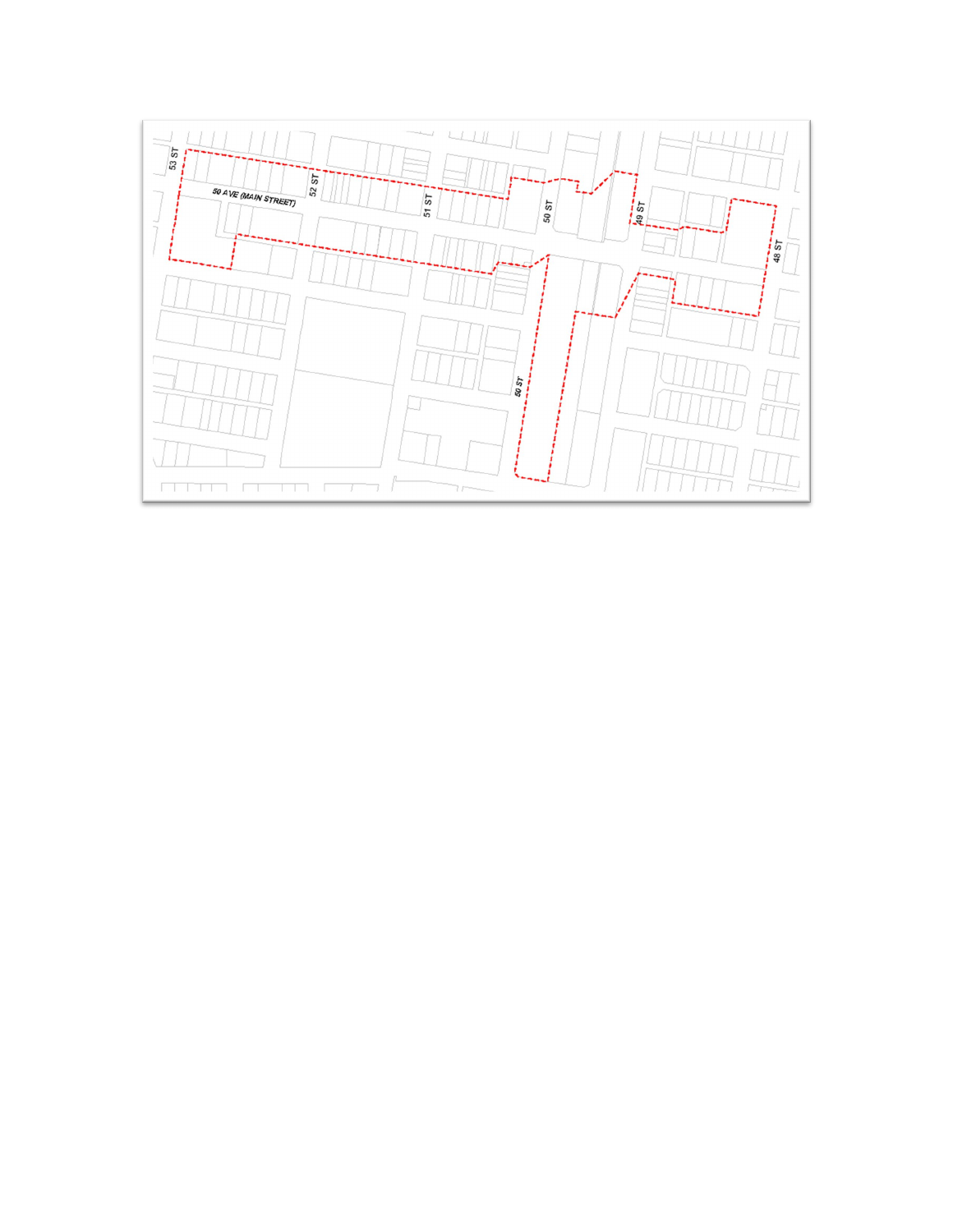## **6.22 M1 - Light Industrial District Regulation**

## **6.22.1 Purpose**

1. The primary purpose of this zoning classification is to provide for high quality, light industrial developments that operate in such a manner that no nuisance factor is created or apparent outside an enclosed building. Limited outdoor activities (loading, service, storage, etc.) that are accessory to a principal use may occur providing the scale of such activities does not unduly conflict with the primary purpose of this zoning classification or dominate the use of the site.

## **6.22.2 Permitted Uses**

- 1. Industrial Building
- 2. Accessory Building
- 3. Household Repair Service
- 4. Antique Store
- 5. Automotive and Equipment Repair Shop
- 6. Automotive and Light Recreation Vehicle Sales/Rentals
- 7. Business Support Service
- 8. Commercial School
- 9. Convenience Vehicle Rental
- 10. Equipment Rentals
- 11. Fleet Service
- 12. Funeral and Cremation Service
- 13. Vehicle Oriented Use
- 14. Licensed Restaurant
- 15. General Contractor Service
- 16. Limited Contractor Services
- 17. Service Stations
- 18. Outdoor Amusement Establishment
- 19. Recycling Depot
- 20. Truck and Factory Built Home Sales
- 21. General Industrial Uses
- 22. Vehicle and Equipment Sales/Rentals
- 23. Public Education Service
- 24. Public Library and Cultural Exhibit
- 25. Greenhouse and Plant Nursery
- 26. Cannabis Retail

## **6.22.3 Discretionary Uses**

- 1. Mini Storage Facility
- 2. General Retail Store
- 3. Convenience Retail Store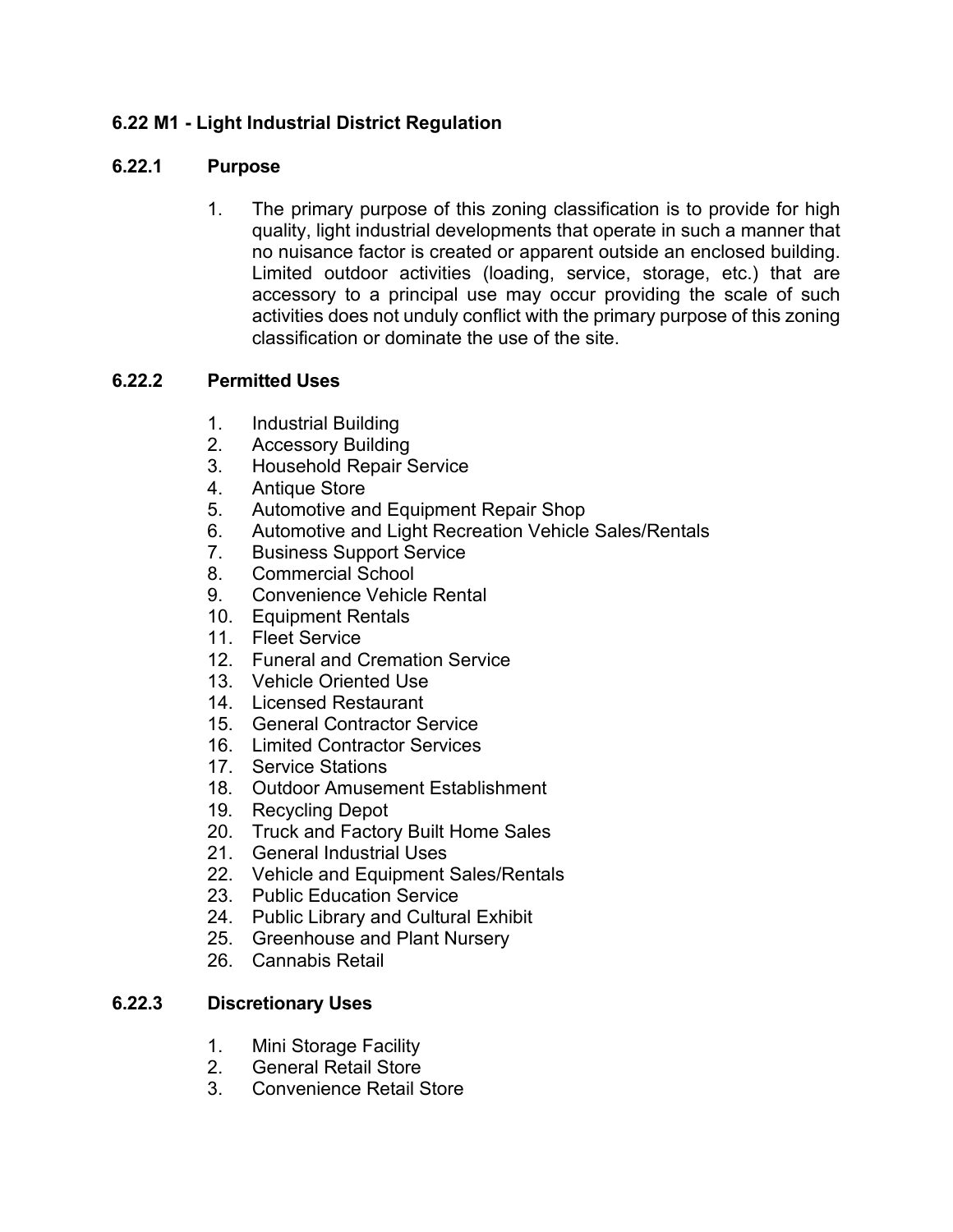- 4. Secondhand Store
- 5. Booth Market
- 6. Child Care Service
- 7. Warehouse Sales
- 8. Hotel
- 9. Motel
- 10. Restaurant
- 11. Pubs and Lounges
- 12. Licensed Outdoor Patio
- 13. Liquor Store
- 14. Mobile Catering Food Service
- 15. Public Park
- 16. Indoor Participant Recreation Service
- 17. Auctioneering Establishment
- 18. Towing Compound
- 19. Broadcasting and Motion Picture Studio
- 20. Temporary Storage Yard
- 21. Temporary Building
- 22. Intermodal Container Storage
- 23. Tent Structure
- 24. Veterinary Service
- 25. Security Suite
- 26. Mixed Use Residential Suites
- 27. Stockpile Site
- 28. Government Services
- 29. Outdoor Storage Yard
- 30. Essential Utility Services
- 31. Small Animal Hospital

## **6.22.4 District Overlays**

**6.22.6 Minimum Front Yard Setback**

1. District Overlays may apply to portions of this zoning classification that will add additional regulation to some of the properties within this classification. Refer to Part 11 of this bylaw for further information.

#### **6.22.5 Maximum Lot Coverage**

| 1.            | <b>Principal Building and accessory buildings</b>                                                                                                          | 60%                                                                             |
|---------------|------------------------------------------------------------------------------------------------------------------------------------------------------------|---------------------------------------------------------------------------------|
|               | <b>Minimum Front Yard Setback</b>                                                                                                                          |                                                                                 |
| 2.<br>3.<br>4 | Principal Building, without front yard parking<br>Principal Building, with front yard parking<br><b>Accessory Building</b><br><b>Vehicle Oriented Uses</b> | 6.0 <sub>m</sub><br>12.0 <sub>m</sub><br>20.0 <sub>m</sub><br>12.0 <sub>m</sub> |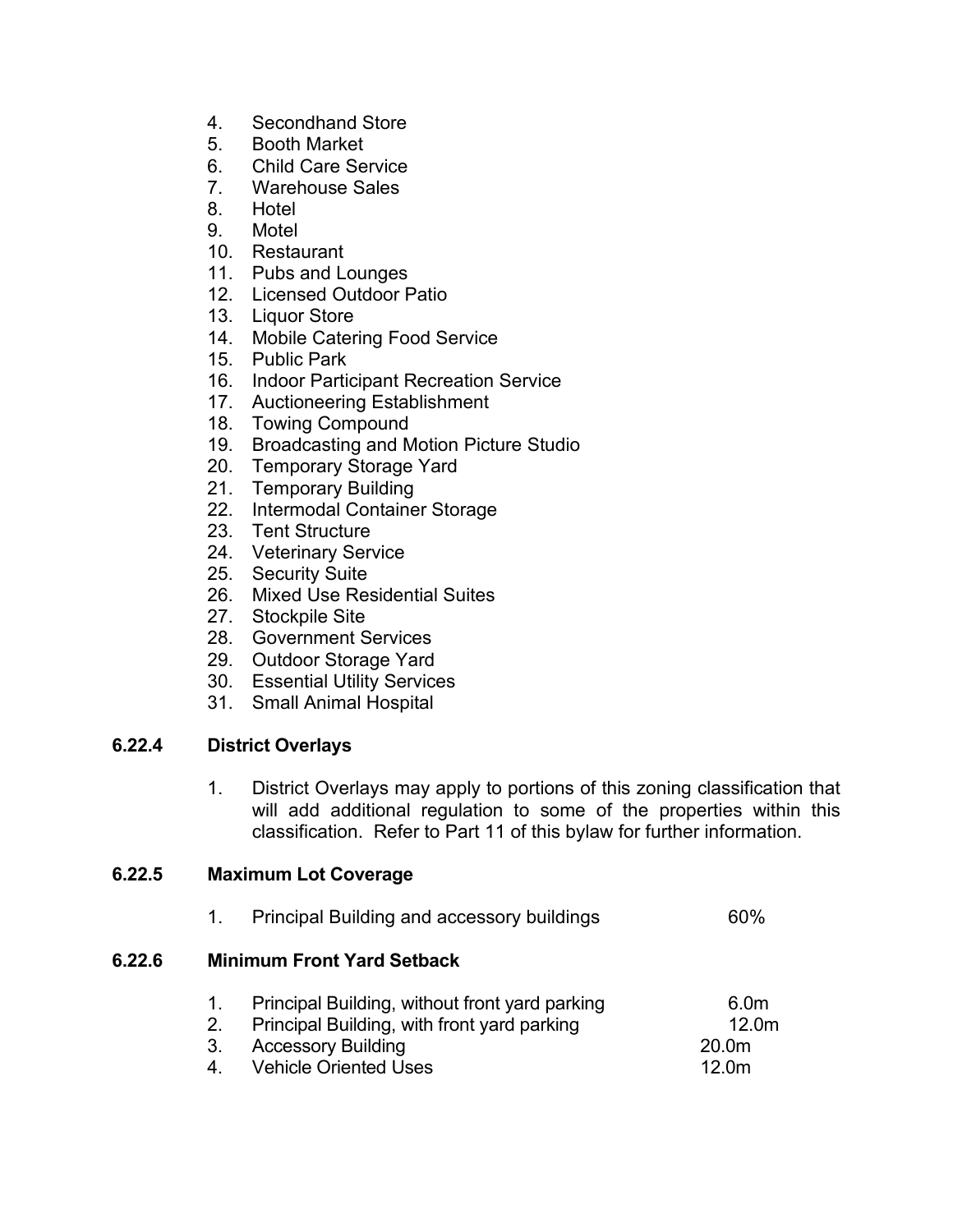#### **6.22.7 Minimum Side Yard Setback**

1. Determined by Alberta Building Code requirements based on construction type with minimum of 3.0m

## **6.22.8 Minimum Rear Yard Setback**

| 2. | <b>Principal Building</b><br><b>Accessory Building</b> | 3.0 <sub>m</sub><br>1.5 <sub>m</sub> |
|----|--------------------------------------------------------|--------------------------------------|
|    | <b>Maximum Building Height</b>                         |                                      |
|    | <b>Principal Building</b><br><b>Accessory Building</b> | 13.5m<br>5.0 <sub>m</sub>            |

#### **6.22.10 Specific Use Regulations**

**6.22.9 Maximum Building Height**

1. The following provide reference to specific regulations to Sections that apply to specific permitted or discretionary uses of this Section:

| <b>Child Care Service</b>                   | Section 8.1.2  |
|---------------------------------------------|----------------|
| Greenhouse and Plant Nursery                | Section 8.21   |
| <b>Automotive and Equipment Repair Shop</b> | Section 8.24   |
| <b>Service Station</b>                      | Section 8.26   |
| <b>Secondhand Store</b>                     | Section 8.11   |
| <b>Outdoor Restaurant Patio</b>             | Section 8.15   |
| <b>Liquor Store</b>                         | Section 8.10   |
| <b>Booth Market</b>                         | Section 8.17   |
| <b>Auctioneering Establishment</b>          | Section 8.29   |
| <b>Outdoor Amusement Establishment</b>      | Section 8.19   |
| <b>Mixed Use Residential Suites</b>         | Section 8.5.3  |
| <b>Temporary Storage Yard</b>               | Section 8.27.1 |
| <b>Temporary Building</b>                   | Section 8.27.2 |
| Intermodal Container Storage                | Section 8.27.4 |
| <b>Stockpile Site</b>                       | Section 8.28   |
| <b>Tent Structure</b>                       | Section 8.27.3 |
| <b>Cannabis Retail</b>                      | Section 8.33   |
|                                             |                |

## **6.22.11 General Regulations**

1. The following provides a reference to other Sections that apply to the development of all properties:

| Fences           | Section 7.1 |
|------------------|-------------|
| Decks and Patios | Section 7.2 |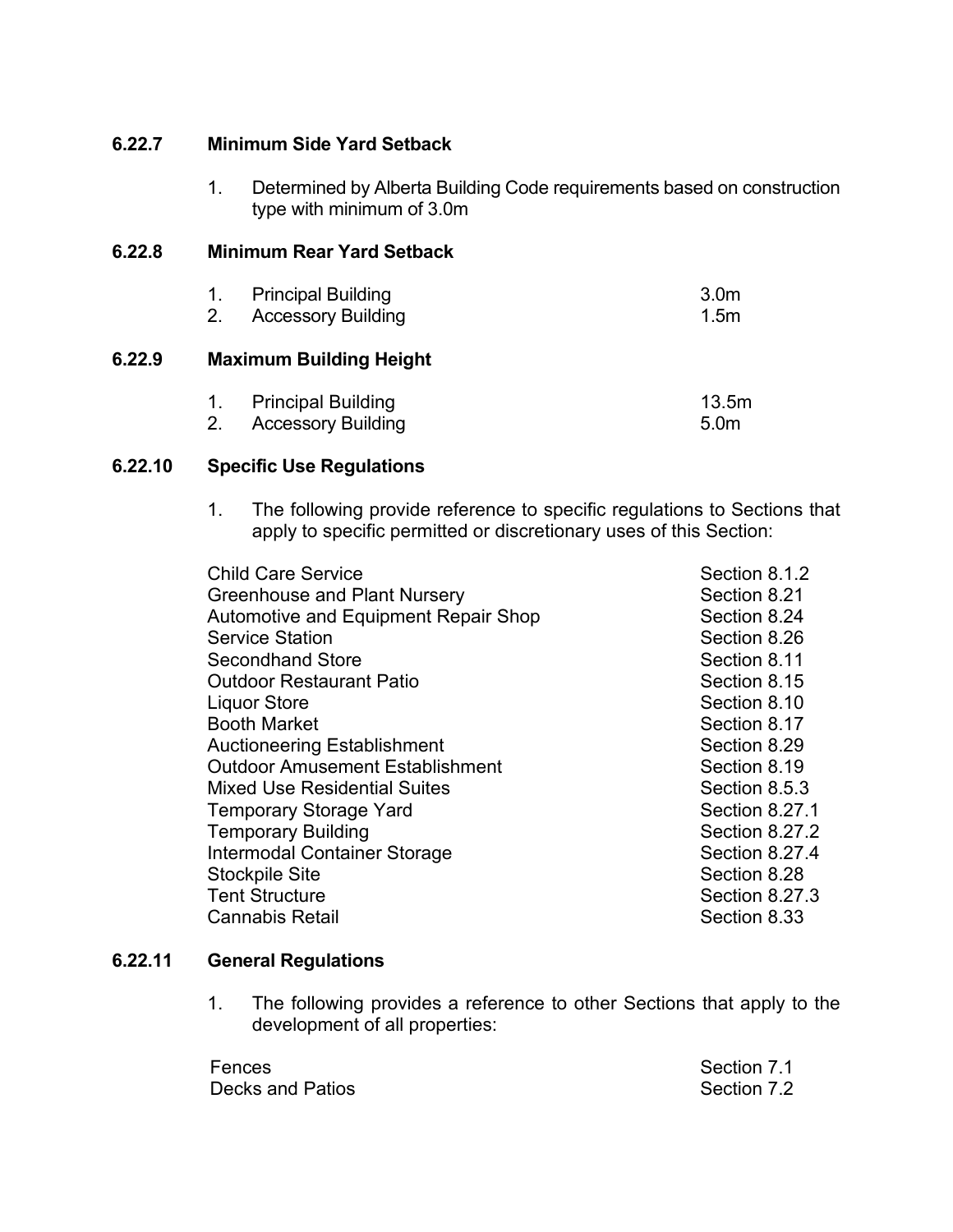| Detached Garages, Carports and Accessory Buildings     | Section 7.3  |
|--------------------------------------------------------|--------------|
| Parking and Loading                                    | Section 7.4  |
| Signs                                                  | Section 7.6  |
| Lot Grading and Property Drainage                      | Section 7.7  |
| Landscaping and Screening                              | Section 7.8  |
| <b>Building Separation</b>                             | Section 7.9  |
| <b>Lighting of Sites</b>                               | Section 7.10 |
| Building Design, Character and Exterior Treatment      | Section 7.11 |
| Excavation and Stripping of Land                       | Section 7.12 |
| <b>Utility Services to Land Sites</b>                  | Section 7.13 |
| <b>Sidewalk and Curb Crossings</b>                     | Section 7.14 |
| <b>Corner and Double Fronting Lots</b>                 | Section 7.15 |
| Utility Right of Way                                   | Section 7.16 |
| <b>Vehicular Access to Sites</b>                       | Section 7.17 |
| <b>Limited Access to Major Streets</b>                 | Section 7.18 |
| <b>Emergency Access to Buildings</b>                   | Section 7.19 |
| Objects /Uses Prohibited /Restricted in Res. Districts | Section 7.20 |
| <b>Relocation of Buildings</b>                         | Section 7.21 |
| <b>Construction Damage Deposits</b>                    | Section 7.22 |
| <b>Grading Compliance Deposit</b>                      | Section 7.23 |
| Payment of Off-site Levies                             | Section 7.24 |
| <b>Water Meter Installation Costs</b>                  | Section 7.25 |
| <b>Restrictive Covenants</b>                           |              |
|                                                        | Section 7.26 |
| Development Maintenance Standards                      | Section 7.27 |
| <b>Land Subdivision Considerations</b>                 | Part 9       |

#### **6.22.12 Industrial Performance Standards**

- 1. No operation or activity shall emit air and water contaminants in excess of the standards prescribed by the Province of Alberta pursuant to the Clean Air Act and the Clean Water Act and regulations pertaining thereto.
- 2. Any industrial operation including production, processing, cleaning, testing, repairing, storage or distribution of any material shall conform to the following standards at all times:
	- a. noise emit no offensive noise of industrial production audible at any point on the boundary of the lot on which the operation takes place;
	- b. smoke: no process involving the use of solid fuel is permitted except the use of waste disposal incinerators of a design approved by the appropriate approving authority(s);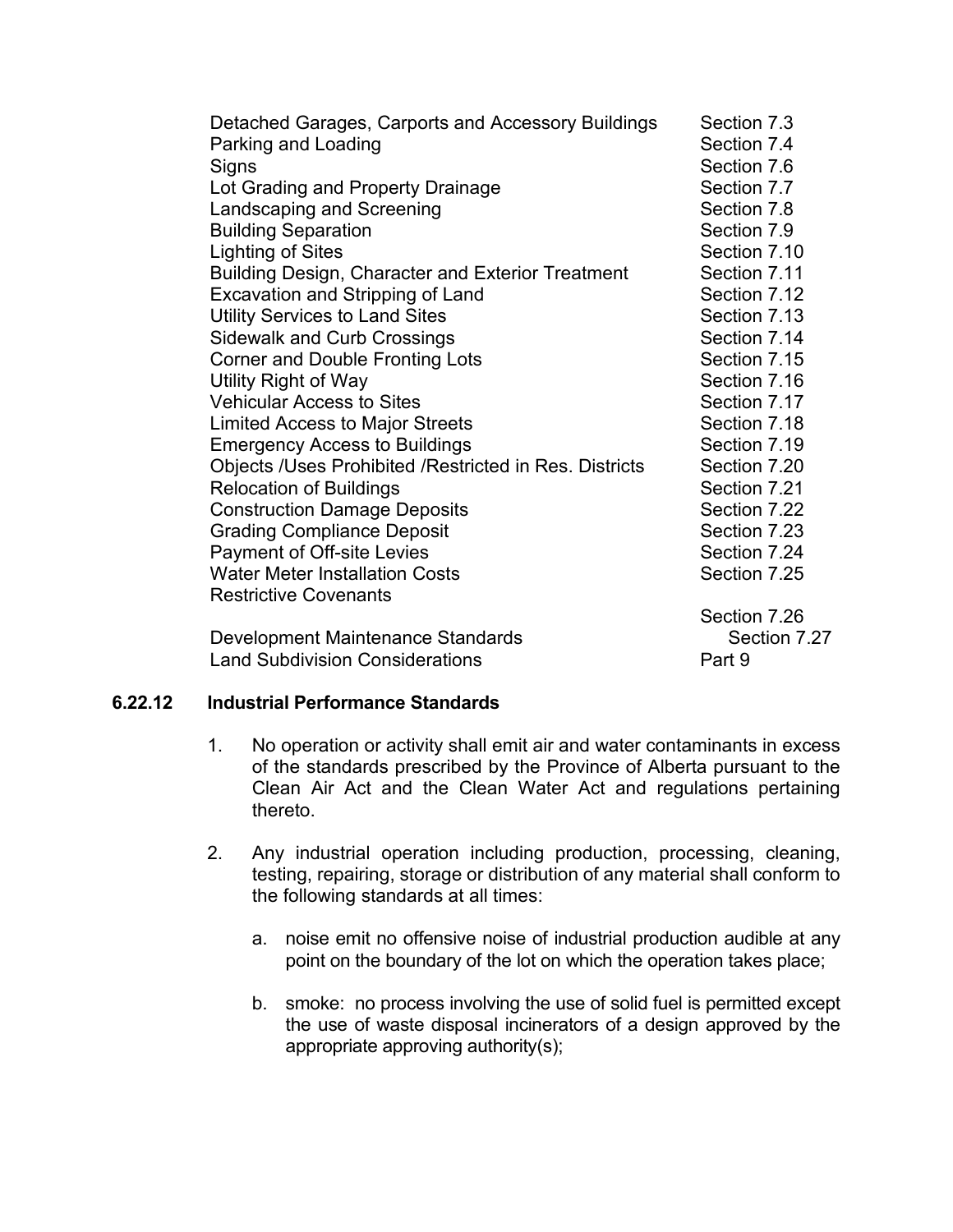- c. dust and ash: no process involving the emission of dust, fly ash or other particular matter is permitted;
- d. smell: the emission of any odorous gas or other odorous matter is prohibited;
- e. toxic gases, etc.: the emission of toxic gases or other toxic substances is prohibited;
- f. glare and heat: no industrial operation shall be carried out that would produce glare or heat discernible beyond the property line of the lot concerned;
- g. external storage: external storage of goods or materials is permitted if kept in a neat and orderly manner, suitably enclosed by a fence or wall to the satisfaction of the Development Authority;
- h. industrial wastes: no wastes shall be discharged into any sewer which does not conform to the standards established from time to time by bylaw of the City;
- 3. The onus of proving to the Development Authority's satisfaction that a proposed development does, and will, comply with these standards rests with the developer and/or operator.
- 4. In considering the application, the Development Authority shall have regard to the intent of this Section, which is to establish use on the basis of:
	- a. appropriate performance standards;
	- b. the methods, equipment and techniques of the applicant;
	- c. the use of neighbouring land and land use districts and the compatibility of the proposed use with neighbouring land and land use district.

#### **6.22.13 Appearance**

- 1. All yards abutting the highway or road shall be landscaped and the entire lot and all buildings maintained in a neat, tidy manner, including the trimming and upkeep of landscaped areas and the removal of debris and unsightly objects.
- 2. All storage, freight or trucking yards shall be enclosed or completely screened by buildings, tree, landscaped features or fences, or a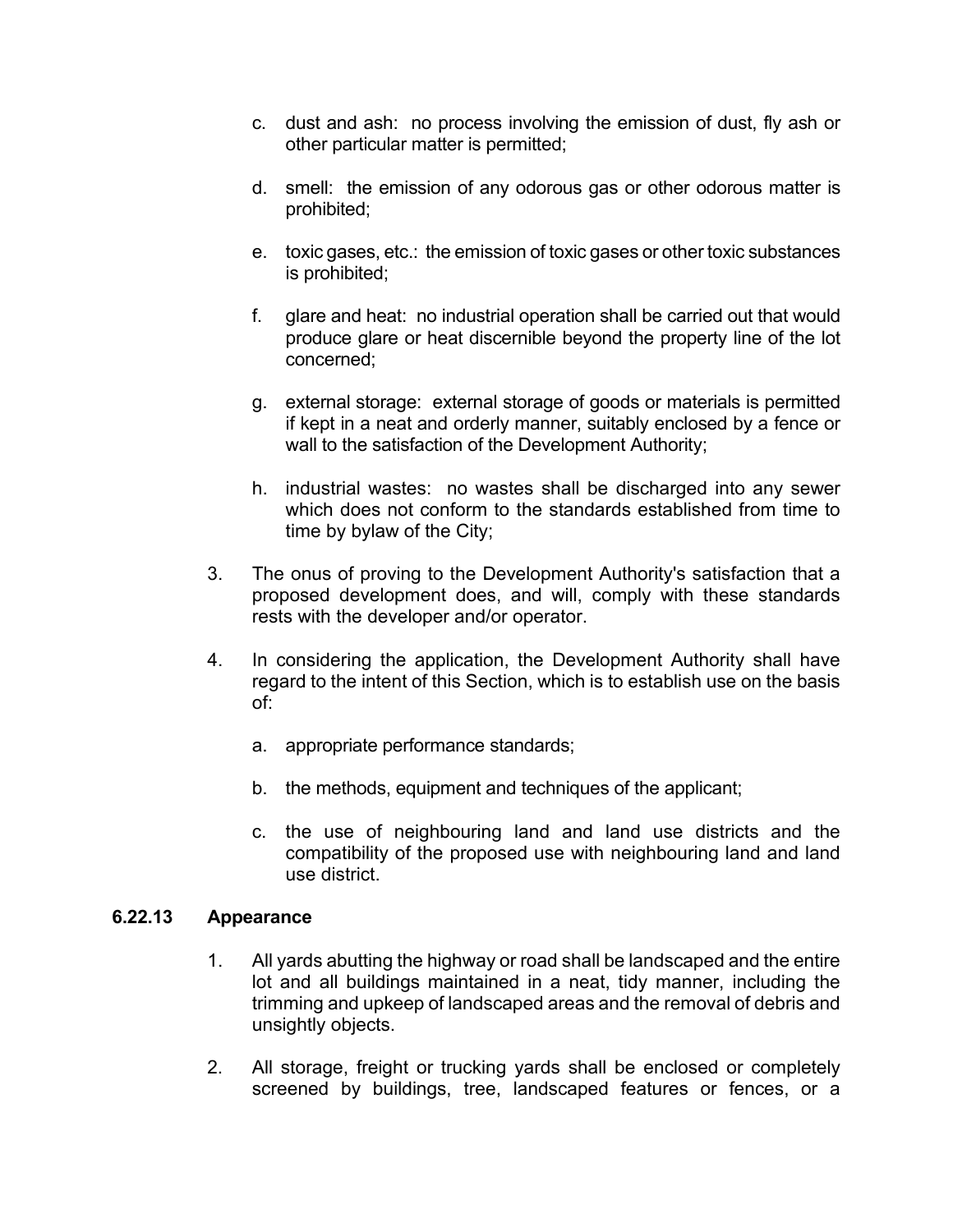combination thereof to provide effective screening from the ground to a height of 2.0m.

3. All front yards shall be landscaped and maintained to meet or exceed the minimum standards outlined in this bylaw.

## **6.23 M2 - Heavy Industrial District Regulation**

## **6.23.1 Purpose**

1. The purpose of this zoning classification is to provide for manufacturing, processing, assembly, distribution, service and repair uses, as permitted uses, that carry out a portion of their operation outdoors or require outdoor storage areas. Any nuisance associated with such permitted uses should not generally extend beyond the boundaries of the zoning classification. The zoning classification also allows for other industrial uses as discretionary uses that due to their appearance, industry image, noise, odor, risk of toxic emissions, or fire and explosion hazards are incompatible with residential, commercial, and other land uses. The zoning classification also allows for some commercial uses as discretionary uses that provide commercial services to the industrial areas.

## **1.23.2 Permitted Uses**

- 1. Industrial Building
- 2. Accessory Building
- 3. General Industrial Uses
- 4. Recycling Depot
- 5. Automotive and Light Recreation Vehicle Sales/Rentals
- 6. Automotive and Equipment Repair Shop<br>7. Vehicle and Equipment Sales/Rentals
- Vehicle and Equipment Sales/Rentals
- 8. Truck and Factory Built Home Sales
- 9. Equipment Rentals
- 10. Towing Compound
- 11. Fleet Service
- 12. Vehicle Oriented Use
- 13. General Contractor Service
- 14. Household Repair Service<br>15. Limited Contractor Service
- **Limited Contractor Service**
- 16. Auctioneering Establishment
- 17. Temporary Storage Yard
- 18. Outdoor Storage Yard
- 19. Greenhouse and Plant Nursery
- 20. Essential Utility Services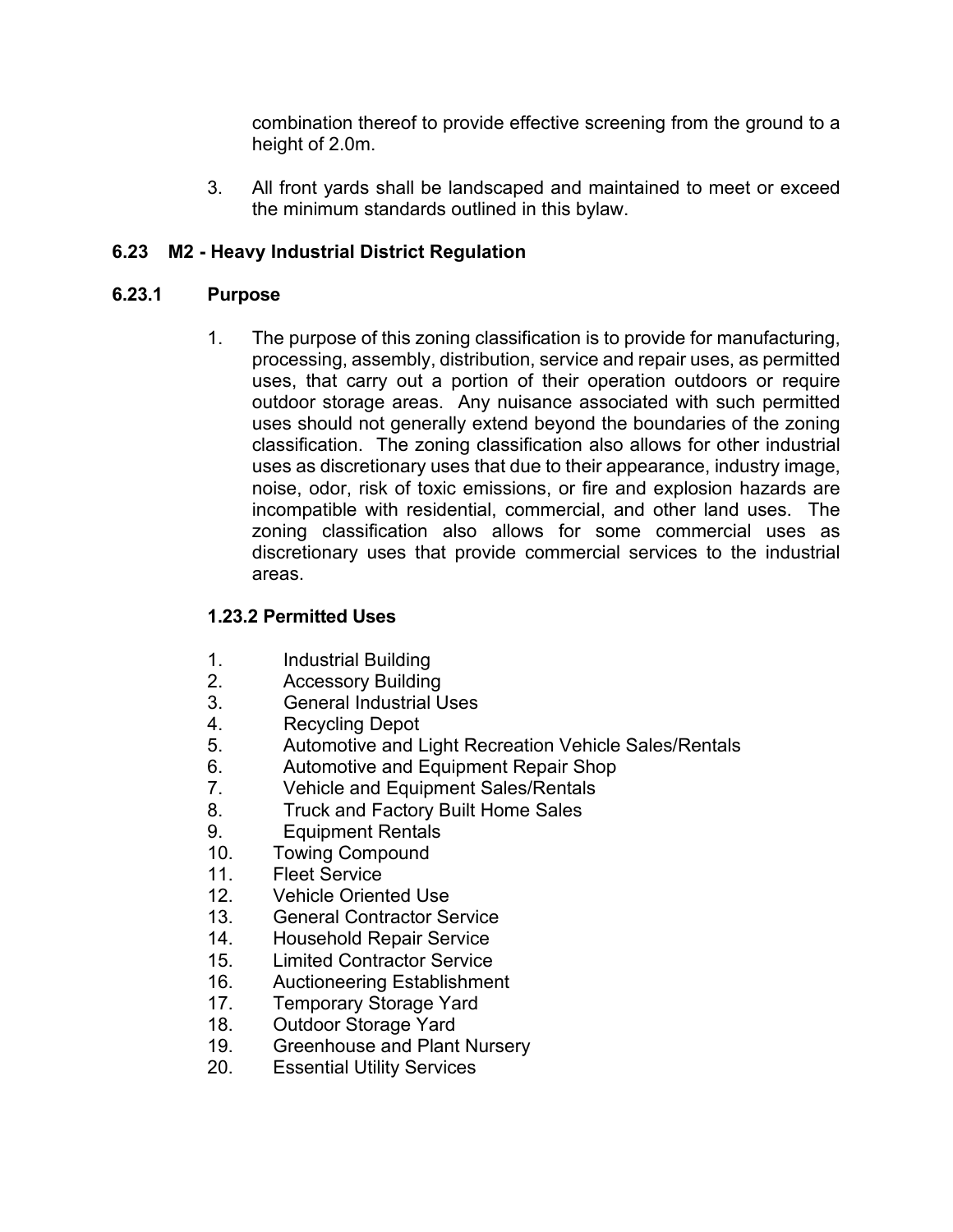## **6.23.3 Discretionary Uses**

- 1. Antique Store
- 2. Business Support Service
- 3. Commercial School
- 4. Public Education Service
- 5. Temporary Shelter Service
- 6. Veterinary Service
- 7. Restaurant
- 8. Licensed Restaurant
- 9. Mini Storage Facility
- 10. Security Suite
- 11. Pawn Shop
- 12. Tent Structure
- 13. Intermodal Container Storage
- 14. Stockpile Site
- 15. Temporary Building
- 16. Auto Salvage and Auto Part Recycling Yard
- 17. Higher Risk Industrial Uses
- 18. Medical Marijuana Production Facility

## **6.23.4 District Overlays**

1. District Overlays may apply to portions of this zoning classification that will add additional regulation to some of the properties within this classification. Refer to Part 11 of this bylaw for further information.

#### **6.23.5 Maximum Lot Coverage**

|        |    | <b>Principal Building and accessory buildings</b>                                                      | 60%                        |  |
|--------|----|--------------------------------------------------------------------------------------------------------|----------------------------|--|
| 6.23.6 |    | <b>Minimum Front Yard Setback</b>                                                                      |                            |  |
|        | 2. | <b>Principal Building</b><br><b>Accessory Building</b>                                                 | 12.0 <sub>m</sub><br>15.0m |  |
| 6.23.7 |    | <b>Minimum Side Yard Setback</b>                                                                       |                            |  |
|        | 1. | Determined by Alberta Building Code requirements based on<br>construction type with a minimum of 3.0m. |                            |  |
| 6.23.8 |    | <b>Minimum Rear Yard Setback</b>                                                                       |                            |  |

## **6.23.8 Minimum Rear Yard Setback**

|    | <b>Principal Building</b> | 3.0 <sub>m</sub> |
|----|---------------------------|------------------|
| 2. | Accessory Building        | 1.5 <sub>m</sub> |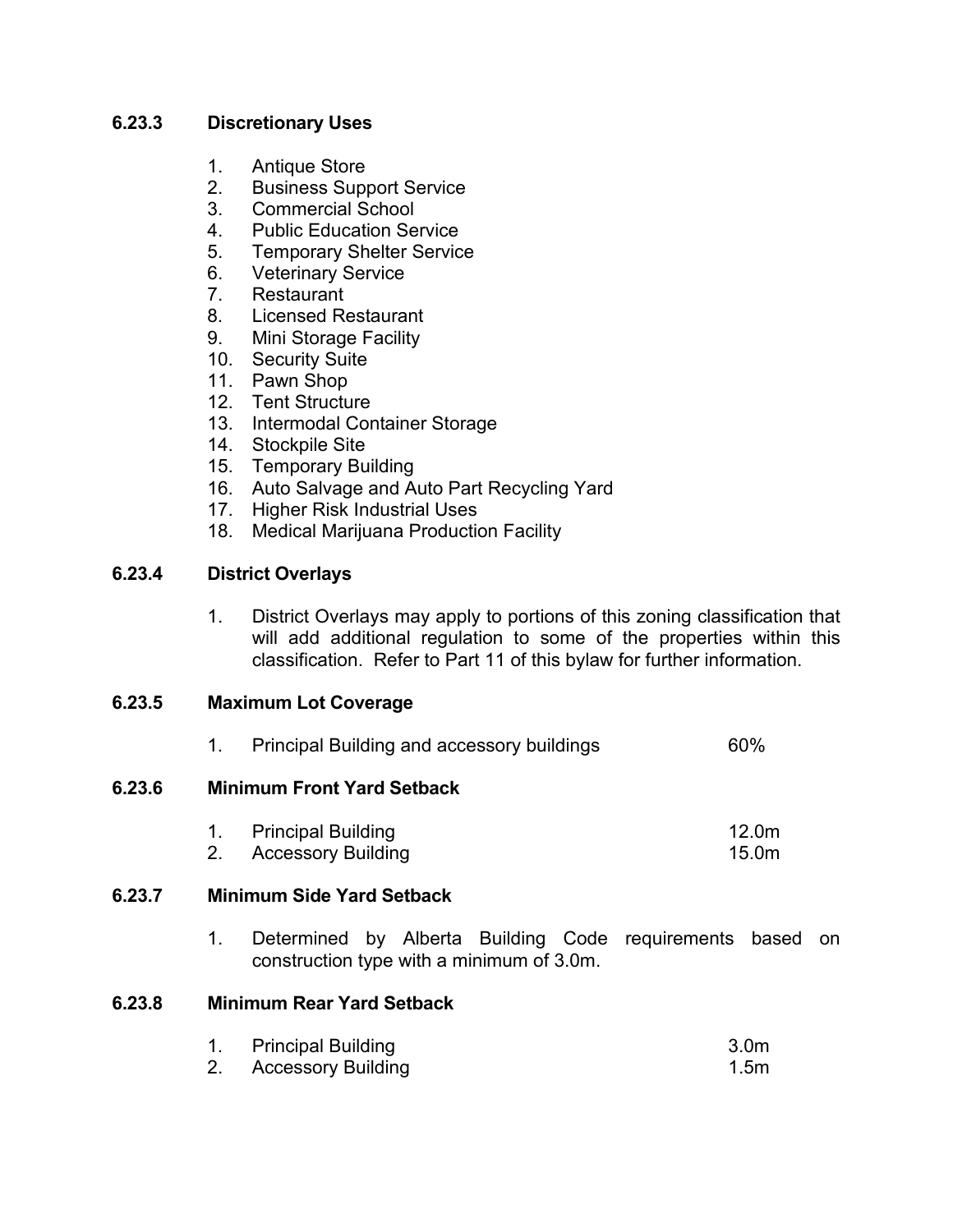## **6.23.9 Maximum Building Height**

| 1. Principal Building | 13.5m |
|-----------------------|-------|
| 2. Accessory Building | 5.0m  |

## **6.23.19 Specific Use Regulations**

1. The following provide reference to specific regulations to Sections that apply to specific permitted or discretionary uses of this Section:

| <b>Greenhouse and Plant Nursery</b>          | Section 8.21          |
|----------------------------------------------|-----------------------|
| Automotive and Equipment Repair Shop         | Section 8.24          |
| Pawn Shop                                    | Section 8.12          |
| <b>Temporary Shelter Service</b>             | Section 8.4           |
| <b>Higher Risk Industrial Uses</b>           | Section 8.23          |
| Auto Salvage and Recycling Yard              | Section 8.25          |
| <b>Auctioneering Establishment</b>           | Section 8.29          |
| <b>Security Suite</b>                        | Section 8.31          |
| <b>Mixed Use Residential Suites</b>          | Section 8.5.3         |
| <b>Temporary Storage Yard</b>                | Section 8.27.1        |
| <b>Temporary Building</b>                    | Section 8.27.2        |
| <b>Mini-Storage Facility</b>                 | Section 8.30          |
| Intermodal Container Storage                 | Section 8.27.4        |
| <b>Stockpile Site</b>                        | Section 8.28          |
| <b>Tent Structure</b>                        | <b>Section 8.27.3</b> |
| <b>Medical Marijuana Production Facility</b> | Section 8.32          |
|                                              |                       |

## **6.23.20 General Regulations**

1. The following provides a reference to other Sections that apply to the development of all properties:

| Fences                                             | Section 7.1  |
|----------------------------------------------------|--------------|
| Decks and Patios                                   | Section 7.2  |
| Detached Garages, Carports and Accessory Buildings | Section 7.3  |
| Parking and Loading                                | Section 7.4  |
| Signs                                              | Section 7.6  |
| Lot Grading and Property Drainage                  | Section 7.7  |
| Landscaping and Screening                          | Section 7.8  |
| <b>Building Separation</b>                         | Section 7.9  |
| Lighting of Sites                                  | Section 7.10 |
| Building Design, Character and Exterior Treatment  | Section 7.11 |
| <b>Excavation and Stripping of Land</b>            | Section 7.12 |
| <b>Utility Services to Land Sites</b>              | Section 7.13 |
| <b>Sidewalk and Curb Crossings</b>                 | Section 7.14 |
| Corner and Double Fronting Lots                    | Section 7.15 |
|                                                    |              |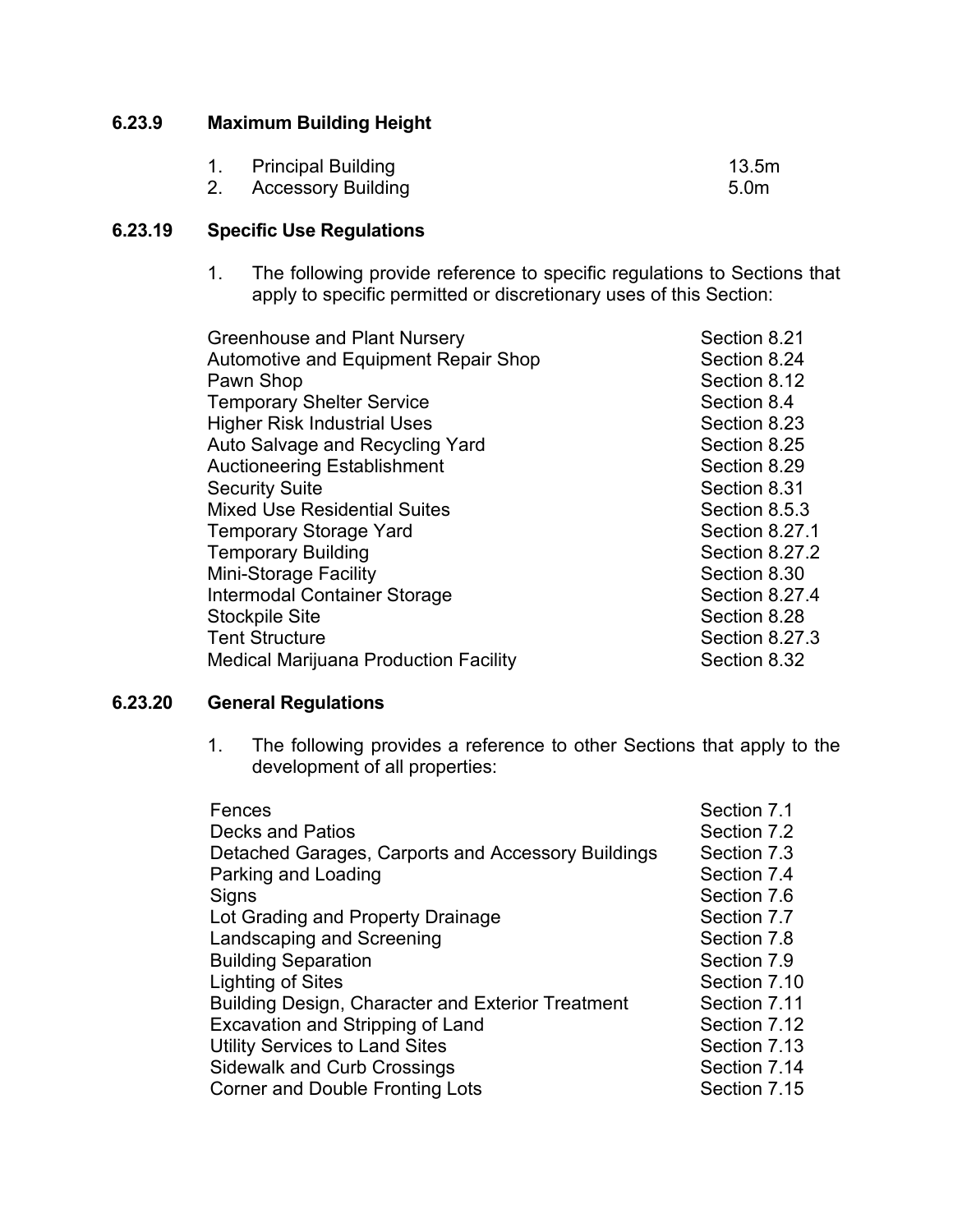| Utility Right of Way                                          | Section 7.16 |
|---------------------------------------------------------------|--------------|
| <b>Vehicular Access to Sites</b>                              | Section 7.17 |
| <b>Limited Access to Major Streets</b>                        | Section 7.18 |
| <b>Emergency Access to Buildings</b>                          | Section 7.19 |
| <b>Objects /Uses Prohibited /Restricted in Res. Districts</b> | Section 7.20 |
| <b>Relocation of Buildings</b>                                | Section 7.21 |
| <b>Construction Damage Deposits</b>                           | Section 7.22 |
| <b>Grading Compliance Deposit</b>                             | Section 7.23 |
| Payment of Off-site Levies                                    | Section 7.24 |
| <b>Water Meter Installation Costs</b>                         | Section 7.25 |
| <b>Restrictive Covenants</b>                                  |              |
|                                                               | Section 7.26 |
| Development Maintenance Standards                             | Section 7.27 |
| <b>Land Subdivision Considerations</b>                        | Part 9       |

#### **6.23.21 Industrial Performance Standards**

- 1. No operation or activity shall emit air and water contaminants in excess of the standards prescribed by the Province of Alberta pursuant to the Clean Air Act and the Clean Water Act and regulations pertaining thereto.
- 2. Any industrial operation including production, processing, cleaning, testing, repairing, storage or distribution of any material shall conform to the following standards at all times:
	- a. noise: emit no offensive noise of industrial production audible at any point on the boundary of the lot on which the operation takes place;
	- b. smoke: no process involving the use of solid fuel is permitted except the use of waste disposal incinerators of a design approved by the appropriate approving authority(s);
	- c. dust and ash: no process involving the emission of dust, fly ash or other particular matter is permitted;
	- d. smell: the emission of any odorous gas or other odorous matter is prohibited;
	- e. toxic gases, etc.: the emission of toxic gases or other toxic substances is prohibited;
	- f. glare and heat: no industrial operation shall be carried out that would produce glare or heat discernible beyond the property line of the lot concerned;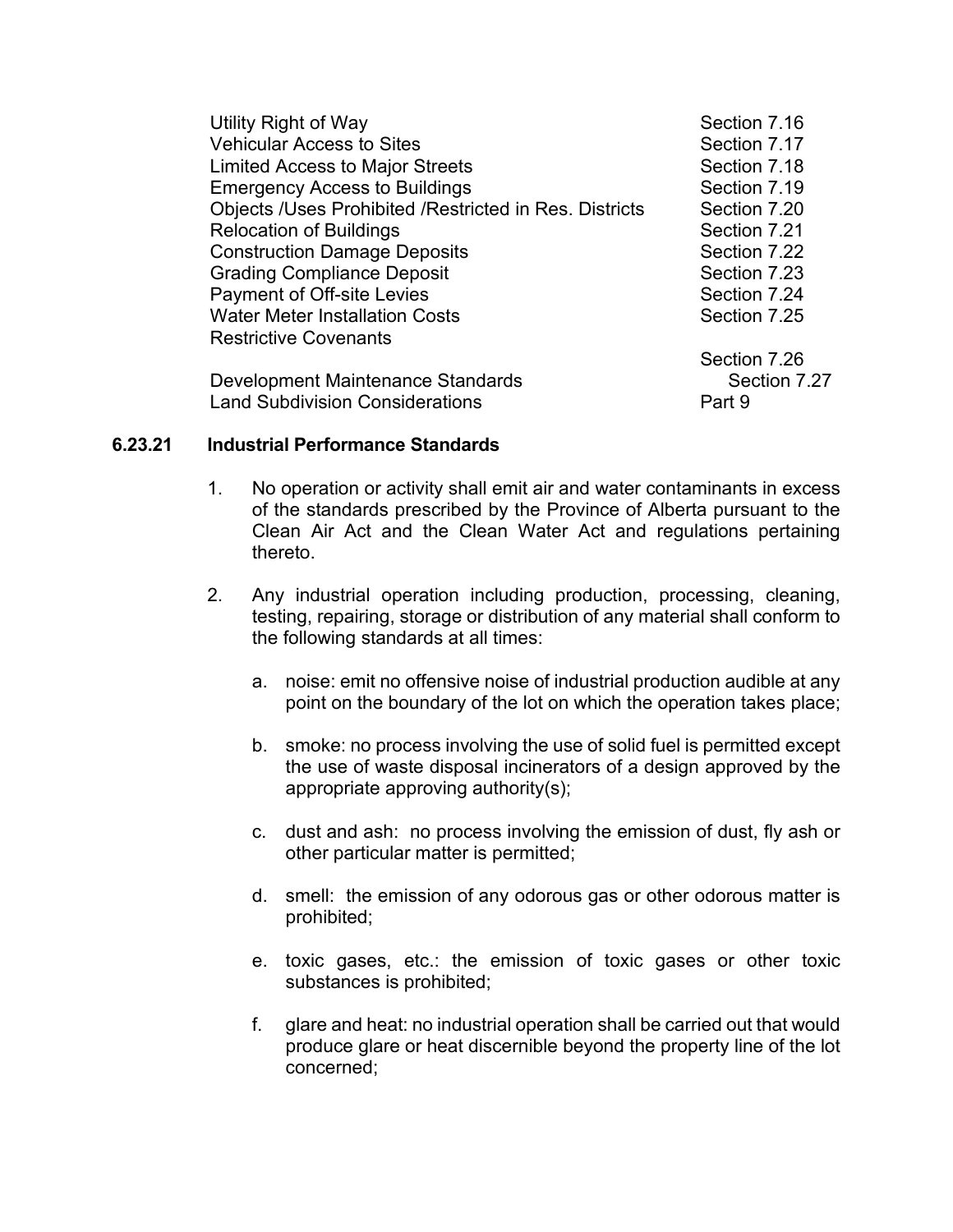- g. external storage: external storage of goods or materials is permitted if kept in a neat and orderly manner, suitably enclosed by a fence or wall to the satisfaction of the Development Authority;
- h. industrial wastes: no wastes shall be discharged into any sewer which does not conform to the standards established from time to time by bylaw of the City;
- i. the onus of proving to the Development Authority's satisfaction that a proposed development does, and will, comply with these standards rests with the developer and/or operator.
- 3. In considering the application, the Development Authority shall have regard to the intent of this Section, which is to establish use on the basis of:
	- a. appropriate performance standards;
	- b. the methods, equipment and techniques of the applicant;
	- c. the use of neighbouring land and land use districts and the compatibility of the proposed use with neighbouring land and land use district.

#### **6.23.22 Appearance**

- 1. All yards abutting the highway or road shall be landscaped and the entire lot and all buildings maintained in a neat, tidy manner, including the trimming and upkeep of landscaped areas and the removal of debris and unsightly objects.
- 2. All storage, freight or trucking yards shall be enclosed or completely screened by buildings, tree, landscaped features or fences, or a combination thereof to provide effective screening from the ground to a height of 2.0m
- 3. All front yards shall be landscaped and maintained to meet or exceed the minimum standards outlined in this bylaw.

## **6.24 M3 – Airport Industrial District Regulations**

#### **6.24.1 Purpose**

1. The purpose of the Airport district is to allow aviation-related land uses in immediate proximity to the Wetaskiwin Regional Airport. The safety of flight operations has highest priority and shall guide the Development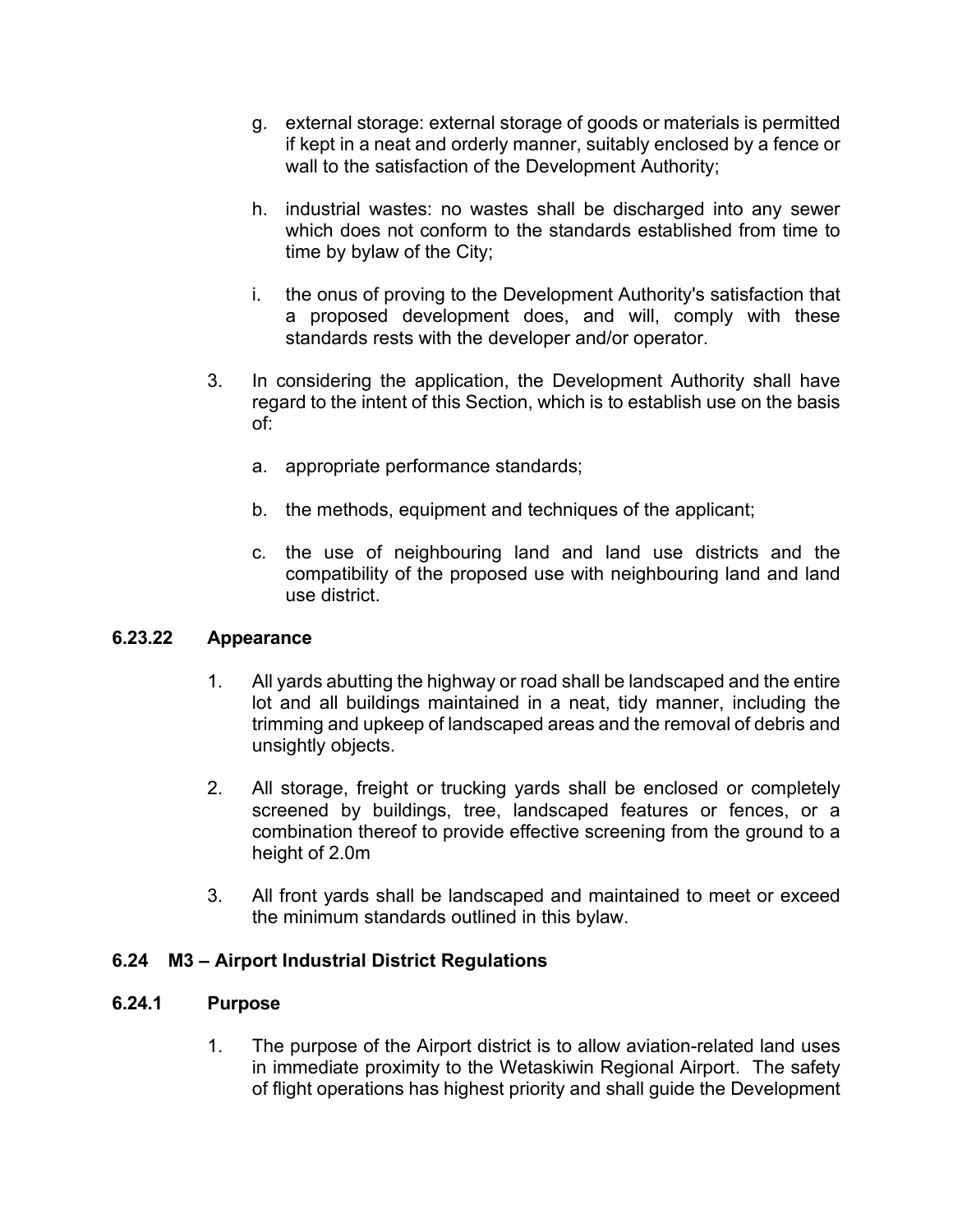Authority in all their actions and decisions. Buildings and land uses are restricted to aviation-related developments, which add to the viability of the airport or which require a direct connection to airport operations.

# **6.24.1 Permitted Uses**

- 1. Aircraft Hangar (see definition)
- 2. Aircraft Sales/Rentals
- 3. Aircraft Parts Store
- 4. Aircraft Maintenance Shop
- 5. Aircraft Manufacturing

# **6.24.4 Discretionary Uses**

- 1. Security Suite
- 2. Public Library and Cultural Exhibit
- 3. Utility Structures
- 4. Accessory Building
- 5. Industrial, Commercial and Storage uses that require direct airport access
- 6. Temporary Indoor Storage uses by the owner (temporary means less than 12 months)
- 7. Essential Utility Services

# **6.24.5 Building Setbacks**

- 1. The setbacks for new buildings and additions to be constructed on lots that have been subdivided on or before January 1, 1999 shall be:
	- a. 8.0m from taxiways right-of-ways to the aircraft door building face; and
	- b. 1.0m from other property lines.
- 2. The setbacks for new buildings and additions to be constructed on lots that have been subdivided after January 1, 1999 shall be:
	- a. 8.0m from taxiways right-of-ways to the aircraft door building face;
	- b. 6.0m from a public road right-of-way to the building face;
	- c. 1.5m from other property lines to the building face; and
	- d. 0.9m from property line to the building eaves.
- 3. All buildings constructed prior to January 1, 1999, as determined by assessment records, that do not conform to this Section will be considered to be legal non-conforming. If one or more of these legal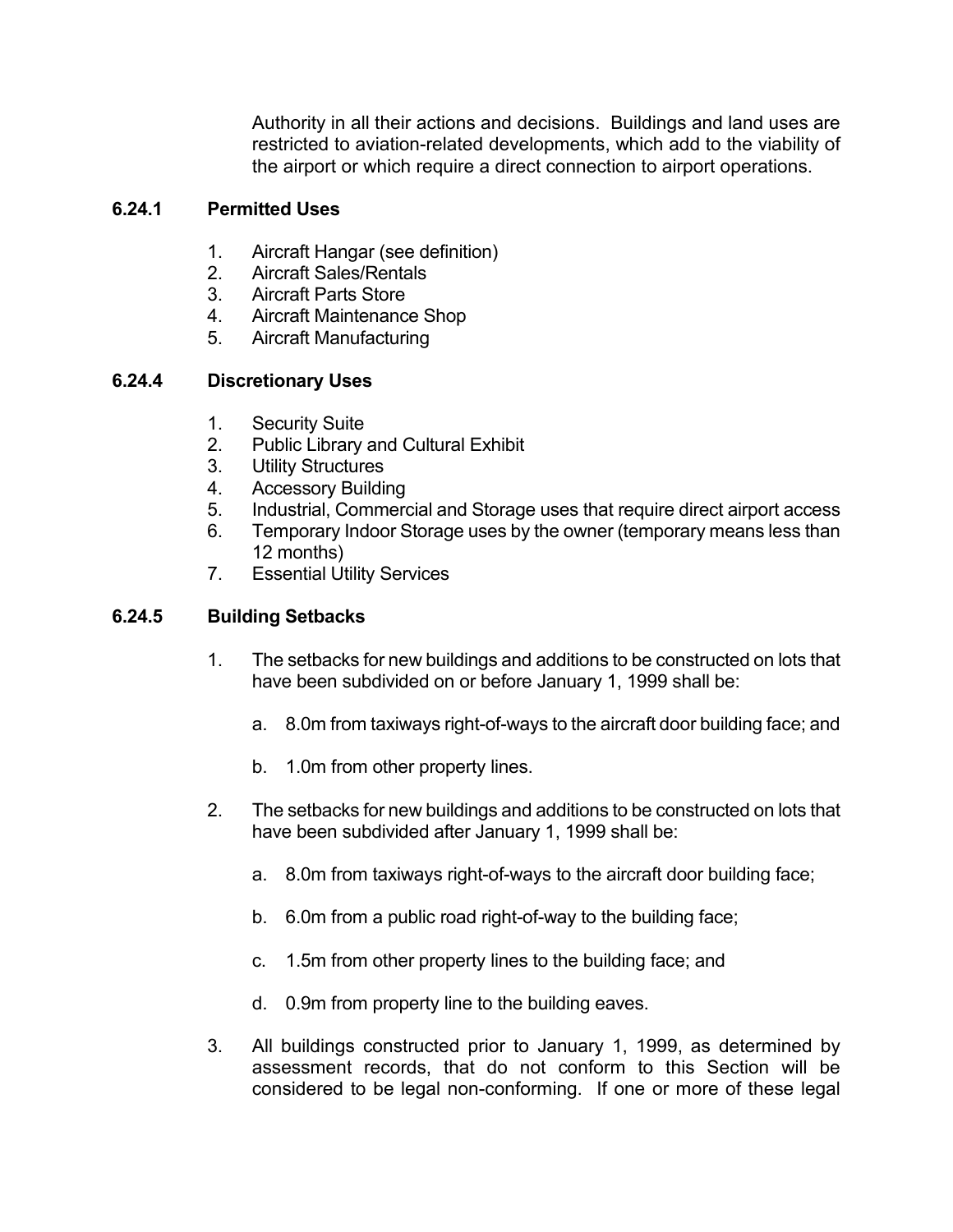non-conforming buildings is damaged or destroyed to the extent of more than 75% above its foundation, the building may not be repaired or rebuilt except in accordance with the Land Use Bylaw.

## **6.24.6 Other Referrals**

1. The Airport Manager shall be consulted regarding all applications and shall be notified of all decisions of the development officer within the M3 District.

# **6.25 US – Urban Service and Open Space Regulations**

#### **6.25.1 Purpose**

1. To establish a district in which land is used for public and/or privately owned institutional, recreational and community service developments.

#### **6.25.2 Permitted Uses**

- 1. Government Services
- 2. Extended Medical Treatment Service
- 3. Public Education Service
- 4. Health Service
- 5. Public Library and Cultural Exhibit
- 6. Public Park
- 7. Child Care Service
- 8. Community Recreation Service
- 9. Religious Assembly
- 10. Essential Utility Services
- 11. Major Impact Utility Service
- 12. Recycled Materials Drop-off Centre
- 13. Spectator Entertainment Establishment
- 14. Indoor Participant Recreation Service
- 15. Outdoor Participant Recreation Service
- 16. Exhibition and Convention Facility
- 17. Booth Market
- 18. Tourist Campsite
- 19. Limited Group Home
- 20. Carnival
- 21. Seniors and Supportive Housing Facility

#### **6.25.3 Discretionary Uses**

- 1. Cemetery
- 2. Auctioneering Establishment
- 3. Group Home
- 4. Institutional Group Home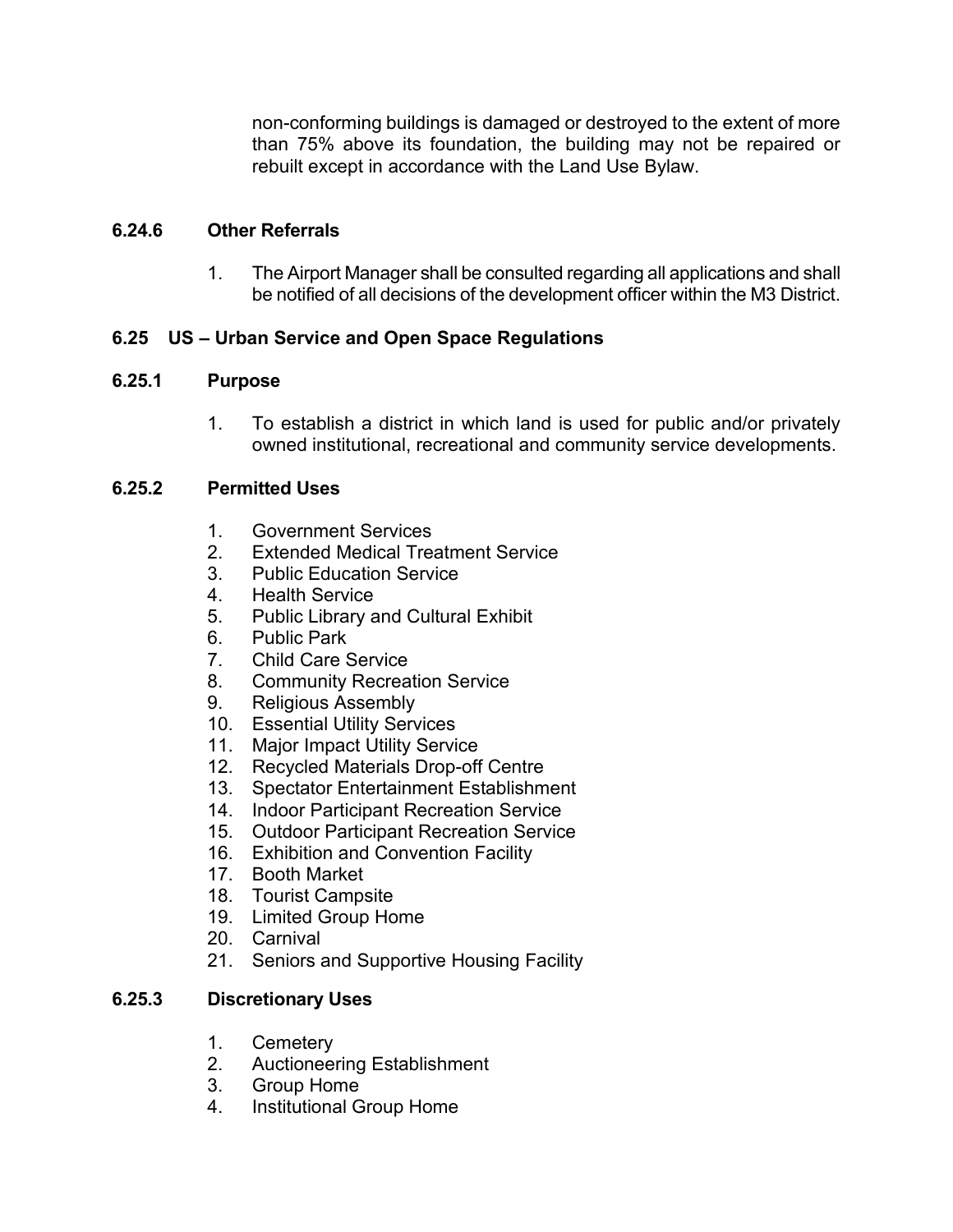- 5. Tent Structure
- 6. Greenhouse and Plant Nursery
- 7. Stockpile Site

## **6.25.4 Minimum Front Yard Setback**

- 1. Must match the requirement of the zoning classification of the nearest adjacent property.
- 2. Must meet the minimum requirements of the Alberta Building Code.

#### **6.25.5 Minimum Rear Yard Setback**

1. Building, with lane access

3.0m

2. Building, without lane access

6.0m

40%

13.5m

70%

3. Other uses are at the discretion of the Development Authority

#### **6.25.6 Minimum Side Yard Setback**

- 1. Must match the requirement of the zoning classification of the nearest adjacent property.
- 2. Must meet the minimum requirements of the Alberta Building Code.

#### **6.25.7 Maximum Site Coverage**

1. Buildings

2. All Buildings and parking lot

3. The maximum lot coverage can be increased at the full discretion of the Development Authority if it is compatible with other uses in the vicinity or if the lot is adjacent to another Urban Service lot where shared amenities are provided that meet the intent of the regulation.

#### **6.25.8 Maximum Building Height**

- 1. All buildings, except accessory buildings
- 2. Accessory Building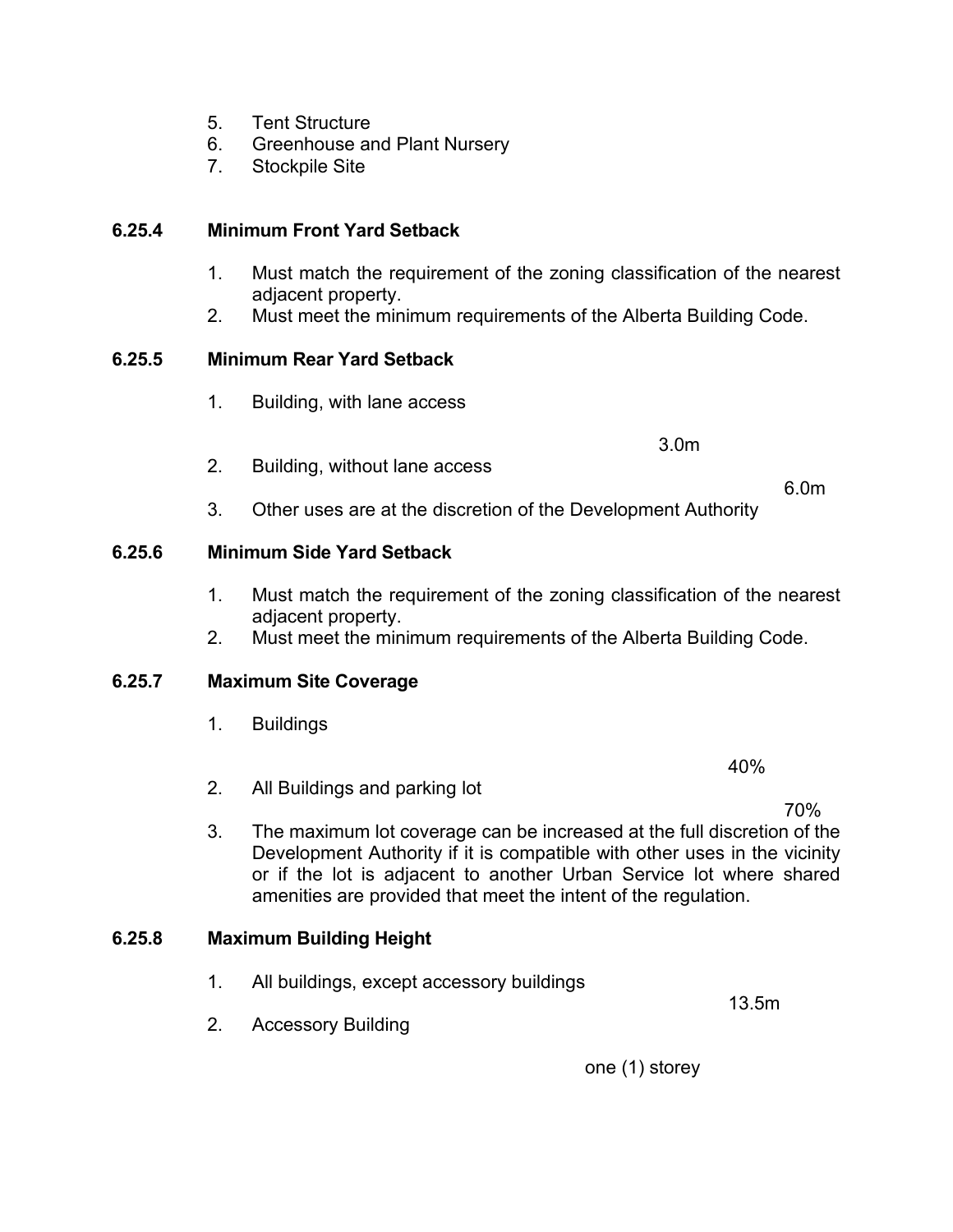# **6.25.9 Specific Use Regulations**

1. The following provide reference to specific regulations to Sections that apply to specific permitted or discretionary uses of this Section:

| <b>Child Care Service</b>       | Section 8.1.2  |
|---------------------------------|----------------|
| <b>Tourist Campsite</b>         | Section 8.18   |
| <b>Booth Market</b>             | Section 8.17   |
| Carnival                        | Section 8.20   |
| Auctioneering Establishment     | Section 8.29   |
| <b>Limited Group Home</b>       | Section 8.3.3  |
| <b>Group Home</b>               | Section 8.3.4  |
| <b>Institutional Group Home</b> | Section 8.3.5  |
| <b>Tent Structure</b>           | Section 8.27.3 |
| Greenhouse and Plant Nursery    | Section 8.21   |
| Stockpile Site                  | Section 8.28   |
|                                 |                |

#### **6.25.10 General Regulations**

1. The following provides a reference to other Sections that apply to the development of all properties:

| Fences                                                 | Section 7.1  |
|--------------------------------------------------------|--------------|
| <b>Decks and Patios</b>                                | Section 7.2  |
| Detached Garages, Carports and Accessory Buildings     | Section 7.3  |
| Parking and Loading                                    | Section 7.4  |
| Signs                                                  | Section 7.6  |
| Lot Grading and Property Drainage                      | Section 7.7  |
| Landscaping and Screening                              | Section 7.8  |
| <b>Building Separation</b>                             | Section 7.9  |
| Lighting of Sites                                      | Section 7.10 |
| Building Design, Character and Exterior Treatment      | Section 7.11 |
| Excavation and Stripping of Land                       | Section 7.12 |
| <b>Utility Services to Land Sites</b>                  | Section 7.13 |
| <b>Sidewalk and Curb Crossings</b>                     | Section 7.14 |
| Corner and Double Fronting Lots                        | Section 7.15 |
| Utility Right of Way                                   | Section 7.16 |
| <b>Vehicular Access to Sites</b>                       | Section 7.17 |
| <b>Limited Access to Major Streets</b>                 | Section 7.18 |
| <b>Emergency Access to Buildings</b>                   | Section 7.19 |
| Objects /Uses Prohibited /Restricted in Res. Districts | Section 7.20 |
| <b>Relocation of Buildings</b>                         | Section 7.21 |
| <b>Construction Damage Deposits</b>                    | Section 7.22 |
| <b>Grading Compliance Deposit</b>                      | Section 7.23 |
|                                                        |              |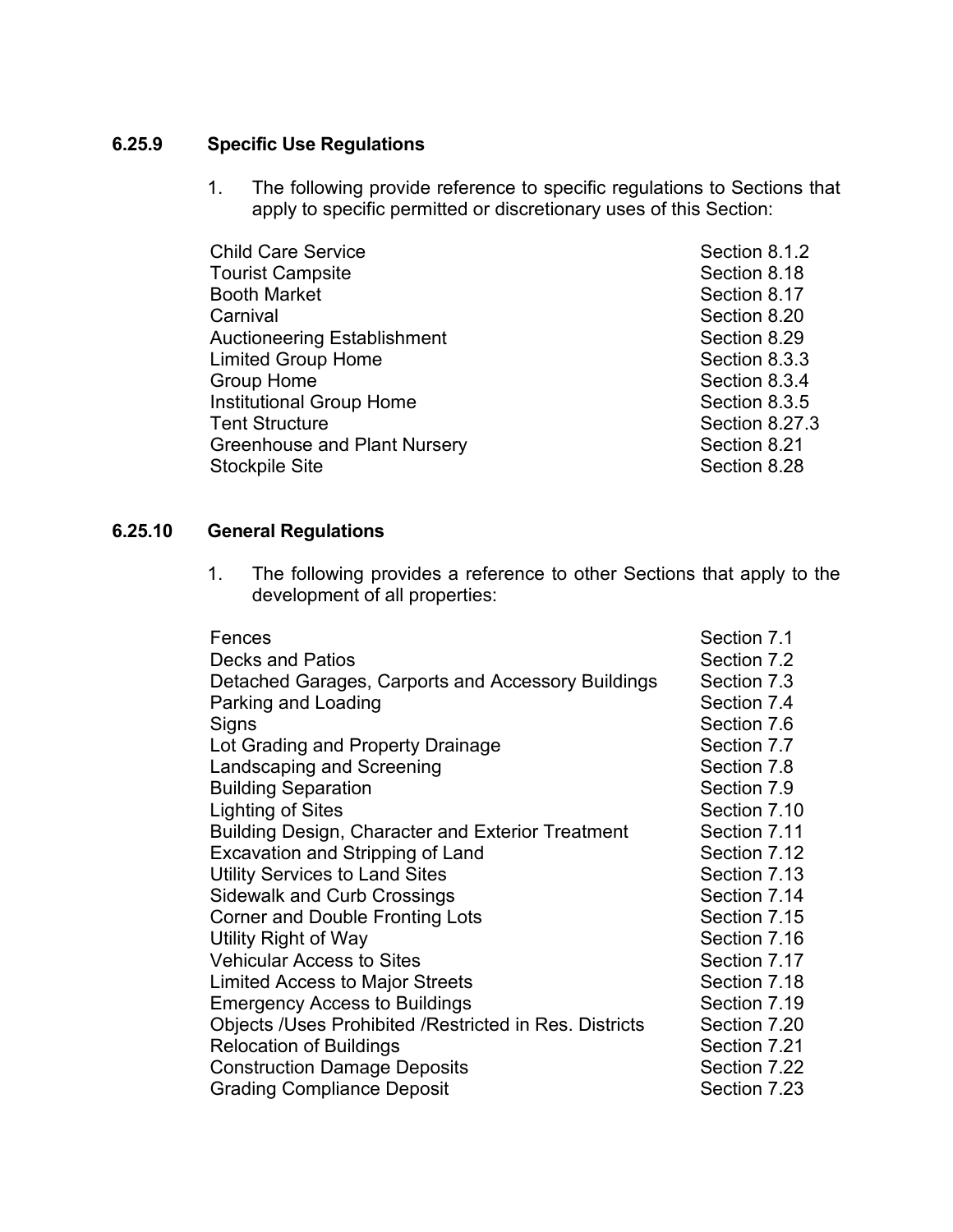| Payment of Off-site Levies             | Section 7.24 |
|----------------------------------------|--------------|
| <b>Water Meter Installation Costs</b>  | Section 7.25 |
| <b>Restrictive Covenants</b>           |              |
|                                        | Section 7.26 |
| Development Maintenance Standards      | Section 7.27 |
|                                        | Part 9       |
| <b>Land Subdivision Considerations</b> |              |

### **6.26 UR - Urban Reserve District Regulations**

#### **6.26.1 Purpose**

1. To establish a district for development which will not pose problems to the logical expansion of future urban uses.

#### **6.26.2 Permitted Uses**

- 1. Crop Farming
- 2. Greenhouse and Plant Nursery
- 3. Essential Utility Services

## **6.26.3 Discretionary Uses**

- 1. Tourist Campsite
- 2. Outdoor Participant Recreation Service
- 3. Temporary Storage Yard
- 4. Outdoor Amusement Establishment
- 5. Tent Structure
- 6. Pastureland
- 7. Stockpile Site
- 8. Temporary Building
- 9. Private Sewage System
- 10. Intermodal Container Storage

### **6.26.4 Minimum Front Yard Setback**

1. Set by development permit conditions by the Development Authority.

#### **6.26.5 Minimum Rear Yard Setback**

1. Set by development permit conditions by the Development Authority.

### **6.26.6 Minimum Side Yard Setback**

1. Set by development permit conditions by the Development Authority.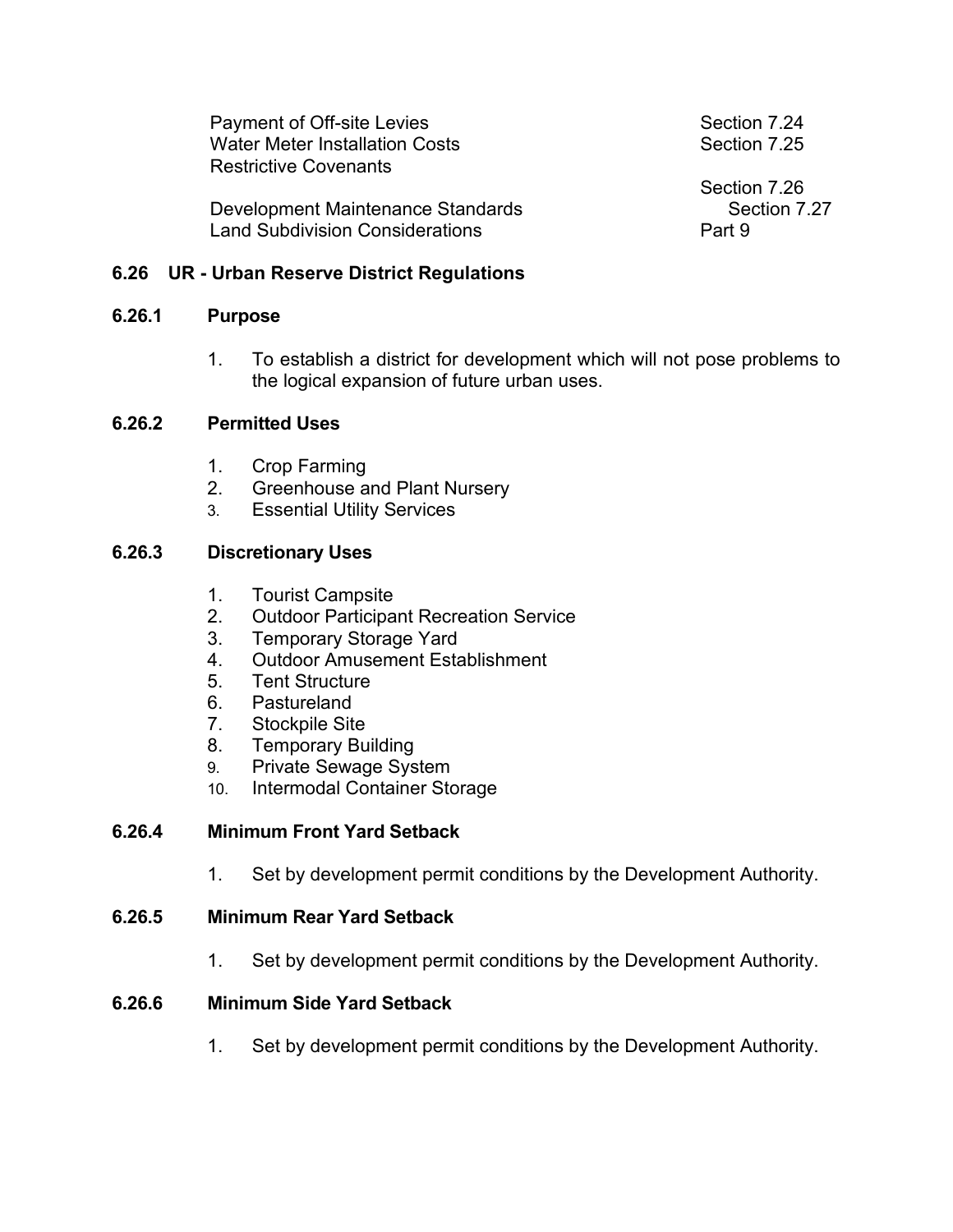## **6.26.7 Maximum Lot Coverage**

1. All buildings

10%

### **6.26.8 Maximum Building Height**

1. All buildings

7m

#### **6.26.9 Private Sewage Systems**

- 3. Where lots are not serviced with municipal sanitary sewers, they must use approved sanitary sewer pump-out holding tanks or have private sewage systems that have been designed and installed in full conformance with the appropriate provincial regulations.
	- a. The type and design of the private sewage system must be provided in full detail at the time of application for the principal building along with a copy of the permit to install a private sewage system.
	- b. Where lots are serviced with pressurized municipal sanitary sewers, they must connect to the municipal system with the approved system type.

#### **6.26.10 Specific Use Regulations**

1. The following provide reference to specific regulations to Sections that apply to specific permitted or discretionary uses of this Section:

| <b>Tourist Campsite</b>                | Section 8.18   |
|----------------------------------------|----------------|
| <b>Outdoor Amusement Establishment</b> | Section 8.19   |
| <b>Temporary Storage Yard</b>          | Section 8.27.1 |
| <b>Temporary Building</b>              | Section 8.27.2 |
| <b>Tent Structure</b>                  | Section 8.27.3 |
| <b>Stockpile Site</b>                  | Section 8.28   |
| <b>Greenhouse and Plant Nursery</b>    | Section 8.21   |
| Intermodal Container Storage           | Section 8.27.4 |

#### **6.26.11 General Regulations**

1. The following provides a reference to other Sections that apply to the development of all properties: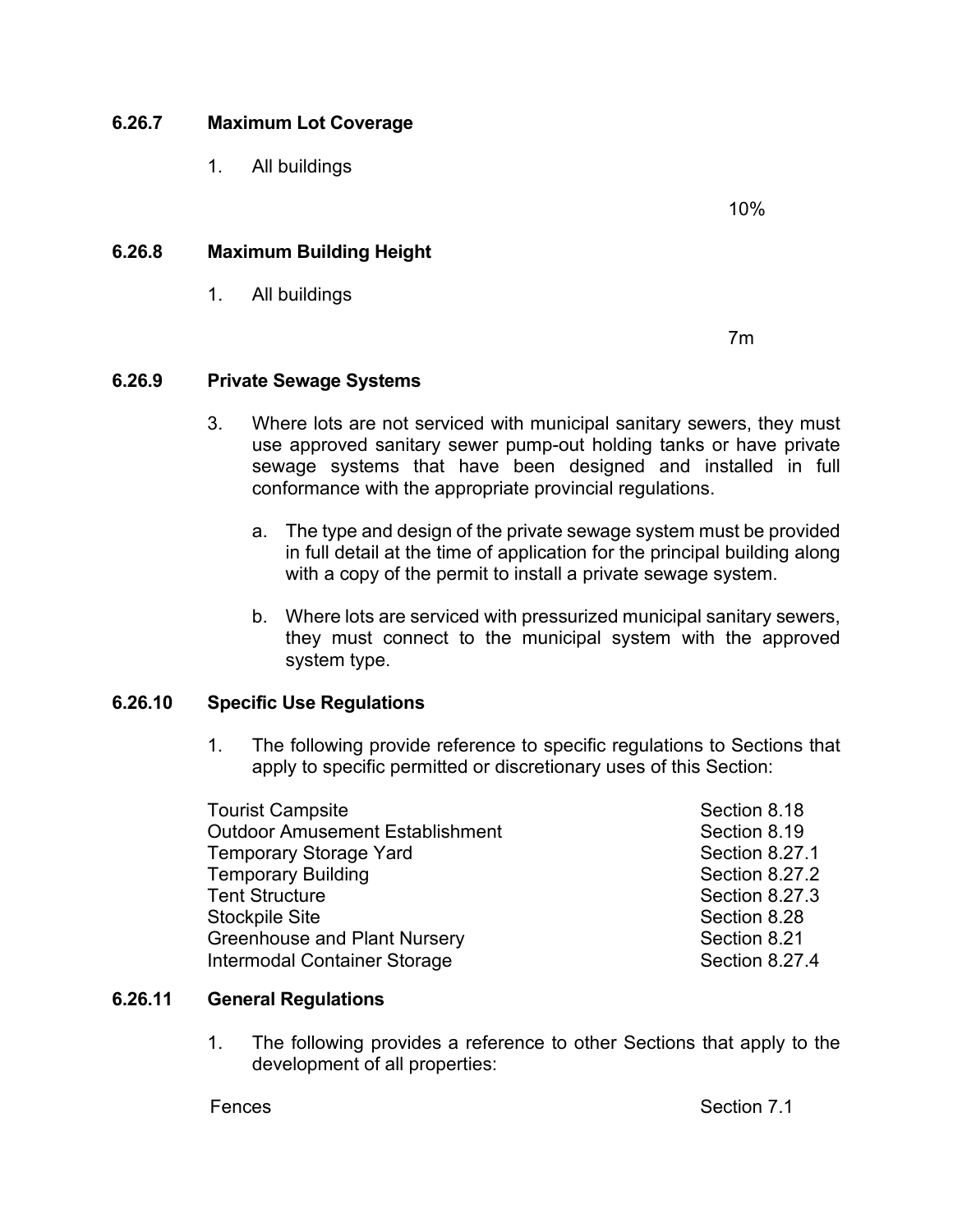| Section 7.2  |
|--------------|
| Section 7.3  |
| Section 7.4  |
| Section 7.6  |
| Section 7.7  |
| Section 7.8  |
| Section 7.9  |
| Section 7.10 |
| Section 7.11 |
| Section 7.12 |
| Section 7.13 |
| Section 7.14 |
| Section 7.15 |
| Section 7.16 |
| Section 7.17 |
| Section 7.18 |
| Section 7.19 |
| Section 7.20 |
| Section 7.21 |
| Section 7.22 |
| Section 7.23 |
| Section 7.24 |
| Section 7.25 |
|              |
| Section 7.26 |
| Section 7.27 |
| Part 9       |
|              |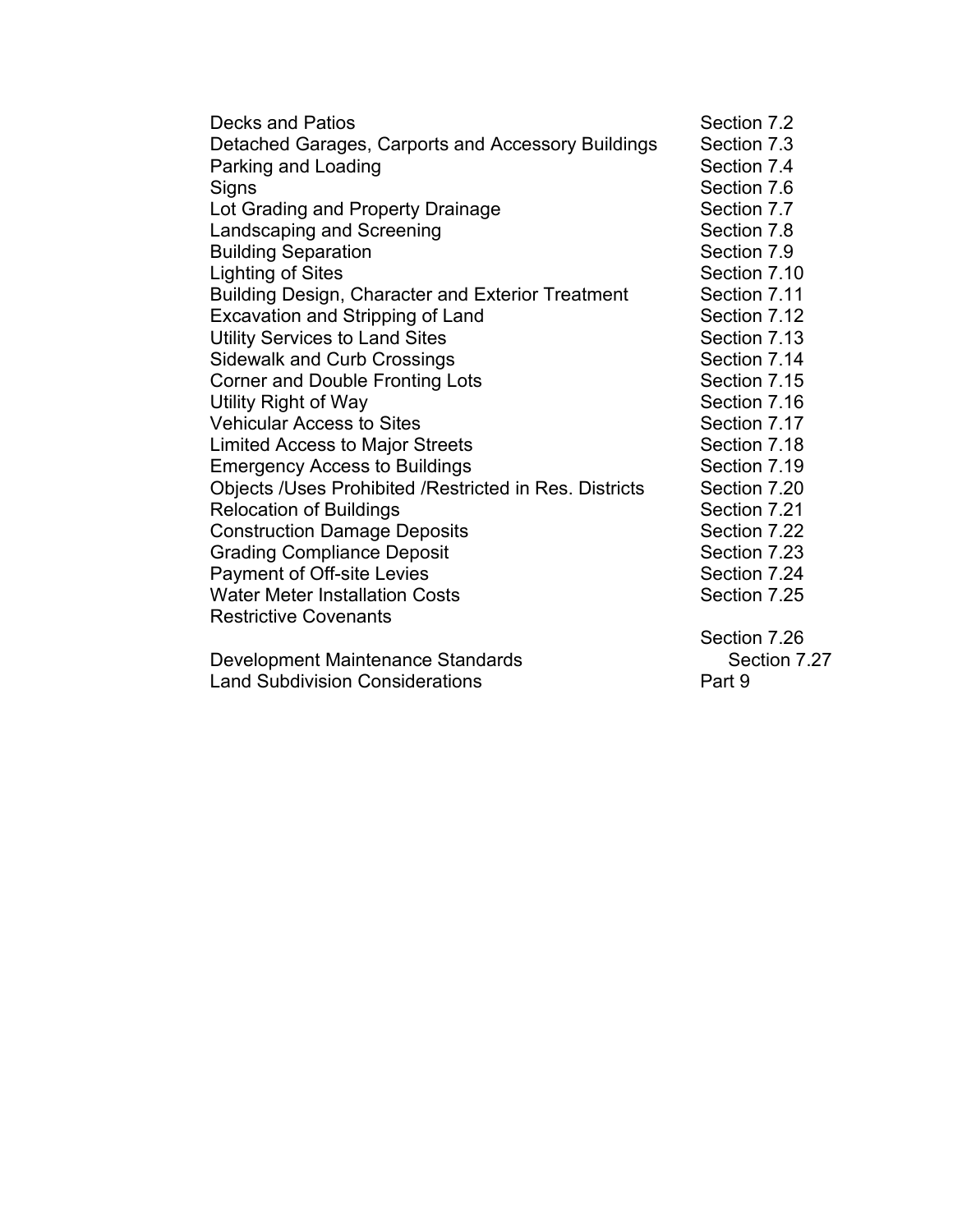# **6.27 DC - Direct Control Districts Regulations**

#### **6.27.1 Purpose**

- 1. To establish a district or districts wherein the Council of the City of Wetaskiwin may regulate and exercise particular control over the use and development of land and buildings within a designated area.
- 2. As time progresses land and the community evolves, particular properties become into a state of transition where the redevelopment of land is subjective. While some of the buildings are in good condition and met the desired intentions of the day, any new development may require a change in use to meet the planning and development strategies for the present and future. These properties are generally in districts where they are surrounded by a myriad of other uses; therefore, any development must be sensitive to several issues. On these properties, the City wants to remain open minded and flexible, consider the comments of surrounding property owners, and meet the objectives of the key planning documents of the City such as the Municipal Development Plan, Area Redevelopment Plans, Area Structure Plans and Area Overlay Plans.
- 3. This classification should be limited in use where conventional classifications are not practical considering the site and its surrounding uses.
- 4. When an application has been received for a development or significant change in use on a property classified as Direct Control the Development Authority with consultation with other departments shall prepare a comprehensive report to Council with all of the planning issues identified for Council to consider when making their decision.
- 5. City Council at its sole discretion can make the decision on the development permit or can delegate the decision to the Development Authority with direction that it deems appropriate.
- 6. For development and uses that are accessory to the principal use of the property and that do not make changes to the property that will not deter the desired long term transition of the property, the Development Authority may make the decision on the application after public consultation on the application in accordance with Section 4.6.3, with the Development Authority replacing the decision making power of City Council. These applications include:
	- a. change in the use classification of the building to a different classification;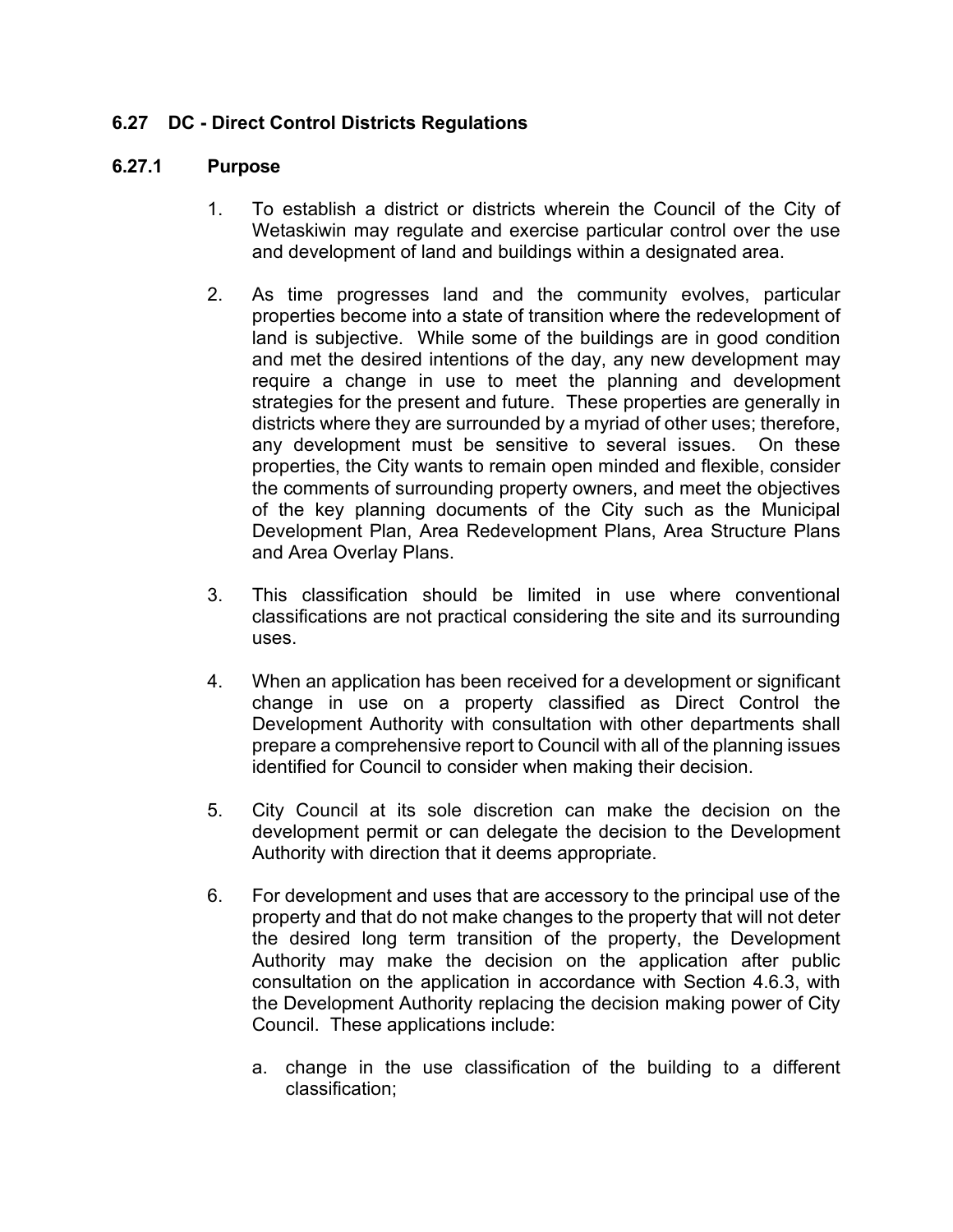- b. the placement of a moveable accessory building;
- c. the construction of a deck or fence;
- d. the construction of a detached garage not exceeding 40sq.m;
- e. the placement of a sign;
- f. a home based business application;
- g. temporary uses

### **6.28 DCEM - Direct Control Environmental Management District Regulations**

#### **6.28.1 Purpose**

- 1. To establish a land use district (the DCEM District) wherein the Council of the City of Wetaskiwin may regulate and exercise particular control over the use and development of land and buildings within a designated area.
- 2. More specifically, the DCEM District will apply to lands specially impacted by known or suspected environmental and development constraints, including provincial subdivision and planning constraints. The DCEM District will enable Council to more particularly and sitespecifically regulate land use and development in respect to those constraints, including, without restriction, to require special suitability testing prior to approval of any land use or development within the DCEM District.

#### **6.28.2 Land Uses**

- 1. Council, in its sole and exclusive discretion, shall determine the land uses that may be allowed within the DCEM District from time to time, which uses shall be fundamentally restricted by the following:
	- a. no use shall be approved within the DCEM District except in compliance with the Subdivision and Development Regulations, Alta. Reg. 43/2002, as amended and
	- b. no use shall be approved within the DCEM District without prior evidence of site-specific suitability to the satisfaction of Council. For the purpose of this Section, Council has the sole and exclusive discretion to determine the level of evidence required to establish site-specific suitability.

#### **6.28.3 Development Regulations**

1. Notwithstanding anything to the contrary within this Land Use Bylaw, for lands within the DCEM District: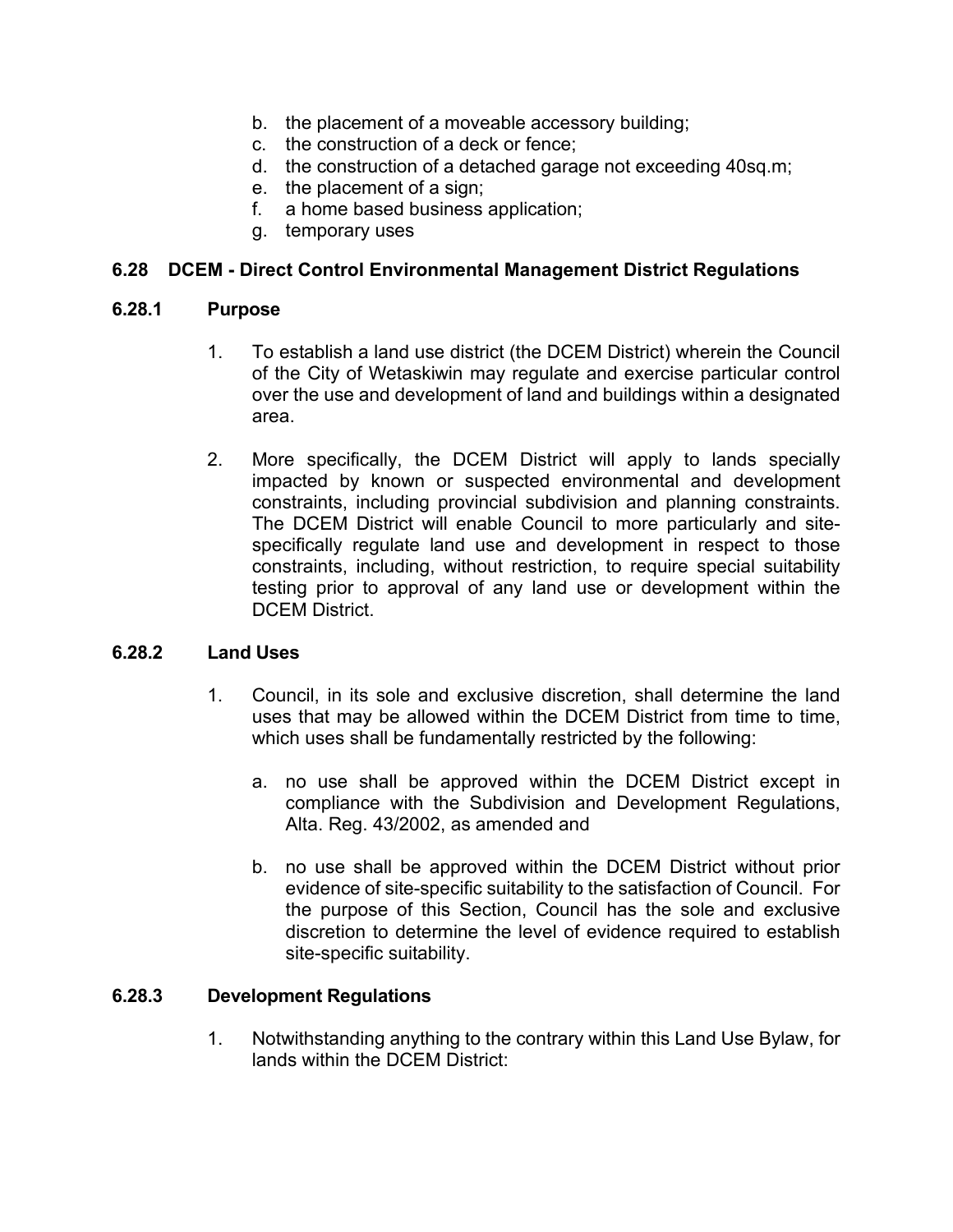- a. no development shall be undertaken unless an application for the development has been approved and Council has issued a development permit for the development,
- b. Council shall have the sole and exclusive jurisdiction to decide all Development Permit applications, and
- c. all development standards and regulations shall be at the sole and exclusive discretion of Council.

## **6.28.4 Development Permit Application**

- 1. Notwithstanding anything to the contrary in this Land Use Bylaw, for lands within the DCEM District, no application for a Development Permit shall be considered complete unless the applicant has provided the following information in support of the application to the satisfaction of City Council:
	- a. a site specific risk assessment from a qualified professional that makes a clear recommendation on:
		- i. whether the use or development should be approved, considering its location in relation to adjacent land uses and in relation to the requirements of the provincial Subdivision and Development Regulations, as amended,
		- ii. whether the proposed location is safe for the proposed use or development and
		- iii. recommended risk-mitigating conditions, if any,
	- b. reports of professional consultant(s), stamped where applicable, that identify and summarize the effect of known or suspected development constraints located at or near the proposed use or development,
	- c. copies of any information required by provincial authorities,
	- d. the information required by Section 19 of this Land Use Bylaw, and
	- e. Council or a Development Officer, as directed by Council, may require that additional application information be submitted with any Development Permit application before consideration of the same, for the purpose of assessing the suitability of the proposed use or development and considering the purpose of the DCEM District and the City's Municipal Development Plan.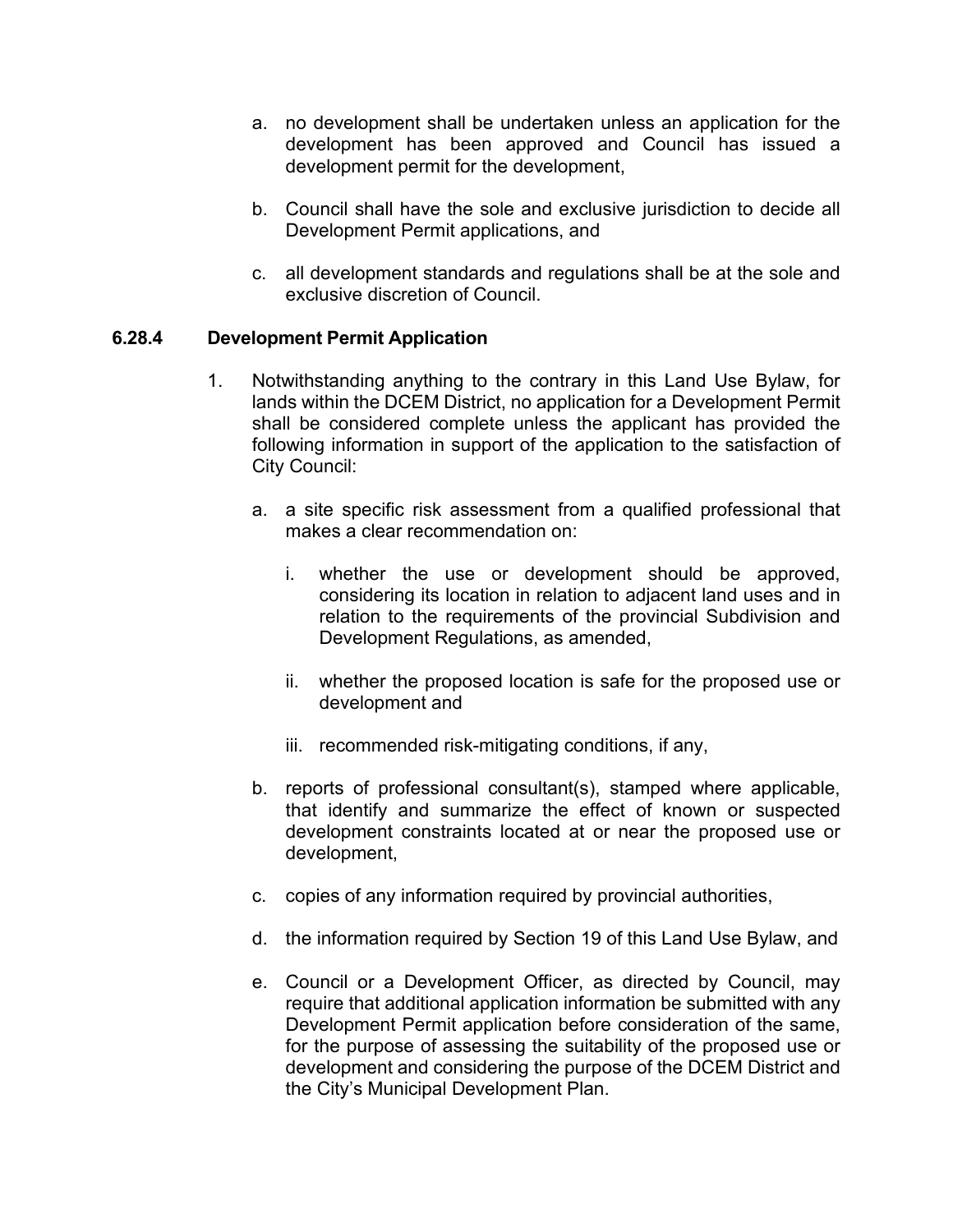# **6.28.5 Development Permit Conditions**

- 1. For applications under the DCEM District, Council shall have sole and exclusive discretion to impose conditions of approval that result in a variance of the standards or regulations of this Land Use Bylaw or any other municipal bylaw or policy other than an applicable statutory plan (including the Municipal Development Plan) as Council may deem necessary or prudent considering the purpose of the DCEM District and the potential impact of the proposed use or development.
- 2. Without restriction, Council may, at its sole discretion:
	- a. require, as a condition of approval, that the applicant enter into and comply with an agreement with the Municipality for the purposes described in Sections 648, 650, or 651 of the Municipal Government Act and including, without limitation, the provision of security and the payment of fees or levies,
	- b. require as a condition of approval that the applicant exceed the Municipality's standard design or engineering requirements, and
	- c. apply whatever conditions of approval that Council deems necessary or prudent considering the purpose of the DCEM District, the policies of the Municipal Development Plan, and the potential impact of the proposed use or development.

#### **6.28.6 General Regulations**

- 1. In determining the acceptability or suitability of a proposed use or development for lands within the DCEM District, Council may consider, without restriction, in respect to the proposal:
	- a. its compliance with or conformity to the regulations of other land use districts and provisions of this Land Use Bylaw,
	- b. its compatibility with surrounding, existing land uses and scale of development, including, without limitation, its potential effect on stability, retention and rehabilitation of desirable existing uses and/or buildings in the area,
	- c. its traffic impact,
	- d. the location, function and design of roadways and parking facilities serving the whole proposed development or each phase of the proposed development,